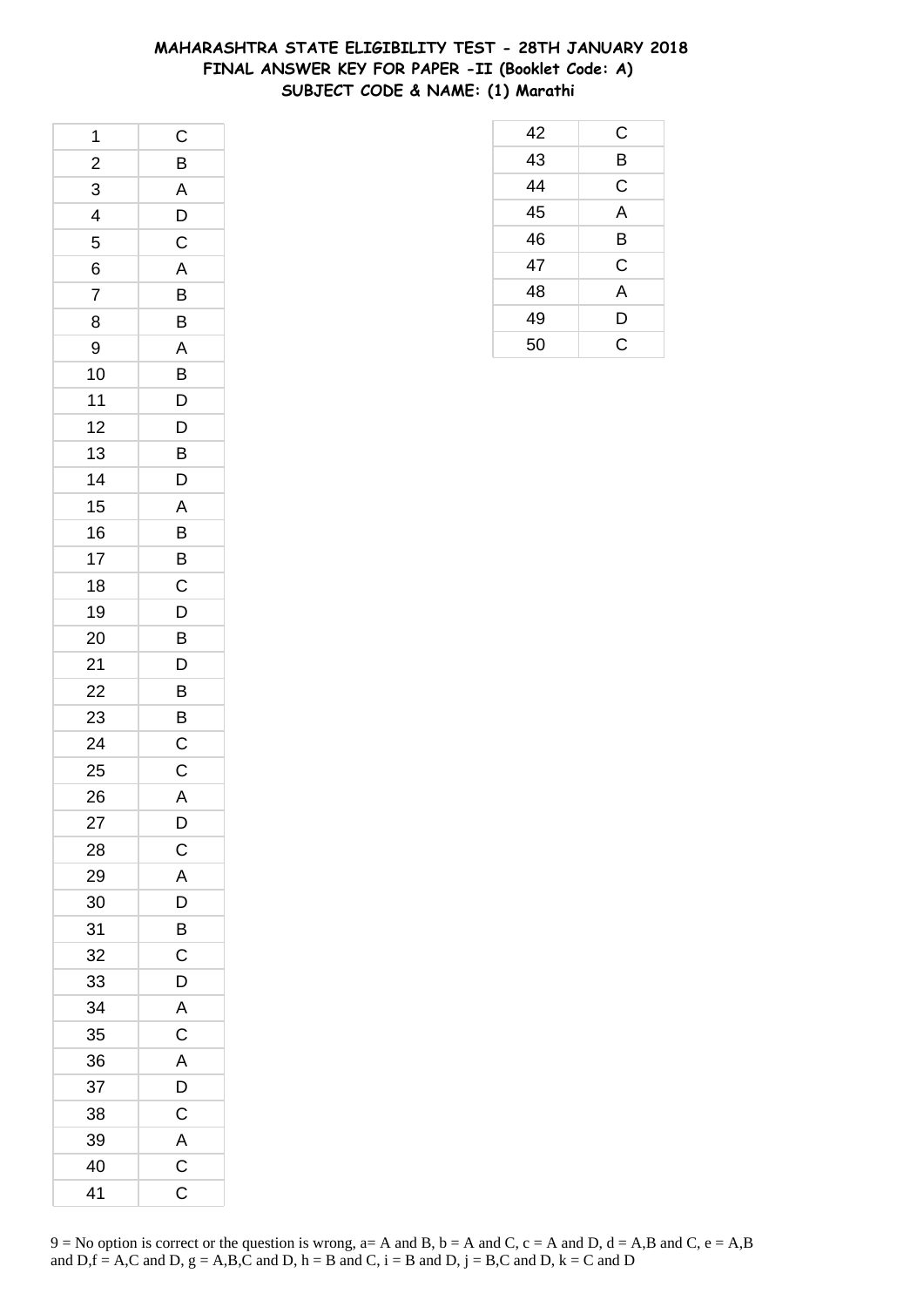## **MAHARASHTRA STATE ELIGIBILITY TEST - 28TH JANUARY 2018 FINAL ANSWER KEY FOR PAPER -II (Booklet Code: B) SUBJECT CODE & NAME: (1) Marathi**

| 1                       | $\overline{D}$                    |
|-------------------------|-----------------------------------|
| $\overline{\mathbf{c}}$ |                                   |
| 3                       |                                   |
| $\overline{4}$          |                                   |
| 5                       |                                   |
| 6                       | BBCCADC                           |
| $\overline{7}$          |                                   |
| 8                       |                                   |
| 9                       |                                   |
| 10                      | $rac{A}{D}$                       |
| 11                      |                                   |
| 12                      | $rac{B}{C}$                       |
| 13                      | $\overline{D}$                    |
| 14                      |                                   |
| 15                      |                                   |
| 16                      |                                   |
| 17                      | $A$ $C$ $A$ $D$ $C$               |
| 18                      |                                   |
| 19                      |                                   |
| 20                      | $\overline{AC}$<br>$\overline{C}$ |
| 21                      |                                   |
| 22                      | $\overline{C}$                    |
| 23                      | $\overline{B}$                    |
| 24                      | $\mathsf C$                       |
| 25                      |                                   |
| 26                      | $rac{A}{B}$                       |
| 27                      | $\mathsf{C}$                      |
| 28                      | A                                 |
| 29                      | $\mathsf{D}$                      |
| 30                      | $\mathsf C$                       |
| 31                      | C                                 |
| 32                      | B                                 |
| 33                      | $\overline{\mathsf{A}}$           |
| 34                      | D                                 |
| 35                      | C                                 |
| 36                      | Α                                 |
| 37                      | В                                 |
| 38                      | В                                 |
| 39                      | A                                 |
| 40                      | B                                 |
| 41                      | D                                 |

| 42 | D |
|----|---|
| 43 | B |
| 44 | D |
| 45 | A |
| 46 | B |
| 47 | B |
| 48 | C |
| 49 | D |
| 50 | B |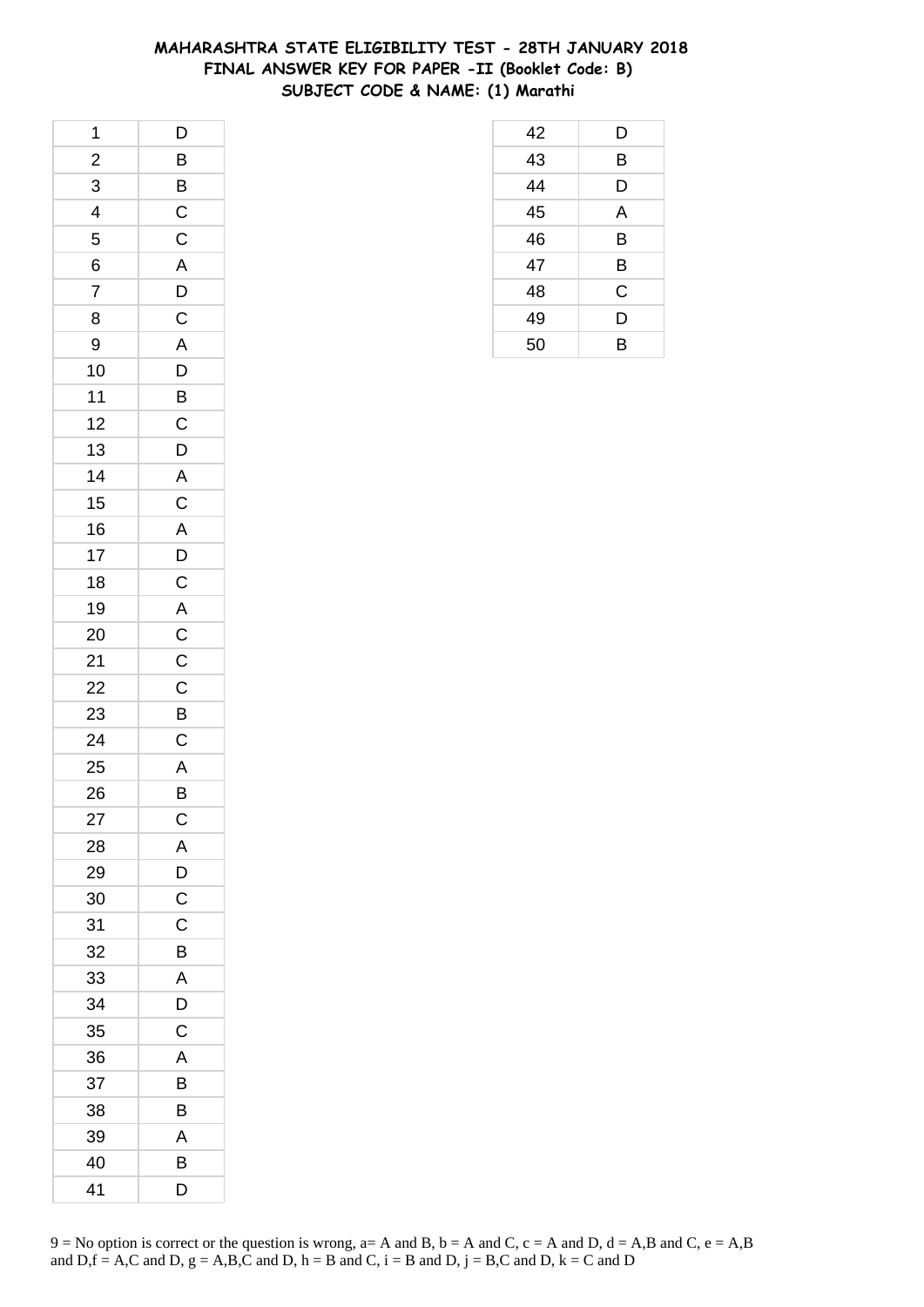## **MAHARASHTRA STATE ELIGIBILITY TEST - 28TH JANUARY 2018 FINAL ANSWER KEY FOR PAPER -II (Booklet Code: C) SUBJECT CODE & NAME: (1) Marathi**

| $\overline{1}$          | $\overline{B}$                                        |
|-------------------------|-------------------------------------------------------|
| $\overline{\mathbf{c}}$ | $\mathsf{C}$                                          |
|                         | $\overline{D}$                                        |
| $\frac{3}{4}$           |                                                       |
| 5                       |                                                       |
| 6                       |                                                       |
| $\overline{7}$          | $\overline{AC}$<br>$\overline{AC}$<br>$\overline{AD}$ |
| 8                       | $\mathsf{C}$                                          |
| 9                       |                                                       |
| 10                      | A<br>C<br>C<br>C                                      |
| 11                      |                                                       |
| 12                      |                                                       |
| 13                      | $\overline{B}$                                        |
| 14                      | $\overline{C}$                                        |
| 15                      |                                                       |
| 16                      |                                                       |
| 17                      |                                                       |
| 18                      | A<br>B<br>C<br>A                                      |
| 19                      | $\overline{D}$                                        |
| 20                      |                                                       |
| 21                      | $\frac{C}{C}$                                         |
| 22                      | $\overline{B}$                                        |
| 23                      | $\frac{A}{D}$                                         |
| 24                      |                                                       |
| 25                      | $\mathsf{C}$                                          |
| 26                      | A                                                     |
| 27                      | B                                                     |
| 28                      | В                                                     |
| 29                      | A                                                     |
| 30                      | B                                                     |
| 31                      | D                                                     |
| 32                      | D                                                     |
| 33                      | В                                                     |
| 34                      | D                                                     |
| 35                      | Α                                                     |
| 36                      | В                                                     |
| 37                      | В                                                     |
| 38                      | С                                                     |
| 39                      | D                                                     |
| 40                      | B                                                     |
| 41                      | D                                                     |

| 42 | Β |
|----|---|
| 43 | B |
| 44 | C |
| 45 | C |
| 46 | A |
| 47 | D |
| 48 | Ć |
| 49 | A |
| 50 | D |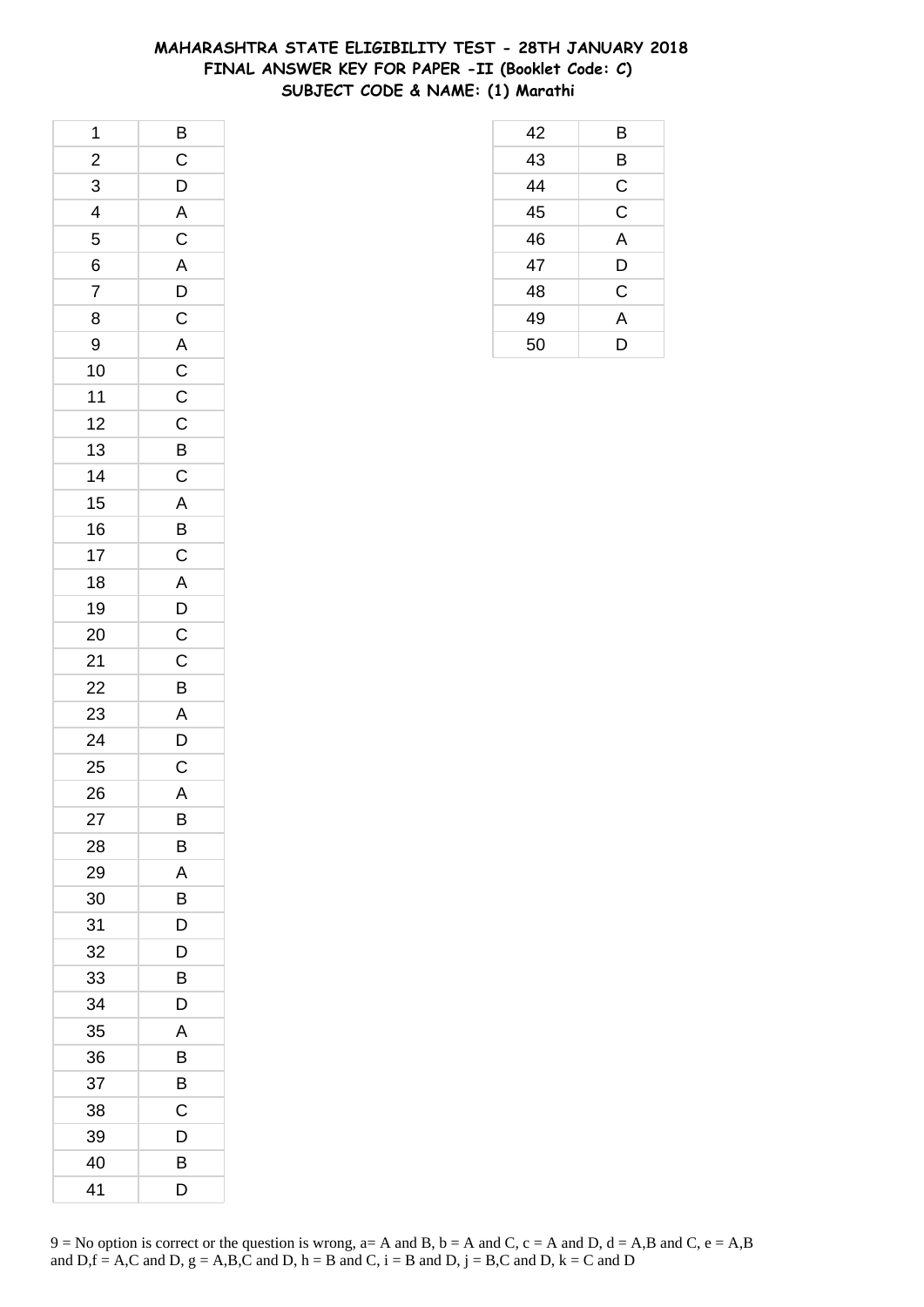## **MAHARASHTRA STATE ELIGIBILITY TEST - 28TH JANUARY 2018 FINAL ANSWER KEY FOR PAPER -II (Booklet Code: D) SUBJECT CODE & NAME: (1) Marathi**

| 1                        | $\mathsf{C}$            |
|--------------------------|-------------------------|
| $\frac{2}{1}$            | $\overline{C}$          |
| 3                        | $\overline{B}$          |
| $\overline{\mathcal{A}}$ | $\mathsf C$             |
| 5                        | A                       |
| 6                        | $\overline{B}$          |
| $\overline{7}$           | $\mathsf C$             |
| 8                        | $\overline{A}$          |
| 9                        | $\overline{D}$          |
| 10                       | $\overline{C}$          |
| $11$                     | $\mathsf C$             |
| 12                       | B                       |
| 13                       | $\overline{A}$          |
| 14                       | $\overline{D}$          |
| 15                       | $\mathsf{C}$            |
| 16                       | $\overline{\mathsf{A}}$ |
| 17                       | B                       |
| 18                       | B                       |
| 19                       | A                       |
| 20                       | $\overline{B}$          |
| 21                       | $\overline{D}$          |
| 22                       | $\overline{D}$          |
| 23                       | B                       |
| 24                       | D                       |
| 25                       | A                       |
| 26                       | $\bar{B}$               |
| 27                       | B                       |
| 28                       | C                       |
| 29                       | D                       |
| 30                       | B                       |
| 31                       | D                       |
| 32                       | B                       |
| 33                       | B                       |
| 34                       | $\mathsf C$             |
| 35                       | C                       |
| 36                       | A                       |
| 37                       | D                       |
| 38                       | $\mathsf C$             |
| 39                       | A                       |
| 40                       | D                       |
| 41                       | В                       |

| 42 | С           |
|----|-------------|
| 43 | D           |
| 44 | A           |
| 45 | $\mathsf C$ |
| 46 | A           |
| 47 | D           |
| 48 | C           |
| 49 | A           |
| 50 | Ć           |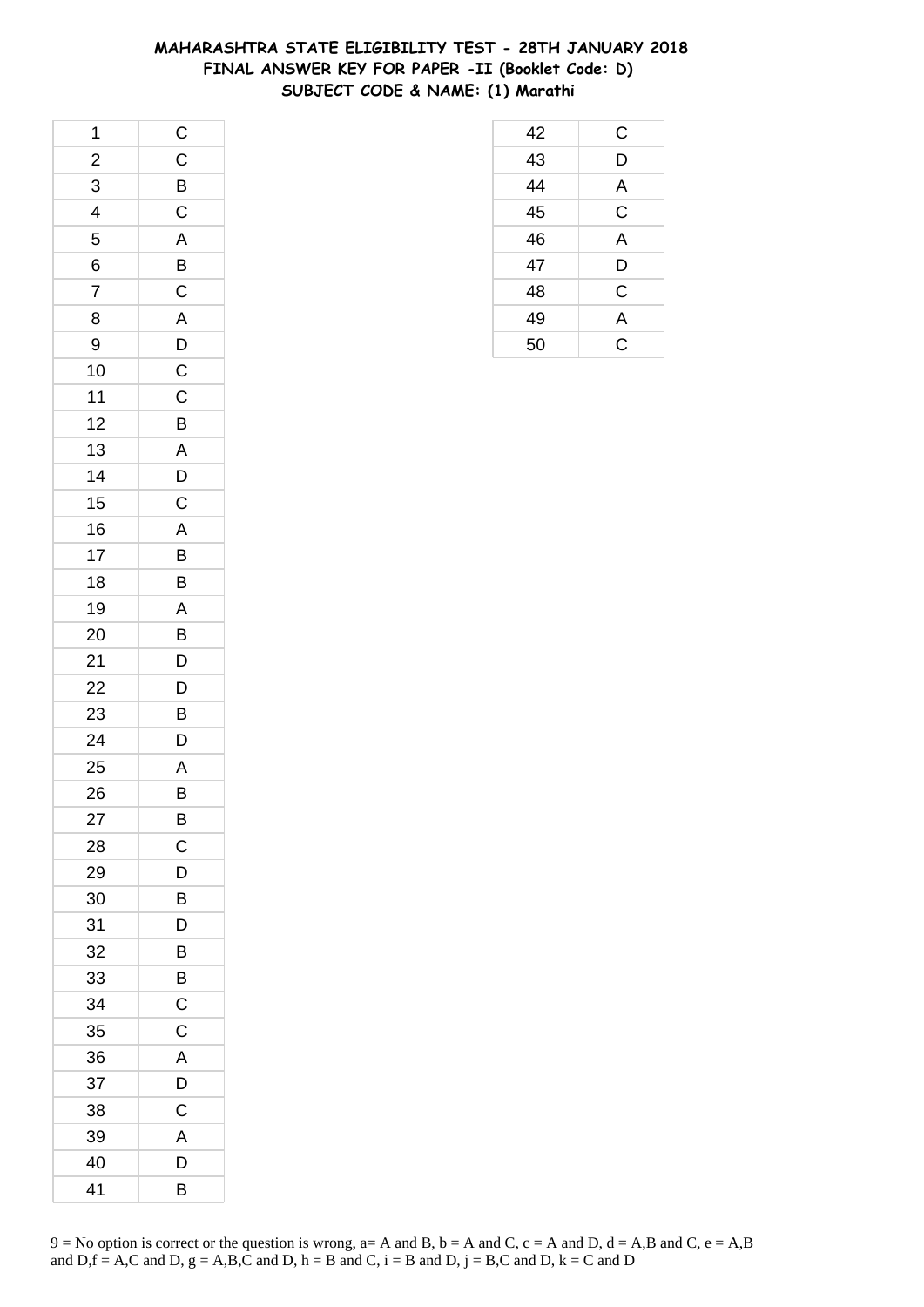## **MAHARASHTRA STATE ELIGIBILITY TEST - 28TH JANUARY 2018 FINAL ANSWER KEY FOR PAPER -II (Booklet Code: A) SUBJECT CODE & NAME: (2) Hindi**

| 1                        | $\mathsf{C}$   |
|--------------------------|----------------|
| $\frac{1}{2}$            | $\overline{A}$ |
| 3                        | $\frac{C}{A}$  |
| $\overline{\mathcal{L}}$ |                |
| 5                        | $\overline{D}$ |
| 6                        |                |
| $\overline{7}$           | $\frac{C}{C}$  |
| 8                        | $\overline{C}$ |
| 9                        | $\mathsf{A}$   |
| 10                       | B              |
| 11                       | $\mathsf{A}$   |
| 12                       | $\overline{C}$ |
| 13                       |                |
| 14                       | $rac{A}{B}$    |
| 15                       | $\overline{B}$ |
| 16                       | D              |
| 17                       | $\overline{A}$ |
| 18                       | D              |
| 19                       | D              |
| 20                       | $\overline{B}$ |
| 21                       | $\overline{D}$ |
| 22                       | $\mathsf C$    |
| 23                       | $\mathsf C$    |
| 24                       | A              |
| 25                       | $\overline{B}$ |
| 26                       | $\overline{C}$ |
| 27                       | $\mathsf{C}$   |
| 28                       | C              |
| 29                       | A              |
| 30                       | $\mathsf C$    |
| 31                       | A              |
| 32                       | B              |
| 33                       | A              |
| 34                       | A              |
| 35                       | B              |
| 36                       | Α              |
| 37                       | A              |
| 38                       | 9              |
| 39                       | D              |
| 40                       | Α              |
| 41                       | A              |

| 42 | A           |
|----|-------------|
| 43 | A           |
| 44 | B           |
| 45 | A           |
| 46 | $\mathsf C$ |
| 47 | D           |
| 48 | D           |
| 49 | D           |
| 50 | Ć           |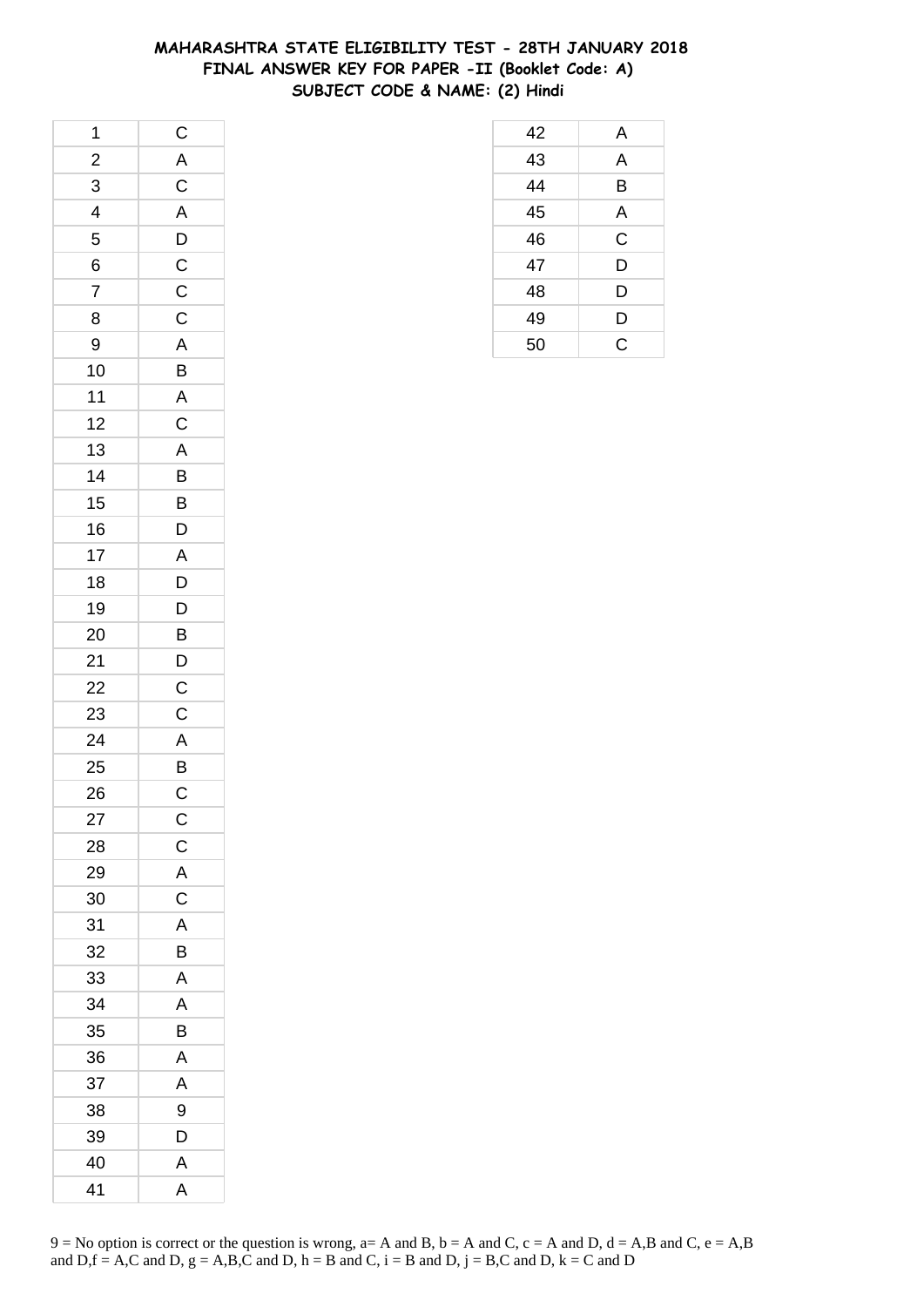## **MAHARASHTRA STATE ELIGIBILITY TEST - 28TH JANUARY 2018 FINAL ANSWER KEY FOR PAPER -II (Booklet Code: B) SUBJECT CODE & NAME: (2) Hindi**

 C A B B D A D D B

| 1              |                |
|----------------|----------------|
| $\frac{1}{2}$  |                |
| $\overline{3}$ | $\frac{D}{C}$  |
| $\overline{4}$ |                |
| 5              | $\frac{A}{B}$  |
| 6              |                |
| $\overline{7}$ |                |
| 8              | $\frac{C}{C}$  |
| 9              |                |
| 10             | $rac{A}{C}$    |
| $11$           |                |
| 12             | B              |
| 13             |                |
| 14             | $\frac{A}{A}$  |
| 15             | $\overline{B}$ |
| 16             | $\overline{A}$ |
| 17             | $\overline{A}$ |
| 18             | 9              |
| 19             | $\overline{D}$ |
| 20             |                |
| 21             | $\frac{A}{A}$  |
| 22             |                |
| 23             | $\frac{A}{A}$  |
| 24             |                |
| 25             | $rac{A}{C}$    |
| 26             |                |
| 27             | D              |
| 28             | D              |
| 29             | D              |
| 30             | C              |
| 31             | $\mathsf{C}$   |
| 32             | $\overline{A}$ |
| 33             | C              |
| 34             | A              |
| 35             | D              |
| 36             | $\mathsf C$    |
| 37             | C              |
| 38             | C              |
| 39             | A              |
| 40             | B              |
| 41             | A              |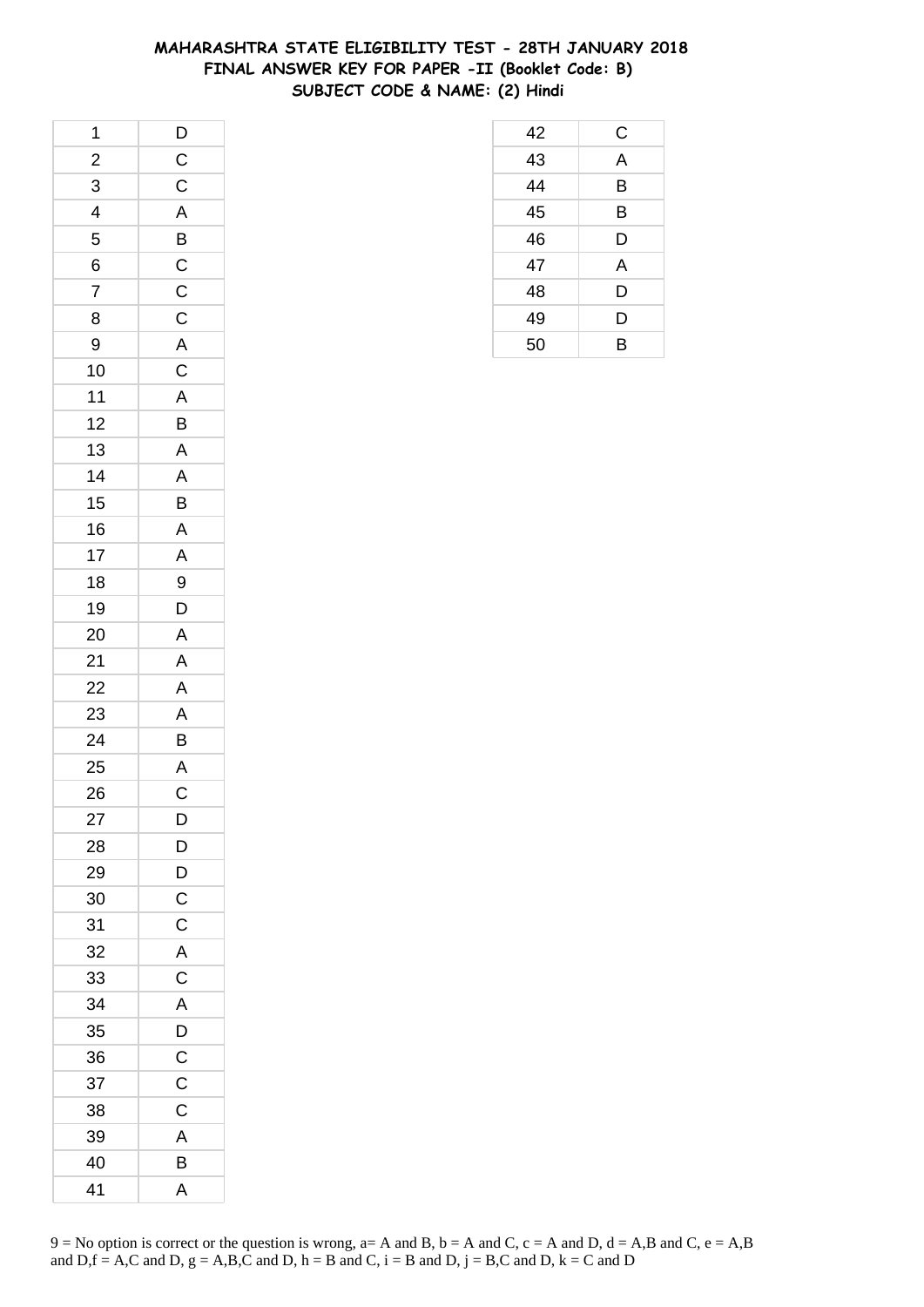## **MAHARASHTRA STATE ELIGIBILITY TEST - 28TH JANUARY 2018 FINAL ANSWER KEY FOR PAPER -II (Booklet Code: C) SUBJECT CODE & NAME: (2) Hindi**

| 1                        | $\overline{A}$          |
|--------------------------|-------------------------|
| $\frac{1}{2}$            | $\overline{B}$          |
| 3                        | $\overline{\mathsf{A}}$ |
| $\overline{\mathcal{L}}$ | $\overline{A}$          |
| 5                        | B                       |
| 6                        |                         |
| $\overline{7}$           | $\frac{A}{A}$           |
| 8                        | 9                       |
| 9                        | D                       |
| 10                       | A                       |
| $11$                     | $\mathsf{A}$            |
| 12                       | $\overline{A}$          |
| 13                       |                         |
| 14                       | $\frac{A}{B}$           |
| 15                       |                         |
| 16                       | $rac{A}{C}$             |
| 17                       | D                       |
| 18                       |                         |
| 19                       | $\frac{D}{D}$           |
| 20                       | $\overline{C}$          |
| 21                       | $\frac{1}{C}$           |
| 22                       |                         |
| 23                       | $rac{A}{C}$             |
| 24                       | $\overline{A}$          |
| 25                       |                         |
| 26                       | $\frac{D}{C}$           |
| 27                       | $\mathsf{C}$            |
| 28                       | $\mathsf C$             |
| 29                       | A                       |
| 30                       | B                       |
| 31                       | A                       |
| 32                       | $\mathsf C$             |
| 33                       | A                       |
| 34                       | В                       |
| 35                       | B                       |
| 36                       | D                       |
| 37                       | A                       |
| 38                       | D                       |
| 39                       | D                       |
| 40                       | В                       |
| 41                       | D                       |

| 42 | $\frac{C}{C}$ |
|----|---------------|
| 43 |               |
| 44 | A             |
| 45 | B             |
| 46 | $\mathsf C$   |
| 47 | $\mathsf C$   |
| 48 | $\mathsf C$   |
| 49 | A             |
| 50 | Ć             |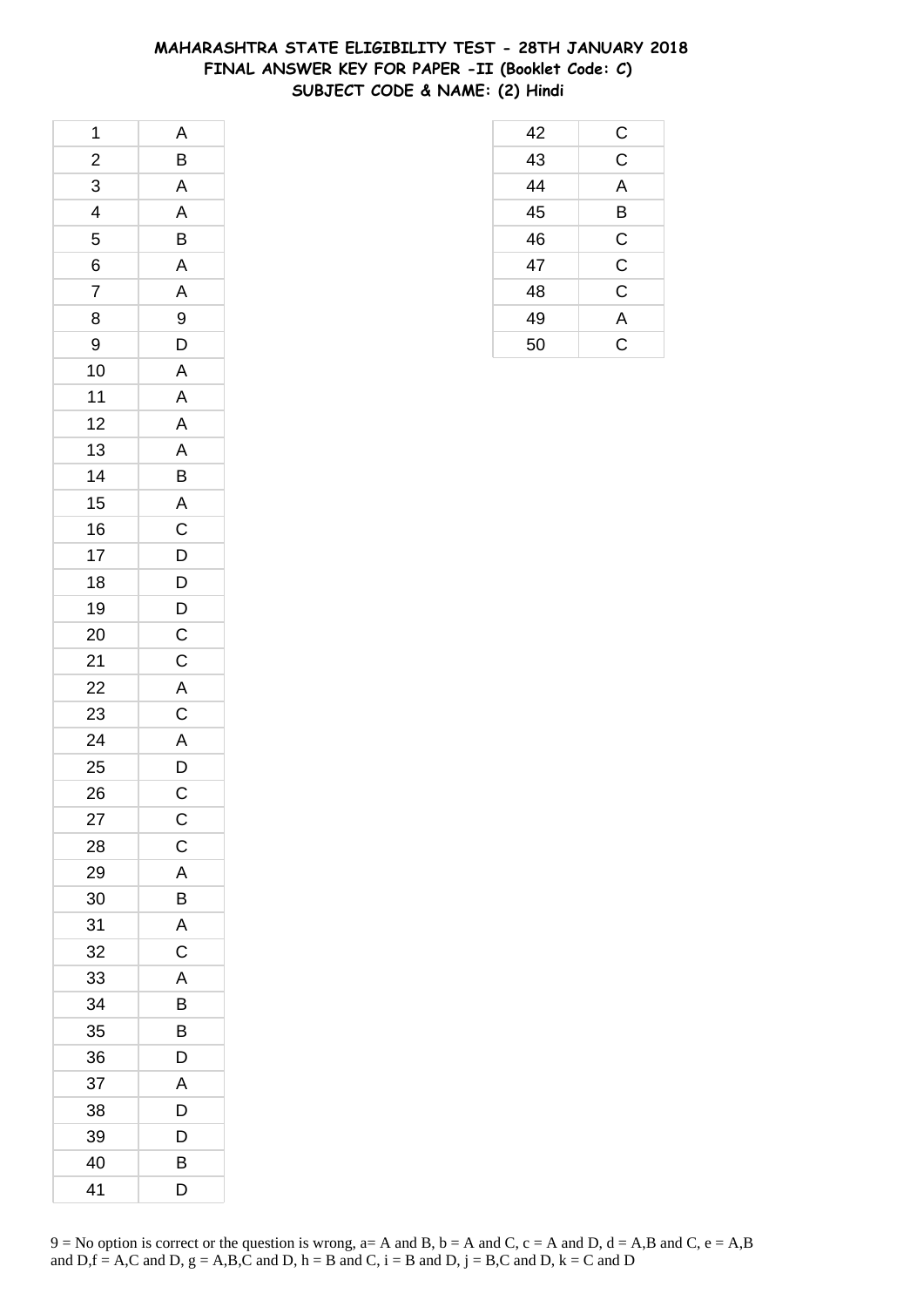## **MAHARASHTRA STATE ELIGIBILITY TEST - 28TH JANUARY 2018 FINAL ANSWER KEY FOR PAPER -II (Booklet Code: D) SUBJECT CODE & NAME: (2) Hindi**

| 1                        | A                                            |
|--------------------------|----------------------------------------------|
| $\frac{1}{2}$            | $\overline{A}$                               |
| 3                        | $\mathsf{A}$                                 |
| $\overline{\mathcal{A}}$ | B                                            |
| 5                        | $\mathsf{A}$                                 |
| 6                        |                                              |
| $\overline{7}$           |                                              |
| 8                        | $\begin{array}{c}\nC \\ D \\ D\n\end{array}$ |
| 9                        |                                              |
| 10                       | $\frac{D}{C}$                                |
| 11                       | $\mathsf C$                                  |
| 12                       |                                              |
| 13                       |                                              |
| 14                       |                                              |
| 15                       | $A$ $C$ $A$ $D$ $C$ $C$                      |
| 16                       |                                              |
| 17                       |                                              |
| 18                       | $\mathsf C$                                  |
| 19                       | $\overline{A}$                               |
| 20                       | $\overline{B}$                               |
| 21                       |                                              |
| 22                       | $rac{A}{C}$                                  |
| 23                       | $\mathsf{A}$                                 |
| 24                       | $\overline{B}$                               |
| 25                       | B<br>D                                       |
| 26                       |                                              |
| 27                       | A                                            |
| 28                       | D                                            |
| 29                       | D                                            |
| 30                       | B                                            |
| 31                       | D                                            |
| 32                       | $\overline{\mathrm{C}}$                      |
| 33                       | $\mathsf C$                                  |
| 34                       | A                                            |
| 35                       | B                                            |
| 36                       | $\mathsf{C}$                                 |
| 37                       | $\mathsf C$                                  |
| 38                       | C                                            |
| 39                       | A                                            |
| 40                       | $\mathsf C$                                  |
| 41                       | A                                            |

| 42 | B |
|----|---|
| 43 | A |
| 44 | A |
| 45 | B |
| 46 | A |
| 47 | A |
| 48 | 9 |
| 49 | D |
| 50 | А |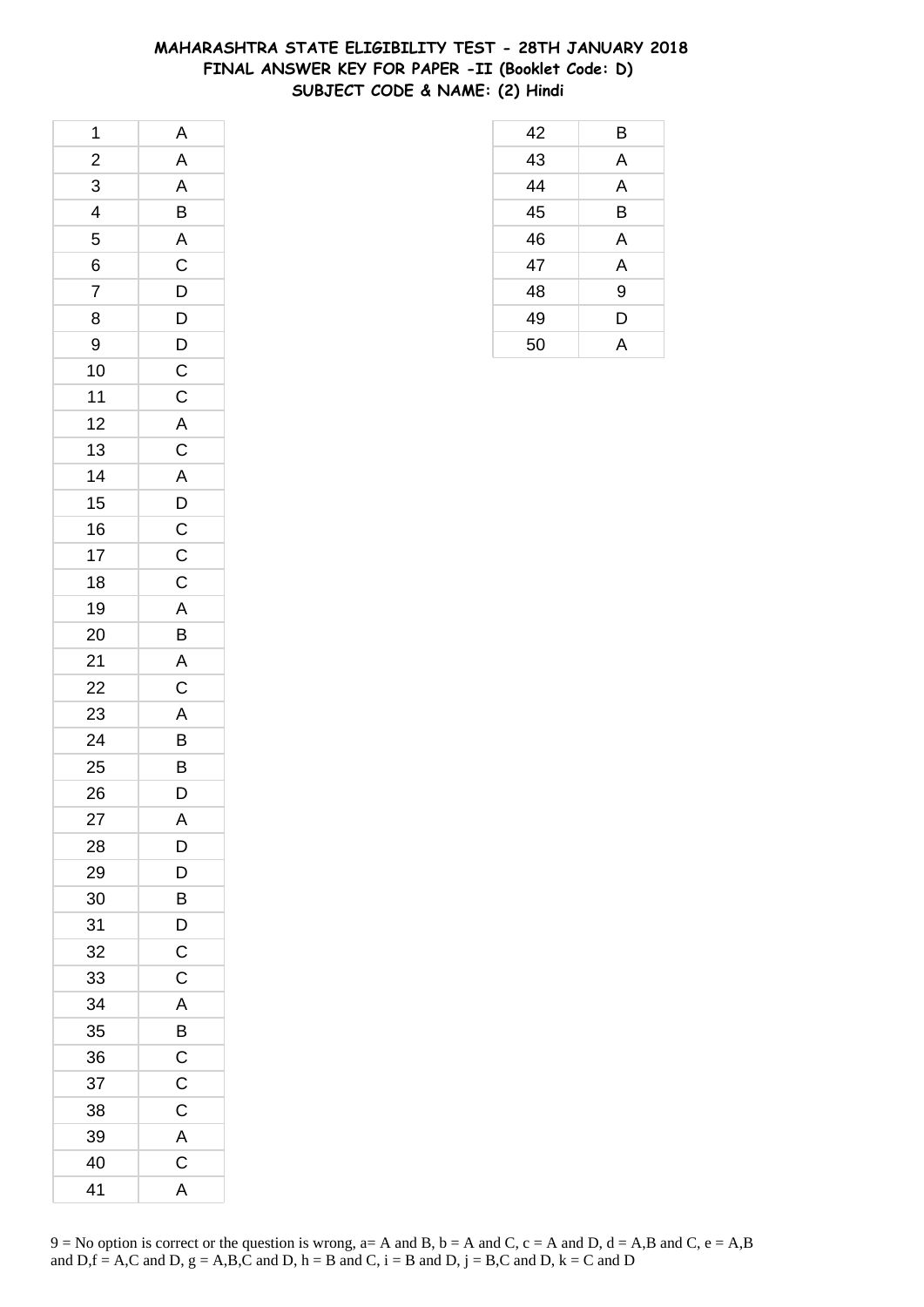## **MAHARASHTRA STATE ELIGIBILITY TEST - 28TH JANUARY 2018 FINAL ANSWER KEY FOR PAPER -II (Booklet Code: A) SUBJECT CODE & NAME: (3) English**

| 1                       | A                       |
|-------------------------|-------------------------|
| $\overline{\mathbf{c}}$ | D                       |
| $\overline{3}$          | D                       |
| 4                       | $\overline{B}$          |
| 5                       | $\overline{C}$          |
| 6                       | $\overline{\mathsf{A}}$ |
| $\overline{7}$          | $\overline{C}$          |
| 8                       | $\mathsf{C}$            |
| 9                       | A                       |
| 10                      | $\mathsf{b}$            |
| 11                      | $\mathsf C$             |
| 12                      | $\mathsf C$             |
| 13                      | D                       |
| 14                      | D                       |
| 15                      | $\overline{B}$          |
| 16                      | $\overline{B}$          |
| 17                      | $\mathsf C$             |
| 18                      | D                       |
| 19                      | 9                       |
| 20                      | $\mathsf C$             |
| 21                      | A                       |
| 22                      | D                       |
| 23                      | D                       |
| 24                      | $\overline{\mathsf{A}}$ |
| 25                      | A                       |
| 26                      | B                       |
| 27                      | B                       |
| 28                      | Α                       |
| 29                      | B                       |
| 30                      | D                       |
| 31                      | D                       |
| 32                      | Α                       |
| 33                      | В                       |
| 34                      | D                       |
| 35                      | A                       |
| 36                      | C                       |
| 37                      | A                       |
| 38                      | С                       |
| 39                      | C                       |
| 40                      | A                       |
| 41                      | D                       |

| 42 | A           |
|----|-------------|
| 43 | D           |
| 44 | D           |
| 45 | D           |
| 46 | D           |
| 47 | $\mathsf C$ |
| 48 | A           |
| 49 | D           |
| 50 | D           |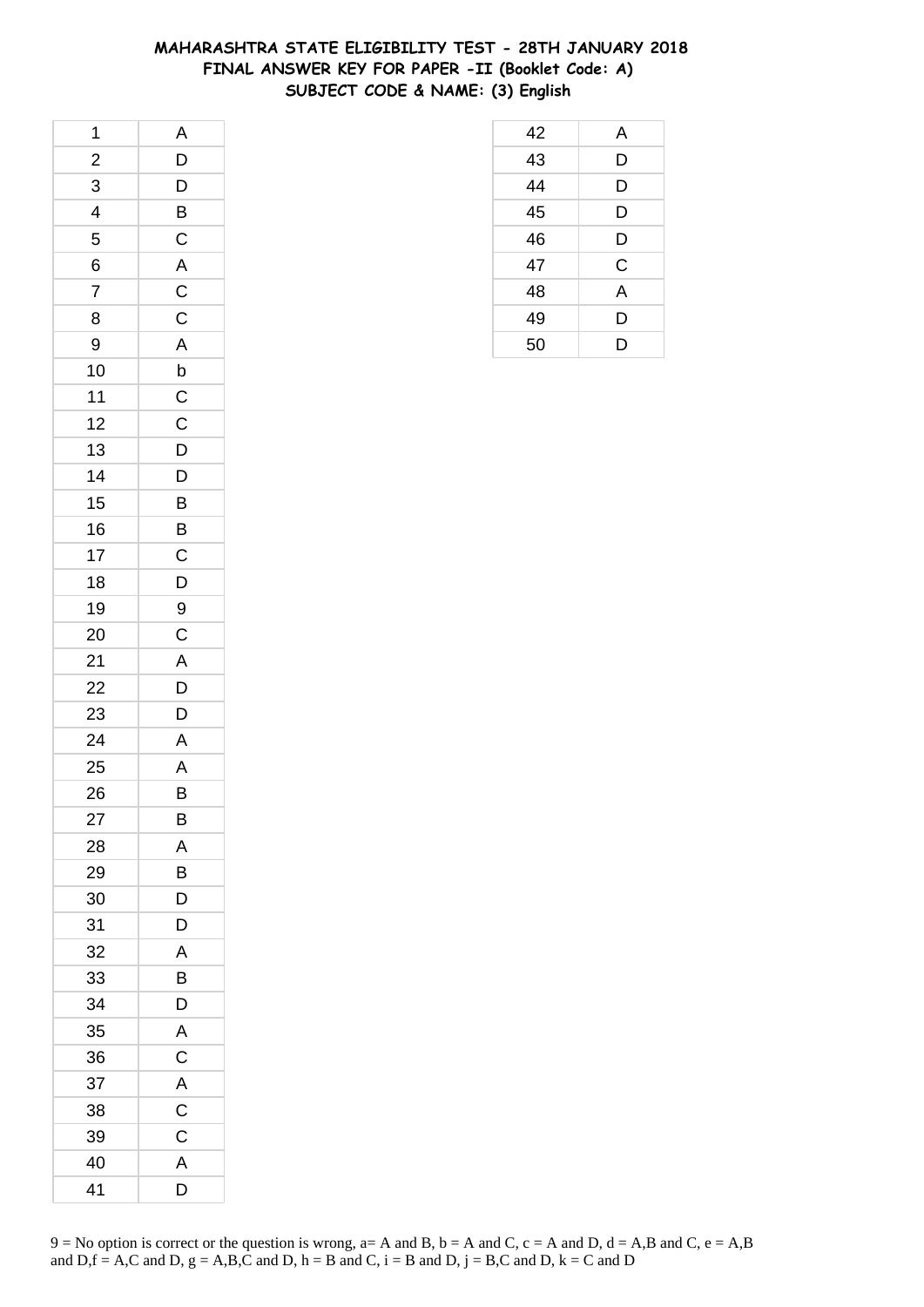# **MAHARASHTRA STATE ELIGIBILITY TEST - 28TH JANUARY 2018 FINAL ANSWER KEY FOR PAPER -II (Booklet Code: B) SUBJECT CODE & NAME: (3) English**

 C D D B B C D 49 9 C

| 1              | A               |
|----------------|-----------------|
| $\overline{c}$ | D               |
| 3              | D               |
| 4              | $\overline{A}$  |
| 5              | A               |
| 6              | B               |
| $\overline{7}$ | B               |
| 8              | A               |
| 9              | $\overline{B}$  |
| 10             | $\overline{D}$  |
| 11             | D               |
| 12             | $\overline{A}$  |
| 13             | B               |
| 14             | D               |
| 15             | $\overline{A}$  |
| 16             |                 |
| 17             | $C$ $A$ $C$ $C$ |
| 18             |                 |
| 19             |                 |
| 20             | A               |
| 21             | $\overline{D}$  |
| 22             | A               |
| 23             | D               |
| 24             | D               |
| 25             | $\mathsf{D}$    |
| 26             | D               |
| 27             | $\mathsf{C}$    |
| 28             | Α               |
| 29             | D               |
| 30             | D               |
| 31             | A               |
| 32             | D               |
| 33             | D               |
| 34             | B               |
| 35             | C               |
| 36             | A               |
| 37             | C               |
| 38             | C               |
| 39             | A               |
| 40             | b               |
| 41             | $\mathsf C$     |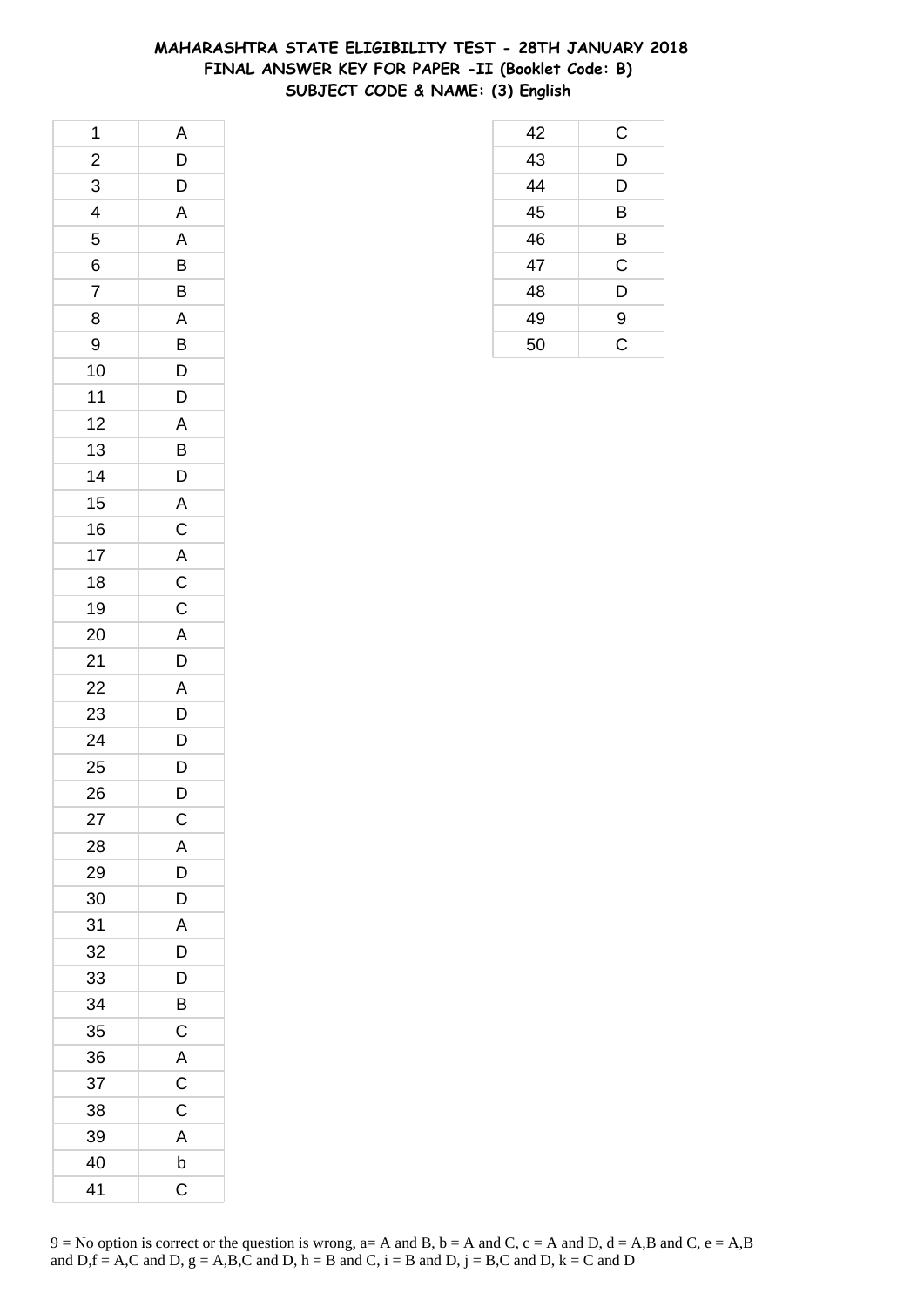## **MAHARASHTRA STATE ELIGIBILITY TEST - 28TH JANUARY 2018 FINAL ANSWER KEY FOR PAPER -II (Booklet Code: C) SUBJECT CODE & NAME: (3) English**

| 1                       | D                       |
|-------------------------|-------------------------|
| $\overline{\mathbf{c}}$ | A                       |
| $\overline{3}$          | $\overline{B}$          |
| 4                       | $\overline{D}$          |
| 5                       | $\overline{\mathsf{A}}$ |
| 6                       | $\mathsf C$             |
| $\overline{7}$          | $\mathsf{A}$            |
| 8                       | $\mathsf{C}$            |
| 9                       | $\overline{C}$          |
| 10                      | $\overline{A}$          |
| 11                      | D                       |
| 12                      | $\mathsf{A}$            |
| 13                      | D                       |
| 14                      | D                       |
| 15                      | $\overline{D}$          |
| 16                      | $\overline{D}$          |
| 17                      | $\mathsf C$             |
| 18                      | $\overline{\mathsf{A}}$ |
| 19                      | D                       |
| 20                      | $\mathsf{D}$            |
| 21                      | $\mathsf{A}$            |
| 22                      | $\overline{D}$          |
| 23                      | $\overline{D}$          |
| 24                      | $\overline{B}$          |
| 25                      | $\mathsf{C}$            |
| 26                      | $\overline{A}$          |
| 27                      | $\mathsf{C}$            |
| 28                      | $\mathsf C$             |
| 29                      | A                       |
| 30                      | $\mathsf b$             |
| 31                      | C                       |
| 32                      | C                       |
| 33                      | D                       |
| 34                      | D                       |
| 35                      | B                       |
| 36                      | B                       |
| 37                      | C                       |
| 38                      | D                       |
| 39                      | 9                       |
| 40                      | C                       |
| 41                      | A                       |

| 42 | D |
|----|---|
| 43 | D |
| 44 | A |
| 45 | A |
| 46 | B |
| 47 | B |
| 48 | A |
| 49 | B |
| 50 | D |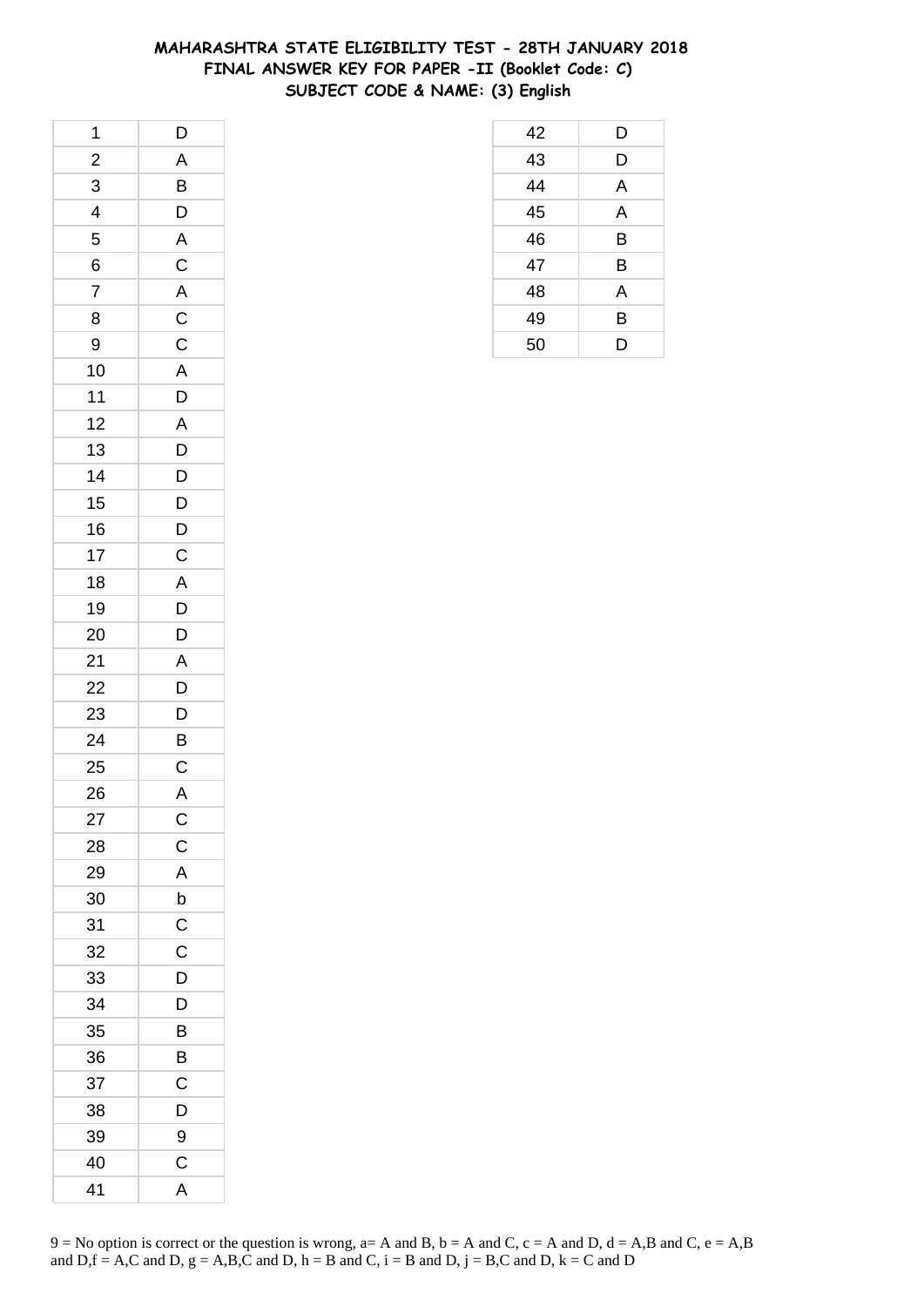## **MAHARASHTRA STATE ELIGIBILITY TEST - 28TH JANUARY 2018 FINAL ANSWER KEY FOR PAPER -II (Booklet Code: D) SUBJECT CODE & NAME: (3) English**

| 1                       | $\mathsf{D}$            |
|-------------------------|-------------------------|
| $\overline{\mathbf{c}}$ | $\overline{A}$          |
| $\overline{3}$          | $\overline{D}$          |
| $\overline{4}$          | $\overline{D}$          |
| 5                       | D                       |
| 6                       | $\mathsf{D}$            |
| $\overline{7}$          | $\overline{\mathsf{C}}$ |
| 8                       | $\overline{A}$          |
| 9                       | $\overline{D}$          |
| 10                      | $\overline{D}$          |
| 11                      | $\mathsf{A}$            |
| 12                      | D                       |
| 13                      | $\mathsf{D}$            |
| 14                      | B                       |
| 15                      | $\mathsf{C}$            |
| 16                      |                         |
| 17                      | $rac{A}{C}$             |
| 18                      |                         |
| 19                      | $\mathsf{A}$            |
| 20                      | $\mathsf b$             |
| 21                      | $\overline{C}$          |
| 22                      | $\frac{1}{C}$           |
| 23                      | $\overline{D}$          |
| 24                      | D                       |
| 25                      | $\overline{B}$          |
| 26                      | $\overline{B}$          |
| 27                      | $\mathsf{C}$            |
| 28                      | D                       |
| 29                      | 9                       |
| 30                      | $\mathsf C$             |
| 31                      | A                       |
| 32                      | D                       |
| 33                      | D                       |
| 34                      | A                       |
| 35                      | A                       |
| 36                      | B                       |
| 37                      | B                       |
| 38                      | A                       |
| 39                      | B                       |
| 40                      | D                       |
| 41                      | D                       |

| 42 | A           |
|----|-------------|
| 43 | B           |
| 44 | D           |
| 45 | A           |
| 46 | $\mathsf C$ |
| 47 | A           |
| 48 | $\mathsf C$ |
| 49 | C           |
| 50 | A           |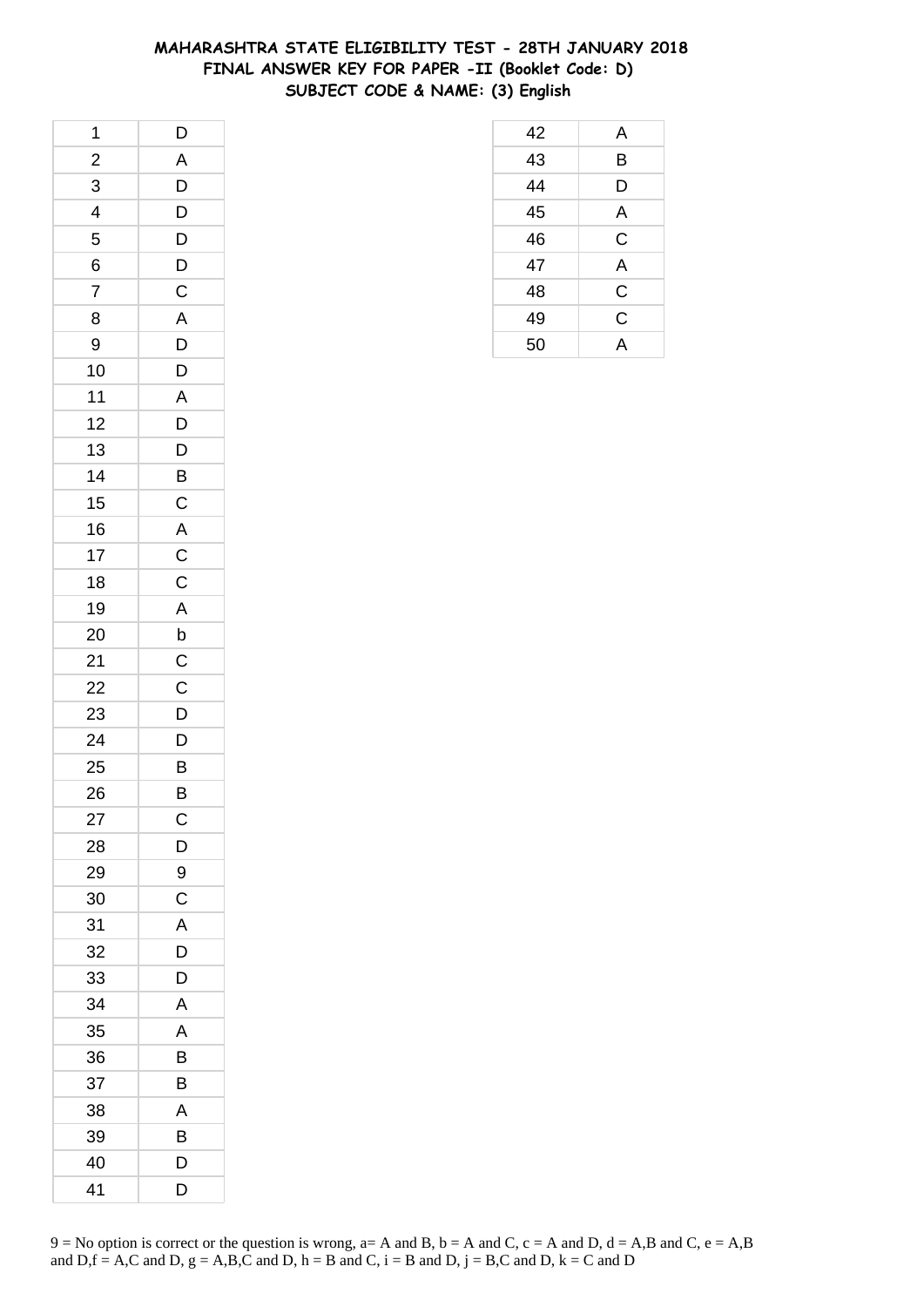## **MAHARASHTRA STATE ELIGIBILITY TEST - 28TH JANUARY 2018 FINAL ANSWER KEY FOR PAPER -II (Booklet Code: A) SUBJECT CODE & NAME: (4) Sanskrit**

| 1              | $\mathsf{C}$            |
|----------------|-------------------------|
| $\overline{a}$ | $\overline{\mathsf{A}}$ |
| $\overline{3}$ |                         |
| $\frac{1}{4}$  | $rac{C}{C}$             |
| 5              |                         |
| 6              |                         |
| $\overline{7}$ | $rac{B}{C}$             |
| 8              | B                       |
| 9              | $\overline{\mathsf{A}}$ |
| 10             | $\overline{C}$          |
| 11             | $\overline{A}$          |
| 12             | B                       |
| 13             | B                       |
| 14             | A                       |
| 15             |                         |
| 16             | $\overline{B}$ C        |
| 17             | $\overline{D}$          |
| 18             | $\mathsf C$             |
| 19             | $\overline{A}$          |
| 20             | $\mathsf C$             |
| 21             | $\overline{A}$          |
| 22             | $\frac{1}{D}$           |
| 23             | $\overline{B}$          |
| 24             | $\overline{C}$          |
| 25             | B                       |
| 26             | B                       |
| 27             | A                       |
| 28             | B                       |
| 29             | C                       |
| 30             | B                       |
| 31             | D                       |
| 32             | D                       |
| 33             | B                       |
| 34             | $\overline{\mathsf{A}}$ |
| 35             | $\overline{C}$          |
| 36             | $\mathsf C$             |
| 37             | D                       |
| 38             | A                       |
| 39             | D                       |
| 40             | B                       |
| 41             | D                       |

| 42 | C           |
|----|-------------|
| 43 | D           |
| 44 | D           |
| 45 | $\mathsf C$ |
| 46 | D           |
| 47 | B           |
| 48 | $\mathsf C$ |
| 49 | B           |
| 50 | D           |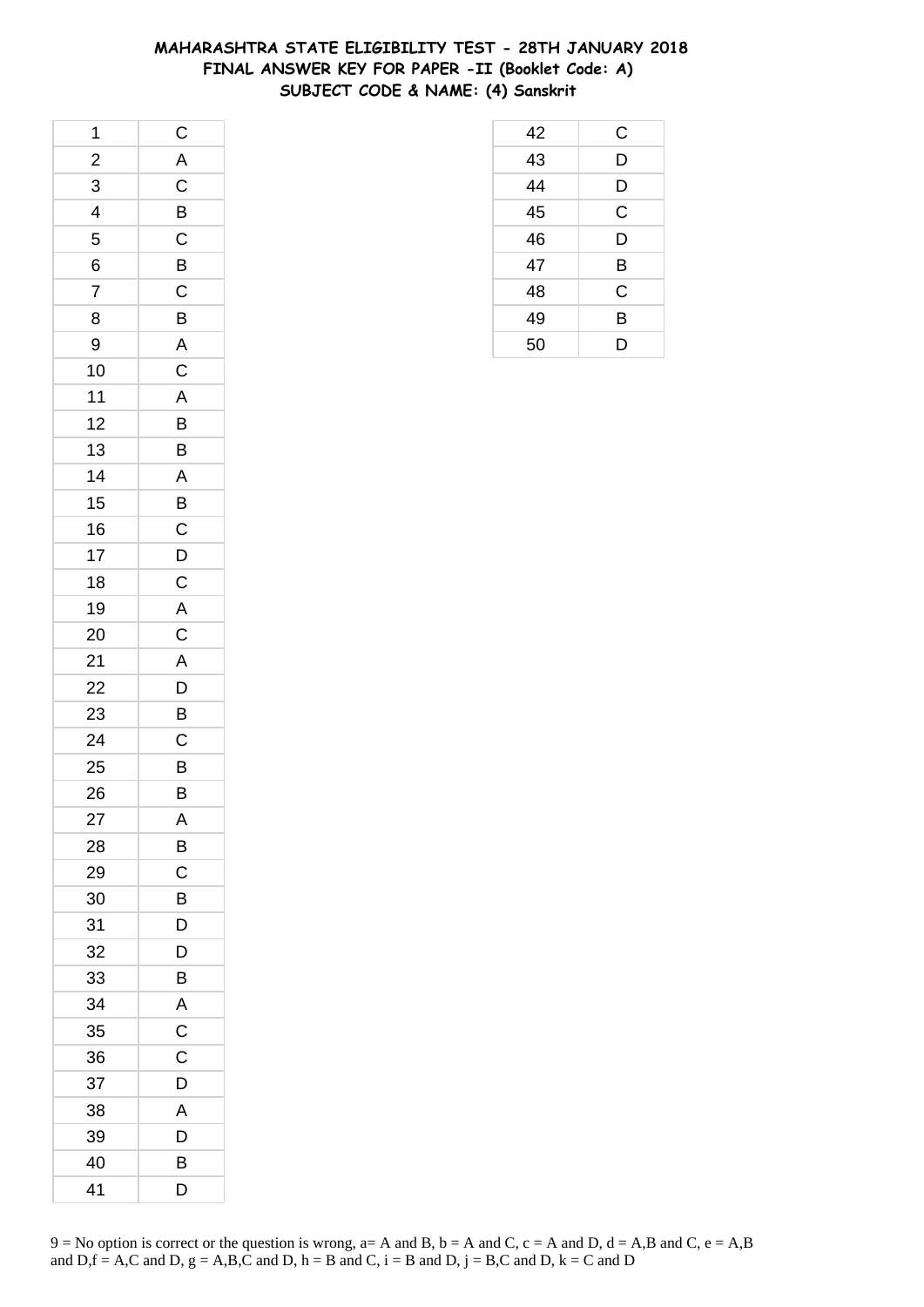## **MAHARASHTRA STATE ELIGIBILITY TEST - 28TH JANUARY 2018 FINAL ANSWER KEY FOR PAPER -II (Booklet Code: B) SUBJECT CODE & NAME: (4) Sanskrit**

| 1                       | A                       |
|-------------------------|-------------------------|
| $\overline{\mathbf{c}}$ | $\overline{D}$          |
| $\overline{3}$          | $\overline{B}$          |
| $\overline{\mathbf{r}}$ | $\overline{\mathrm{C}}$ |
| 5                       | B                       |
| 6                       | B                       |
| $\overline{7}$          | A                       |
| 8                       | B                       |
| 9                       | $\overline{C}$          |
| 10                      | $\overline{B}$          |
| 11                      | $\overline{D}$          |
| 12                      | D                       |
| 13                      | B                       |
| 14                      | $\overline{\mathsf{A}}$ |
| 15                      | $\overline{C}$          |
| 16                      | $\overline{c}$          |
| 17                      | $\mathsf{D}$            |
| 18                      | A                       |
| 19                      | D                       |
| 20                      | $\overline{B}$          |
| 21                      | $\overline{D}$          |
| 22                      | $\overline{C}$          |
| 23                      | $\overline{D}$          |
| 24                      | D                       |
| 25                      | $\mathsf{C}$            |
| 26                      | D                       |
| 27                      | B                       |
| 28                      | $\mathsf C$             |
| 29                      | B                       |
| 30                      | D                       |
| 31                      | C                       |
| 32                      | A                       |
| 33                      | $\mathsf C$             |
| 34                      | B                       |
| 35                      | $\mathsf C$             |
| 36                      | B                       |
| 37                      | C                       |
| 38                      | B                       |
| 39                      | A                       |
| 40                      | C                       |
| 41                      | A                       |

| 42 | B           |
|----|-------------|
| 43 | B           |
| 44 | Α           |
| 45 | B           |
| 46 | $\mathsf C$ |
| 47 | D           |
| 48 | $\mathsf C$ |
| 49 | A           |
| 50 | Ć           |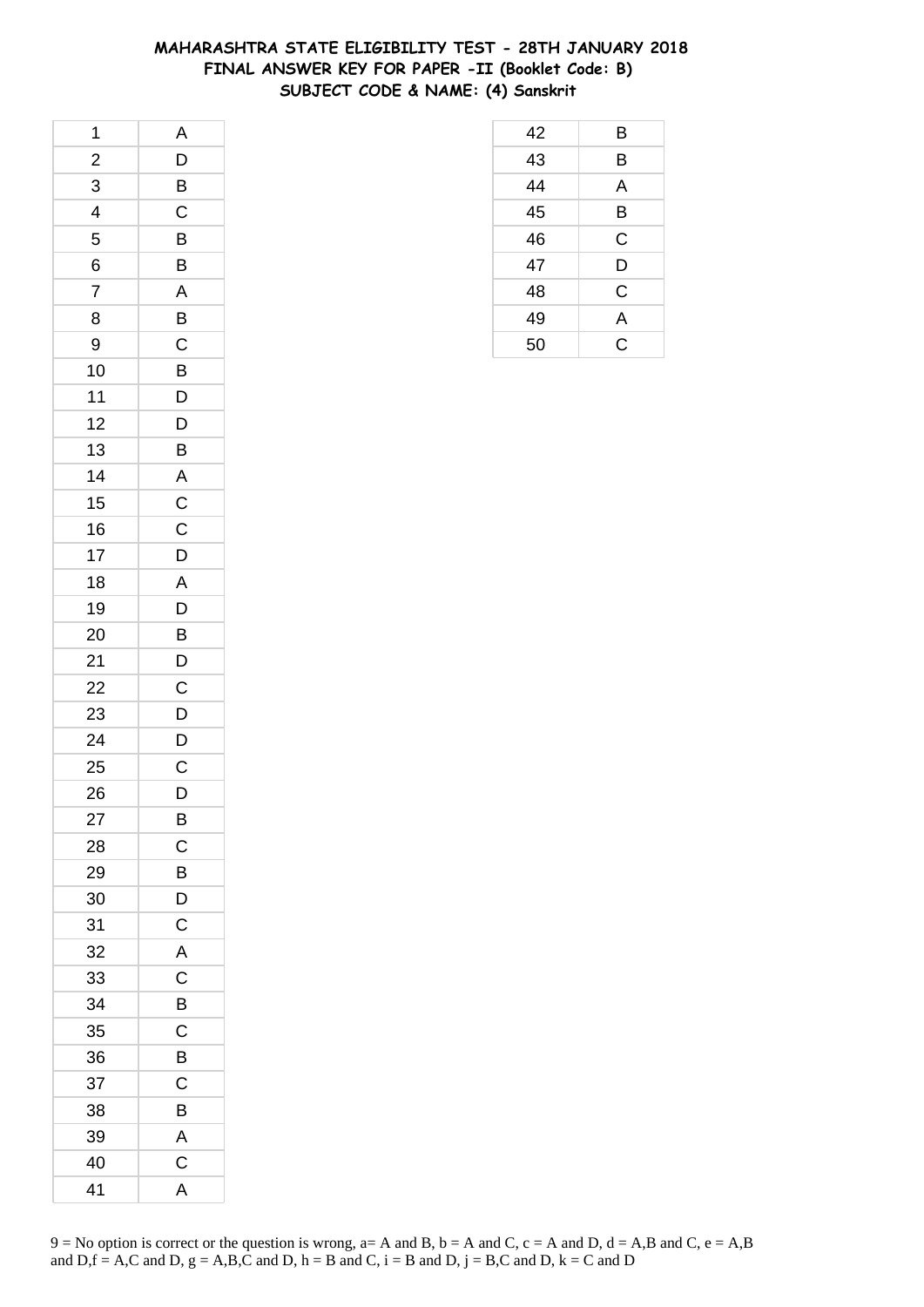## **MAHARASHTRA STATE ELIGIBILITY TEST - 28TH JANUARY 2018 FINAL ANSWER KEY FOR PAPER -II (Booklet Code: C) SUBJECT CODE & NAME: (4) Sanskrit**

| 1                       | $\mathsf{D}$                                 |
|-------------------------|----------------------------------------------|
| $\overline{\mathbf{c}}$ | $\mathsf{D}$                                 |
| $\overline{3}$          | $\overline{B}$                               |
| $\overline{4}$          | $\overline{\mathsf{A}}$                      |
| 5                       | $rac{1}{2}$                                  |
| 6                       | $\mathsf C$                                  |
| $\overline{7}$          | $\overline{D}$                               |
| 8                       | $\overline{A}$                               |
| 9                       | $\overline{D}$                               |
| 10                      | $\frac{1}{B}$                                |
| 11                      |                                              |
| 12                      | $\frac{D}{C}$                                |
| 13                      |                                              |
| 14                      | $\frac{D}{D}$                                |
| 15                      | $\overline{C}$                               |
| 16                      | $\frac{1}{D}$                                |
| 17                      | $\overline{B}$                               |
| 18                      | $\mathsf C$                                  |
| 19                      | $\overline{B}$                               |
| 20                      |                                              |
| 21                      | $\frac{D}{C}$                                |
| 22                      | $\overline{A}$ $\overline{C}$ $\overline{B}$ |
| 23                      |                                              |
| 24                      |                                              |
| 25                      | $\mathsf{C}$                                 |
| 26                      | B                                            |
| 27                      | $\mathsf{C}$                                 |
| 28                      | B                                            |
| 29                      | A                                            |
| 30                      | $\mathsf C$                                  |
| 31                      | A                                            |
| 32                      | B                                            |
| 33                      | B                                            |
| 34                      | A                                            |
| 35                      | B                                            |
| 36                      | C                                            |
| 37                      | D                                            |
| 38                      | C                                            |
| 39                      | A                                            |
| 40                      | C                                            |
| 41                      | A                                            |

| 42 | D |
|----|---|
| 43 | B |
| 44 | C |
| 45 | B |
| 46 | B |
| 47 | Α |
| 48 | B |
| 49 | C |
| 50 | B |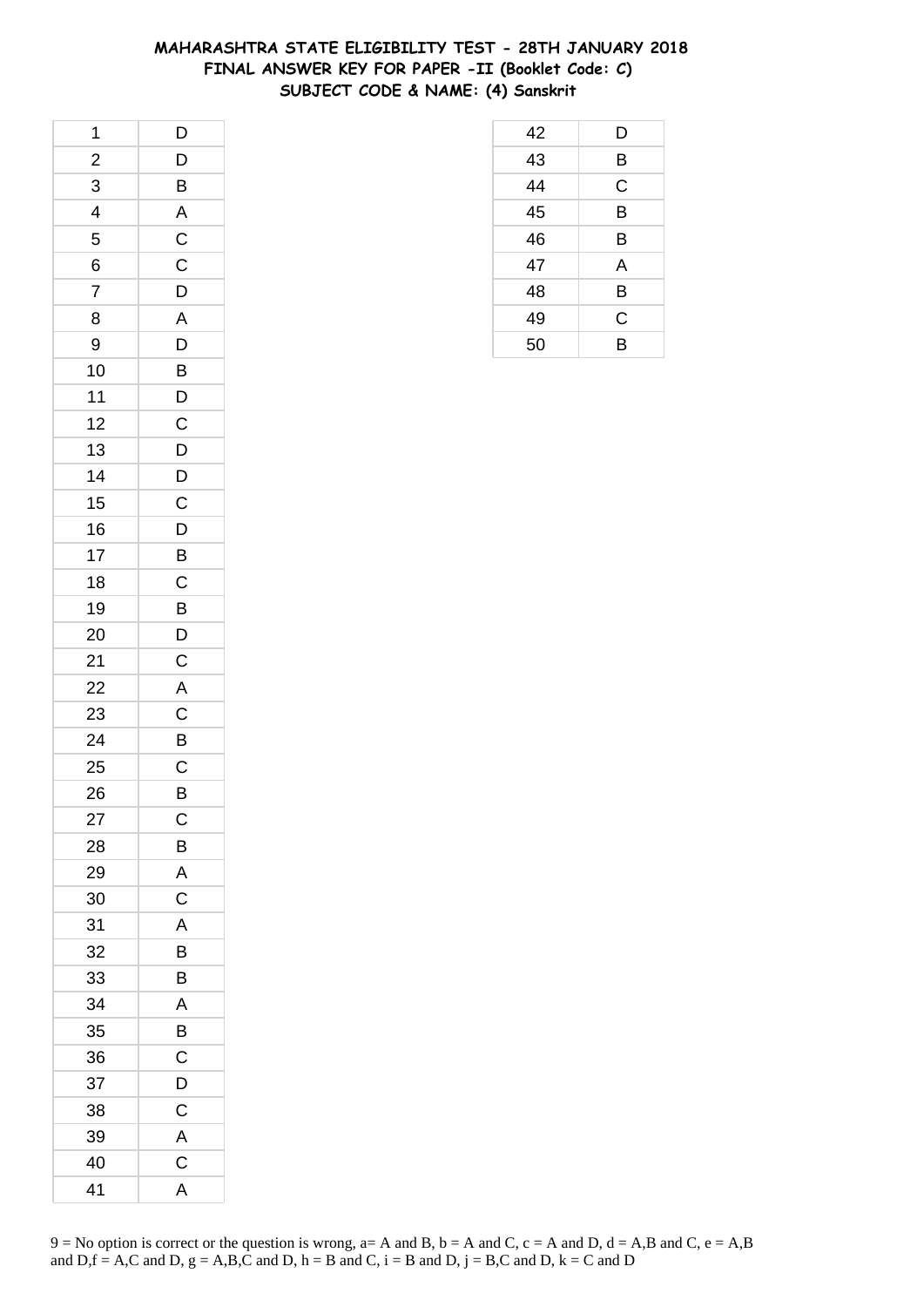## **MAHARASHTRA STATE ELIGIBILITY TEST - 28TH JANUARY 2018 FINAL ANSWER KEY FOR PAPER -II (Booklet Code: D) SUBJECT CODE & NAME: (4) Sanskrit**

| $\mathbf{1}$   | $\mathsf{D}$                                       |
|----------------|----------------------------------------------------|
| $\overline{a}$ | $\mathsf C$                                        |
| $\overline{3}$ |                                                    |
| $\overline{4}$ | $\overline{D}$<br>$\overline{D}$<br>$\overline{C}$ |
| 5              |                                                    |
| 6              | D                                                  |
| $\overline{7}$ | B                                                  |
| 8              | $\overline{C}$                                     |
| 9              |                                                    |
| 10             | $\overline{B}$<br>$D$                              |
| 11             | $\mathsf{C}$                                       |
| 12             | $\overline{\mathsf{A}}$                            |
| 13             | $\mathsf C$                                        |
| 14             | B                                                  |
| 15             |                                                    |
| 16             | $rac{C}{B}$                                        |
| 17             | $\overline{C}$                                     |
| 18             | B                                                  |
| 19             | A                                                  |
| 20             | $\mathsf C$                                        |
| 21             | $\overline{A}$                                     |
| 22             | $\overline{B}$                                     |
| 23             | B                                                  |
| 24             | A                                                  |
| 25             | B                                                  |
| 26             | C                                                  |
| 27             | D                                                  |
| 28             | $\mathsf{C}$                                       |
| 29             | $\mathsf{A}$                                       |
| 30             | $\overline{C}$                                     |
| 31             | A                                                  |
| 32             | D                                                  |
| 33             | B                                                  |
| 34             | $\mathsf C$                                        |
| 35             | B                                                  |
| 36             | В                                                  |
| 37             | A                                                  |
| 38             | B                                                  |
| 39             | $\mathsf C$                                        |
| 40             | B                                                  |
| 41             | D                                                  |

| 42 | D           |
|----|-------------|
| 43 | B           |
| 44 | A           |
| 45 | $\mathsf C$ |
| 46 | $\mathsf C$ |
| 47 | D           |
| 48 | A           |
| 49 | D           |
| 50 | B           |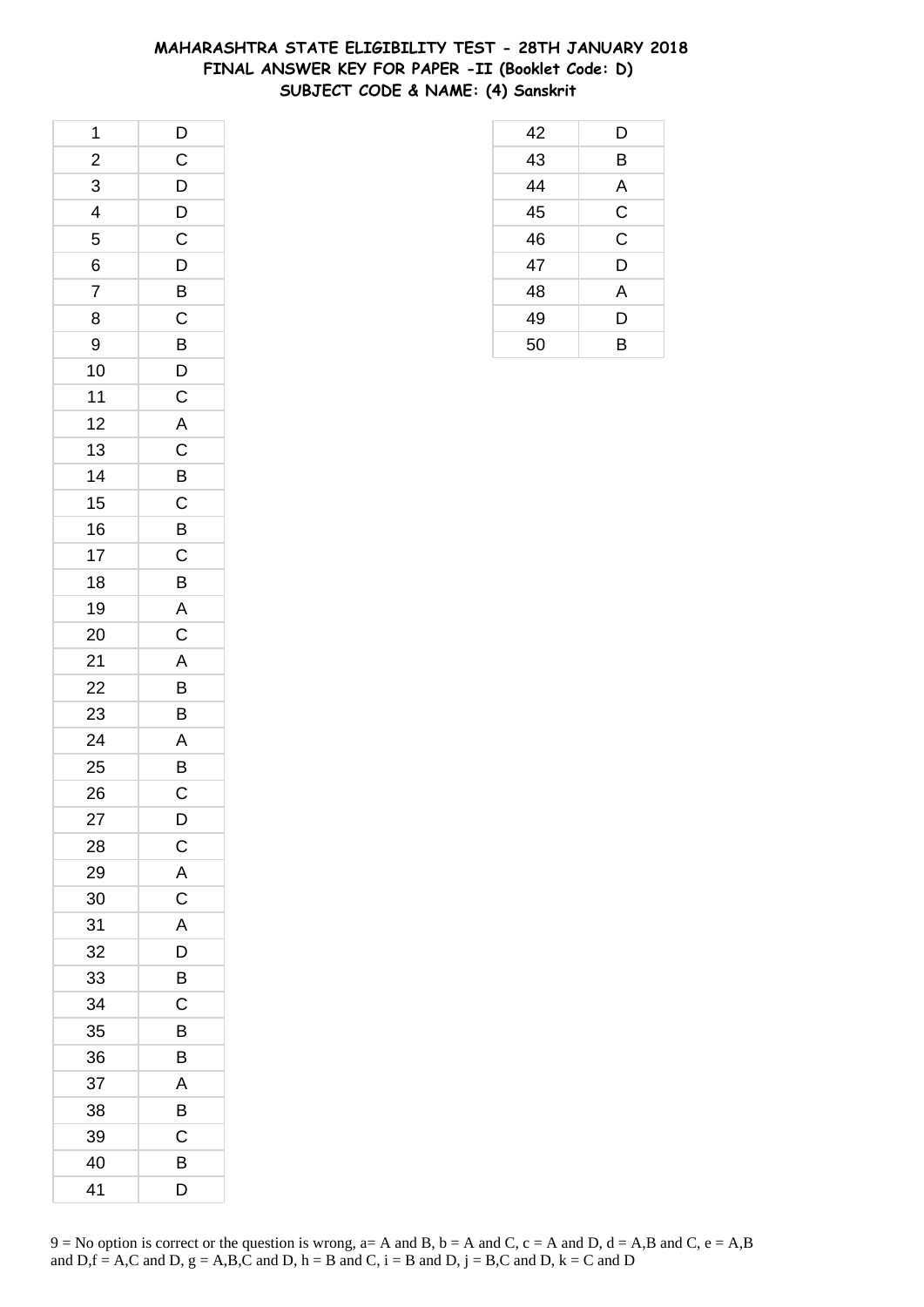## **MAHARASHTRA STATE ELIGIBILITY TEST - 28TH JANUARY 2018 FINAL ANSWER KEY FOR PAPER -II (Booklet Code: A) SUBJECT CODE & NAME: (5) Urdu**

| 1                       | $\mathsf{D}$            |
|-------------------------|-------------------------|
| $\frac{1}{2}$           | $\overline{C}$          |
| 3                       | $\overline{B}$          |
| $\overline{\mathbf{4}}$ | B                       |
| 5                       | $\overline{\mathsf{A}}$ |
| 6                       | A                       |
| $\overline{7}$          | $\overline{B}$          |
| 8                       |                         |
| 9                       | $\frac{C}{D}$           |
| 10                      | $\overline{D}$          |
| $11$                    | $\mathsf{C}$            |
| 12                      | B                       |
| 13                      | $\mathsf{A}$            |
| 14                      | $\overline{A}$          |
| 15                      | B                       |
| 16                      | $\overline{A}$          |
| 17                      | B                       |
| 18                      | $\mathsf C$             |
| 19                      | D                       |
| 20                      | $\overline{D}$          |
| 21                      | $\overline{c}$          |
| 22                      | $\overline{D}$          |
| 23                      | D                       |
| 24                      | $\mathsf C$             |
| 25                      | $\overline{B}$          |
| 26                      | $\mathsf C$             |
| 27                      | В                       |
| 28                      | D                       |
| 29                      | D                       |
| 30                      | В                       |
| 31                      | B                       |
| 32                      | B                       |
| 33                      | A                       |
| 34                      | B                       |
| 35                      | C                       |
| 36                      | D                       |
| 37                      | C                       |
| 38                      | В                       |
| 39                      | A                       |
| 40                      | A                       |
| 41                      | В                       |

| 42 | С |
|----|---|
| 43 | D |
| 44 | C |
| 45 | B |
| 46 | A |
| 47 | B |
| 48 | C |
| 49 | D |
| 50 | D |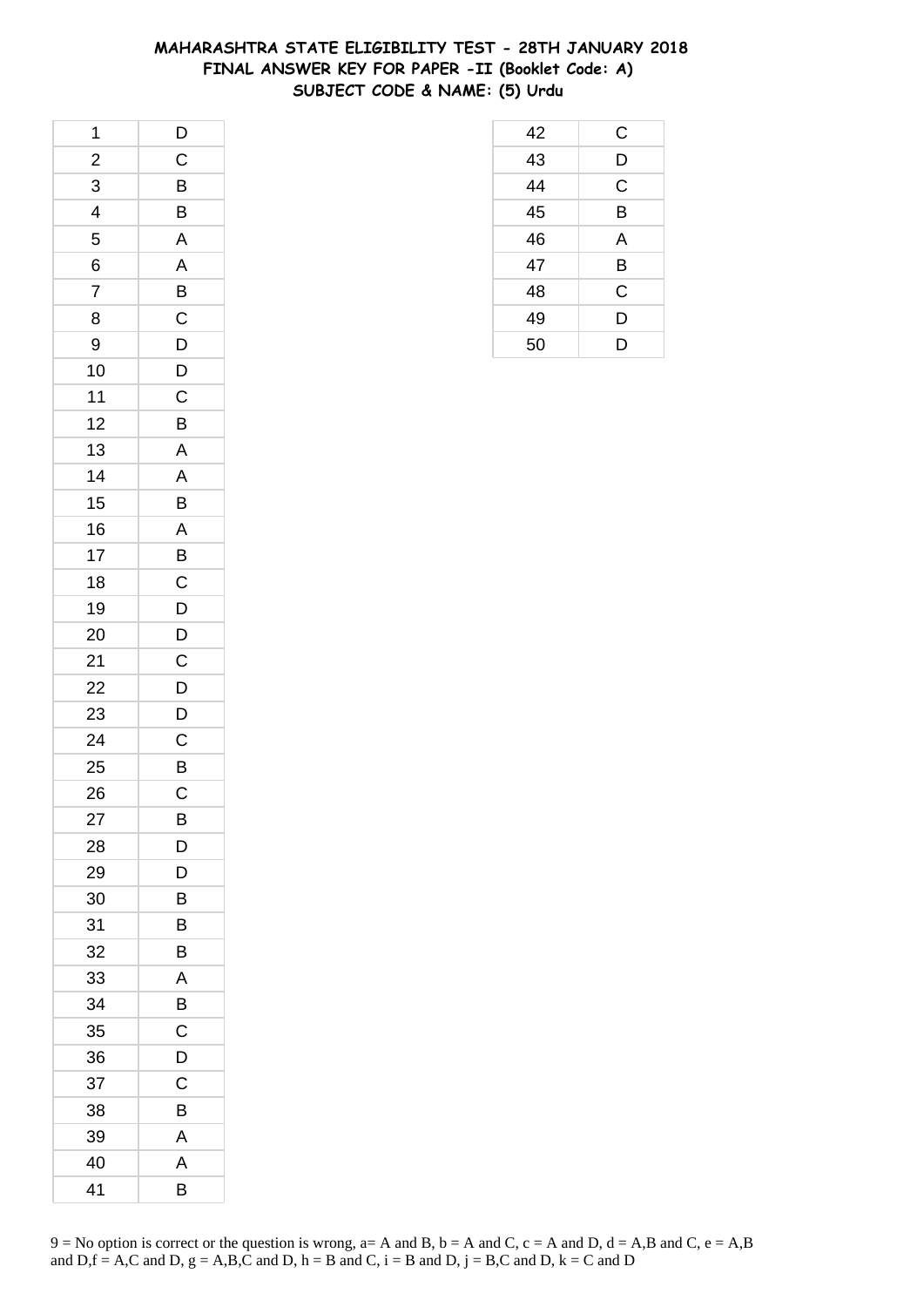## **MAHARASHTRA STATE ELIGIBILITY TEST - 28TH JANUARY 2018 FINAL ANSWER KEY FOR PAPER -II (Booklet Code: B) SUBJECT CODE & NAME: (5) Urdu**

 B A A B A B C D D

| 1                        | $\mathsf{C}$   |
|--------------------------|----------------|
| $\frac{2}{1}$            | D              |
| 3                        | $\frac{1}{2}$  |
| $\overline{\mathcal{A}}$ | $\mathsf C$    |
| 5                        | $\overline{B}$ |
| 6                        | $\mathsf{C}$   |
| $\overline{7}$           | B              |
| 8                        | D              |
| 9                        | $\overline{D}$ |
| 10                       | B              |
| 11                       | B              |
| 12                       | B              |
| 13                       | $\overline{A}$ |
| 14                       | $\overline{B}$ |
| 15                       | $\overline{C}$ |
| 16                       | $\overline{D}$ |
| 17                       | $\overline{C}$ |
| 18                       | B              |
| 19                       | $\overline{A}$ |
| 20                       | $\overline{A}$ |
| 21                       | $\overline{B}$ |
| 22                       | $\mathsf{C}$   |
| 23                       | D              |
| 24                       | $\mathsf C$    |
| 25                       | B              |
| 26                       | $\mathsf{A}$   |
| 27                       | B              |
| 28                       | C              |
| 29                       | D              |
| 30                       | D              |
| 31                       | D              |
| 32                       | C              |
| 33                       | B              |
| 34                       | B              |
| 35                       | A              |
| 36                       | A              |
| 37                       | B              |
| 38                       | $\mathsf C$    |
| 39                       | D              |
| 40                       | $\overline{D}$ |
| 41                       | C              |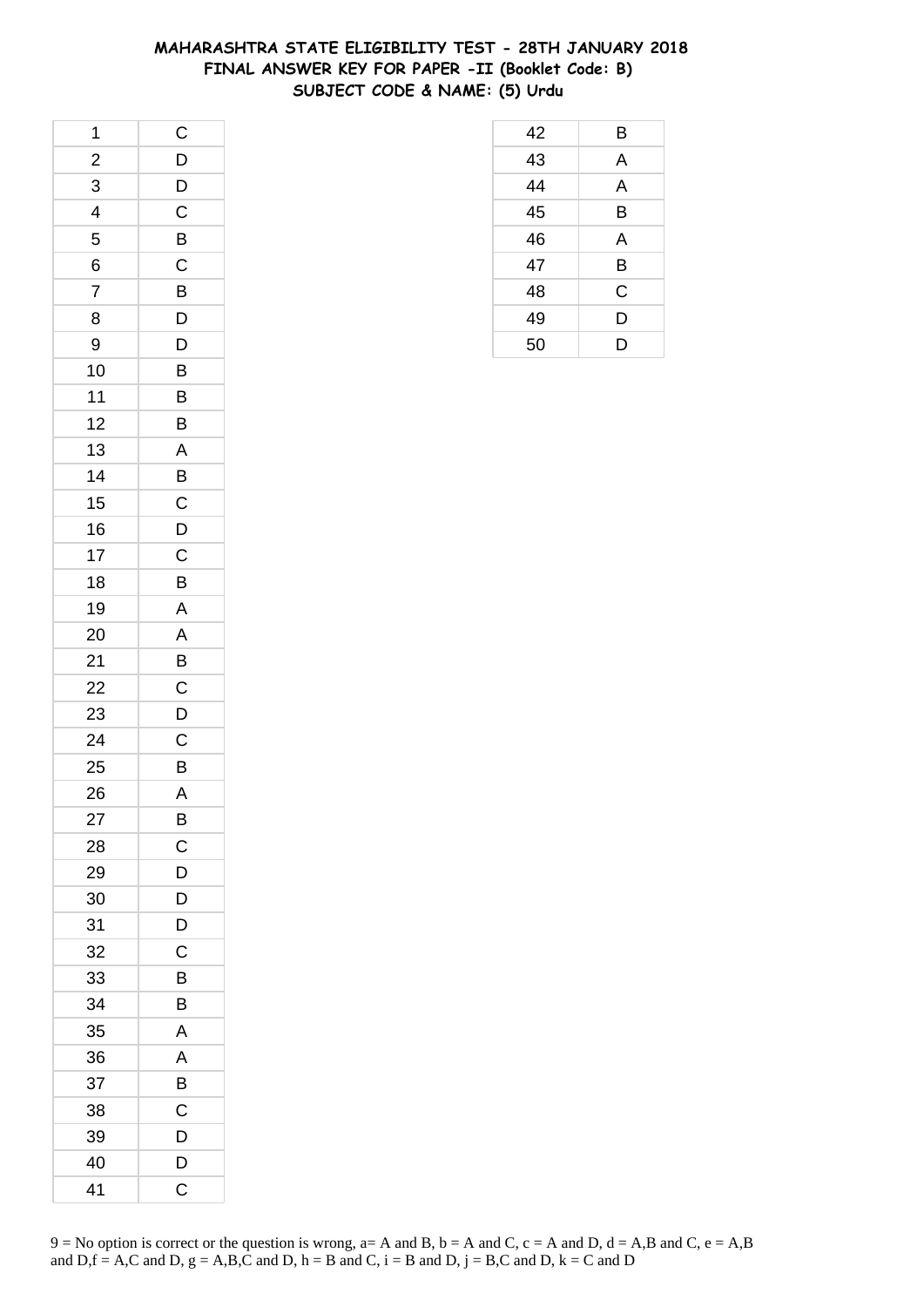## **MAHARASHTRA STATE ELIGIBILITY TEST - 28TH JANUARY 2018 FINAL ANSWER KEY FOR PAPER -II (Booklet Code: C) SUBJECT CODE & NAME: (5) Urdu**

 D D C B C B D D B

| 1                       | B                       |
|-------------------------|-------------------------|
| $\frac{2}{1}$           | B                       |
| 3                       | A                       |
| $\overline{\mathbf{r}}$ | $\overline{B}$          |
| 5                       | $\overline{c}$          |
| 6                       | $\mathsf{D}$            |
| $\overline{7}$          | C                       |
| 8                       | B                       |
| 9                       | A                       |
| 10                      | A                       |
| $11$                    | B                       |
| 12                      | $\mathsf C$             |
| 13                      | $\mathsf{D}$            |
| 14                      | $\overline{C}$          |
| 15                      | B                       |
| 16                      | $\overline{\mathsf{A}}$ |
| 17                      | B                       |
| 18                      | $\mathsf C$             |
| 19                      | D                       |
| 20                      | $\overline{D}$          |
| 21                      | $\overline{D}$          |
| 22                      | $\overline{C}$          |
| 23                      | B                       |
| 24                      | B                       |
| 25                      | A                       |
| 26                      | $\overline{A}$          |
| 27                      | B                       |
| 28                      | C                       |
| 29                      | D                       |
| 30                      | D                       |
| 31                      | C                       |
| 32                      | B                       |
| 33                      | Α                       |
| 34                      | A                       |
| 35                      | B                       |
| 36                      | Α                       |
| 37                      | B                       |
| 38                      | C                       |
| 39                      | D                       |
| 40                      | D                       |
| 41                      | C                       |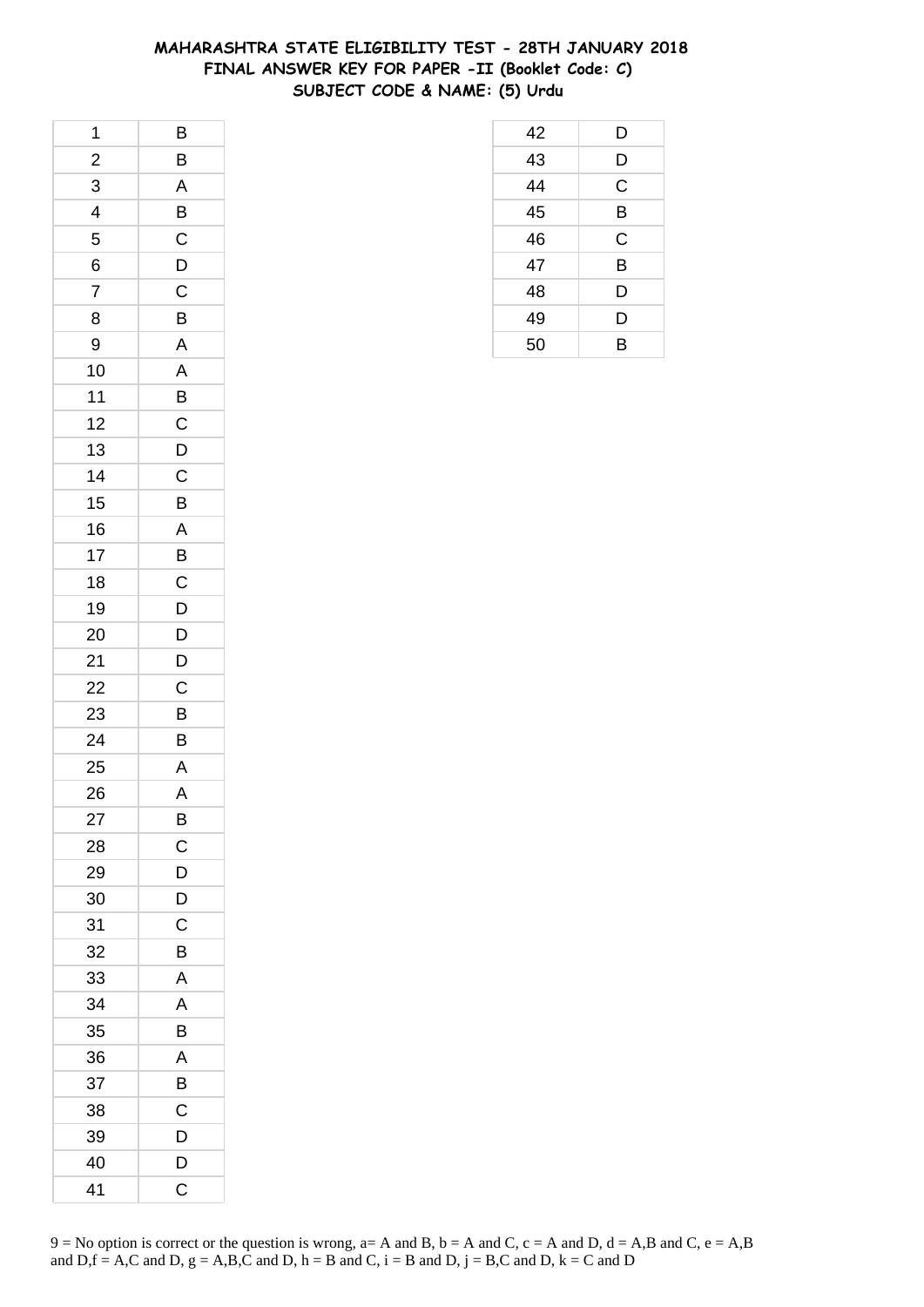## **MAHARASHTRA STATE ELIGIBILITY TEST - 28TH JANUARY 2018 FINAL ANSWER KEY FOR PAPER -II (Booklet Code: D) SUBJECT CODE & NAME: (5) Urdu**

| 1                       | $\overline{B}$ |
|-------------------------|----------------|
| $\frac{1}{2}$           | $\overline{C}$ |
| 3                       | $\overline{D}$ |
| $\overline{\mathbf{4}}$ | $\overline{C}$ |
| 5                       | B              |
| 6                       | A              |
| $\overline{7}$          | $\overline{B}$ |
| 8                       |                |
| 9                       | $\frac{C}{D}$  |
| 10                      | $\overline{D}$ |
| $11$                    | $\overline{D}$ |
| 12                      | C              |
| 13                      | $\overline{B}$ |
| 14                      | B              |
| 15                      | $\overline{A}$ |
| 16                      | $\overline{A}$ |
| 17                      | $\overline{B}$ |
| 18                      | $\mathsf C$    |
| 19                      | D              |
| 20                      | $\overline{D}$ |
| 21                      | $\overline{C}$ |
| 22                      | B              |
| 23                      | A              |
| 24                      | A              |
| 25                      | $\mathsf{B}$   |
| 26                      | $\overline{A}$ |
| 27                      | B              |
| 28                      | C              |
| 29                      | D              |
| 30                      | D              |
| 31                      | $\mathsf{C}$   |
| 32                      | D              |
| 33                      | D              |
| 34                      | C              |
| 35                      | B              |
| 36                      | С              |
| 37                      | B              |
| 38                      | D              |
| 39                      | D              |
| 40                      | B              |
| 41                      | B              |

| 42 | В           |
|----|-------------|
| 43 | A           |
| 44 | B           |
| 45 | C           |
| 46 | D           |
| 47 | $\mathsf C$ |
| 48 | B           |
| 49 | A           |
| 50 | А           |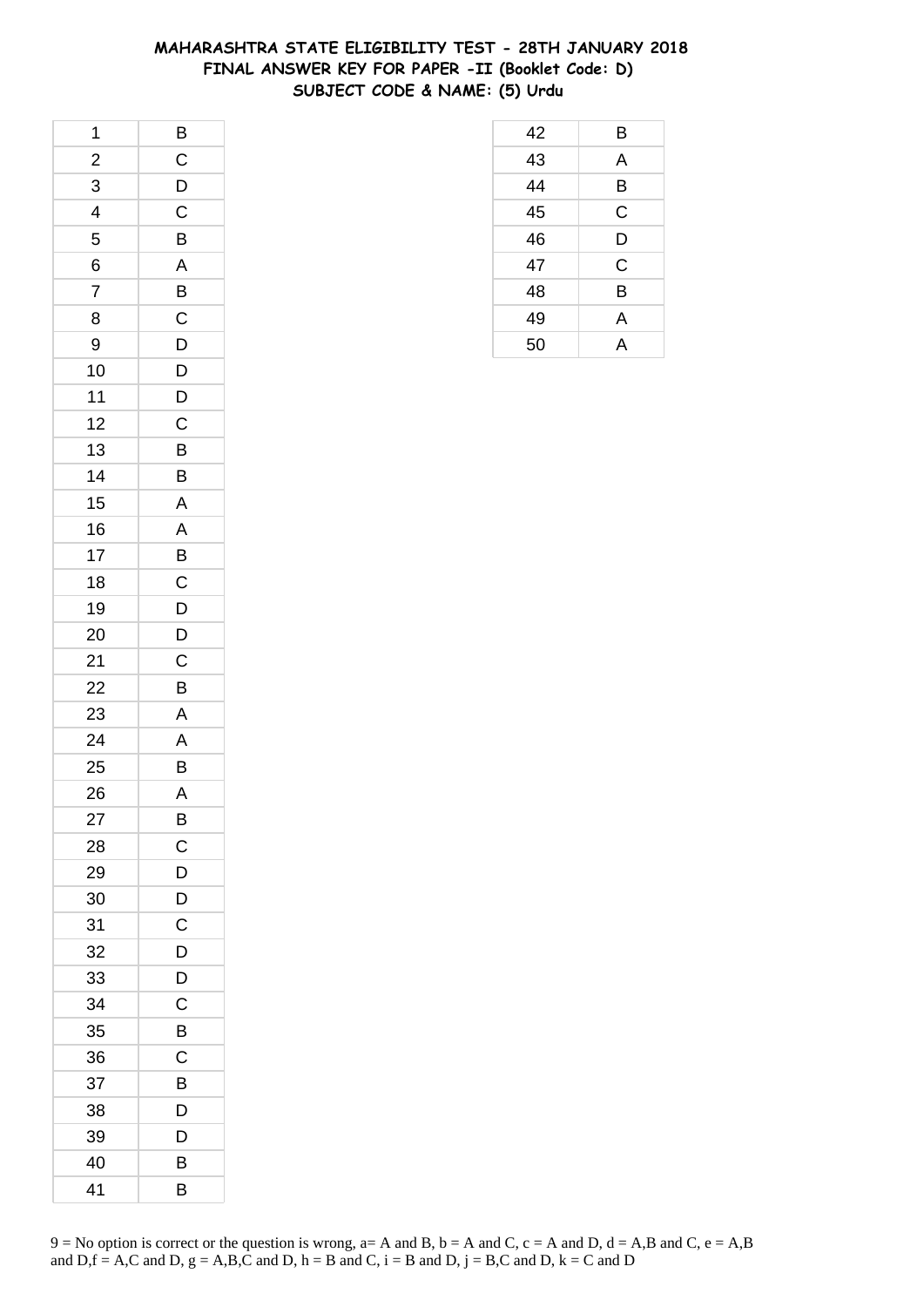## **MAHARASHTRA STATE ELIGIBILITY TEST - 28TH JANUARY 2018 FINAL ANSWER KEY FOR PAPER -II (Booklet Code: A) SUBJECT CODE & NAME: (10) History**

| 1              |                         |
|----------------|-------------------------|
| $\frac{1}{2}$  |                         |
| $\overline{3}$ |                         |
| 4              | $A$ $B$ $C$ $C$ $C$     |
| 5              |                         |
| 6              |                         |
| $\overline{7}$ | $\frac{C}{C}$           |
| 8              | $\overline{A}$          |
| 9              |                         |
| 10             | $\frac{B}{C}$           |
| 11             | B                       |
| 12             | $\mathsf{A}$            |
| 13             |                         |
| 14             | $\frac{A}{A}$           |
| 15             | $\overline{B}$          |
| 16             | B                       |
| 17             | $\overline{A}$          |
| 18             |                         |
| 19             | $rac{C}{B}$             |
| 20             |                         |
| 21             | $A$ $C$ $C$ $C$ $C$     |
| 22             |                         |
| 23             |                         |
| 24             |                         |
| 25             | $\overline{A}$          |
| 26             | $\overline{\mathsf{A}}$ |
| 27             | A                       |
| 28             | В                       |
| 29             | С                       |
| 30             | D                       |
| 31             | A                       |
| 32             | D                       |
| 33             | $\overline{C}$          |
| 34             | C                       |
| 35             | B                       |
| 36             | B                       |
| 37             | C                       |
| 38             | D                       |
| 39             | B                       |
| 40             | C                       |
| 41             | C                       |

| 42 | Β              |
|----|----------------|
| 43 | B              |
| 44 | C              |
| 45 | B              |
| 46 | D              |
| 47 | D              |
| 48 | $\mathsf C$    |
| 49 | $\overline{C}$ |
| 50 |                |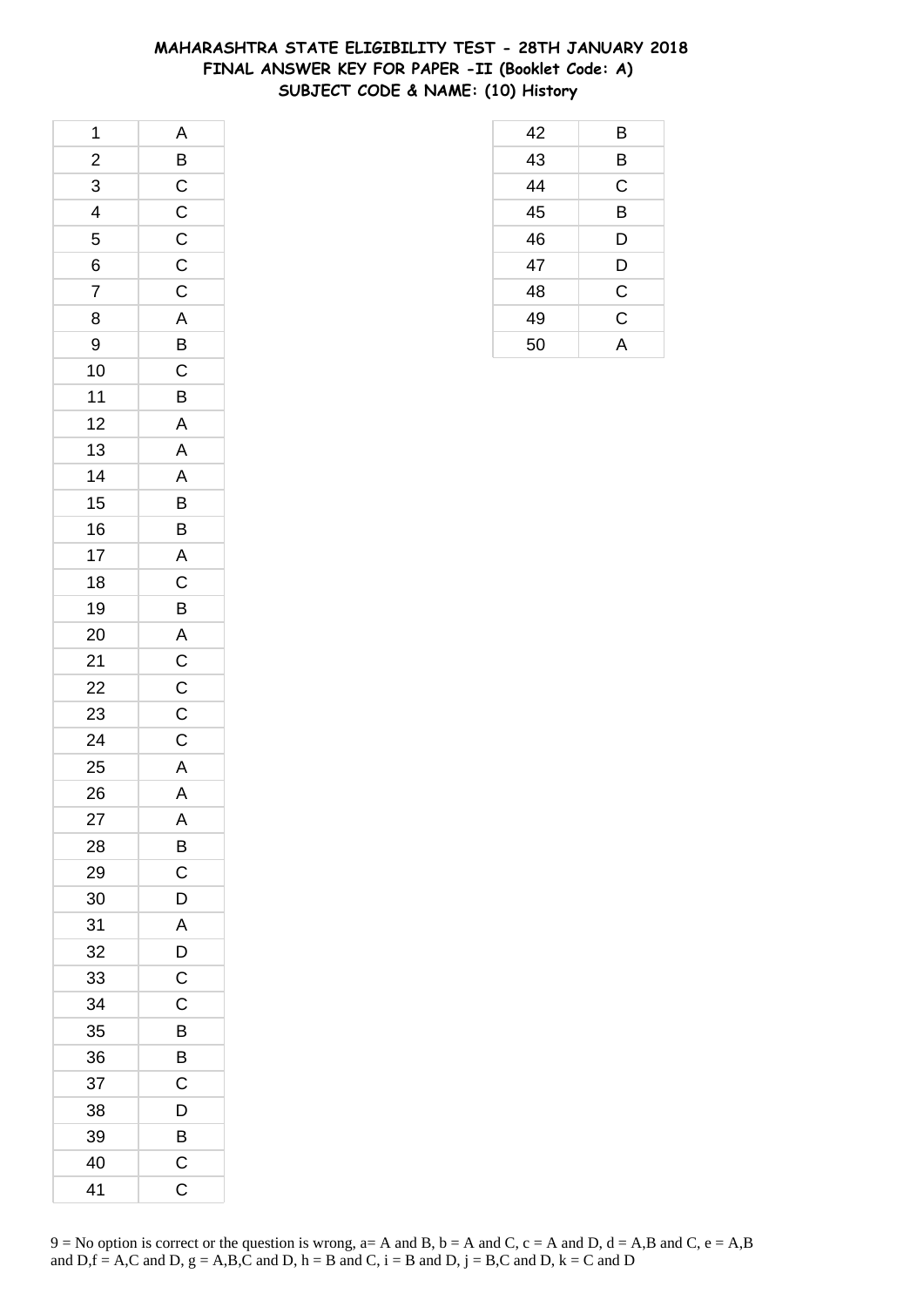## **MAHARASHTRA STATE ELIGIBILITY TEST - 28TH JANUARY 2018 FINAL ANSWER KEY FOR PAPER -II (Booklet Code: B) SUBJECT CODE & NAME: (10) History**

| 1                        |                         |
|--------------------------|-------------------------|
| $\frac{2}{1}$            | $C$<br>$C$<br>$C$       |
| 3                        |                         |
| $\overline{\mathcal{L}}$ |                         |
| 5                        | $\overline{\mathsf{A}}$ |
| 6                        | A                       |
| $\overline{7}$           |                         |
| 8                        |                         |
| 9                        | $\frac{A}{B}$           |
| 10                       | $\overline{D}$          |
| $11$                     |                         |
| 12                       |                         |
| 13                       |                         |
| 14                       |                         |
| 15                       |                         |
| 16                       |                         |
| 17                       | ADCCBBC                 |
| 18                       | D                       |
| 19                       |                         |
| 20                       | $\overline{B}$ C        |
| 21                       | $\overline{C}$          |
| 22                       | $\overline{B}$          |
| 23                       | $rac{B}{C}$             |
| 24                       |                         |
| 25                       | B<br>D                  |
| 26                       |                         |
| 27                       | D                       |
| 28                       | $\mathsf{C}$            |
| 29                       | $\mathsf C$             |
| 30                       | A                       |
| 31                       |                         |
| 32                       |                         |
| 33                       | $\frac{A}{B}$           |
| 34                       | $\overline{C}$          |
| 35                       | $\overline{C}$          |
| 36                       | $\mathsf C$             |
| 37                       | $\overline{C}$          |
| 38                       | A                       |
| 39                       | $\overline{B}$          |
| 40                       | $\overline{C}$          |
| 41                       | B                       |

| 42 | A |
|----|---|
| 43 | A |
| 44 | A |
| 45 | B |
| 46 | B |
| 47 | A |
| 48 | C |
| 49 | B |
| 50 | А |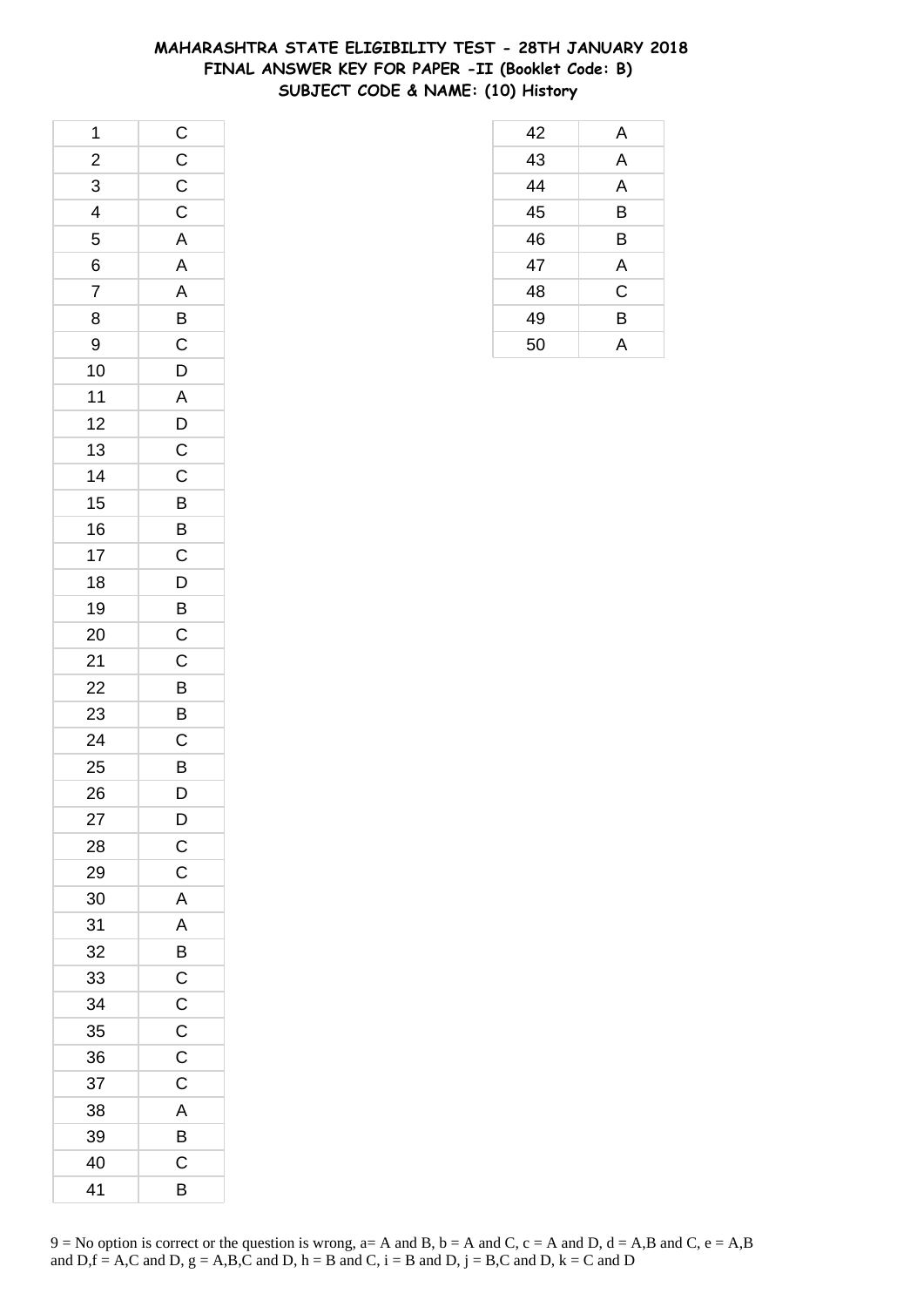# **MAHARASHTRA STATE ELIGIBILITY TEST - 28TH JANUARY 2018 FINAL ANSWER KEY FOR PAPER -II (Booklet Code: C) SUBJECT CODE & NAME: (10) History**

 C C C A A A B C D

| 1              | $\mathsf{A}$                                                         |
|----------------|----------------------------------------------------------------------|
| $\frac{1}{2}$  |                                                                      |
| $\overline{3}$ | $\frac{D}{C}$                                                        |
| $\frac{1}{4}$  | $\overline{C}$                                                       |
| 5              | $\overline{B}$                                                       |
| 6              | $\overline{B}$                                                       |
| $\overline{7}$ | $\overline{\mathrm{c}}$                                              |
| 8              |                                                                      |
| 9              |                                                                      |
| 10             | $\overline{D}$<br>$\overline{B}$<br>$\overline{C}$<br>$\overline{C}$ |
| $11$           |                                                                      |
| 12             | B                                                                    |
| 13             |                                                                      |
| 14             | $rac{B}{C}$                                                          |
| 15             | $\overline{B}$                                                       |
| 16             |                                                                      |
| 17             | $\frac{D}{D}$                                                        |
| 18             | $\overline{C}$                                                       |
| 19             | $\overline{C}$                                                       |
| 20             |                                                                      |
| 21             | $\overline{A}$ $\overline{A}$ $\overline{B}$ $\overline{C}$          |
| 22             |                                                                      |
| 23             |                                                                      |
| 24             | $\overline{C}$                                                       |
| 25             |                                                                      |
| 26             | $\frac{C}{C}$                                                        |
| 27             | $\mathsf C$                                                          |
| 28             | Α                                                                    |
| 29             | B                                                                    |
| 30             | C                                                                    |
| 31             | B                                                                    |
| 32             | A                                                                    |
| 33             | Α                                                                    |
| 34             | A                                                                    |
| 35             | B                                                                    |
| 36             | B                                                                    |
| 37             | A                                                                    |
| 38             | $\mathsf C$                                                          |
| 39             | B                                                                    |
| 40             | A                                                                    |
| 41             | C                                                                    |

| $9 =$ No option is correct or the question is wrong, a= A and B, b = A and C, c = A and D, d = A,B and C, e = A,B |  |
|-------------------------------------------------------------------------------------------------------------------|--|
| and D, f = A,C and D, g = A,B,C and D, h = B and C, i = B and D, j = B,C and D, k = C and D                       |  |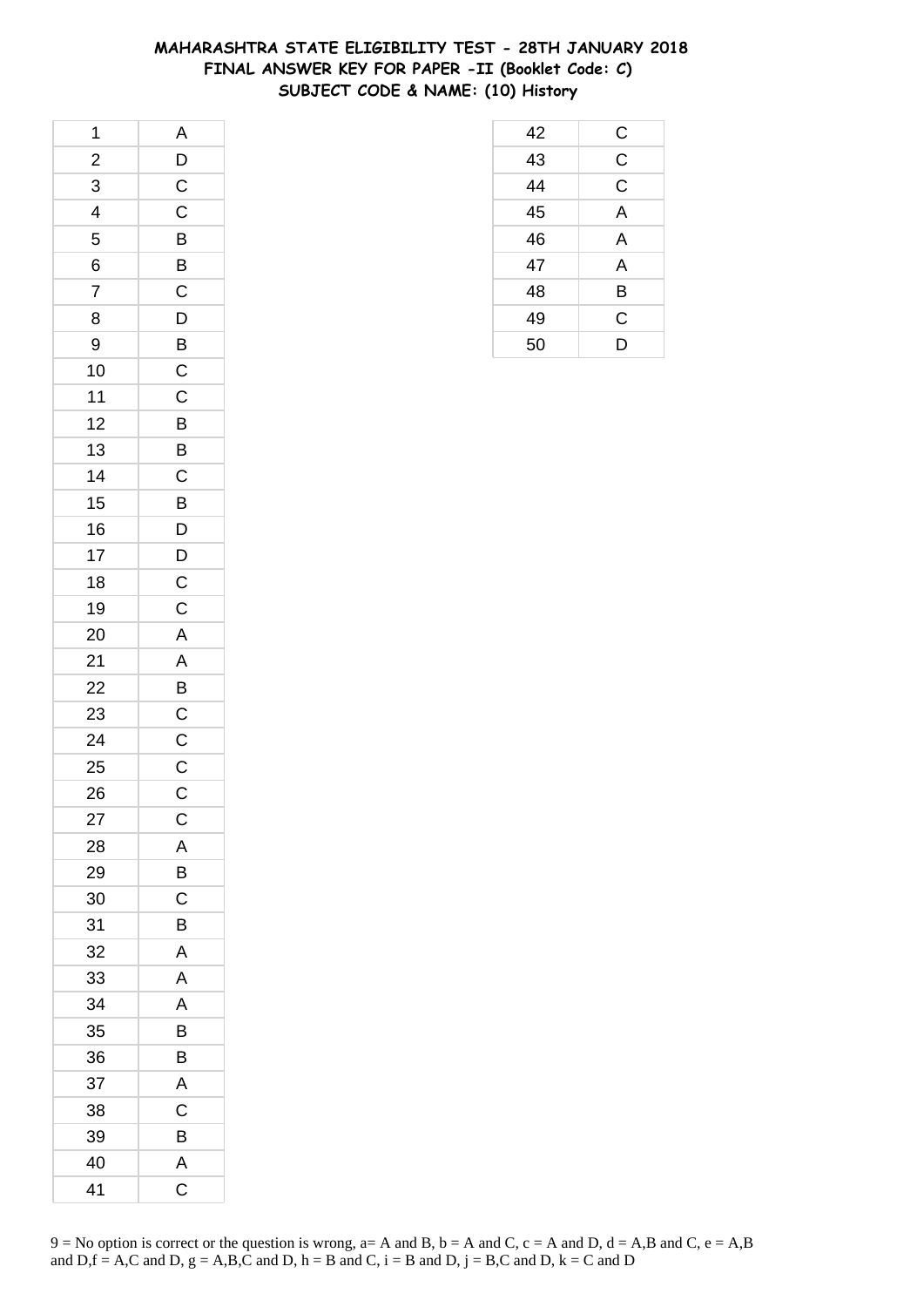## **MAHARASHTRA STATE ELIGIBILITY TEST - 28TH JANUARY 2018 FINAL ANSWER KEY FOR PAPER -II (Booklet Code: D) SUBJECT CODE & NAME: (10) History**

| 1              | $\mathsf{C}$            |
|----------------|-------------------------|
| $\frac{2}{3}$  |                         |
| $\overline{3}$ | $\frac{B}{B}$           |
| $\overline{4}$ | $\overline{C}$          |
| 5              | $\overline{B}$          |
| 6              | $\mathsf{D}$            |
| $\overline{7}$ |                         |
| 8              | $\frac{D}{C}$           |
| 9              |                         |
| 10             |                         |
| 11             |                         |
| 12             | $\frac{A}{A}$           |
| 13             |                         |
| 14             | $\frac{C}{C}$           |
| 15             |                         |
| 16             |                         |
| 17             |                         |
| 18             |                         |
| 19             |                         |
| 20             |                         |
| 21             | C C A B C B             |
| 22             |                         |
| 23             | $\frac{A}{A}$           |
| 24             | $\overline{\mathsf{A}}$ |
| 25             | $\overline{B}$          |
| 26             | $\overline{B}$          |
| 27             | A                       |
| 28             | $\mathsf C$             |
| 29             | B                       |
| 30             | A                       |
| 31             | $\mathsf C$             |
| 32             | $\mathsf C$             |
| 33             | $\mathsf{C}$            |
| 34             | $\mathsf C$             |
| 35             | A                       |
| 36             | Α                       |
| 37             | A                       |
| 38             | В                       |
| 39             | $\mathsf C$             |
| 40             | D                       |
| 41             | A                       |

 D C C B B C D B C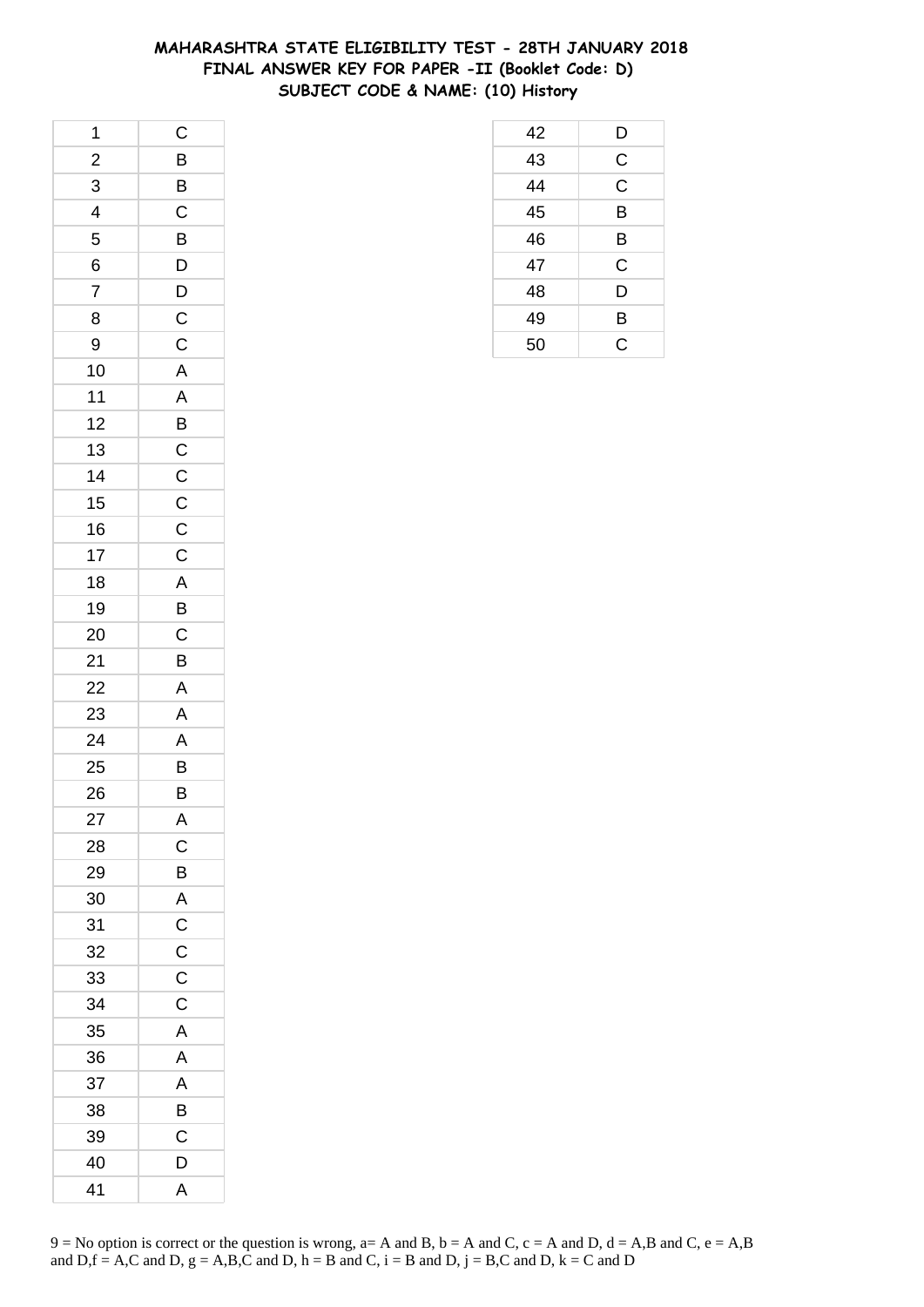# **MAHARASHTRA STATE ELIGIBILITY TEST - 28TH JANUARY 2018 FINAL ANSWER KEY FOR PAPER -II (Booklet Code: A) SUBJECT CODE & NAME: (11) Economics**

| 1                       | $\mathsf C$                                           |
|-------------------------|-------------------------------------------------------|
| $\frac{2}{1}$           | B                                                     |
| 3                       | $\overline{A}$                                        |
| $\overline{\mathbf{4}}$ | $\bar{B}$                                             |
| 5                       | $\overline{C}$                                        |
| 6                       | D                                                     |
| $\overline{7}$          | $\overline{A}$                                        |
| 8                       |                                                       |
| 9                       | $\frac{A}{A}$                                         |
| 10                      | $\frac{1}{C}$                                         |
| 11                      | $\overline{\mathsf{A}}$                               |
| 12                      | B                                                     |
| 13                      | $\mathsf{C}$                                          |
| 14                      | $\frac{1}{D}$                                         |
| 15                      | $\overline{B}$                                        |
| 16                      | $\overline{\mathsf{A}}$                               |
| 17                      | A                                                     |
| 18                      | B                                                     |
| 19                      | $\overline{C}$                                        |
| 20                      | $\overline{AC}$<br>$\overline{AC}$<br>$\overline{AC}$ |
| 21                      |                                                       |
| 22                      |                                                       |
| 23                      |                                                       |
| 24                      | $\overline{A}$                                        |
| 25                      | $\frac{B}{D}$                                         |
| 26                      |                                                       |
| 27                      | C                                                     |
| 28                      | В                                                     |
| 29                      | В                                                     |
| 30                      | В                                                     |
| 31                      | С                                                     |
| 32                      | B                                                     |
| 33                      | В                                                     |
| 34                      | B                                                     |
| 35                      | A                                                     |
| 36                      | C                                                     |
| 37                      | D                                                     |
| 38                      | C                                                     |
| 39                      | A                                                     |
| 40                      | B                                                     |
| 41                      | D                                                     |

 C C A B B B B B B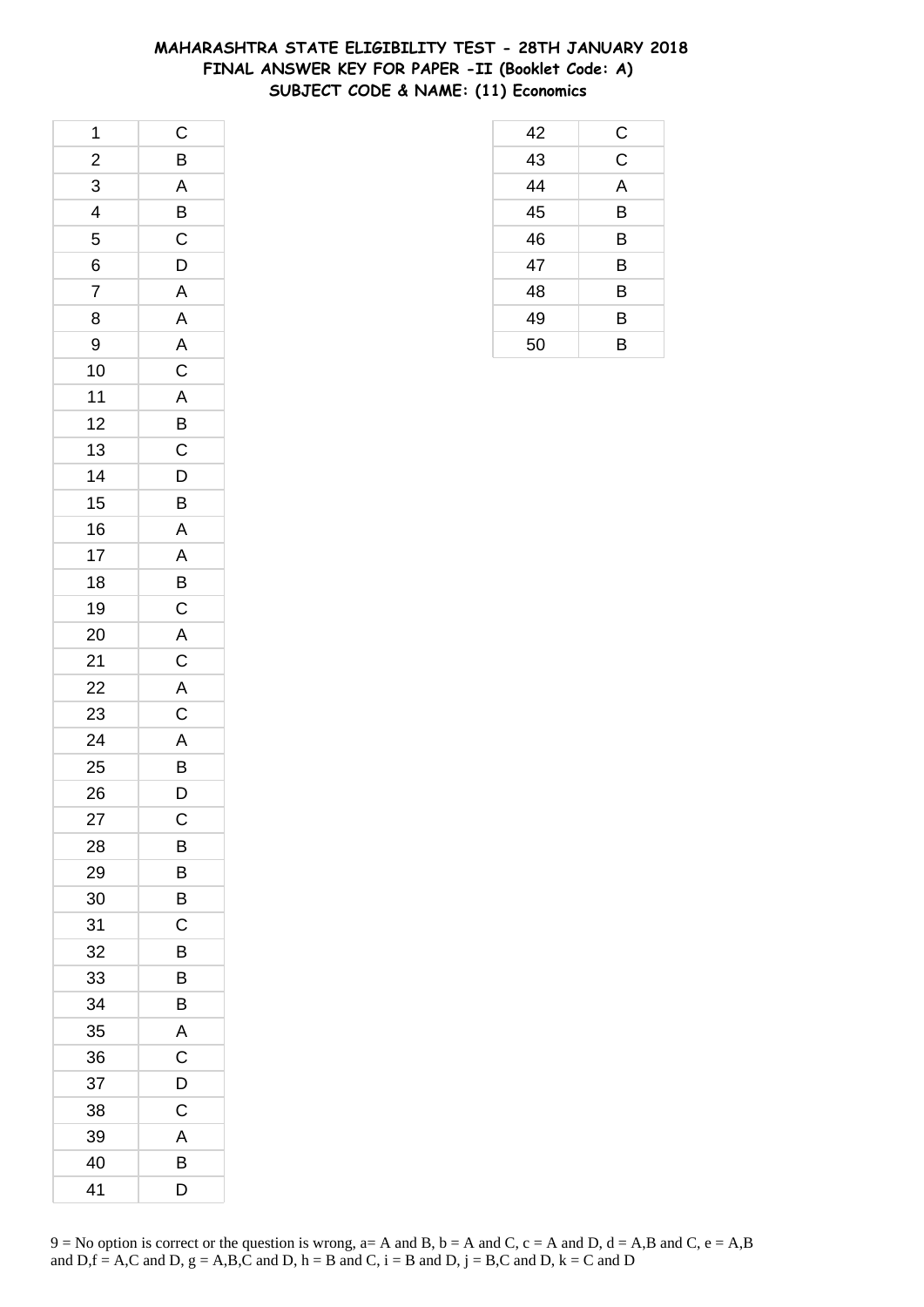# **MAHARASHTRA STATE ELIGIBILITY TEST - 28TH JANUARY 2018 FINAL ANSWER KEY FOR PAPER -II (Booklet Code: B) SUBJECT CODE & NAME: (11) Economics**

| 1                       | $\mathsf{C}$   |
|-------------------------|----------------|
| $\overline{\mathbf{c}}$ |                |
| $\overline{3}$          | $rac{A}{C}$    |
| $\overline{\mathbf{4}}$ | A              |
| 5                       | B              |
| 6                       | $\overline{D}$ |
| $\overline{7}$          | $\overline{C}$ |
| 8                       | $\overline{B}$ |
| 9                       | $\overline{B}$ |
| 10                      | $\overline{B}$ |
| 11                      | C              |
| 12                      | B              |
| 13                      | $\overline{B}$ |
| 14                      | B              |
| 15                      | $\overline{A}$ |
| 16                      | $\overline{C}$ |
| 17                      | $\mathsf{D}$   |
| 18                      | $\mathsf{C}$   |
| 19                      | $\overline{A}$ |
| 20                      | $\overline{B}$ |
| 21                      | $\overline{D}$ |
| 22                      | $\overline{C}$ |
| 23                      | $\mathsf C$    |
| 24                      | $\overline{A}$ |
| 25                      | B              |
| 26                      | B              |
| 27                      | B              |
| 28                      | В              |
| 29                      | В              |
| 30                      | B              |
| 31                      | С              |
| 32                      | В              |
| 33                      | A              |
| 34                      | B              |
| 35                      | C              |
| 36                      | D              |
| 37                      | A              |
| 38                      | Α              |
| 39                      | A              |
| 40                      | C              |
| 41                      | A              |

|                                    | $\mathsf C$ |  |
|------------------------------------|-------------|--|
| $\frac{43}{44}$<br>$\frac{45}{46}$ | D           |  |
|                                    | В           |  |
|                                    | A           |  |
| 47                                 | A           |  |
| 48                                 | B           |  |
| 49                                 | $\mathsf C$ |  |
| $\overline{50}$                    | A           |  |
|                                    |             |  |
|                                    |             |  |
|                                    |             |  |
|                                    |             |  |

B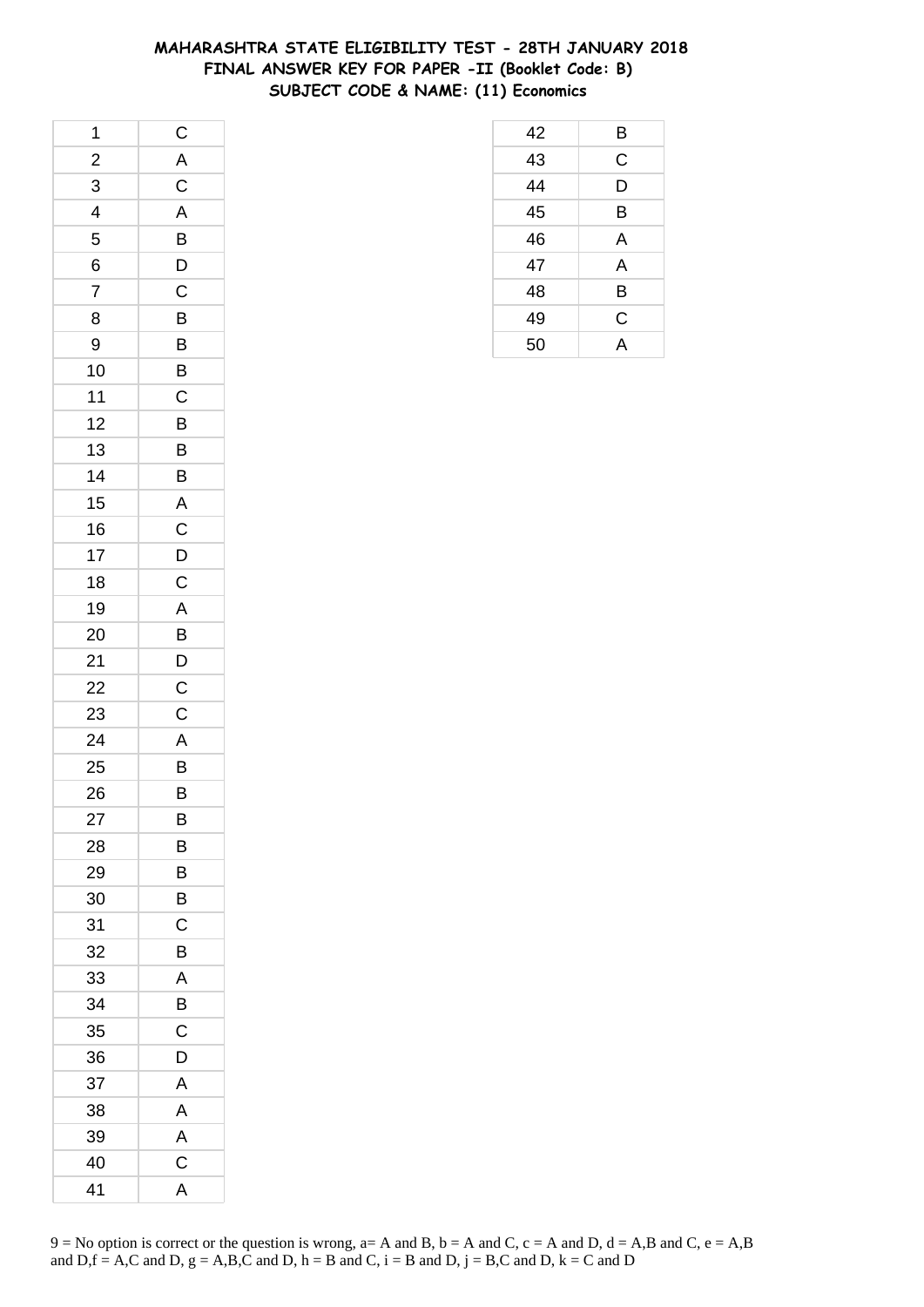## **MAHARASHTRA STATE ELIGIBILITY TEST - 28TH JANUARY 2018 FINAL ANSWER KEY FOR PAPER -II (Booklet Code: C) SUBJECT CODE & NAME: (11) Economics**

| 1                       | $\mathsf C$             |
|-------------------------|-------------------------|
| $\overline{\mathbf{c}}$ | B                       |
| $\overline{3}$          | $\overline{B}$          |
| 4                       | $\overline{\mathsf{B}}$ |
| 5                       | A                       |
| 6                       | $\mathsf C$             |
| 7                       | D                       |
| 8                       | $\mathsf C$             |
| 9                       | $\overline{A}$          |
| 10                      | $\overline{B}$          |
| 11                      | $\overline{D}$          |
| 12                      | $\mathsf{C}$            |
| 13                      | $\mathsf C$             |
| 14                      | A                       |
| 15                      | $\overline{B}$          |
| 16                      | B                       |
| 17                      | B                       |
| 18                      | B                       |
| 19                      | B                       |
| 20                      | B                       |
| 21                      | $\overline{C}$          |
| 22                      | B                       |
| 23                      | A                       |
| 24                      | B                       |
| 25                      | $\mathsf C$             |
| 26                      | D                       |
| 27                      | A                       |
| 28                      | A                       |
| 29                      | A                       |
| 30                      | $\mathsf C$             |
| 31                      | A                       |
| 32                      | B                       |
| 33                      | $\mathsf C$             |
| 34                      | D                       |
| 35                      | B                       |
| 36                      | A                       |
| 37                      | A                       |
| 38                      | B                       |
| 39                      | C                       |
| 40                      | A                       |
| 41                      | C                       |

| 42              | A              |
|-----------------|----------------|
| $\overline{43}$ | $\mathsf C$    |
| $\overline{44}$ | $\overline{A}$ |
| 45              | B              |
| 46              | D              |
| 47              | C              |
| 48              | B              |
| 49              | B              |
| 50              | B              |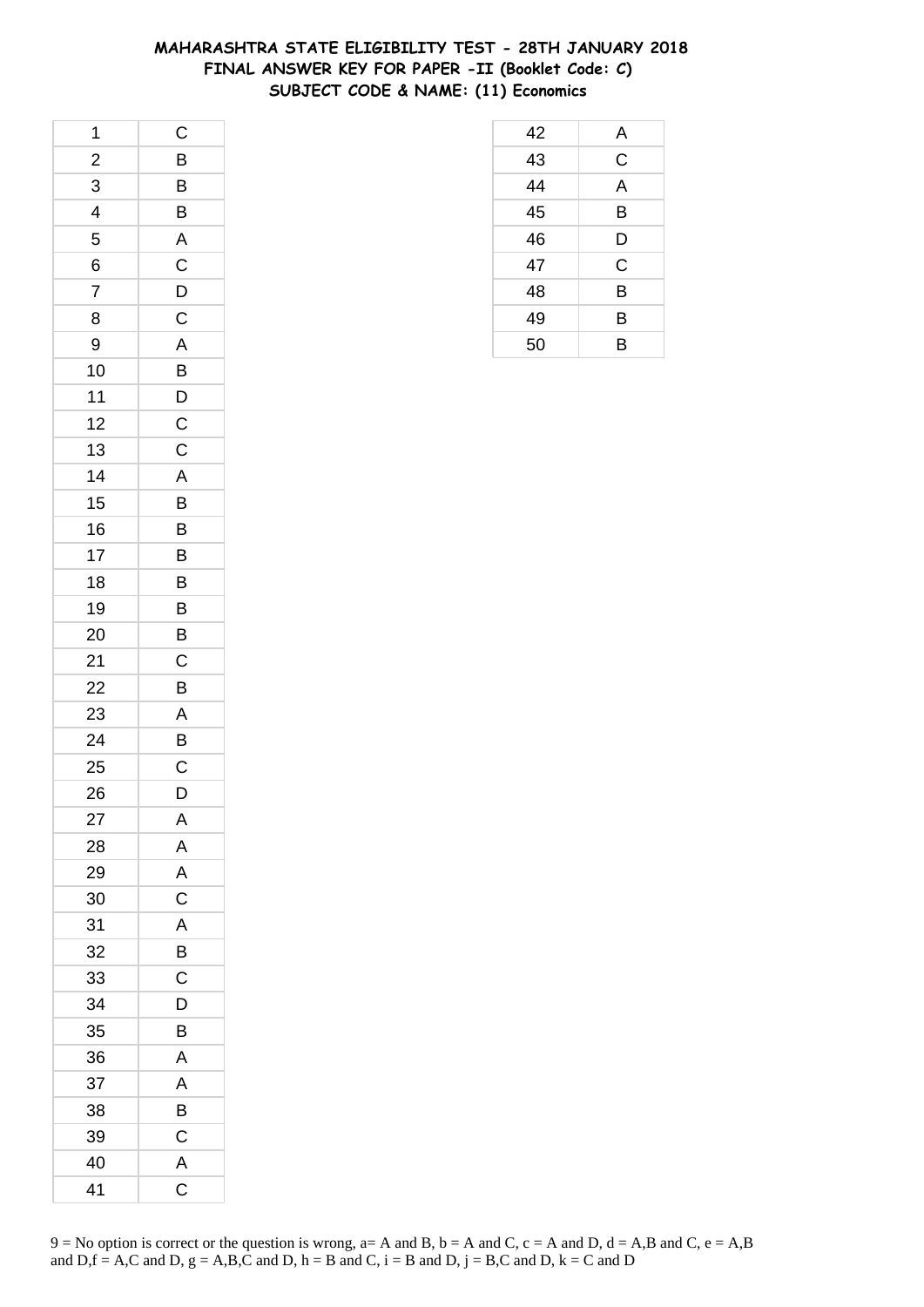## **MAHARASHTRA STATE ELIGIBILITY TEST - 28TH JANUARY 2018 FINAL ANSWER KEY FOR PAPER -II (Booklet Code: D) SUBJECT CODE & NAME: (11) Economics**

| 1                       | $\mathsf{D}$   |
|-------------------------|----------------|
| $\overline{\mathbf{c}}$ | $\mathsf{C}$   |
| $\overline{3}$          | $\overline{C}$ |
| $\overline{4}$          | A              |
| 5                       | B              |
| 6                       | B              |
| $\overline{7}$          | B              |
| 8                       | B              |
| 9                       | B              |
| 10                      | B              |
| 11                      | $\mathsf C$    |
| 12                      | B              |
| 13                      | $\mathsf{A}$   |
| 14                      | B              |
| 15                      | $\mathsf{C}$   |
| 16                      | D              |
| 17                      | A              |
| 18                      | A              |
| 19                      | $\overline{A}$ |
| 20                      | $\mathsf C$    |
| 21                      | $\overline{A}$ |
| 22                      | B              |
| 23                      | C              |
| 24                      | D              |
| 25                      | B              |
| 26                      | $\overline{A}$ |
| 27                      | A              |
| 28                      | B              |
| 29                      | C              |
| 30                      | A              |
| 31                      | C              |
| 32                      | A              |
| 33                      | C              |
| 34                      | A              |
| 35                      | B              |
| 36                      | D              |
| 37                      | C              |
| 38                      | B              |
| 39                      | B              |
| 40                      | B              |
| 41                      | C              |

| 42 | B           |
|----|-------------|
| 43 | B           |
| 44 | B           |
| 45 | A           |
| 46 | $\mathsf C$ |
| 47 | D           |
| 48 | $\mathsf C$ |
| 49 | A           |
| 50 | B           |
|    |             |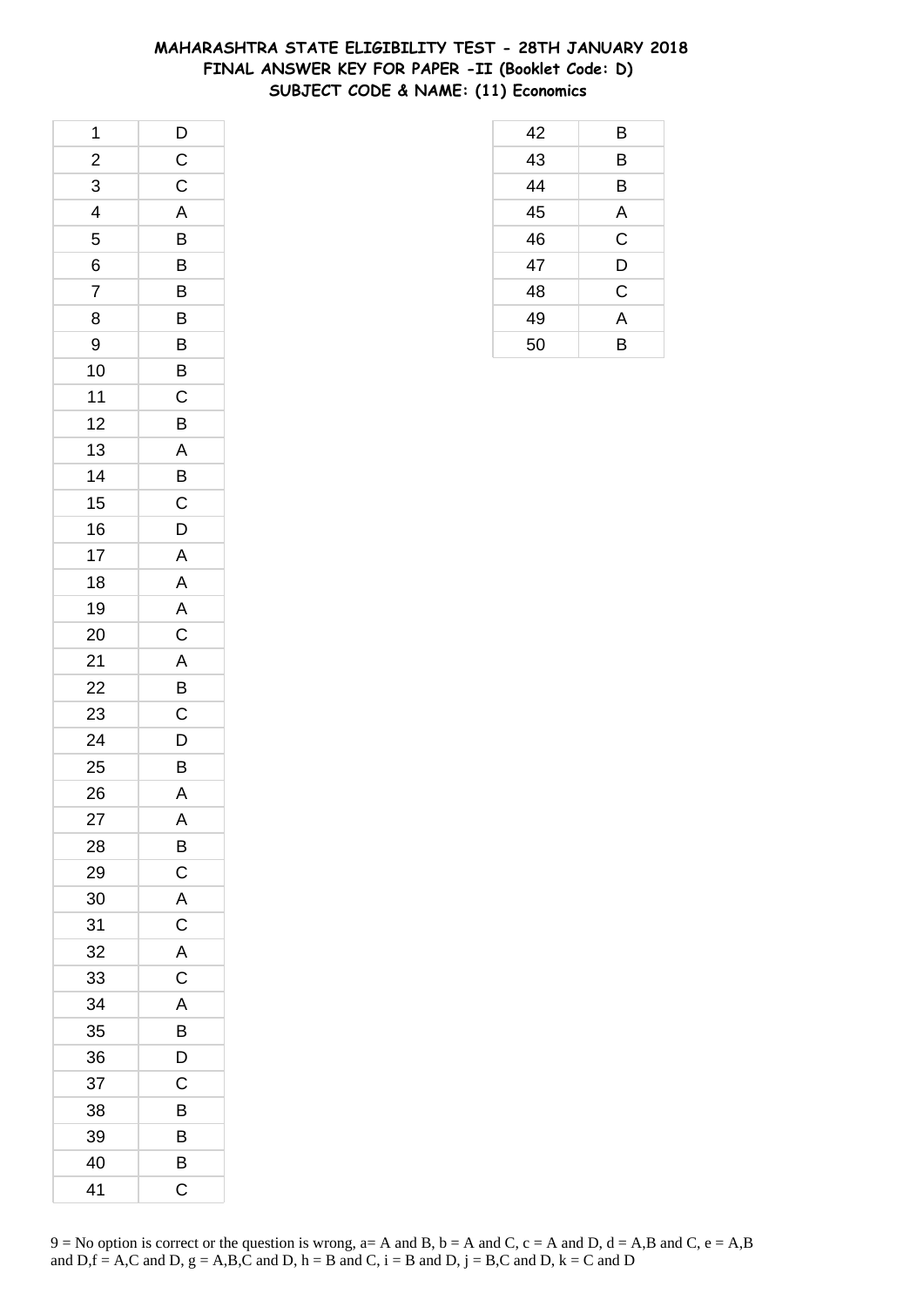# **MAHARASHTRA STATE ELIGIBILITY TEST - 28TH JANUARY 2018 FINAL ANSWER KEY FOR PAPER -II (Booklet Code: A) SUBJECT CODE & NAME: (12) Philosophy**

| 1                       | $\overline{B}$          |
|-------------------------|-------------------------|
| $\overline{\mathbf{c}}$ | $\mathsf C$             |
| $\overline{3}$          | $\overline{B}$          |
| 4                       | $\overline{D}$          |
| 5                       | $\overline{A}$          |
| 6                       | $\mathsf{A}$            |
| $\overline{7}$          | $\overline{C}$          |
| 8                       |                         |
| 9                       | $\frac{A}{B}$           |
| 10                      |                         |
| 11                      | $rac{A}{C}$             |
| 12                      | D                       |
| 13                      | $\mathsf{D}$            |
| 14                      | $\mathsf{A}$            |
| 15                      | $\overline{D}$          |
| 16                      | $\overline{D}$          |
| 17                      | B                       |
| 18                      | $\overline{B}$          |
| 19                      | $\overline{\mathsf{C}}$ |
| 20                      | $\mathsf{A}$            |
| 21                      |                         |
| 22                      | $rac{A}{C}$             |
| 23                      | $\mathsf C$             |
| 24                      | $\overline{A}$          |
| 25                      | $\mathsf{D}$            |
| 26                      | $\overline{A}$          |
| 27                      | A                       |
| 28                      | $\mathsf{C}$            |
| 29                      | C                       |
| 30                      | B                       |
| 31                      | C                       |
| 32                      | D                       |
| 33                      | A                       |
| 34                      | B                       |
| 35                      | A                       |
| 36                      | A                       |
| 37                      | C                       |
| 38                      | Α                       |
| 39                      | A                       |
| 40                      | B                       |
| 41                      | B                       |

| $\frac{44}{45}$ | Β           |  |
|-----------------|-------------|--|
|                 | B           |  |
| 46              | $\mathsf C$ |  |
| 47              | $\mathsf C$ |  |
| 48              | B           |  |
| 49              | C           |  |
| 50              | D           |  |
|                 |             |  |
|                 |             |  |
|                 |             |  |
|                 |             |  |
|                 |             |  |

 A C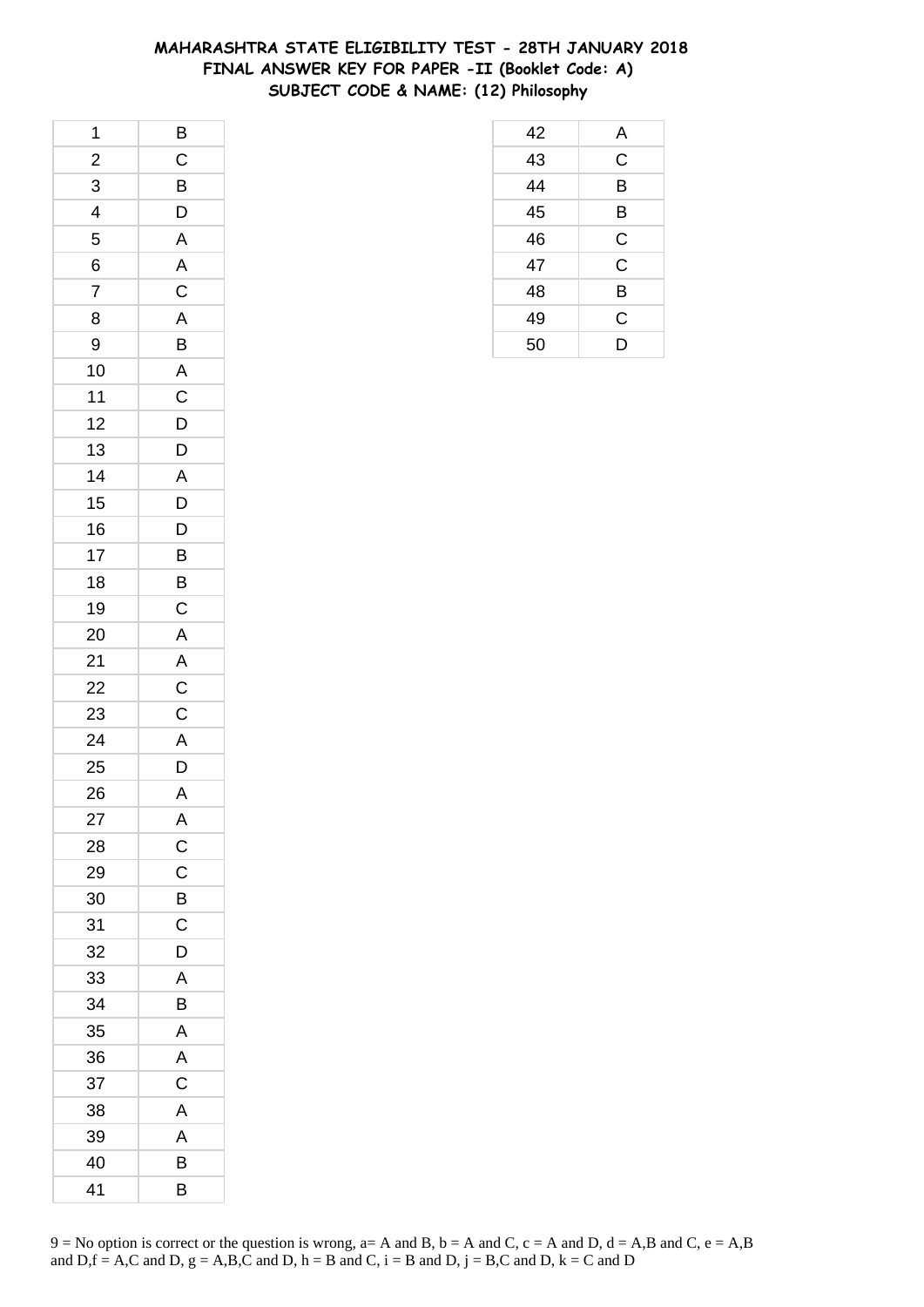# **MAHARASHTRA STATE ELIGIBILITY TEST - 28TH JANUARY 2018 FINAL ANSWER KEY FOR PAPER -II (Booklet Code: B) SUBJECT CODE & NAME: (12) Philosophy**

| 1              |                                                    |
|----------------|----------------------------------------------------|
| $\frac{2}{1}$  |                                                    |
| $\overline{3}$ | $rac{A}{C}$                                        |
| $\overline{4}$ | $\overline{A}$                                     |
| 5              | $\overline{D}$                                     |
| 6              | $\overline{A}$                                     |
| $\overline{7}$ |                                                    |
| 8              | $\frac{A}{C}$                                      |
| 9              |                                                    |
| 10             |                                                    |
| $11$           | $rac{B}{C}$                                        |
| 12             | D                                                  |
| 13             |                                                    |
| 14             | $rac{A}{B}$                                        |
| 15             | $\overline{A}$                                     |
| 16             |                                                    |
| 17             | $\overline{A}$<br>$\overline{C}$<br>$\overline{A}$ |
| 18             |                                                    |
| 19             | A                                                  |
| 20             |                                                    |
| 21             | $\overline{B}$                                     |
| 22             |                                                    |
| 23             | $rac{A}{C}$                                        |
| 24             | $\overline{B}$                                     |
| 25             | $\frac{B}{C}$                                      |
| 26             |                                                    |
| 27             | $\mathsf{C}$                                       |
| 28             | B                                                  |
| 29             | C                                                  |
| 30             | D                                                  |
| 31             | B                                                  |
| 32             | C                                                  |
| 33             | В                                                  |
| 34             | D                                                  |
| 35             | A                                                  |
| 36             | Α                                                  |
| 37             | C                                                  |
| 38             | A                                                  |
| 39             | B                                                  |
| 40             | A                                                  |
| 41             | C                                                  |

| $\frac{49}{50}$ | $\frac{C}{A}$ |  |
|-----------------|---------------|--|
|                 |               |  |
|                 |               |  |
|                 |               |  |
|                 |               |  |
|                 |               |  |
|                 |               |  |
|                 |               |  |
|                 |               |  |
|                 |               |  |
|                 |               |  |
|                 |               |  |
|                 |               |  |

 D D A D D B B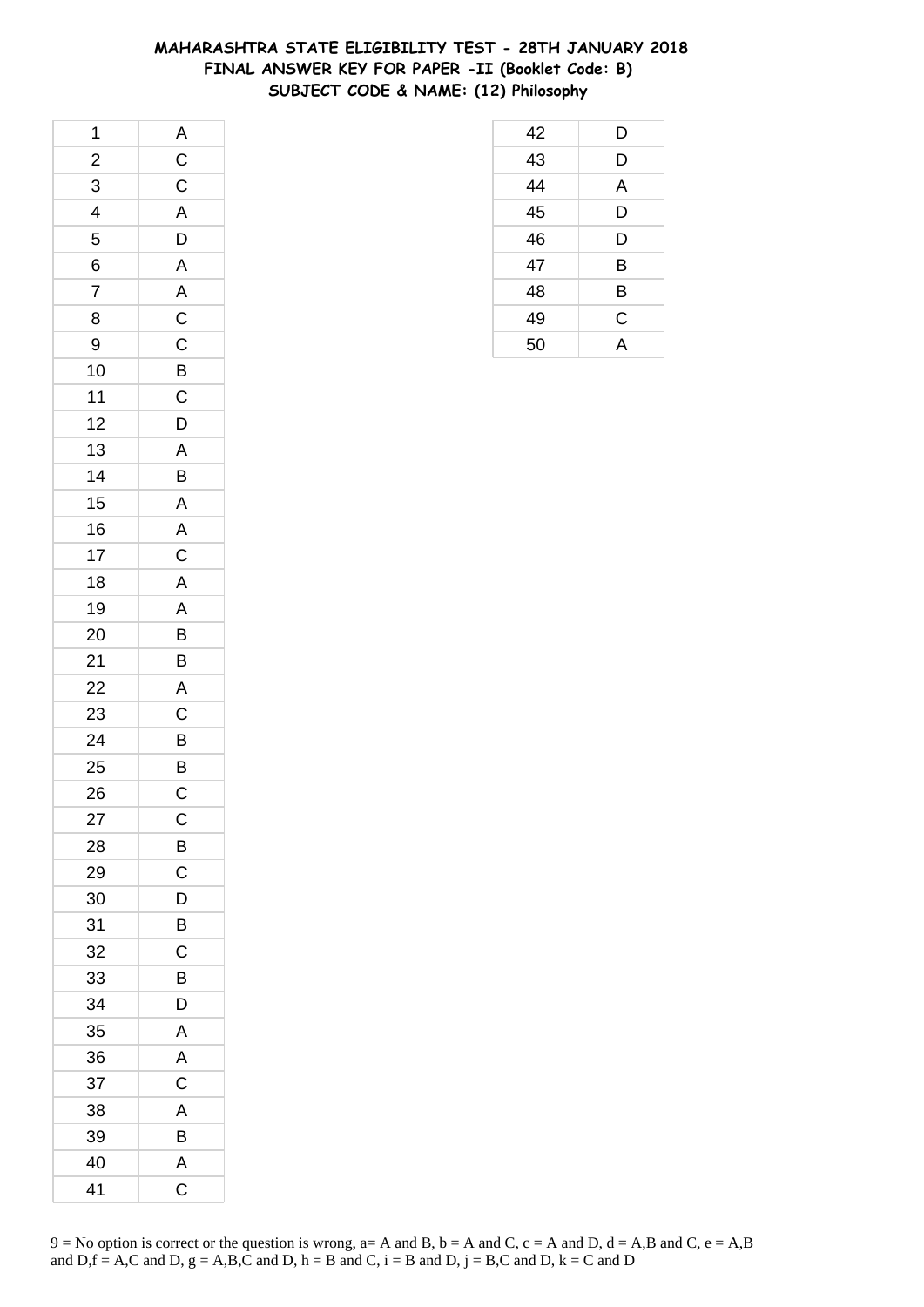## **MAHARASHTRA STATE ELIGIBILITY TEST - 28TH JANUARY 2018 FINAL ANSWER KEY FOR PAPER -II (Booklet Code: C) SUBJECT CODE & NAME: (12) Philosophy**

| 1                       | $\mathsf{C}$            |
|-------------------------|-------------------------|
| $\overline{\mathbf{c}}$ | $\mathsf{D}$            |
| $\overline{3}$          | $\overline{A}$          |
| $\overline{\mathbf{r}}$ | B                       |
| 5                       | $\overline{\mathsf{A}}$ |
| 6                       | $\mathsf{A}$            |
| $\overline{7}$          | $\overline{\mathbf{C}}$ |
| 8                       | A                       |
| 9                       | $\mathsf{A}$            |
| 10                      | $\overline{B}$          |
| 11                      | B                       |
| 12                      | $\overline{\mathsf{A}}$ |
| 13                      | $\mathsf{C}$            |
| 14                      | $\overline{B}$          |
| 15                      |                         |
| 16                      | $\frac{B}{C}$           |
| 17                      | $\overline{C}$          |
| 18                      |                         |
| 19                      | $rac{B}{C}$             |
| 20                      | $\mathsf{D}$            |
| 21                      | $\overline{B}$          |
| 22                      | $\overline{C}$          |
| 23                      | B                       |
| 24                      | D                       |
| 25                      | A                       |
| 26                      | $\mathsf{A}$            |
| 27                      | $\mathsf{C}$            |
| 28                      | Α                       |
| 29                      | B                       |
| 30                      | A                       |
| 31                      | C                       |
| 32                      | D                       |
| 33                      | D                       |
| 34                      | A                       |
| 35                      | D                       |
| 36                      | D                       |
| 37                      | B                       |
| 38                      | В                       |
| 39                      | $\mathsf{C}$            |
| 40                      | Α                       |
| 41                      | A                       |

| 42 | C              |
|----|----------------|
| 43 | $\overline{C}$ |
| 44 | A              |
| 45 | D              |
| 46 | A              |
| 47 | A              |
| 48 | C              |
| 49 | C              |
| 50 | B              |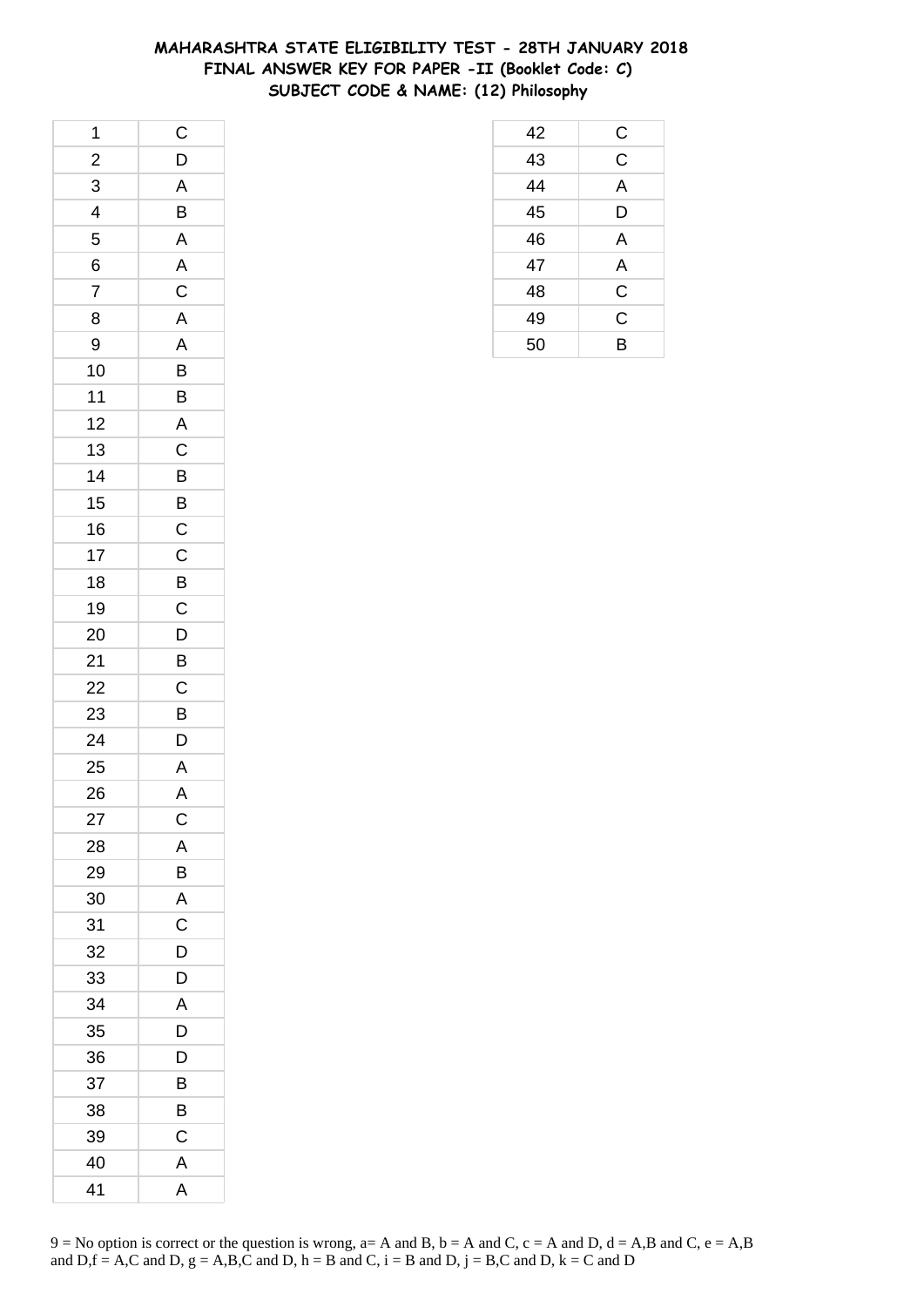## **MAHARASHTRA STATE ELIGIBILITY TEST - 28TH JANUARY 2018 FINAL ANSWER KEY FOR PAPER -II (Booklet Code: D) SUBJECT CODE & NAME: (12) Philosophy**

| 1                       | $\overline{B}$            |
|-------------------------|---------------------------|
| $\overline{\mathbf{c}}$ | $\overline{A}$            |
| $\overline{3}$          | $\overline{\overline{C}}$ |
| $\overline{\mathbf{r}}$ | B                         |
| 5                       | B                         |
| 6                       | $\mathsf{C}$              |
| $\overline{7}$          | $\mathsf C$               |
| 8                       | $\overline{B}$            |
| 9                       | $\overline{C}$            |
| 10                      | $\mathsf{D}$              |
| 11                      | B                         |
| 12                      | $\mathsf C$               |
| 13                      | B                         |
| 14                      | D                         |
| 15                      | $\overline{A}$            |
| 16                      | $\overline{\mathsf{A}}$   |
| 17                      | $\mathsf C$               |
| 18                      | $\overline{A}$            |
| 19                      | B                         |
| 20                      | $\overline{A}$            |
| 21                      | $\overline{C}$            |
| 22                      | $\overline{D}$            |
| 23                      | D                         |
| 24                      | $\overline{A}$            |
| 25                      | D                         |
| 26                      | D                         |
| 27                      | B                         |
| 28                      | B                         |
| 29                      | $\mathsf C$               |
| 30                      | $\overline{\mathsf{A}}$   |
| 31                      | A                         |
| 32                      | $\mathsf C$               |
| 33                      | $\mathsf C$               |
| 34                      | A                         |
| 35                      | D                         |
| 36                      | A                         |
| 37                      | A                         |
| 38                      | $\mathsf C$               |
| 39                      | $\mathsf{C}$              |
| 40                      | B                         |
| 41                      | C                         |

| 42 | D              |
|----|----------------|
| 43 | A              |
| 44 | B              |
| 45 | A              |
| 46 | A              |
| 47 | C              |
| 48 | $\overline{A}$ |
| 49 | A              |
| 50 | B              |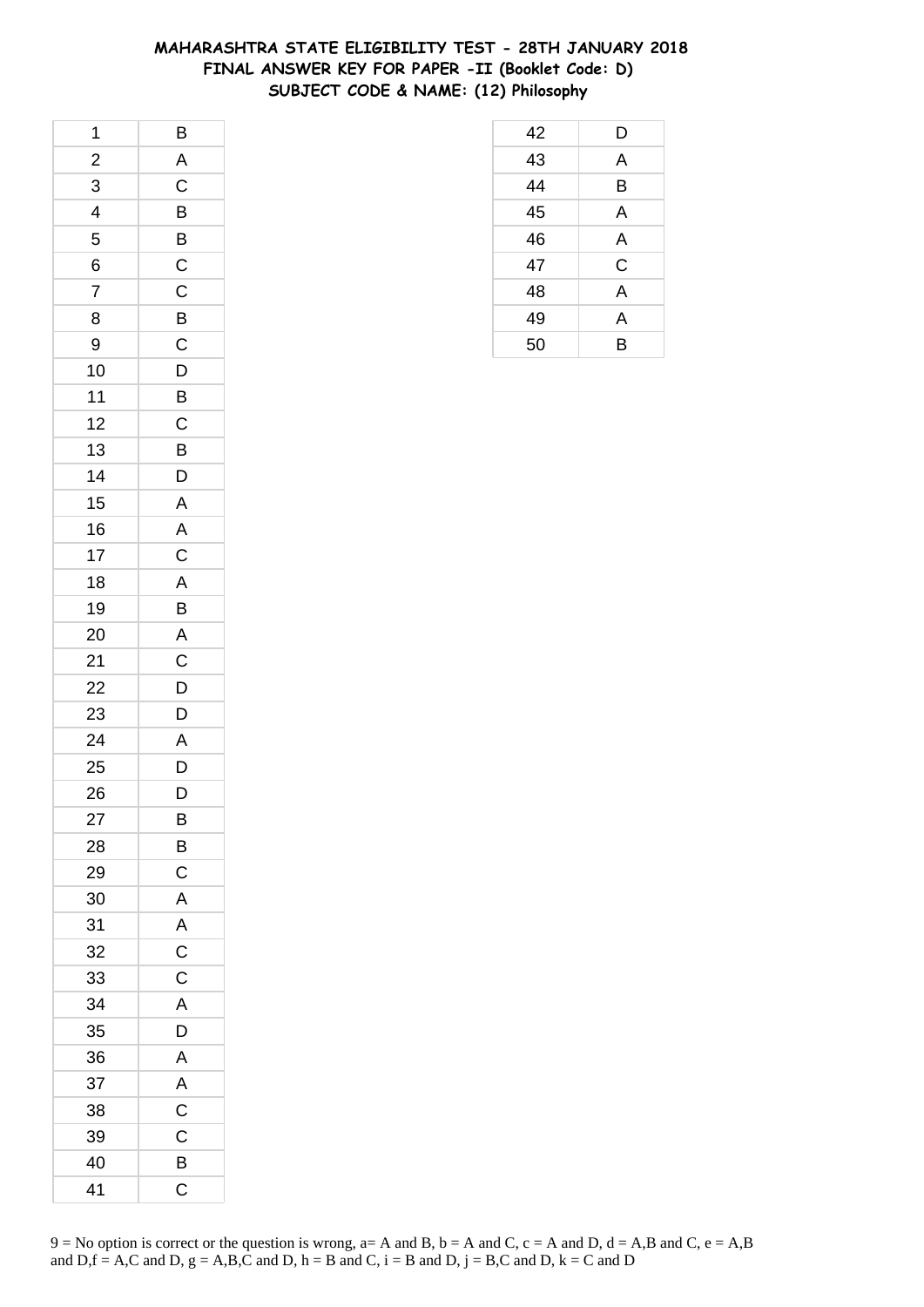# **MAHARASHTRA STATE ELIGIBILITY TEST - 28TH JANUARY 2018 FINAL ANSWER KEY FOR PAPER -II (Booklet Code: A) SUBJECT CODE & NAME: (13) Psychology**

| 1                       | A              |
|-------------------------|----------------|
| $\overline{\mathbf{c}}$ | D              |
| 3                       | $\overline{D}$ |
| 4                       | $\overline{B}$ |
| 5                       | D              |
| 6                       | $\mathsf{D}$   |
| $\overline{7}$          | B              |
| 8                       | $\overline{A}$ |
| 9                       | $\overline{A}$ |
| 10                      | $\overline{C}$ |
| 11                      | B              |
| 12                      | B              |
| 13                      | $\overline{D}$ |
| 14                      | $\mathsf{C}$   |
| 15                      | $\mathsf{A}$   |
| 16                      | $\overline{A}$ |
| 17                      | $\overline{A}$ |
| 18                      | B              |
| 19                      | D              |
| 20                      | D              |
| 21                      | A              |
| 22                      | A              |
| 23                      | D              |
| 24                      | $\overline{A}$ |
| 25                      | $\mathsf C$    |
| 26                      | $\overline{A}$ |
| 27                      | B              |
| 28                      | D              |
| 29                      | B              |
| 30                      | C              |
| 31                      | B              |
| 32                      | A              |
| 33                      | C              |
| 34                      | B              |
| 35                      | B              |
| 36                      | В              |
| 37                      | A              |
| 38                      | A              |
| 39                      | B              |
| 40                      | D              |
| 41                      | C              |

| $\frac{43}{44}$ | Β           |  |
|-----------------|-------------|--|
|                 | B           |  |
| $\overline{45}$ | A           |  |
| 46              | A           |  |
| 47              | A           |  |
| 48              | B           |  |
| 49              | $\mathsf C$ |  |
| 50              | A           |  |
|                 |             |  |
|                 |             |  |
|                 |             |  |
|                 |             |  |

C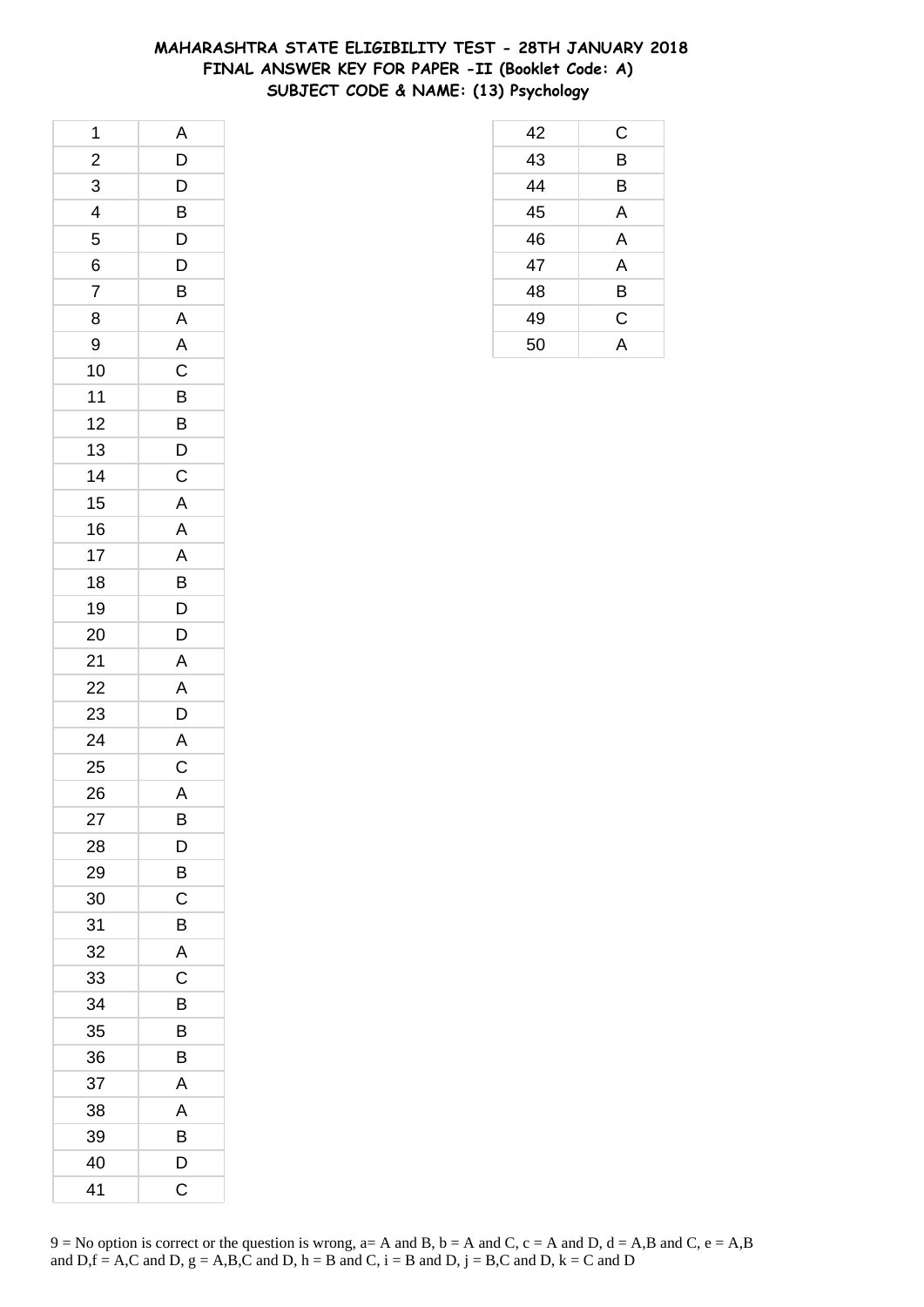## **MAHARASHTRA STATE ELIGIBILITY TEST - 28TH JANUARY 2018 FINAL ANSWER KEY FOR PAPER -II (Booklet Code: B) SUBJECT CODE & NAME: (13) Psychology**

| 1                       | A                         |
|-------------------------|---------------------------|
| $\overline{\mathbf{c}}$ | A                         |
| $\overline{3}$          | $\overline{D}$            |
| $\overline{\mathbf{4}}$ | $\overline{A}$            |
| 5                       | $\overline{\mathrm{c}}$   |
| 6                       | $\overline{A}$            |
| $\overline{7}$          | B                         |
| 8                       | $\mathsf{D}$              |
| 9                       | $\frac{1}{\sqrt{2}}$      |
| 10                      | $\overline{\overline{C}}$ |
| 11                      | B                         |
| 12                      | $\overline{A}$            |
| 13                      | $\mathsf C$               |
| 14                      | B                         |
| 15                      | $\overline{B}$            |
| 16                      | $\overline{\mathsf{B}}$   |
| 17                      | A                         |
| 18                      | A                         |
| 19                      | B                         |
| 20                      |                           |
| 21                      | $\frac{D}{C}$             |
| 22                      | $\overline{\overline{C}}$ |
| 23                      | B                         |
| 24                      | $\overline{B}$            |
| 25                      | $\mathsf{A}$              |
| 26                      | $\mathsf{A}$              |
| 27                      | A                         |
| 28                      | B                         |
| 29                      | C                         |
| 30                      | A                         |
| 31                      | A                         |
| 32                      | D                         |
| 33                      | D                         |
| 34                      | B                         |
| 35                      | D                         |
| 36                      | D                         |
| 37                      | B                         |
| 38                      | Α                         |
| 39                      | A                         |
| 40                      | C                         |
| 41                      | B                         |

|                 | Β                       |
|-----------------|-------------------------|
| $\frac{42}{43}$ | D                       |
| $\overline{44}$ | C                       |
| $\overline{45}$ | $\overline{\mathsf{A}}$ |
| 46              | A                       |
| 47              | A                       |
| 48              | B                       |
| 49              | D                       |
| 50              | D                       |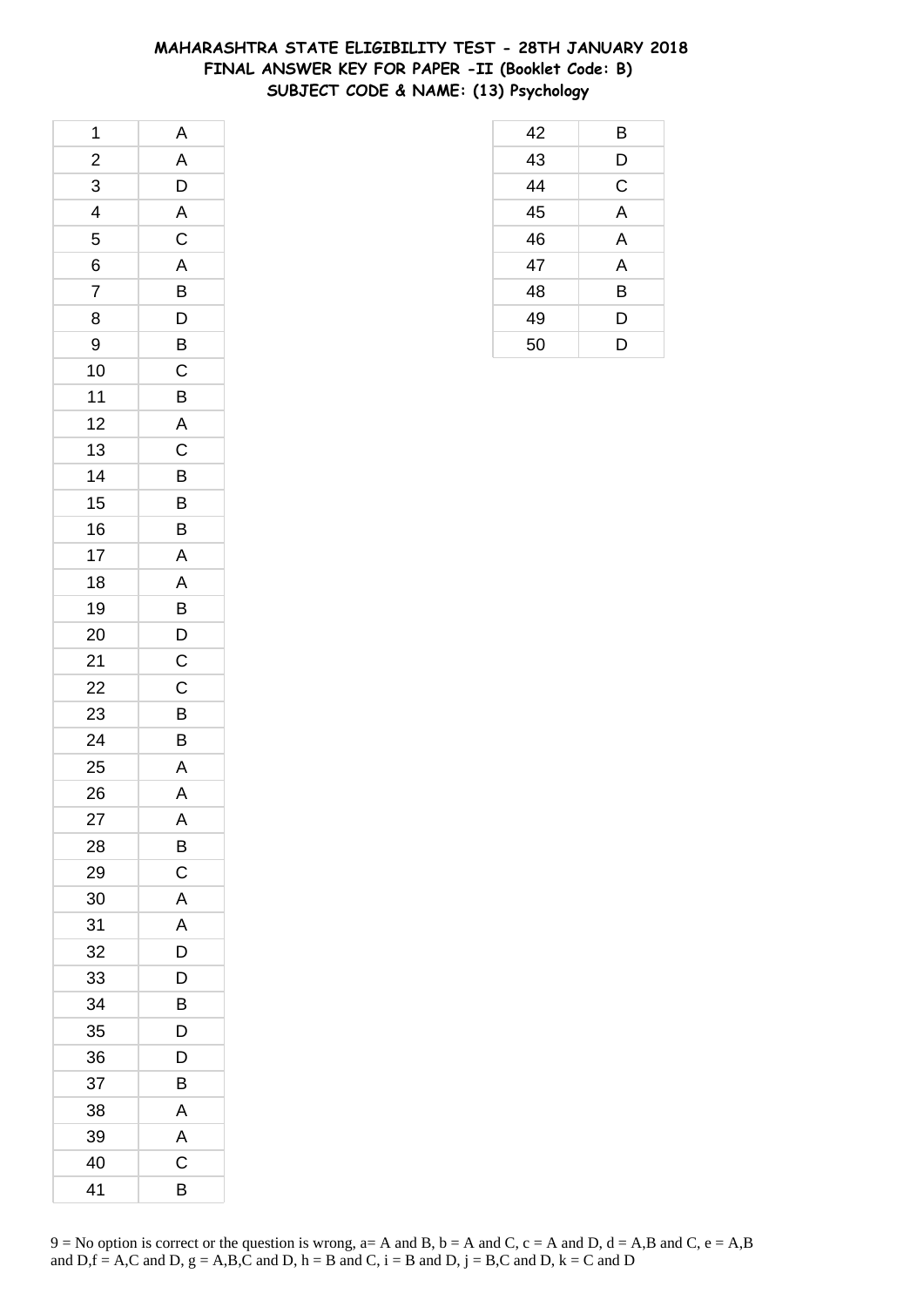## **MAHARASHTRA STATE ELIGIBILITY TEST - 28TH JANUARY 2018 FINAL ANSWER KEY FOR PAPER -II (Booklet Code: C) SUBJECT CODE & NAME: (13) Psychology**

| 1                       | B              |
|-------------------------|----------------|
| $\overline{\mathbf{c}}$ | A              |
| $\overline{3}$          | $\overline{C}$ |
| 4                       | B              |
| 5                       | B              |
| 6                       | B              |
| $\overline{7}$          | $\overline{A}$ |
| 8                       | A              |
| 9                       | B              |
| 10                      | $\overline{D}$ |
| 11                      | $\mathsf C$    |
| 12                      | C              |
| 13                      | B              |
| 14                      | B              |
| 15                      | A              |
| 16                      | $\mathsf{A}$   |
| 17                      | A              |
| 18                      | B              |
| 19                      | $\mathsf C$    |
| 20                      | A              |
| 21                      | A              |
| 22                      | $\overline{D}$ |
| 23                      | $\overline{D}$ |
| 24                      | B              |
| 25                      | $\mathsf{D}$   |
| 26                      | D              |
| 27                      | B              |
| 28                      | A              |
| 29                      | A              |
| 30                      | C              |
| 31                      | B              |
| 32                      | B              |
| 33                      | D              |
| 34                      | C              |
| 35                      | A              |
| 36                      | A              |
| 37                      | A              |
| 38                      | B              |
| 39                      | D              |
| 40                      | D              |
| 41                      | A              |

| 42 | A              |
|----|----------------|
| 43 | D              |
| 44 | A              |
| 45 | C              |
| 46 | $\overline{A}$ |
| 47 | B              |
| 48 | D              |
| 49 | B              |
| 50 | Ć              |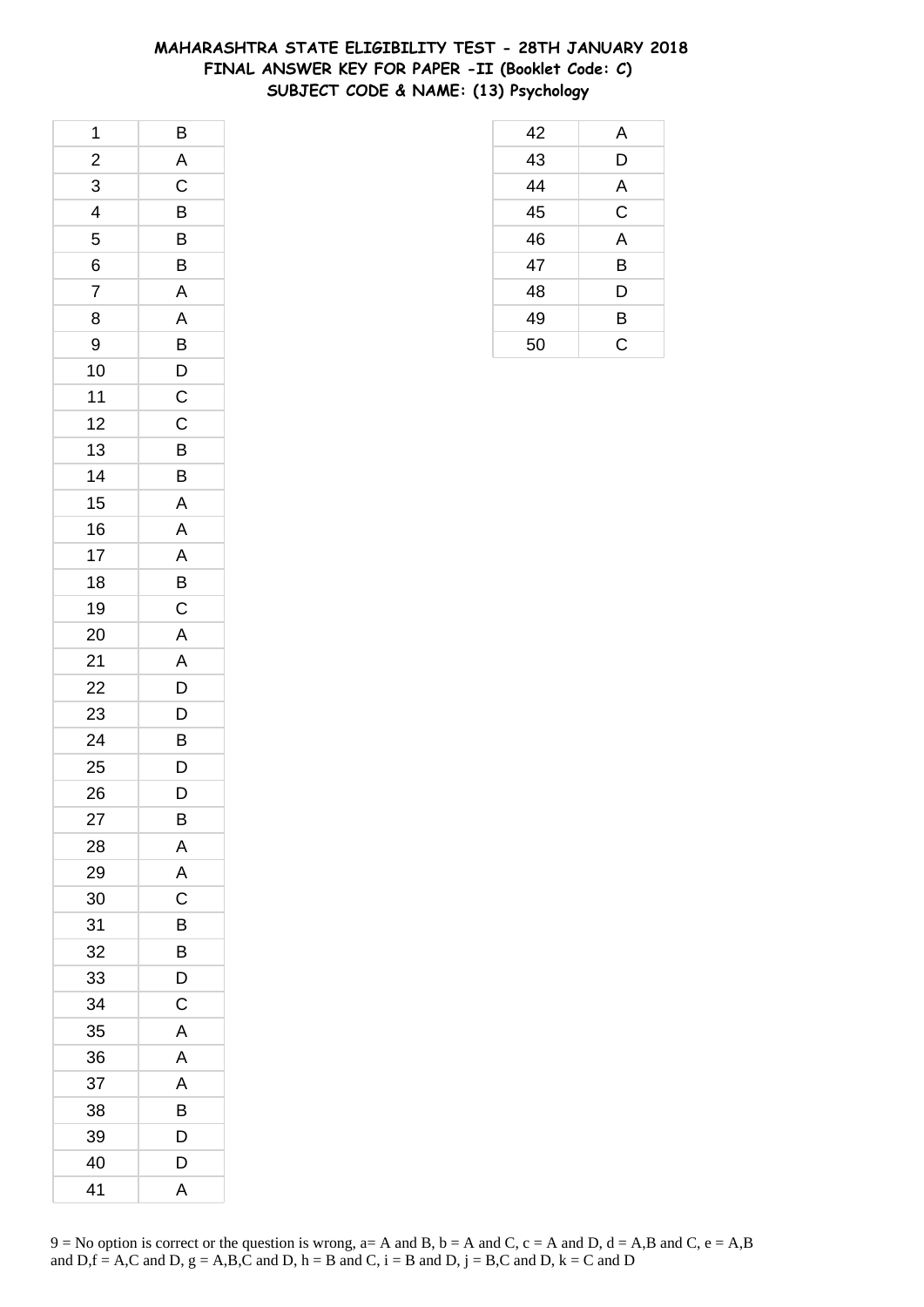## **MAHARASHTRA STATE ELIGIBILITY TEST - 28TH JANUARY 2018 FINAL ANSWER KEY FOR PAPER -II (Booklet Code: D) SUBJECT CODE & NAME: (13) Psychology**

| 1                       | $\mathsf{C}$            |
|-------------------------|-------------------------|
| $\overline{\mathbf{c}}$ | $\mathsf C$             |
| $\overline{3}$          | $\overline{B}$          |
| $\overline{4}$          | $\overline{\mathsf{B}}$ |
| 5                       | A                       |
| 6                       | A                       |
| $\overline{7}$          | A                       |
| 8                       | $\overline{B}$          |
| 9                       | $\overline{\mathbf{C}}$ |
| 10                      | $\overline{A}$          |
| 11                      | A                       |
| 12                      | $\overline{D}$          |
| 13                      | $\mathsf{D}$            |
| 14                      | B                       |
| 15                      | $\overline{D}$          |
| 16                      | D                       |
| 17                      | B                       |
| 18                      | A                       |
| 19                      | $\overline{A}$          |
| 20                      | $\mathsf{C}$            |
| 21                      | $\overline{B}$          |
| 22                      | $\overline{B}$          |
| 23                      | D                       |
| 24                      | $\mathsf C$             |
| 25                      | $\overline{A}$          |
| 26                      | $\overline{A}$          |
| 27                      | A                       |
| 28                      | В                       |
| 29                      | D                       |
| 30                      | D                       |
| 31                      | Α                       |
| 32                      | A                       |
| 33                      | D                       |
| 34                      | A                       |
| 35                      | C                       |
| 36                      | A                       |
| 37                      | B                       |
| 38                      | D                       |
| 39                      | B                       |
| 40                      | C                       |
| 41                      | B                       |

| 42 | A           |
|----|-------------|
| 43 | $\mathsf C$ |
| 44 | B           |
| 45 | B           |
| 46 | B           |
| 47 | A           |
| 48 | A           |
| 49 | B           |
| 50 | D           |
|    |             |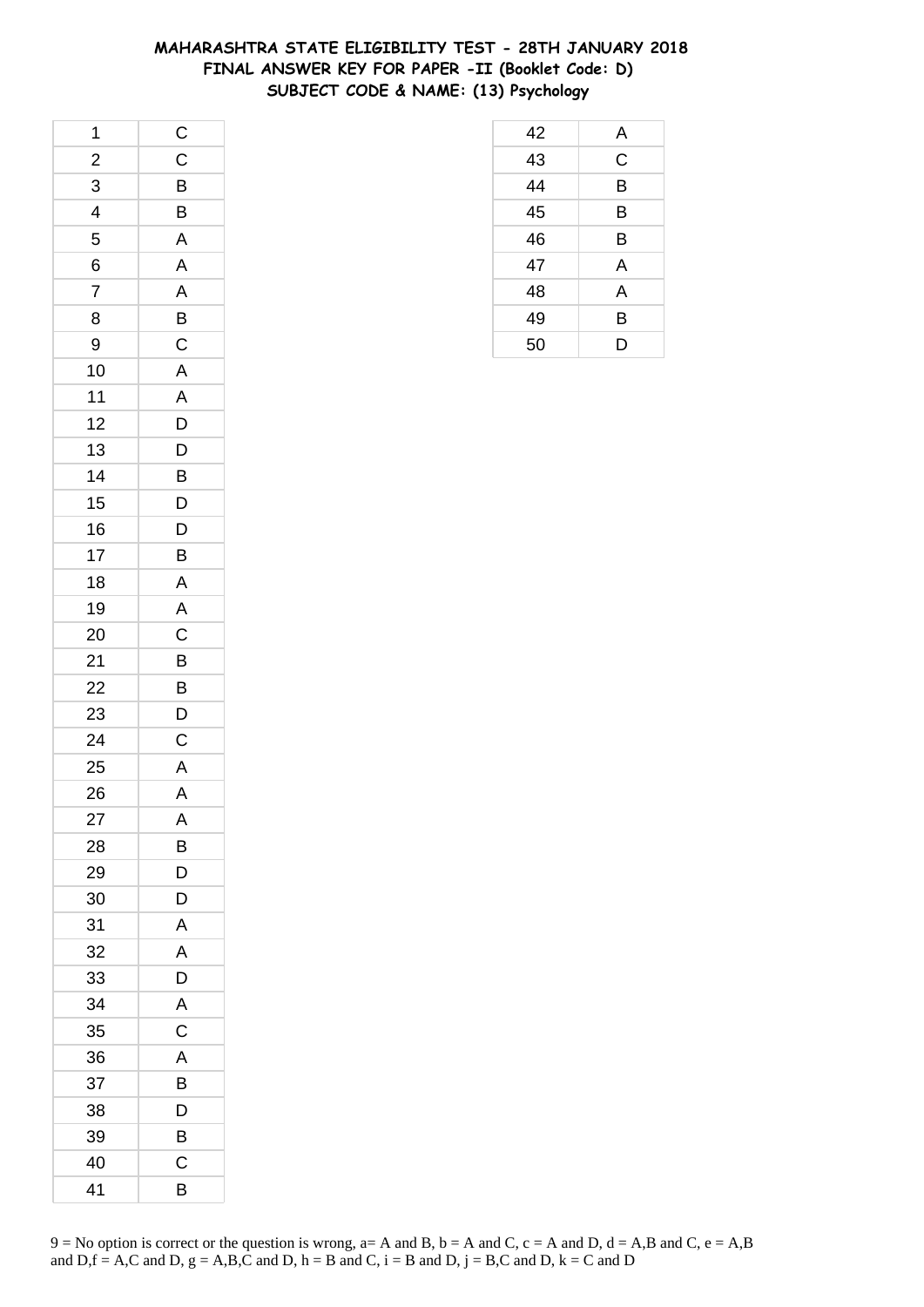### **MAHARASHTRA STATE ELIGIBILITY TEST - 28TH JANUARY 2018 FINAL ANSWER KEY FOR PAPER -II (Booklet Code: A) SUBJECT CODE & NAME: (14) Sociology**

| 1              | $\mathsf{D}$                                 |
|----------------|----------------------------------------------|
| $\frac{1}{2}$  | $\overline{A}$                               |
| 3              | $\overline{C}$                               |
| 4              | $\overline{\mathsf{A}}$                      |
| 5              | $\mathsf C$                                  |
| 6              | $\overline{B}$                               |
| $\overline{7}$ | $\overline{D}$                               |
| 8              | A                                            |
| 9              | $\mathsf{A}$                                 |
| 10             | D                                            |
| 11             | $\overline{D}$                               |
| 12             | $\overline{C}$                               |
| 13             |                                              |
| 14             |                                              |
| 15             | $\begin{array}{c}\nA \\ D \\ C\n\end{array}$ |
| 16             |                                              |
| 17             | $\mathsf C$                                  |
| 18             | $\overline{B}$                               |
| 19             | $\overline{D}$                               |
| 20             | $\overline{C}$                               |
| 21             | $\overline{B}$                               |
| 22             | B                                            |
| 23             | $\mathsf C$                                  |
| 24             | $\mathsf C$                                  |
| 25             |                                              |
| 26             | B<br>B                                       |
| 27             | $\mathsf{C}$                                 |
| 28             | Α                                            |
| 29             | $\mathsf C$                                  |
| 30             | $\mathsf{A}$                                 |
| 31             | $\mathsf C$                                  |
| 32             | $\mathsf{C}$                                 |
| 33             | A                                            |
| 34             | D                                            |
| 35             | C                                            |
| 36             | B                                            |
| 37             | A                                            |
| 38             | В                                            |
| 39             | A                                            |
| 40             | A                                            |
| 41             | Α                                            |

| 42 | A |
|----|---|
| 43 | C |
| 44 | A |
| 45 | A |
| 46 | C |
| 47 | A |
| 48 | B |
| 49 | A |
| 50 | B |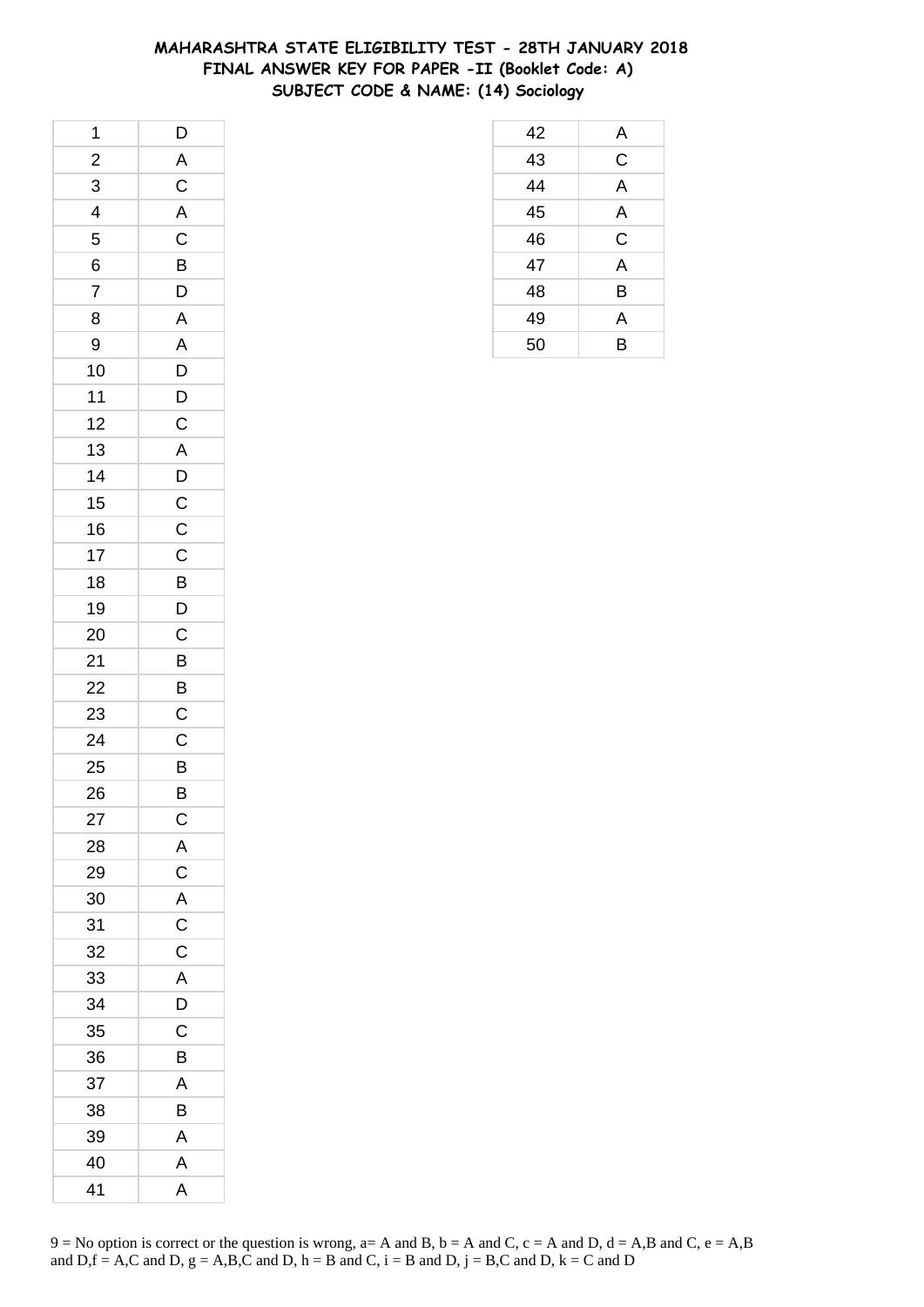### **MAHARASHTRA STATE ELIGIBILITY TEST - 28TH JANUARY 2018 FINAL ANSWER KEY FOR PAPER -II (Booklet Code: B) SUBJECT CODE & NAME: (14) Sociology**

| $\overline{\phantom{a}}$ | B                        |
|--------------------------|--------------------------|
| $\overline{a}$           | $\overline{B}$           |
| $\overline{3}$           |                          |
| $\frac{1}{4}$            | $\frac{C}{C}$            |
| 5                        | $\overline{B}$           |
| 6                        |                          |
| $\overline{7}$           | $rac{B}{C}$              |
| 8                        |                          |
| 9                        |                          |
| 10                       |                          |
| 11                       | A C A C C A D            |
| 12                       |                          |
| 13                       |                          |
| 14                       |                          |
| 15                       |                          |
| 16                       | $\frac{\overline{C}}{B}$ |
| 17                       | A                        |
| 18                       | B                        |
| 19                       | $\mathsf{A}$             |
| 20                       |                          |
| 21                       | $\frac{A}{A}$            |
| 22                       | $\overline{A}$           |
| 23                       | $\frac{C}{A}$            |
| 24                       |                          |
| 25                       | $\overline{A}$           |
| 26                       | $\overline{C}$           |
| 27                       | A                        |
| 28                       | В                        |
| 29                       | A                        |
| 30                       | B                        |
| 31                       | D                        |
| 32                       | A                        |
| 33                       | $\mathsf C$              |
| 34                       | A                        |
| 35                       | C                        |
| 36                       | B                        |
| 37                       | D                        |
| 38                       | Α                        |
| 39                       | A                        |
| 40                       | D                        |
| 41                       | D                        |

| 42 | С              |
|----|----------------|
| 43 | A              |
| 44 | D              |
| 45 | $\mathsf{C}$   |
| 46 | $\mathsf{C}$   |
| 47 | $\overline{C}$ |
| 48 | B              |
| 49 | D              |
| 50 | Ć              |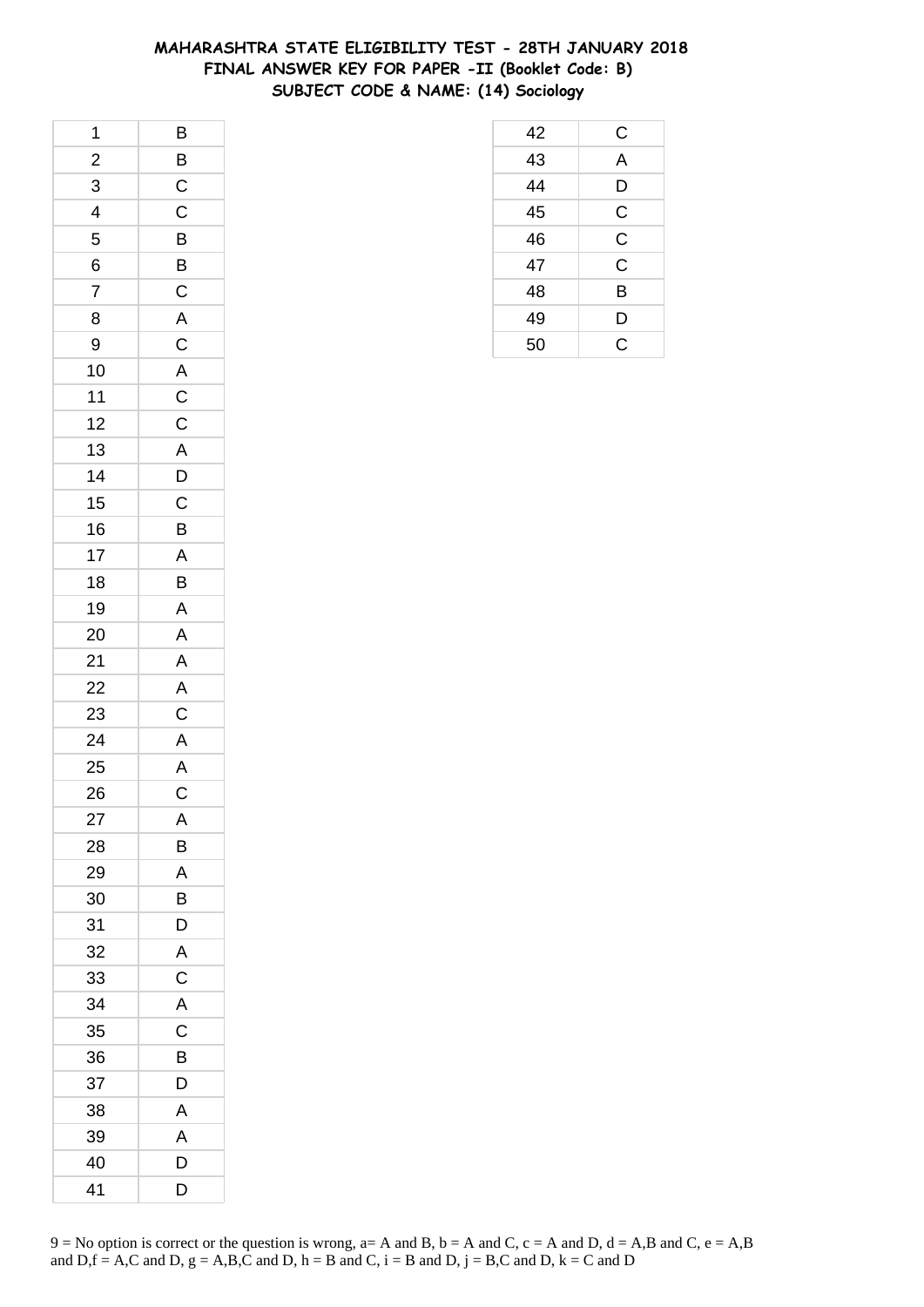### **MAHARASHTRA STATE ELIGIBILITY TEST - 28TH JANUARY 2018 FINAL ANSWER KEY FOR PAPER -II (Booklet Code: C) SUBJECT CODE & NAME: (14) Sociology**

| 1                        |                                              |
|--------------------------|----------------------------------------------|
| $\frac{1}{2}$            |                                              |
| $\overline{3}$           | $C$<br>$A$<br>$D$<br>$C$                     |
| $\overline{\mathcal{L}}$ |                                              |
| 5                        |                                              |
| 6                        | $\overline{B}$                               |
| $\overline{7}$           | $\overline{\mathsf{A}}$                      |
| 8                        | $\overline{B}$                               |
| 9                        | $\overline{\mathsf{A}}$                      |
| 10                       | $\overline{A}$                               |
| 11                       | $\mathsf{A}$                                 |
| 12                       |                                              |
| 13                       |                                              |
| 14                       | A C A A C A                                  |
| 15                       |                                              |
| 16                       |                                              |
| 17                       |                                              |
| 18                       | $\overline{B}$                               |
| 19                       |                                              |
| 20                       | $\begin{array}{c}\nA \\ B \\ D\n\end{array}$ |
| 21                       |                                              |
| 22                       | $rac{A}{C}$                                  |
| 23                       |                                              |
| 24                       | $\overline{A}$                               |
| 25                       |                                              |
| 26                       | $\frac{C}{B}$                                |
| 27                       | D                                            |
| 28                       | Α                                            |
| 29                       | A                                            |
| 30                       | D                                            |
| 31                       | D                                            |
| 32                       | $\overline{C}$                               |
| 33                       | A                                            |
| 34                       | $\overline{D}$                               |
| 35                       | $\overline{C}$                               |
| 36                       | C                                            |
| 37                       | $\mathsf C$                                  |
| 38                       | B                                            |
| 39                       | D                                            |
| 40                       | C                                            |
| 41                       | В                                            |

| 42 | B                       |
|----|-------------------------|
| 43 | $\mathsf{C}$            |
| 44 | $\overline{\mathrm{c}}$ |
| 45 | B                       |
| 46 | B                       |
| 47 | $\mathsf C$             |
| 48 | A                       |
| 49 | C                       |
| 50 | A                       |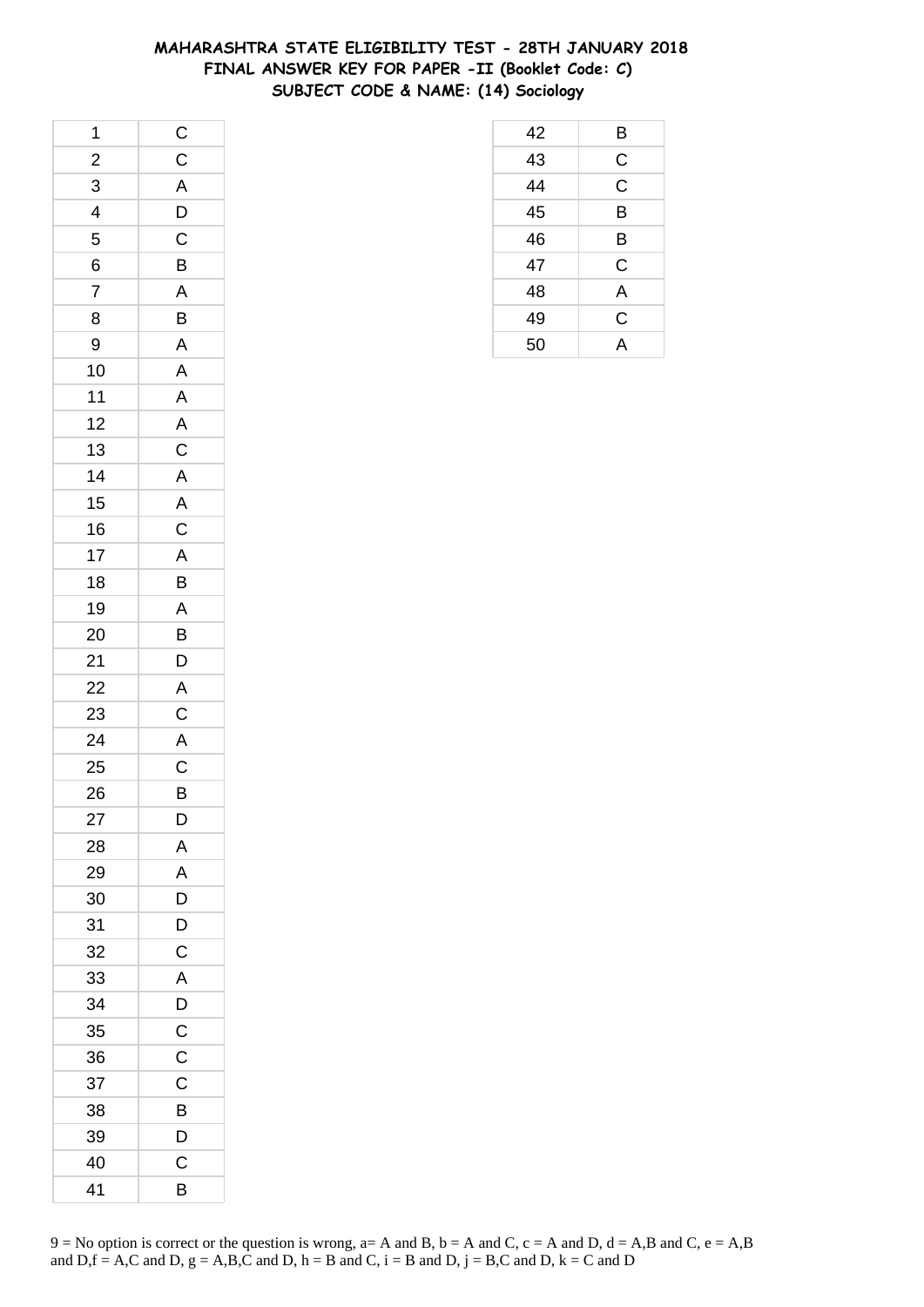# **MAHARASHTRA STATE ELIGIBILITY TEST - 28TH JANUARY 2018 FINAL ANSWER KEY FOR PAPER -II (Booklet Code: D) SUBJECT CODE & NAME: (14) Sociology**

| 1                        | $\overline{A}$          |
|--------------------------|-------------------------|
| $\frac{2}{1}$            |                         |
| 3                        | A<br>C<br>A<br>A        |
| $\overline{\mathcal{L}}$ |                         |
| 5                        |                         |
| 6                        | $\overline{C}$          |
| $\overline{7}$           | A                       |
| 8                        | $\overline{B}$          |
| 9                        | $\overline{A}$          |
| 10                       | $\overline{B}$          |
| $11$                     | $\mathsf{D}$            |
| 12                       | $\overline{\mathsf{A}}$ |
| 13                       | $\overline{C}$          |
| 14                       | $\overline{A}$          |
| 15                       | $\overline{C}$          |
| 16                       | $\overline{B}$          |
| 17                       | D                       |
| 18                       | $\mathsf{A}$            |
| 19                       | $\mathsf{A}$            |
| 20                       |                         |
| 21                       | $\overline{D}$<br>$D$   |
| 22                       | $\overline{C}$          |
| 23                       | $\overline{\mathsf{A}}$ |
| 24                       | $\overline{D}$          |
| 25                       |                         |
| 26                       | $\frac{C}{C}$           |
| 27                       | C                       |
| 28                       | В                       |
| 29                       | D                       |
| 30                       | C                       |
| 31                       | B                       |
| 32                       | B                       |
| 33                       | $\mathsf C$             |
| 34                       | C                       |
| 35                       | B                       |
| 36                       | B                       |
| 37                       | $\overline{C}$          |
| 38                       | A                       |
| 39                       | $\mathsf C$             |
| 40                       | $\overline{\mathsf{A}}$ |
| 41                       | $\overline{\mathsf{C}}$ |

| 50 | A |  |
|----|---|--|
|    |   |  |
|    |   |  |
|    |   |  |
|    |   |  |
|    |   |  |
|    |   |  |
|    |   |  |
|    |   |  |
|    |   |  |
|    |   |  |
|    |   |  |
|    |   |  |

 C A D C B A B A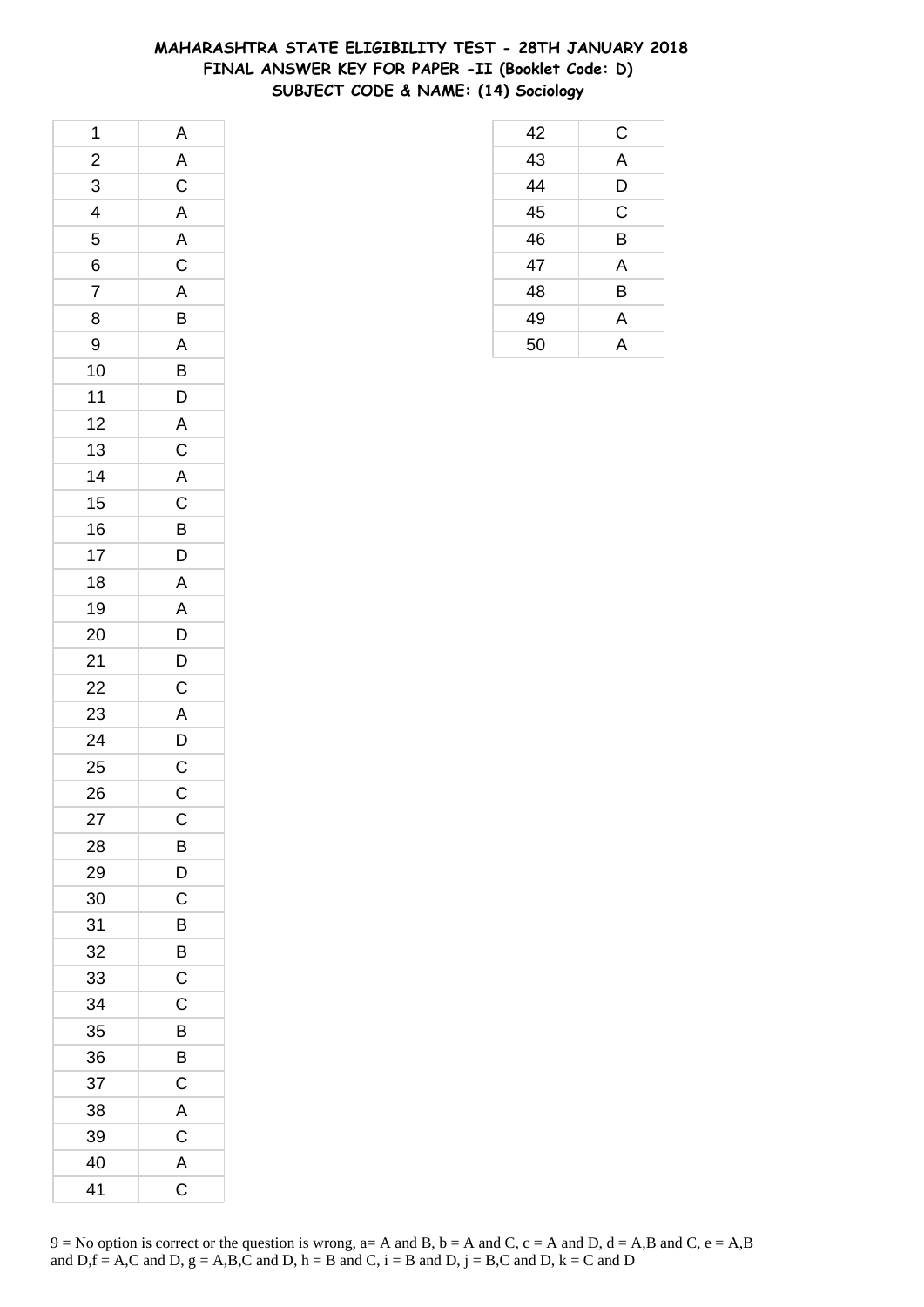### **MAHARASHTRA STATE ELIGIBILITY TEST - 28TH JANUARY 2018 FINAL ANSWER KEY FOR PAPER -II (Booklet Code: A) SUBJECT CODE & NAME: (15) Political Science**

| 1                       | $\mathsf{C}$   |
|-------------------------|----------------|
| $\overline{\mathbf{c}}$ | $\mathsf C$    |
| $\overline{3}$          | $\overline{B}$ |
| $\overline{\mathbf{r}}$ | $\frac{1}{C}$  |
| 5                       | $\overline{D}$ |
| 6                       | $\mathsf{C}$   |
| $\overline{7}$          | $\overline{C}$ |
| 8                       | $\overline{C}$ |
| 9                       | $\frac{1}{B}$  |
| 10                      | $\overline{C}$ |
| 11                      | B              |
| 12                      | A              |
| 13                      | $\mathsf{A}$   |
| 14                      | $\mathsf{D}$   |
| 15                      | $\overline{D}$ |
| 16                      | $\overline{D}$ |
| 17                      | B              |
| 18                      | A              |
| 19                      | A              |
| 20                      | $\mathsf{A}$   |
| 21                      | $\overline{D}$ |
| 22                      | A              |
| 23                      | B              |
| 24                      | $\mathsf C$    |
| 25                      | $\mathsf{D}$   |
| 26                      | $\bar{D}$      |
| 27                      | A              |
| 28                      | C              |
| 29                      | B              |
| 30                      | A              |
| 31                      | B              |
| 32                      | C              |
| 33                      | D              |
| 34                      | B              |
| 35                      | C              |
| 36                      | D              |
| 37                      | C              |
| 38                      | В              |
| 39                      | B              |
| 40                      | A              |
| 41                      | B              |

| 42 | A |
|----|---|
| 43 | B |
| 44 | A |
| 45 | A |
| 46 | D |
| 47 | B |
| 48 | B |
| 49 | C |
| 50 | Д |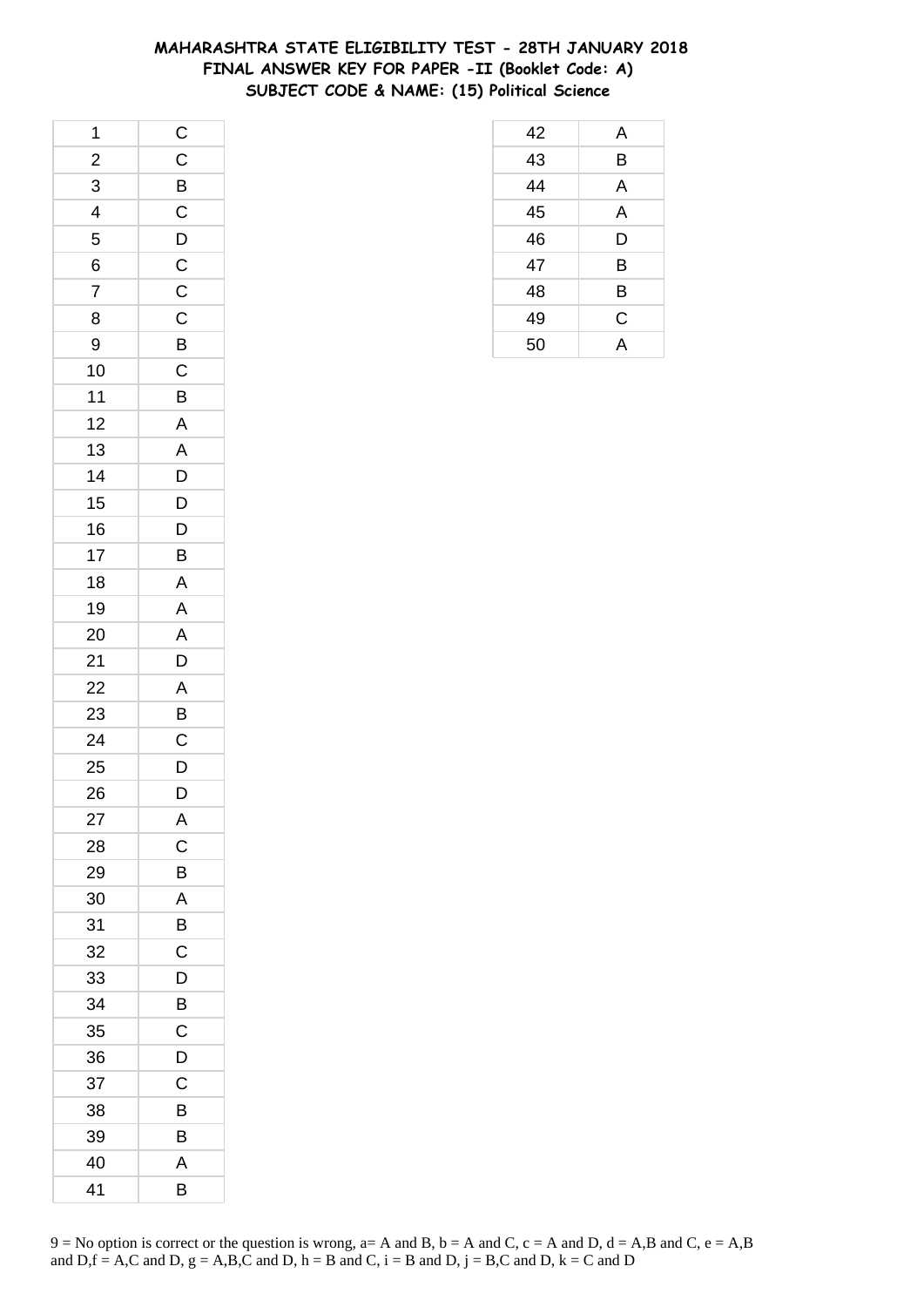### **MAHARASHTRA STATE ELIGIBILITY TEST - 28TH JANUARY 2018 FINAL ANSWER KEY FOR PAPER -II (Booklet Code: B) SUBJECT CODE & NAME: (15) Political Science**

| 1                       | D              |
|-------------------------|----------------|
| $\overline{\mathbf{c}}$ | A              |
| $\overline{3}$          | $\overline{B}$ |
| 4                       | $\overline{C}$ |
| 5                       | D              |
| 6                       | D              |
| $\overline{7}$          | A              |
| 8                       | $\mathsf C$    |
| 9                       | $\overline{B}$ |
| 10                      | A              |
| 11                      | B              |
| 12                      | $\overline{c}$ |
| 13                      | $\mathsf{D}$   |
| 14                      | B              |
| 15                      | $\overline{C}$ |
| 16                      | $\overline{D}$ |
| 17                      | $\mathsf{C}$   |
| 18                      | B              |
| 19                      | B              |
| 20                      | A              |
| 21                      | $\bar{B}$      |
| 22                      | A              |
| 23                      | B              |
| 24                      | A              |
| 25                      | A              |
| 26                      | D              |
| 27                      | B              |
| 28                      | B              |
| 29                      | C              |
| 30                      | A              |
| 31                      | $\mathsf C$    |
| 32                      | C              |
| 33                      | B              |
| 34                      | $\overline{C}$ |
| 35                      | D              |
| 36                      | $\mathsf C$    |
| 37                      | C              |
| 38                      | C              |
| 39                      | B              |
| 40                      | Ċ              |
| 41                      | B              |

| 42 | A |
|----|---|
| 43 | A |
| 44 | D |
| 45 | D |
| 46 | D |
| 47 | B |
| 48 | A |
| 49 | A |
| 50 | А |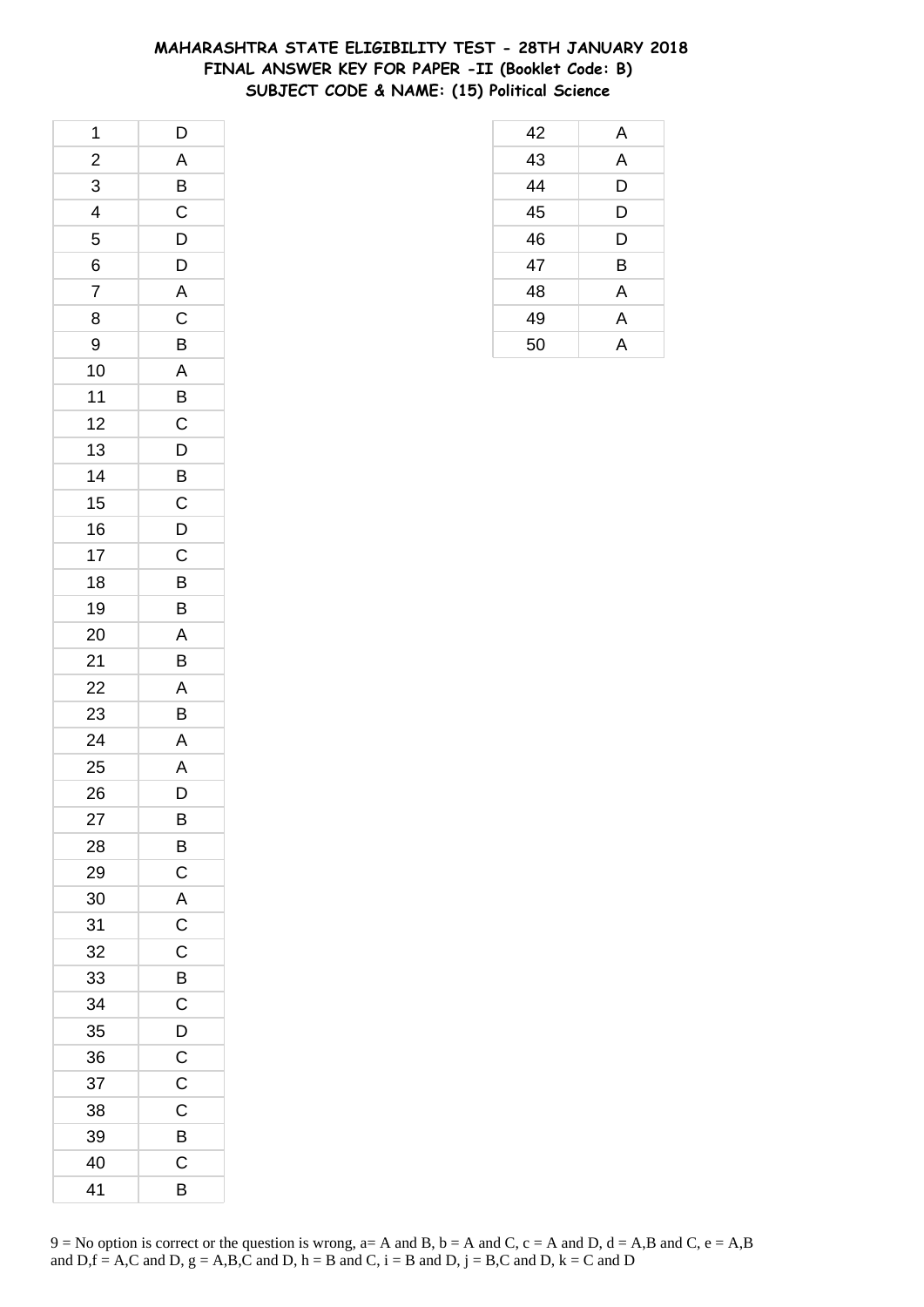### **MAHARASHTRA STATE ELIGIBILITY TEST - 28TH JANUARY 2018 FINAL ANSWER KEY FOR PAPER -II (Booklet Code: C) SUBJECT CODE & NAME: (15) Political Science**

| 1                       | $\overline{B}$ |
|-------------------------|----------------|
| $\frac{2}{1}$           | $\overline{C}$ |
| $\overline{3}$          | $\mathsf{D}$   |
| $\overline{\mathbf{r}}$ | $\overline{B}$ |
| 5                       | $\mathsf C$    |
| 6                       | $\mathsf{D}$   |
| $\overline{7}$          | C              |
| 8                       | $\overline{B}$ |
| 9                       | B              |
| 10                      | A              |
| 11                      | B              |
| 12                      | $\mathsf{A}$   |
| 13                      | B              |
| 14                      | A              |
| 15                      | $\mathsf{A}$   |
| 16                      | D              |
| 17                      | B              |
| 18                      | B              |
| 19                      | $\overline{C}$ |
| 20                      | $rac{A}{C}$    |
| 21                      |                |
| 22                      | $\frac{C}{B}$  |
| 23                      |                |
| 24                      | $\mathsf C$    |
| 25                      |                |
| 26                      | $\frac{D}{C}$  |
| 27                      | $\mathsf{C}$   |
| 28                      | C              |
| 29                      | B              |
| 30                      | C              |
| 31                      | B              |
| 32                      | Α              |
| 33                      | A              |
| 34                      | D              |
| 35                      | D              |
| 36                      | D              |
| 37                      | B              |
| 38                      | Α              |
| 39                      | A              |
| 40                      | A              |
| 41                      | D              |

| 42 | Α           |
|----|-------------|
| 43 | B           |
| 44 | C           |
| 45 | D           |
| 46 | D           |
| 47 | A           |
| 48 | $\mathsf C$ |
| 49 | B           |
| 50 | А           |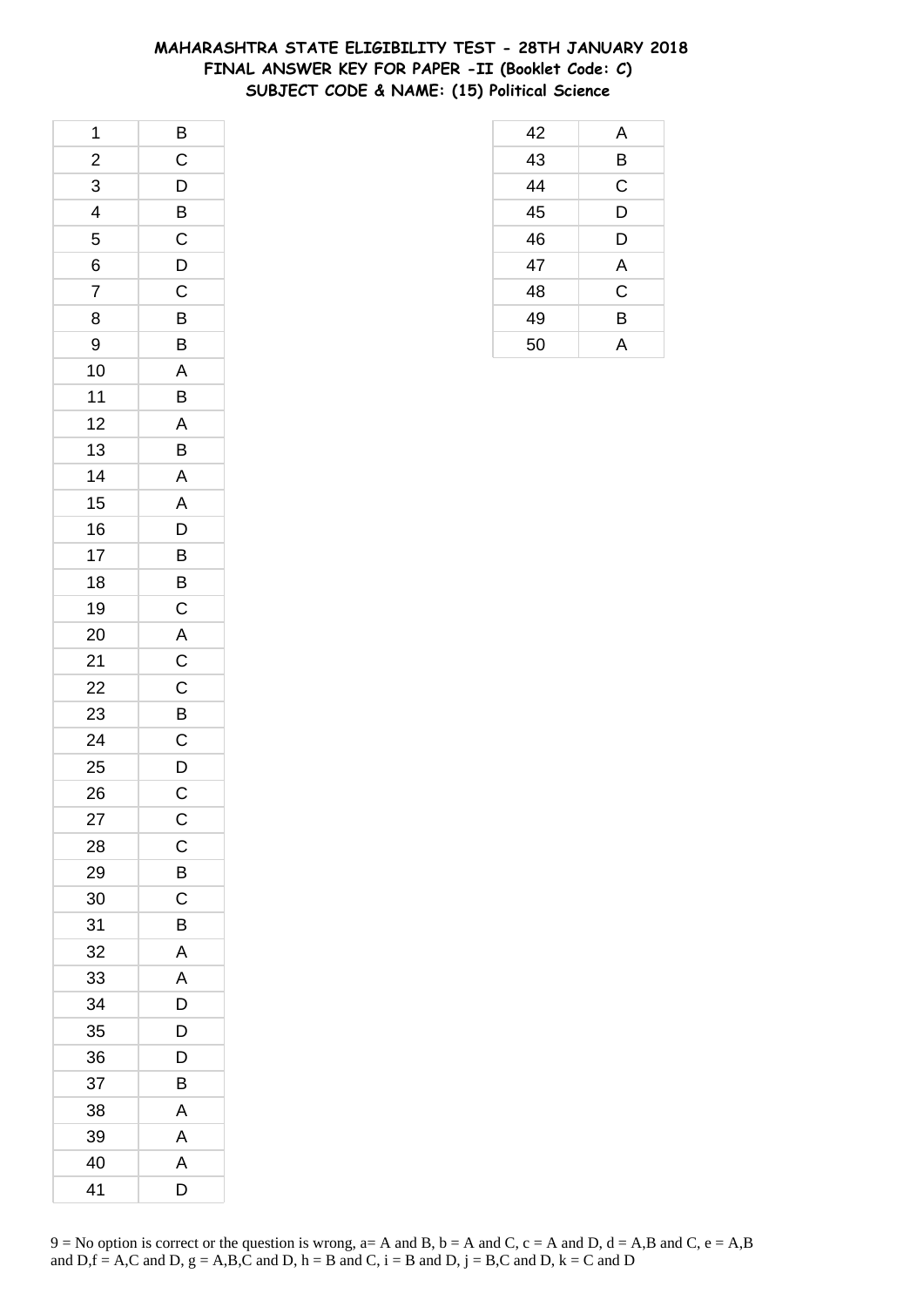### **MAHARASHTRA STATE ELIGIBILITY TEST - 28TH JANUARY 2018 FINAL ANSWER KEY FOR PAPER -II (Booklet Code: D) SUBJECT CODE & NAME: (15) Political Science**

| 1                       | B              |
|-------------------------|----------------|
| $\overline{\mathbf{c}}$ | $\overline{A}$ |
| $\overline{3}$          | B              |
| $\overline{4}$          | A              |
| 5                       | A              |
| 6                       | D              |
| $\overline{7}$          | B              |
| 8                       | $\overline{B}$ |
| 9                       | $\overline{C}$ |
| 10                      |                |
| 11                      | $rac{A}{C}$    |
| 12                      | $\mathsf{C}$   |
| 13                      | $\overline{B}$ |
| 14                      | $\mathsf{C}$   |
| 15                      |                |
| 16                      | $\frac{D}{C}$  |
| 17                      | $\mathsf{C}$   |
| 18                      | $\mathsf C$    |
| 19                      | B              |
| 20                      | $\mathsf{C}$   |
| 21                      | B              |
| 22                      | $\overline{A}$ |
| 23                      | A              |
| 24                      | D              |
| 25                      | $\mathsf{D}$   |
| 26                      | D              |
| 27                      | B              |
| 28                      | Α              |
| 29                      | A              |
| 30                      | A              |
| 31                      | D              |
| 32                      | A              |
| 33                      | B              |
| 34                      | C              |
| 35                      | D              |
| 36                      | D              |
| 37                      | Α              |
| 38                      | С              |
| 39                      | B              |
| 40                      | A              |
| 41                      | B              |

| 42 | C           |
|----|-------------|
| 43 | D           |
| 44 | B           |
| 45 | $\mathsf C$ |
| 46 | D           |
| 47 | C           |
| 48 | B           |
| 49 | B           |
| 50 | А           |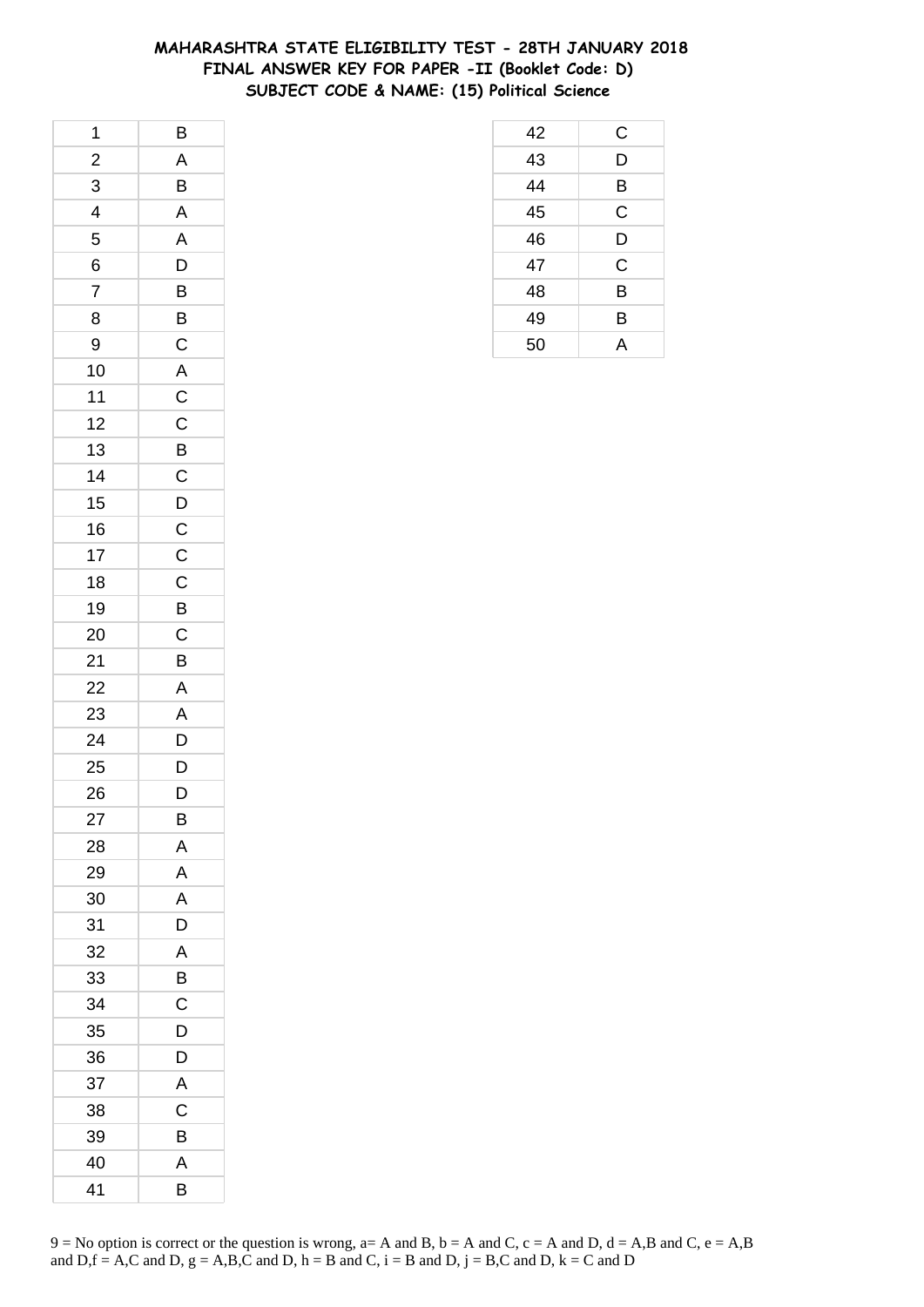### **MAHARASHTRA STATE ELIGIBILITY TEST - 28TH JANUARY 2018 FINAL ANSWER KEY FOR PAPER -II (Booklet Code: A) SUBJECT CODE & NAME: (16) Defence & Strategic Studies**

| 1                       | B              |
|-------------------------|----------------|
| $\overline{\mathbf{c}}$ | D              |
| 3                       | A              |
| 4                       | B              |
| 5                       | $\overline{A}$ |
| 6                       | $\mathsf C$    |
| $\overline{7}$          | B              |
| 8                       | $\overline{B}$ |
| 9                       | $\overline{C}$ |
| 10                      | $\overline{B}$ |
| 11                      | $\overline{D}$ |
| 12                      | B              |
| 13                      | D              |
| 14                      | A              |
| 15                      | $\overline{B}$ |
| 16                      | B              |
| 17                      | C              |
| 18                      | D              |
| 19                      | B              |
| 20                      | $\mathsf{C}$   |
| 21                      | $\mathsf{C}$   |
| 22                      | A              |
| 23                      | B              |
| 24                      | C              |
| 25                      | A              |
| 26                      | B              |
| 27                      | B              |
| 28                      | Α              |
| 29                      | D              |
| 30                      | D              |
| 31                      | $\mathsf C$    |
| 32                      | $\mathsf C$    |
| 33                      | $\mathsf{C}$   |
| 34                      | A              |
| 35                      | D              |
| 36                      | A              |
| 37                      | C              |
| 38                      | B              |
| 39                      | A              |
| 40                      | C              |
| 41                      | D              |

| 42              | C              |
|-----------------|----------------|
| 43              | D              |
| $\overline{44}$ | B              |
| 45              | A              |
| 46              | $\overline{C}$ |
| 47              | B              |
| 48              | D              |
| 49              | D              |
| 50              | D              |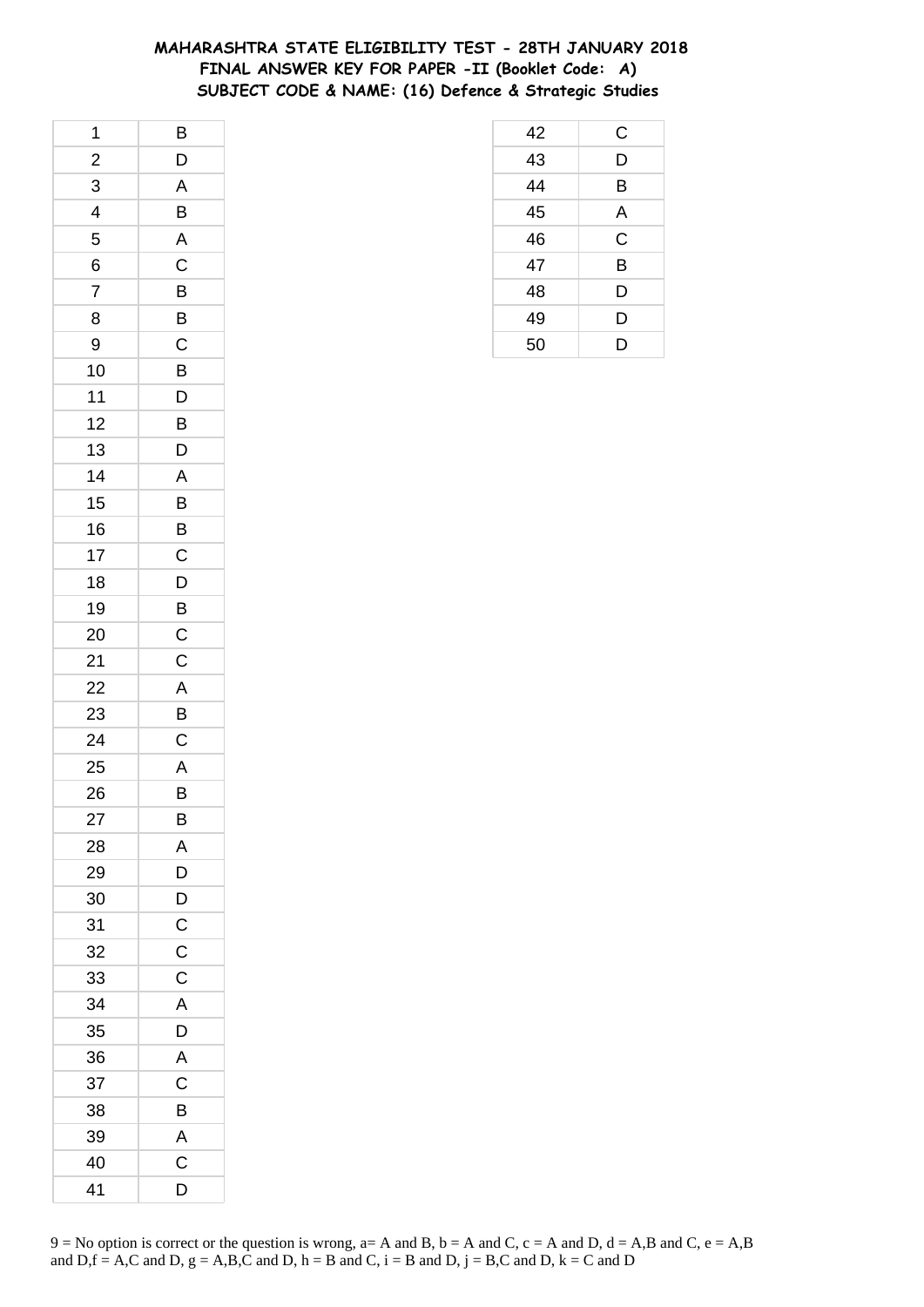### **MAHARASHTRA STATE ELIGIBILITY TEST - 28TH JANUARY 2018 FINAL ANSWER KEY FOR PAPER -II (Booklet Code: B) SUBJECT CODE & NAME: (16) Defence & Strategic Studies**

| 1                       | $\mathsf{C}$            |
|-------------------------|-------------------------|
| $\frac{2}{1}$           | $\overline{A}$          |
| 3                       | $\overline{B}$          |
| $\overline{\mathbf{r}}$ | $\mathsf{C}$            |
| 5                       | $\overline{A}$          |
| 6                       | $\overline{B}$          |
| $\overline{7}$          | B                       |
| 8                       | $\overline{A}$          |
| 9                       | $\overline{D}$          |
| 10                      | $\overline{D}$          |
| 11                      |                         |
| 12                      | $\frac{C}{C}$           |
| 13                      | $\mathsf{C}$            |
| 14                      | $\overline{A}$          |
| 15                      | $\overline{D}$          |
| 16                      |                         |
| 17                      | $rac{A}{C}$             |
| 18                      | B                       |
| 19                      | $A$ <sup>-</sup>        |
| 20                      |                         |
| 21                      | $\frac{C}{D}$           |
| 22                      | $\overline{C}$          |
| 23                      | D                       |
| 24                      | B                       |
| 25                      | $\overline{A}$          |
| 26                      | $\overline{\mathsf{C}}$ |
| 27                      | B                       |
| 28                      | D                       |
| 29                      | D                       |
| 30                      | D                       |
| 31                      | B                       |
| 32                      | D                       |
| 33                      | A                       |
| 34                      | B                       |
| 35                      | A                       |
| 36                      | С                       |
| 37                      | В                       |
| 38                      | В                       |
| 39                      | Ċ                       |
| 40                      | В                       |
| 41                      | D                       |

| 42 | B |
|----|---|
| 43 | D |
| 44 | A |
| 45 | B |
| 46 | B |
| 47 | C |
| 48 | D |
| 49 | B |
| 50 | Ć |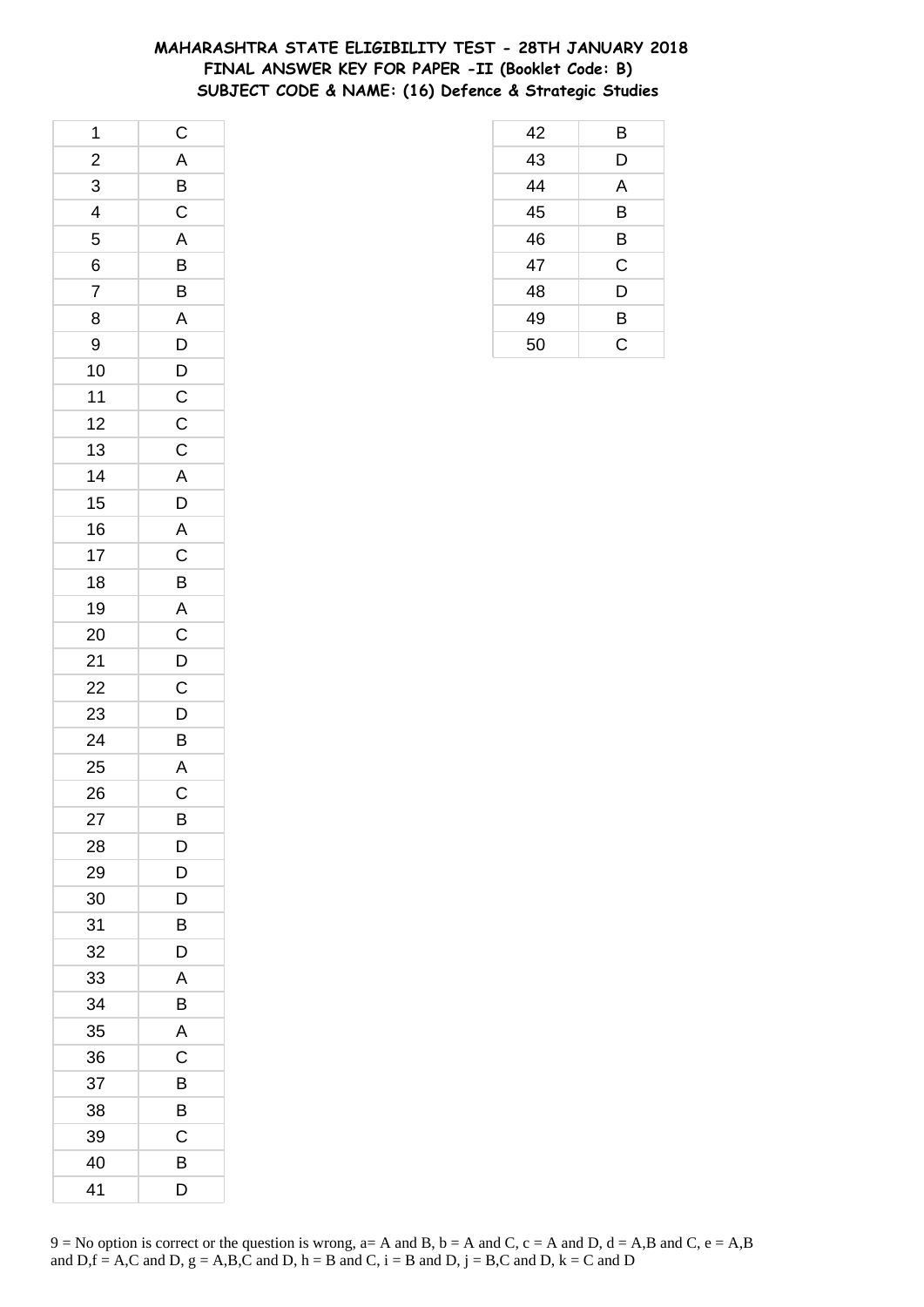### **MAHARASHTRA STATE ELIGIBILITY TEST - 28TH JANUARY 2018 FINAL ANSWER KEY FOR PAPER -II (Booklet Code: C) SUBJECT CODE & NAME: (16) Defence & Strategic Studies**

| 1                       | $\overline{C}$ |
|-------------------------|----------------|
| $\frac{2}{1}$           | $\overline{C}$ |
| 3                       | $\overline{C}$ |
| $\overline{\mathbf{r}}$ | $\overline{A}$ |
| 5                       | $\overline{D}$ |
| 6                       | $\mathsf{A}$   |
| $\overline{7}$          | $\mathsf C$    |
| 8                       | $\overline{B}$ |
| 9                       | $\overline{A}$ |
| 10                      | $\overline{C}$ |
| $11$                    | $\overline{D}$ |
| 12                      | $\mathsf C$    |
| 13                      | $\overline{D}$ |
| 14                      | $\overline{B}$ |
| 15                      | $\overline{A}$ |
| 16                      | $\overline{C}$ |
| 17                      | B              |
| 18                      | D              |
| 19                      | D              |
| 20                      | $\overline{D}$ |
| 21                      | $\overline{B}$ |
| 22                      | $\overline{D}$ |
| 23                      | A              |
| 24                      | B              |
| 25                      | $rac{A}{C}$    |
| 26                      |                |
| 27                      | B              |
| 28                      | B              |
| 29                      | C              |
| 30                      | B              |
| 31                      | D              |
| 32                      | B              |
| 33                      | D              |
| 34                      | A              |
| 35                      | B              |
| 36                      | B              |
| 37                      | C              |
| 38                      | D              |
| 39                      | B              |
| 40                      | $\mathsf C$    |
| 41                      | C              |

| 42 | A |
|----|---|
| 43 | B |
| 44 | C |
| 45 | A |
| 46 | B |
| 47 | B |
| 48 | A |
| 49 | D |
| 50 | D |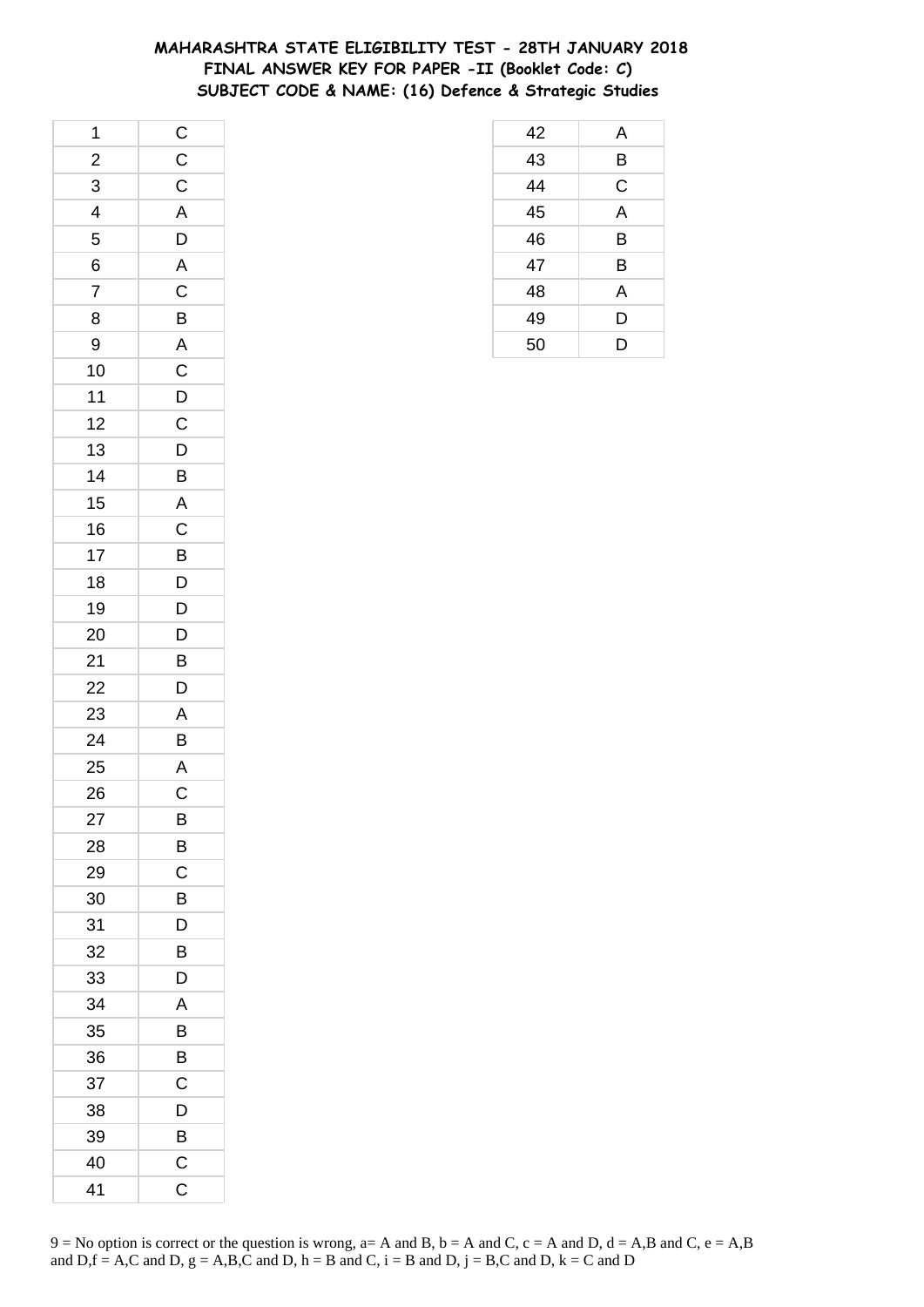### **MAHARASHTRA STATE ELIGIBILITY TEST - 28TH JANUARY 2018 FINAL ANSWER KEY FOR PAPER -II (Booklet Code: D) SUBJECT CODE & NAME: (16) Defence & Strategic Studies**

| 1                       | $\overline{D}$          |
|-------------------------|-------------------------|
| $\overline{\mathbf{c}}$ | $\mathsf C$             |
| 3                       | $\mathsf{D}$            |
| 4                       | B                       |
| 5                       | $\overline{\mathsf{A}}$ |
| 6                       | $\mathsf C$             |
| $\overline{7}$          | B                       |
| 8                       | D                       |
| 9                       | D                       |
| 10                      | D                       |
| 11                      | B                       |
| 12                      | D                       |
| 13                      | A                       |
| 14                      | B                       |
| 15                      | $\overline{\mathsf{A}}$ |
| 16                      | $\overline{C}$          |
| 17                      | B                       |
| 18                      | B                       |
| 19                      | C                       |
| 20                      | B                       |
| 21                      | D                       |
| 22                      | B                       |
| 23                      | D                       |
| 24                      | A                       |
| 25                      | B                       |
| 26                      | B                       |
| 27                      | $\mathsf{C}$            |
| 28                      | D                       |
| 29                      | B                       |
| 30                      | $\mathsf C$             |
| 31                      | C                       |
| 32                      | A                       |
| 33                      | B                       |
| 34                      | $\mathsf C$             |
| 35                      | A                       |
| 36                      | В                       |
| 37                      | B                       |
| 38                      | Α                       |
| 39                      | D                       |
| 40                      | D                       |
| 41                      | C                       |

| 42 | C              |
|----|----------------|
| 43 | $\overline{C}$ |
| 44 | A              |
| 45 | D              |
| 46 | A              |
| 47 | $\mathsf C$    |
| 48 | B              |
| 49 | A              |
| 50 | Ć              |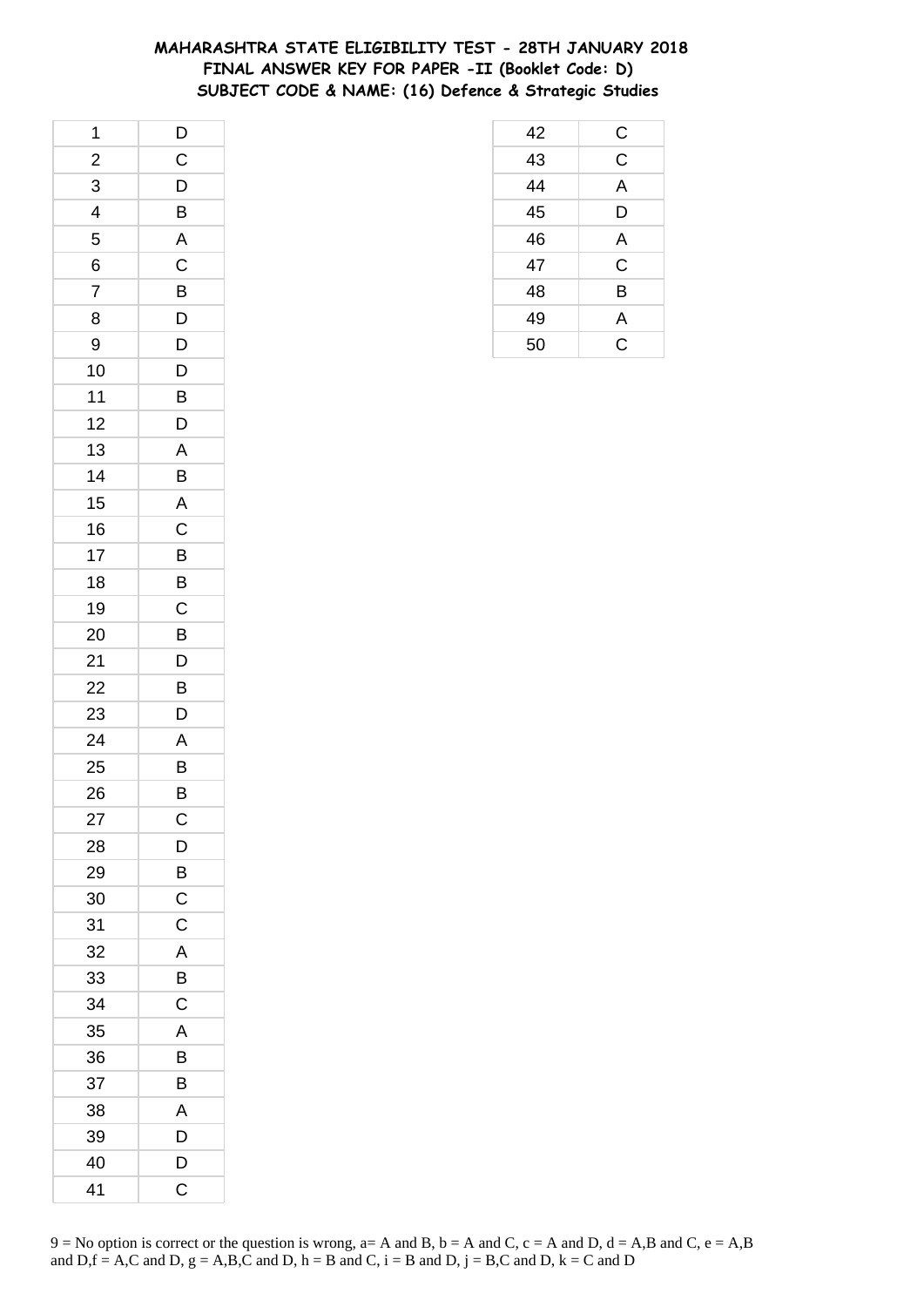### **MAHARASHTRA STATE ELIGIBILITY TEST - 28TH JANUARY 2018 FINAL ANSWER KEY FOR PAPER -II (Booklet Code: A) SUBJECT CODE & NAME: (17) Home Science**

| 1                        | A                       |
|--------------------------|-------------------------|
| $\overline{c}$           | $\overline{A}$          |
| 3                        | $\overline{C}$          |
| $\overline{\mathcal{A}}$ | $\overline{\mathsf{A}}$ |
| 5                        | B                       |
| 6                        |                         |
| 7                        | $\frac{D}{C}$           |
| 8                        | $\overline{A}$          |
| 9                        | B                       |
| 10                       | $\mathsf{A}$            |
| 11                       | B                       |
| 12                       | D                       |
| 13                       | $\overline{D}$          |
| 14                       | A                       |
| 15                       | $\overline{C}$          |
| 16                       | $\overline{B}$          |
| 17                       | $\mathsf C$             |
| 18                       |                         |
| 19                       |                         |
| 20                       | $rac{A}{C}$             |
| 21                       | $\overline{A}$          |
| 22                       | B                       |
| 23                       | $\mathsf{A}$            |
| 24                       | D                       |
| 25                       |                         |
| 26                       | $\frac{C}{D}$           |
| 27                       | $\mathsf{C}$            |
| 28                       | Α                       |
| 29                       | D                       |
| 30                       | B                       |
| 31                       | B                       |
| 32                       | C                       |
| 33                       | A                       |
| 34                       | A                       |
| 35                       | B                       |
| 36                       | $\mathsf{C}$            |
| 37                       | $\overline{A}$          |
| 38                       | C                       |
| 39                       | C                       |
| 40                       | В                       |
| 41                       | Α                       |

| 42 | D           |
|----|-------------|
| 43 | D           |
| 44 | A           |
| 45 | $\mathsf C$ |
| 46 | D           |
| 47 | C           |
| 48 | D           |
| 49 | C           |
| 50 | A           |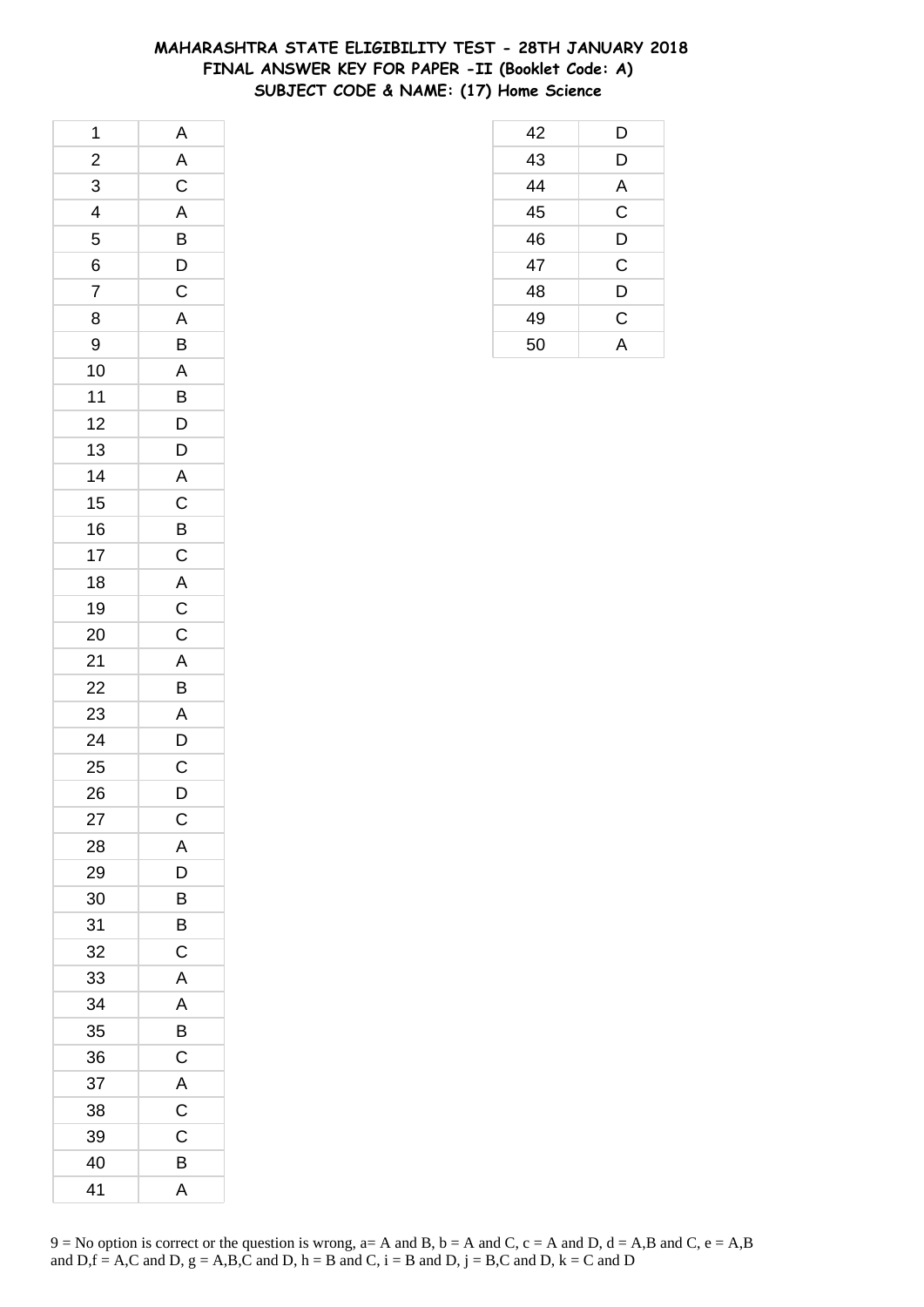### **MAHARASHTRA STATE ELIGIBILITY TEST - 28TH JANUARY 2018 FINAL ANSWER KEY FOR PAPER -II (Booklet Code: B) SUBJECT CODE & NAME: (17) Home Science**

| 1                       | A              |
|-------------------------|----------------|
| $\overline{\mathbf{c}}$ | B              |
| $\overline{3}$          | $\overline{A}$ |
| $\overline{4}$          | $\overline{D}$ |
| 5                       | $\mathsf C$    |
| 6                       |                |
| $\overline{7}$          | $\frac{D}{C}$  |
| 8                       | A              |
| 9                       | $\overline{D}$ |
| 10                      | $\overline{B}$ |
| 11                      | $\overline{B}$ |
| 12                      | $\overline{C}$ |
| 13                      | $\mathsf{A}$   |
| 14                      | $\overline{A}$ |
| 15                      |                |
| 16                      |                |
| 17                      |                |
| 18                      |                |
| 19                      | B C A C C      |
| 20                      | B              |
| 21                      | $\overline{A}$ |
| 22                      | $\overline{D}$ |
| 23                      | D              |
| 24                      | $\mathsf{A}$   |
| 25                      | $\mathsf{C}$   |
| 26                      | D              |
| 27                      | $\mathsf{C}$   |
| 28                      | D              |
| 29                      | $\mathsf{C}$   |
| 30                      | A              |
| 31                      | A              |
| 32                      | A              |
| 33                      | $\mathsf C$    |
| 34                      | A              |
| 35                      | B              |
| 36                      | D              |
| 37                      | C              |
| 38                      | A              |
| 39                      | B              |
| 40                      | A              |
| 41                      | B              |

| 42 | D           |
|----|-------------|
| 43 | D           |
| 44 | A           |
| 45 | $\mathsf C$ |
| 46 | B           |
| 47 | C           |
| 48 | A           |
| 49 | C           |
| 50 | Ć           |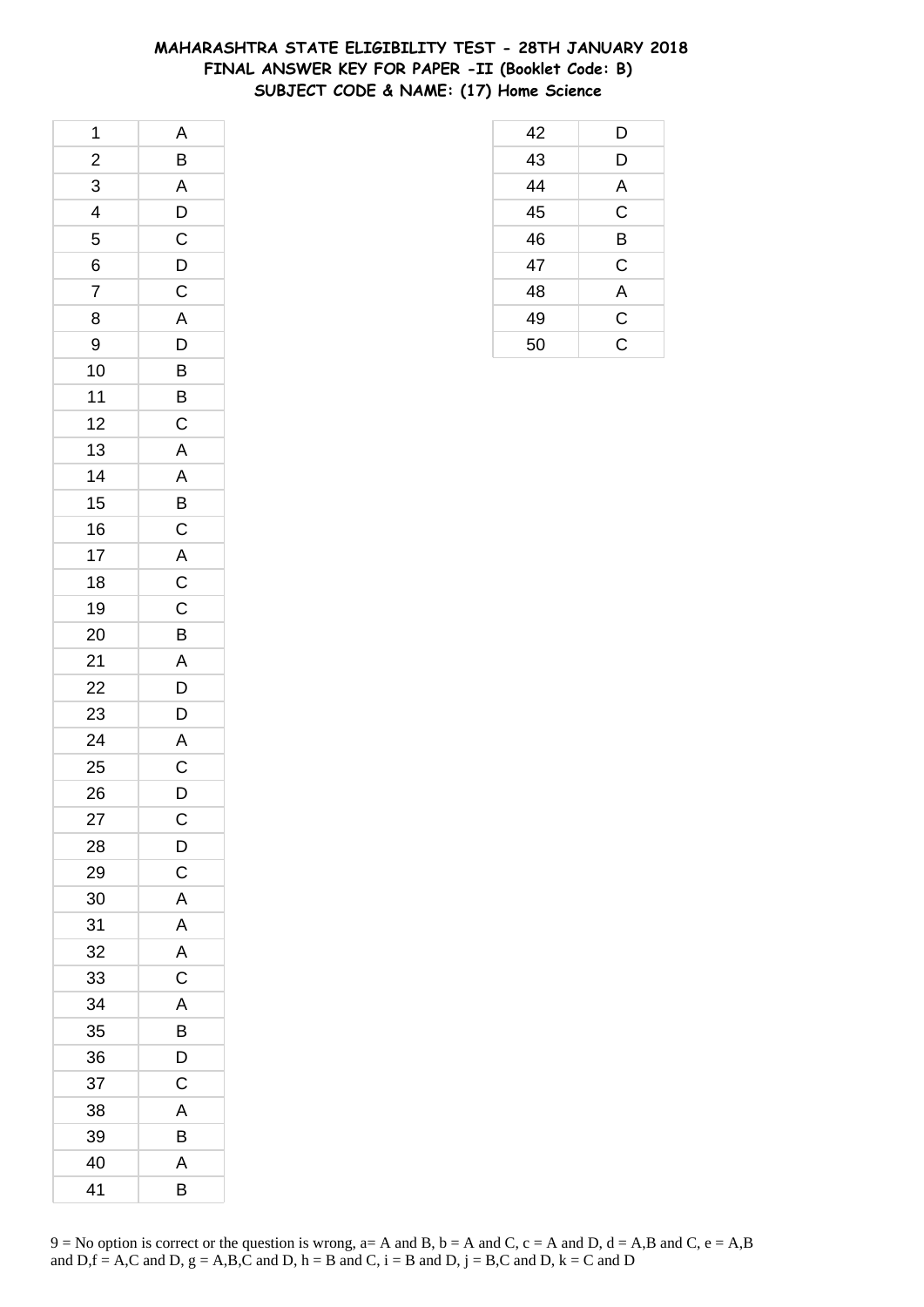### **MAHARASHTRA STATE ELIGIBILITY TEST - 28TH JANUARY 2018 FINAL ANSWER KEY FOR PAPER -II (Booklet Code: C) SUBJECT CODE & NAME: (17) Home Science**

| 1              |                            |
|----------------|----------------------------|
| $\frac{2}{3}$  | $rac{B}{C}$                |
| $\overline{3}$ | $\overline{A}$             |
| $\overline{4}$ | $\overline{A}$             |
| 5              | $\overline{B}$             |
| 6              | $\mathsf{C}$               |
| $\overline{7}$ |                            |
| 8              |                            |
| 9              | $\frac{A}{C}$              |
| 10             | $\overline{B}$             |
| $11$           | A                          |
| 12             | $\overline{D}$             |
| 13             | $\overline{D}$             |
| 14             | $\frac{A}{C}$              |
| 15             |                            |
| 16             |                            |
| 17             | $\frac{D}{C}$              |
| 18             |                            |
| 19             | $\frac{D}{C}$              |
| 20             |                            |
| 21             | A<br>A<br>A<br>A<br>C<br>A |
| 22             |                            |
| 23             |                            |
| 24             |                            |
| 25             | $\overline{B}$<br>D        |
| 26             |                            |
| 27             | $\mathsf C$                |
| 28             | Α                          |
| 29             | В                          |
| 30             | Α                          |
| 31             | B                          |
| 32             | D                          |
| 33             | D                          |
| 34             | A                          |
| 35             | C                          |
| 36             | B                          |
| 37             | C                          |
| 38             | A                          |
| 39             | $\mathsf{C}$               |
| 40             | C                          |
| 41             | A                          |

| 42 | Β           |
|----|-------------|
| 43 | A           |
| 44 | D           |
| 45 | $\mathsf C$ |
| 46 | D           |
| 47 | $\mathsf C$ |
| 48 | A           |
| 49 | D           |
| 50 | B           |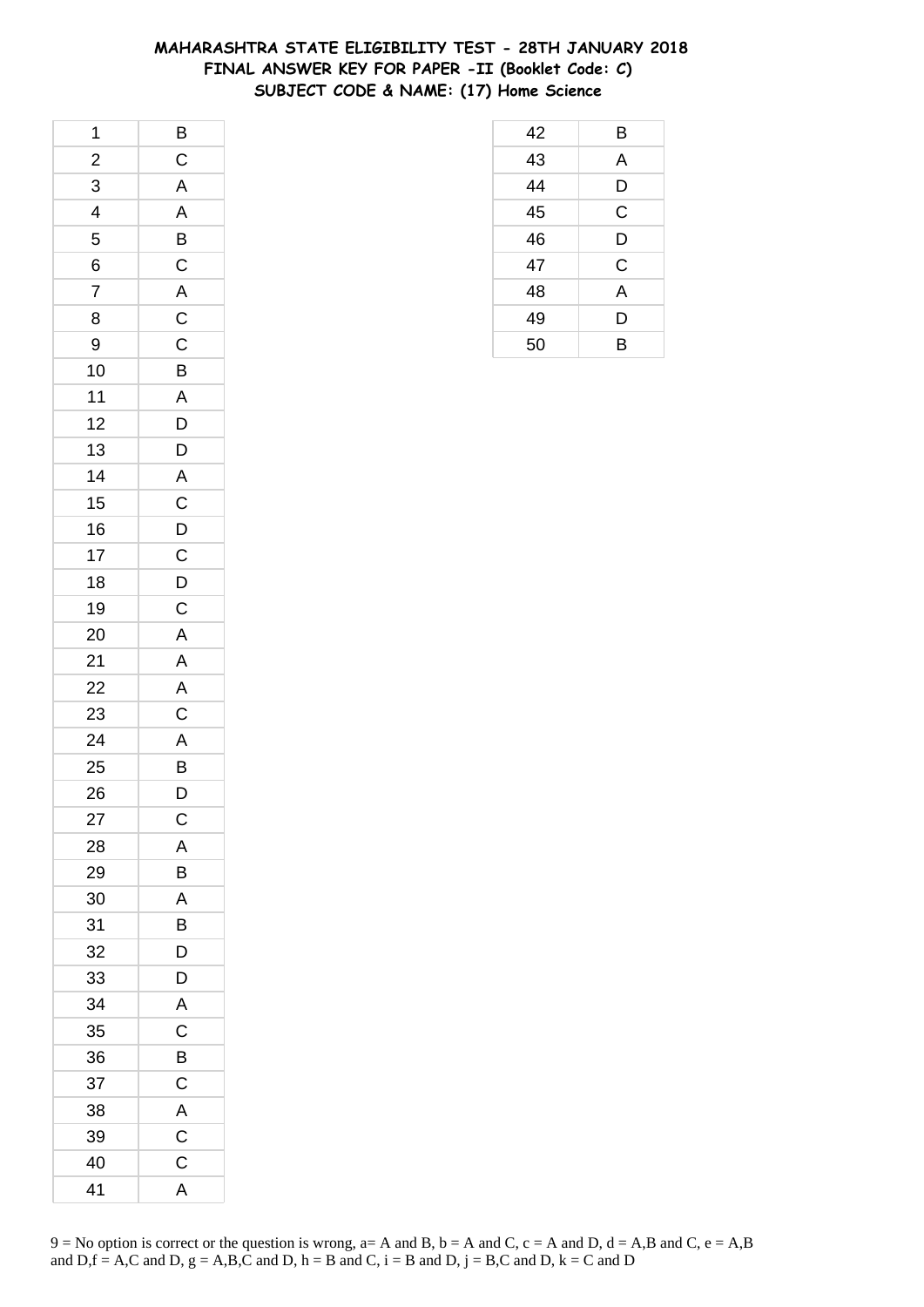### **MAHARASHTRA STATE ELIGIBILITY TEST - 28TH JANUARY 2018 FINAL ANSWER KEY FOR PAPER -II (Booklet Code: D) SUBJECT CODE & NAME: (17) Home Science**

| 1              | A                       |
|----------------|-------------------------|
| $\overline{c}$ | D                       |
| 3              | D                       |
| 4              | $\overline{\mathsf{A}}$ |
| 5              | $\mathsf{C}$            |
| 6              |                         |
| $\overline{7}$ | $\frac{D}{C}$           |
| 8              | $\overline{D}$          |
| 9              | $\overline{C}$          |
| 10             | $\overline{A}$          |
| 11             | $\mathsf{A}$            |
| 12             | $\overline{A}$          |
| 13             | $\overline{C}$          |
| 14             | $\overline{A}$          |
| 15             | $\overline{B}$          |
| 16             | $\overline{D}$          |
| 17             | $\mathsf C$             |
| 18             | A                       |
| 19             | B                       |
| 20             | $\mathsf{A}$            |
| 21             | B                       |
| 22             | D                       |
| 23             | D                       |
| 24             | $\overline{A}$          |
| 25             |                         |
| 26             | $\frac{C}{B}$           |
| 27             | $\mathsf{C}$            |
| 28             | Α                       |
| 29             | $\mathsf C$             |
| 30             | $\mathsf C$             |
| 31             | A                       |
| 32             | Β                       |
| 33             | A                       |
| 34             | D                       |
| 35             | C                       |
| 36             | D                       |
| 37             | C                       |
| 38             | Α                       |
| 39             | D                       |
| 40             | B                       |
| 41             | В                       |

| 42 | С           |
|----|-------------|
| 43 | A           |
| 44 | A           |
| 45 | B           |
| 46 | $\mathsf C$ |
| 47 | A           |
| 48 | C           |
| 49 | C           |
| 50 | B           |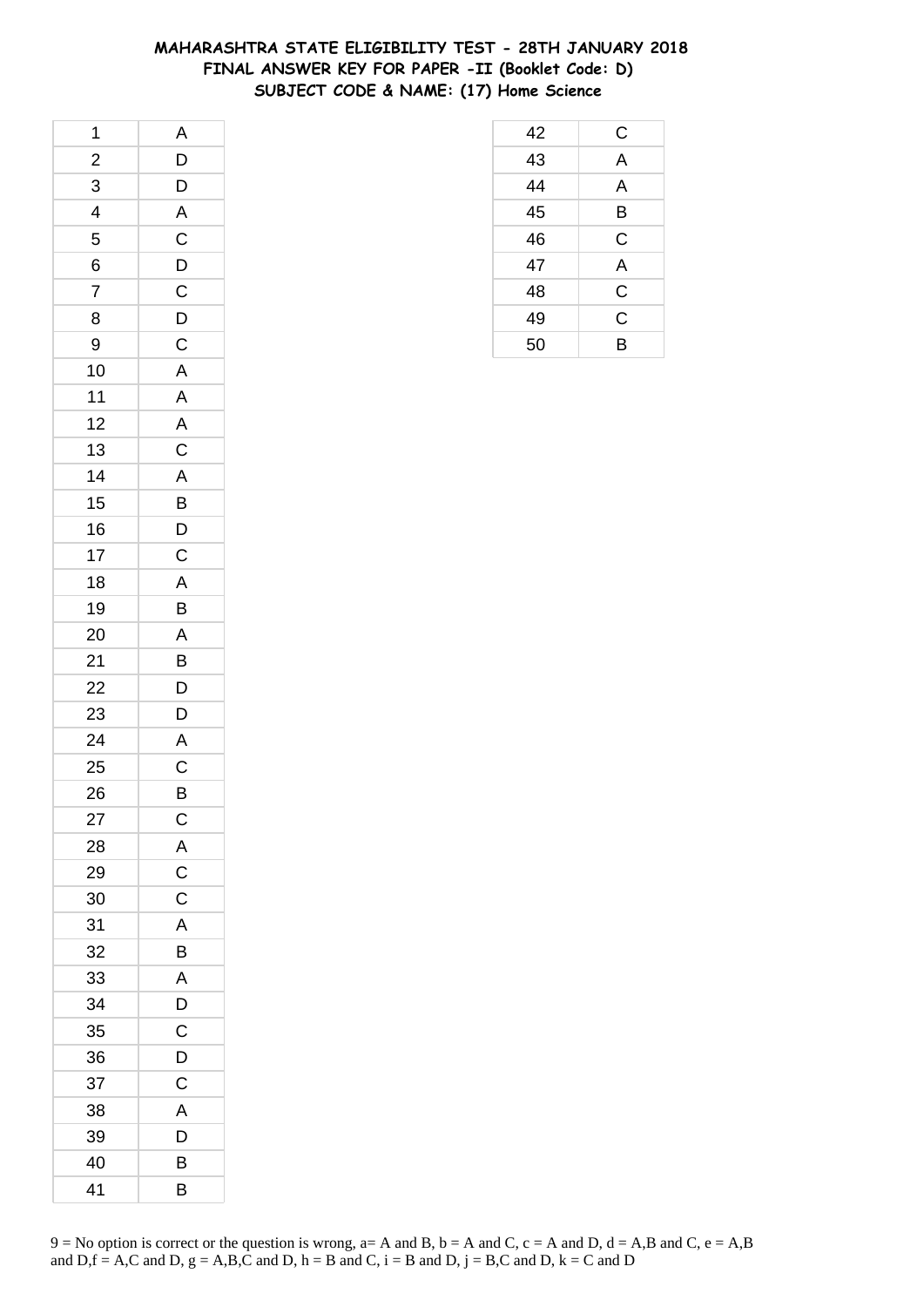### **MAHARASHTRA STATE ELIGIBILITY TEST - 28TH JANUARY 2018 FINAL ANSWER KEY FOR PAPER -II (Booklet Code: A) SUBJECT CODE & NAME: (18) Library & Information Science**

| 1              | D                     |
|----------------|-----------------------|
| $\overline{c}$ | A                     |
| 3              | B                     |
| 4              | B                     |
| 5              | B                     |
| 6              | B                     |
| $\overline{7}$ | D                     |
| 8              | B                     |
| 9              | A                     |
| 10             | B                     |
| 11             | A                     |
| 12             | D                     |
| 13             | $\overline{C}$        |
| 14             | B                     |
| 15             | C                     |
| 16             | D                     |
| 17             | A                     |
| 18             | D                     |
| 19             | B                     |
| 20             | $\mathsf C$           |
| 21             | B                     |
| 22             | $\mathsf C$           |
| 23             | $\mathsf C$           |
| 24             | $\mathsf C$           |
| 25             | $\overline{B}$        |
| 26             | $\overline{\text{c}}$ |
| 27             | $\mathsf C$           |
| 28             | В                     |
| 29             | C                     |
| 30             | D                     |
| 31             | A                     |
| 32             | D                     |
| 33             | D                     |
| 34             | C                     |
| 35             | Α                     |
| 36             | D                     |
| 37             | C                     |
| 38             | Α                     |
| 39             | A                     |
| 40             | A                     |
| 41             | D                     |

| 42 | D |
|----|---|
| 43 | C |
| 44 | D |
| 45 | A |
| 46 | C |
| 47 | B |
| 48 | Α |
| 49 | B |
| 50 |   |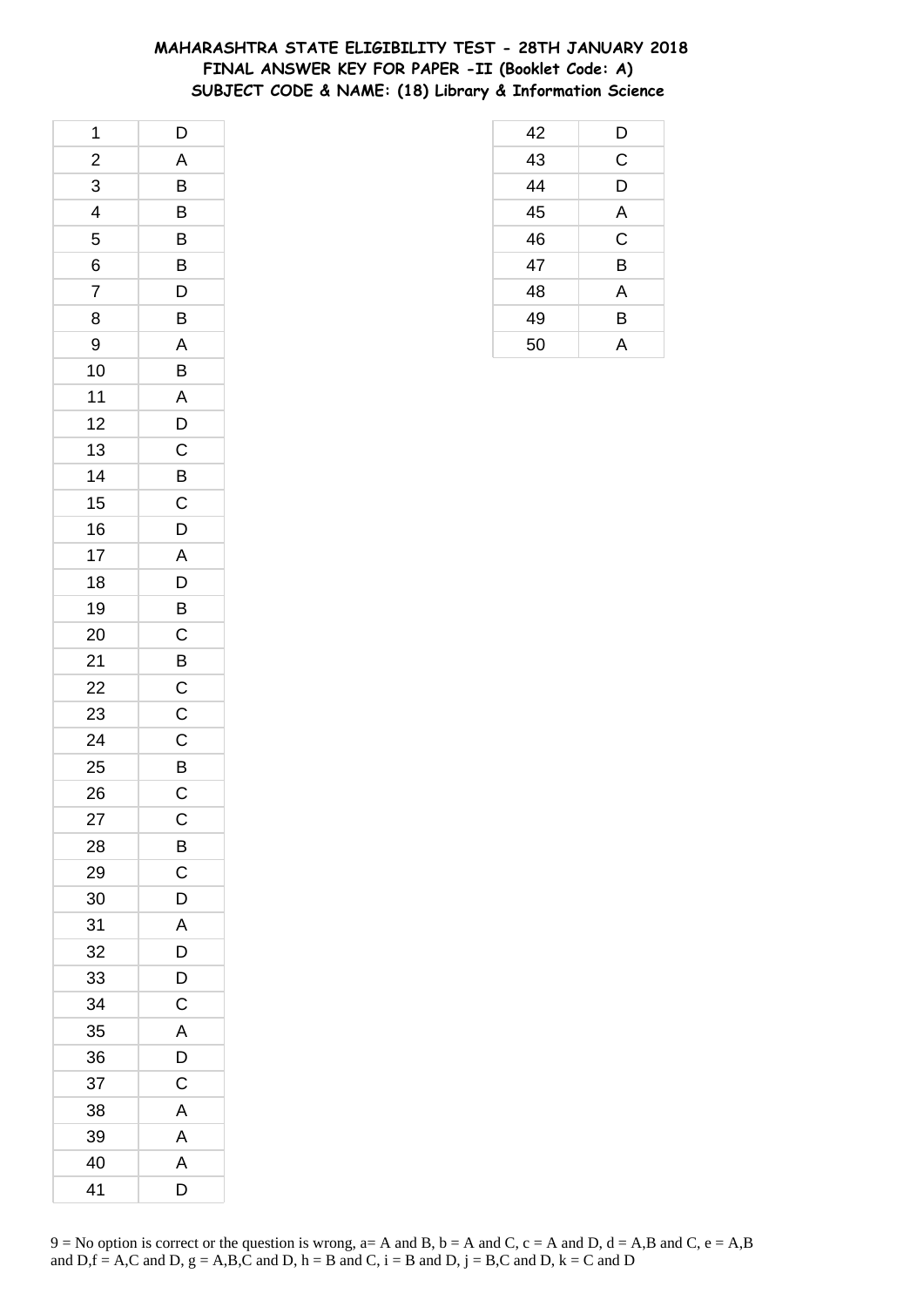### **MAHARASHTRA STATE ELIGIBILITY TEST - 28TH JANUARY 2018 FINAL ANSWER KEY FOR PAPER -II (Booklet Code: B) SUBJECT CODE & NAME: (18) Library & Information Science**

| 1                        |                         |
|--------------------------|-------------------------|
| $\frac{1}{2}$            | $rac{B}{C}$             |
| 3                        | $\frac{C}{C}$           |
| $\overline{\mathcal{L}}$ |                         |
| 5                        | $\overline{B}$          |
| 6                        |                         |
| $\overline{7}$           | $\frac{C}{C}$           |
| 8                        | $\overline{B}$          |
| 9                        | $\overline{C}$          |
| 10                       | $\overline{D}$          |
| 11                       | $\mathsf{A}$            |
| 12                       | D                       |
| 13                       | $\overline{D}$          |
| 14                       | $\overline{C}$          |
| 15                       | $\overline{A}$          |
| 16                       |                         |
| 17                       | $\frac{D}{C}$           |
| 18                       | $\mathsf{A}$            |
| 19                       | A                       |
| 20                       | $\overline{A}$          |
| 21                       | $\frac{1}{D}$           |
| 22                       | $\mathsf{D}$            |
| 23                       | $\mathsf C$             |
| 24                       | $\overline{D}$          |
| 25                       | $\overline{A}$          |
| 26                       | $\overline{\mathbf{C}}$ |
| 27                       | B                       |
| 28                       | Α                       |
| 29                       | В                       |
| 30                       | Α                       |
| 31                       | D                       |
| 32                       | A                       |
| 33                       | В                       |
| 34                       | B                       |
| 35                       | В                       |
| 36                       | B                       |
| 37                       | D                       |
| 38                       | В                       |
| 39                       | A                       |
| 40                       | B                       |
| 41                       | Α                       |

| 42              | D              |
|-----------------|----------------|
| $\overline{43}$ | $\overline{C}$ |
| $\overline{44}$ | B              |
| $\overline{45}$ | C              |
| 46              | D              |
| 47              | A              |
| 48              | D              |
| 49              | B              |
| 50              | $\overline{C}$ |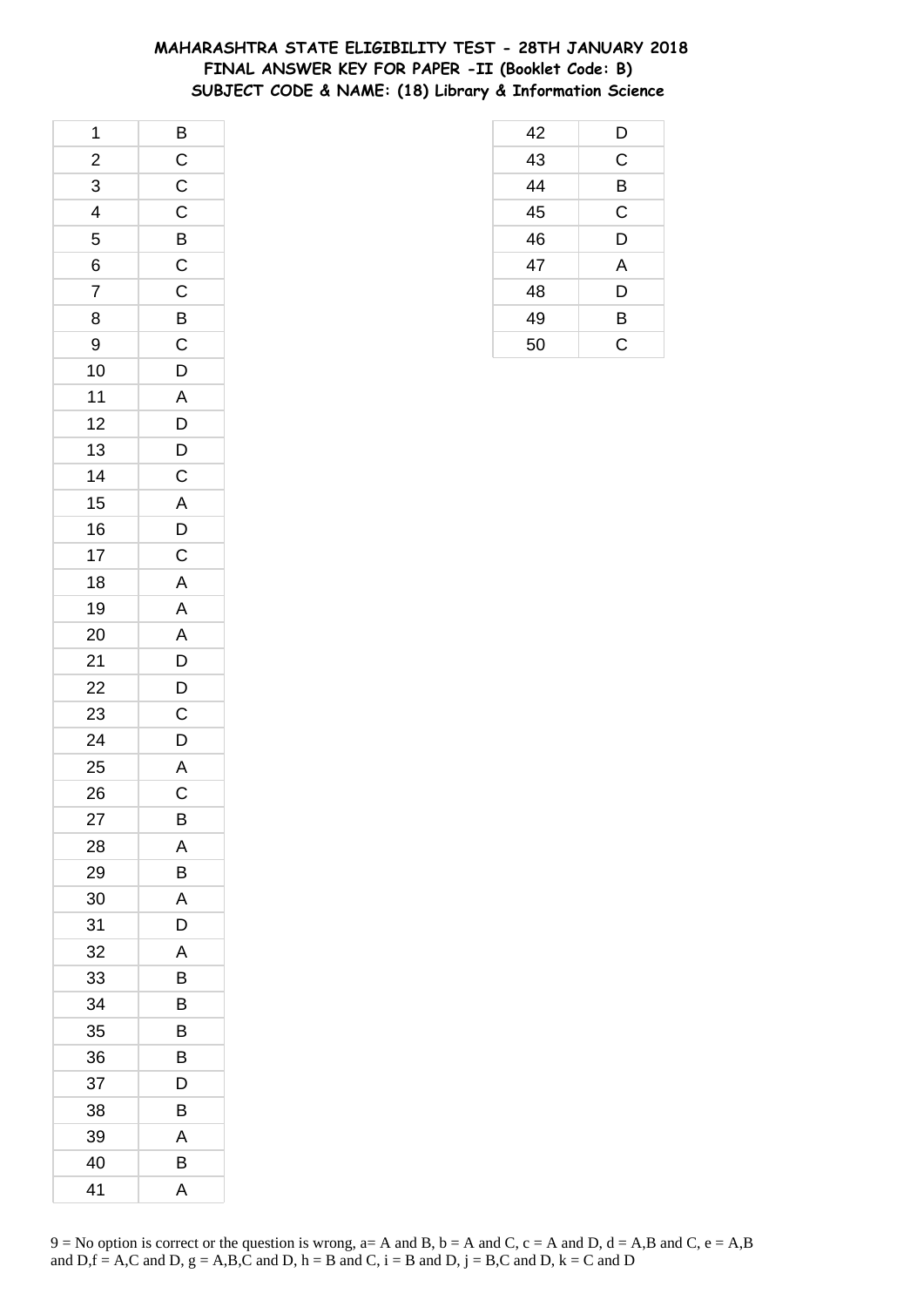### **MAHARASHTRA STATE ELIGIBILITY TEST - 28TH JANUARY 2018 FINAL ANSWER KEY FOR PAPER -II (Booklet Code: C) SUBJECT CODE & NAME: (18) Library & Information Science**

| 1                       | A                       |
|-------------------------|-------------------------|
| $\frac{2}{1}$           | $\overline{D}$          |
| 3                       | $\overline{D}$          |
| $\overline{\mathbf{r}}$ | $\overline{C}$          |
| 5                       | $\overline{\mathsf{A}}$ |
| 6                       | $\mathsf{D}$            |
| $\overline{7}$          | $\overline{C}$          |
| 8                       | $\overline{A}$          |
| 9                       | $\overline{A}$          |
| 10                      | $\overline{A}$          |
| 11                      | D                       |
| 12                      | $\mathsf{D}$            |
| 13                      | $\mathsf{C}$            |
| 14                      | $\overline{D}$          |
| 15                      | $\overline{A}$          |
| 16                      | $\overline{C}$          |
| 17                      | B                       |
| 18                      | $\overline{A}$          |
| 19                      | $\overline{B}$          |
| 20                      |                         |
| 21                      | $\frac{A}{D}$           |
| 22                      | A                       |
| 23                      | B                       |
| 24                      | B                       |
| 25                      | $\overline{B}$          |
| 26                      | $\overline{B}$          |
| 27                      | D                       |
| 28                      | В                       |
| 29                      | Α                       |
| 30                      | В                       |
| 31                      | A                       |
| 32                      | D                       |
| 33                      | C                       |
| 34                      | B                       |
| 35                      | C                       |
| 36                      | D                       |
| 37                      | A                       |
| 38                      | D                       |
| 39                      | B                       |
| 40                      | C                       |
| 41                      | В                       |

| 42              |                         |
|-----------------|-------------------------|
| $\overline{43}$ | $\frac{C}{C}$           |
| $\frac{18}{44}$ | $\overline{\mathsf{C}}$ |
|                 | B                       |
| $\overline{46}$ | $\mathsf{C}$            |
| $\overline{47}$ | $\overline{\mathsf{C}}$ |
| 48              | Β                       |
| 49              | C                       |
| 50              | D                       |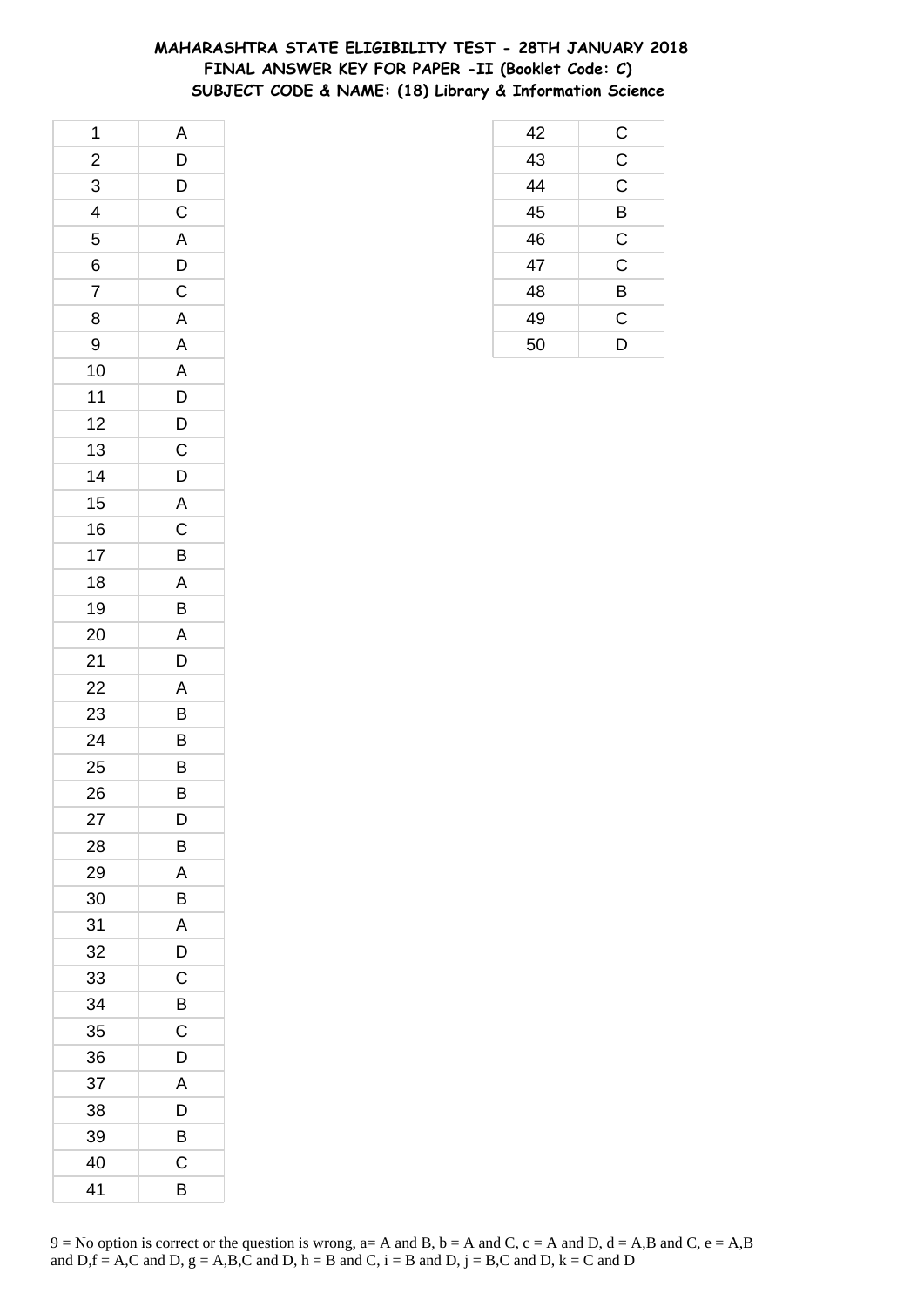### **MAHARASHTRA STATE ELIGIBILITY TEST - 28TH JANUARY 2018 FINAL ANSWER KEY FOR PAPER -II (Booklet Code: D) SUBJECT CODE & NAME: (18) Library & Information Science**

| 1              | $\overline{D}$          |
|----------------|-------------------------|
| $\frac{2}{1}$  |                         |
| 3              | $\frac{D}{C}$           |
| 4              | D                       |
| 5              | A                       |
| 6              | $\mathsf C$             |
| $\overline{7}$ | B                       |
| 8              | $\overline{A}$          |
| 9              | $\overline{B}$          |
| 10             | $\overline{\mathsf{A}}$ |
| 11             | D                       |
| 12             | A                       |
| 13             | B                       |
| 14             | B                       |
| 15             | B                       |
| 16             | B                       |
| 17             | D                       |
| 18             | B                       |
| 19             | A                       |
| 20             | B                       |
| 21             | A                       |
| 22             | D                       |
| 23             | $\mathsf C$             |
| 24             | B                       |
| 25             | $\mathsf C$             |
| 26             | $\overline{\mathsf{D}}$ |
| 27             | A                       |
| 28             | D                       |
| 29             | B                       |
| 30             | C                       |
| 31             | B                       |
| 32             | $\overline{C}$          |
| 33             | $\mathsf C$             |
| 34             | $\mathsf C$             |
| 35             | B                       |
| 36             | C                       |
| 37             | C                       |
| 38             | B                       |
| 39             | $\mathsf C$             |
| 40             | D                       |
| 41             | A                       |

| 42 | D           |
|----|-------------|
| 43 | D           |
| 44 | $\mathsf C$ |
| 45 | A           |
| 46 | D           |
| 47 | C           |
| 48 | A           |
| 49 | A           |
| 50 | Δ           |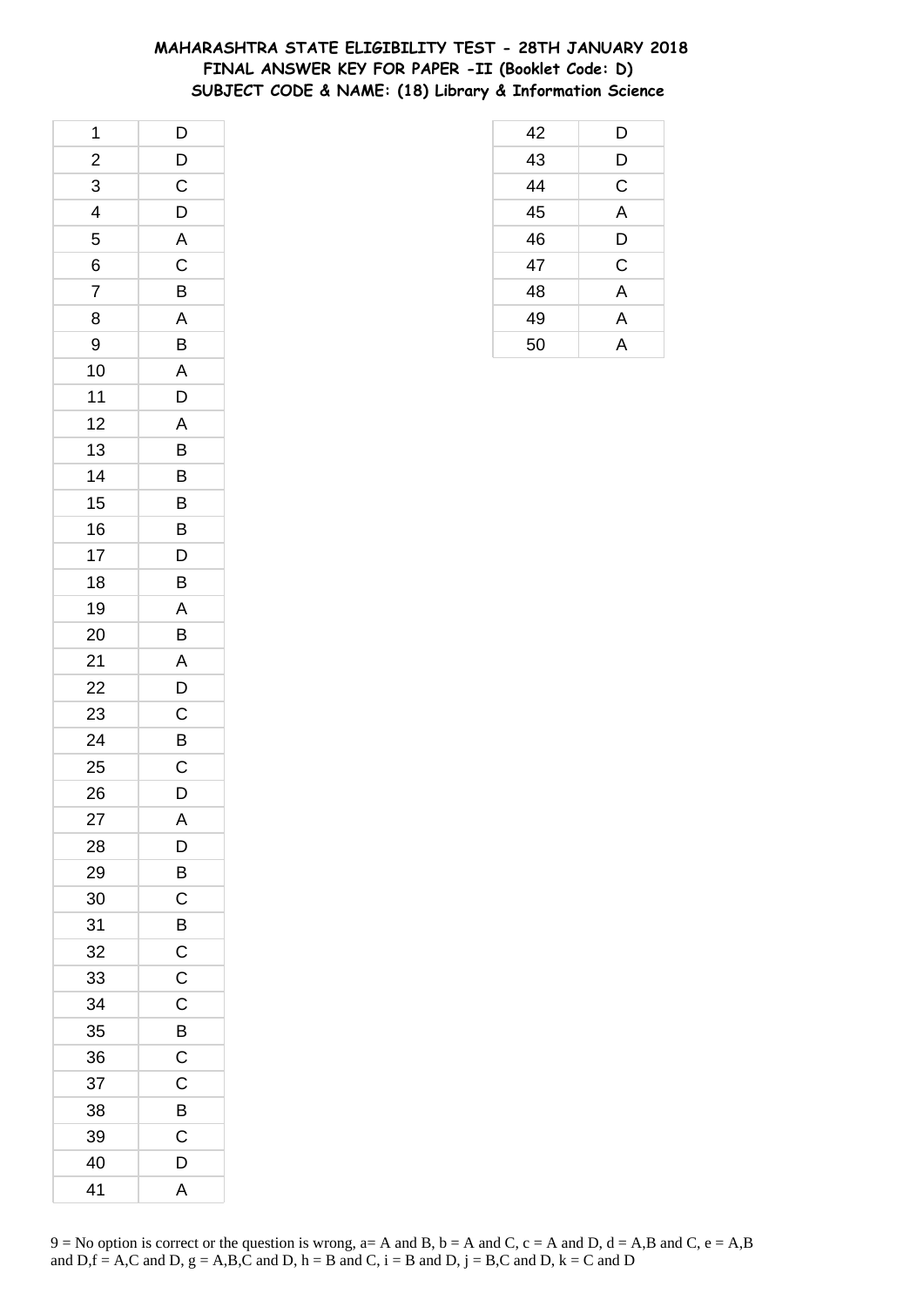### **MAHARASHTRA STATE ELIGIBILITY TEST - 28TH JANUARY 2018 FINAL ANSWER KEY FOR PAPER -II (Booklet Code: A) SUBJECT CODE & NAME: (19) Journalism & Mass Communication**

| 1              | $\overline{C}$          |
|----------------|-------------------------|
| $\overline{c}$ | $\mathsf C$             |
| 3              | B                       |
| 4              | B                       |
| 5              | $\overline{\mathsf{A}}$ |
| 6              | B                       |
| $\overline{7}$ | A                       |
| 8              | B                       |
| 9              | B                       |
| 10             | $\overline{\mathsf{A}}$ |
| 11             | B                       |
| 12             | $\mathsf C$             |
| 13             | $\overline{B}$          |
| 14             | $\overline{\mathrm{c}}$ |
| 15             | B                       |
| 16             | D                       |
| 17             | A                       |
| 18             | B                       |
| 19             | B                       |
| 20             | $\overline{A}$          |
| 21             | $\mathsf C$             |
| 22             | C                       |
| 23             | B                       |
| 24             | B                       |
| 25             | $\overline{B}$          |
| 26             | $\bar{D}$               |
| 27             | B                       |
| 28             | В                       |
| 29             | Α                       |
| 30             | B                       |
| 31             | A                       |
| 32             | B                       |
| 33             | D                       |
| 34             | В                       |
| 35             | B                       |
| 36             | В                       |
| 37             | D                       |
| 38             | B                       |
| 39             | C                       |
| 40             | A                       |
| 41             | A                       |

| 42 | $\overline{C}$          |
|----|-------------------------|
| 43 | $\overline{\mathsf{C}}$ |
| 44 | $\overline{C}$          |
| 45 | B                       |
| 46 | D                       |
| 47 | A                       |
| 48 | A                       |
| 49 | C                       |
| 50 | B                       |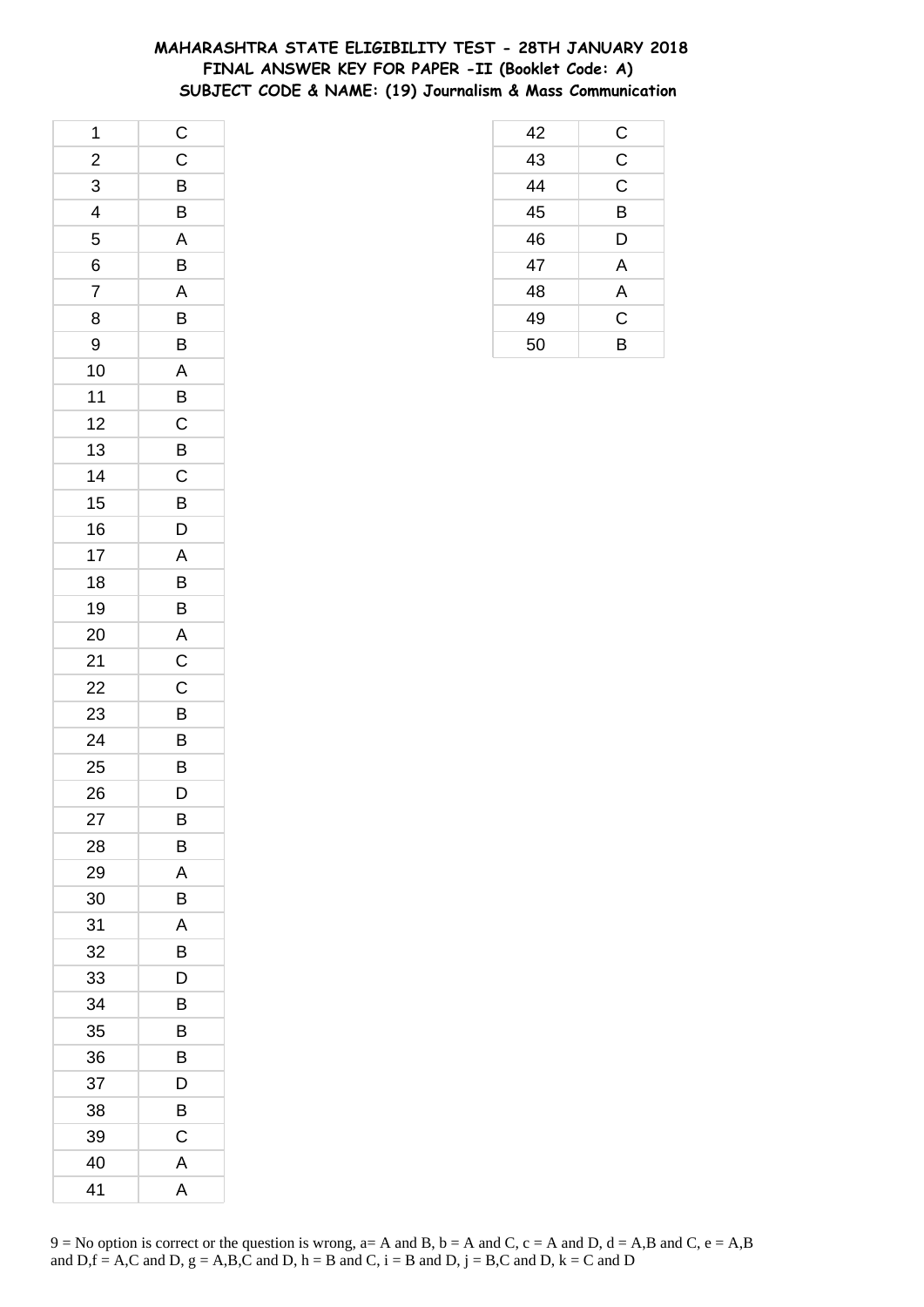### **MAHARASHTRA STATE ELIGIBILITY TEST - 28TH JANUARY 2018 FINAL ANSWER KEY FOR PAPER -II (Booklet Code: B) SUBJECT CODE & NAME: (19) Journalism & Mass Communication**

| 1              | $\mathsf{C}$            |
|----------------|-------------------------|
| $\frac{1}{2}$  | $\mathsf{C}$            |
| 3              | B                       |
| 4              | B                       |
| 5              | B                       |
| 6              | D                       |
| $\overline{7}$ | B                       |
| 8              | B                       |
| 9              | A                       |
| 10             | B                       |
| 11             | A                       |
| 12             | B                       |
| 13             | $\mathsf{D}$            |
| 14             | B                       |
| 15             | B                       |
| 16             | B                       |
| 17             | D                       |
| 18             | B                       |
| 19             | $\mathsf C$             |
| 20             | $\overline{A}$          |
| 21             | $\overline{A}$          |
| 22             | $\mathsf{C}$            |
| 23             | $\mathsf C$             |
| 24             | $\mathsf C$             |
| 25             | $\overline{B}$          |
| 26             | $\overline{\mathsf{D}}$ |
| 27             | A                       |
| 28             | A                       |
| 29             | C                       |
| 30             | B                       |
| 31             | $\mathsf{C}$            |
| 32             | $\mathsf C$             |
| 33             | B                       |
| 34             | B                       |
| 35             | A                       |
| 36             | B                       |
| 37             | A                       |
| 38             | B                       |
| 39             | B                       |
| 40             | A                       |
| 41             | В                       |

| 42 | C           |
|----|-------------|
| 43 | B           |
| 44 | $\mathsf C$ |
| 45 | B           |
| 46 | D           |
| 47 | A           |
| 48 | B           |
| 49 | B           |
| 50 | А           |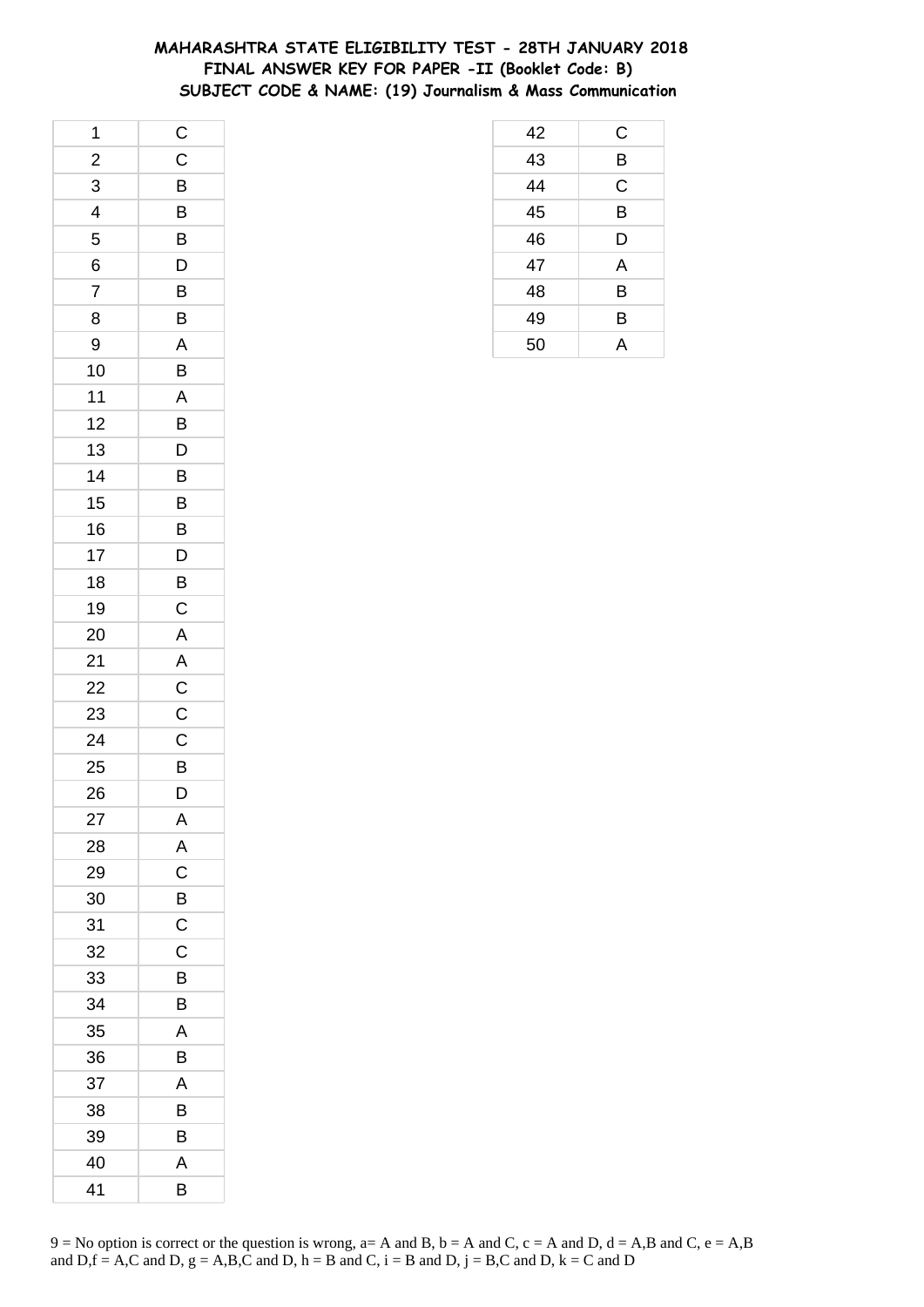### **MAHARASHTRA STATE ELIGIBILITY TEST - 28TH JANUARY 2018 FINAL ANSWER KEY FOR PAPER -II (Booklet Code: C) SUBJECT CODE & NAME: (19) Journalism & Mass Communication**

| 1              | A              |
|----------------|----------------|
| $\frac{1}{2}$  | $\overline{B}$ |
| 3              | $\overline{D}$ |
| 4              | B              |
| 5              | B              |
| 6              | B              |
| $\overline{7}$ | $\mathsf{D}$   |
| 8              | $\overline{B}$ |
| 9              | $\overline{C}$ |
| 10             | $\overline{A}$ |
| 11             |                |
| 12             | $rac{A}{C}$    |
| 13             | $\overline{C}$ |
| 14             | $\overline{C}$ |
| 15             | $\overline{B}$ |
| 16             | D              |
| 17             | $\overline{A}$ |
| 18             | $\overline{A}$ |
| 19             | $\overline{C}$ |
| 20             |                |
| 21             | $rac{B}{C}$    |
| 22             | $\mathsf{C}$   |
| 23             | B              |
| 24             | $\overline{B}$ |
| 25             | $\overline{A}$ |
| 26             | $\bar{B}$      |
| 27             | A              |
| 28             | В              |
| 29             | B              |
| 30             | Α              |
| 31             | B              |
| 32             | C              |
| 33             | B              |
| 34             | C              |
| 35             | B              |
| 36             | D              |
| 37             | A              |
| 38             | B              |
| 39             | B              |
| 40             | A              |
| 41             | C              |

| 42 | C |
|----|---|
| 43 | B |
| 44 | B |
| 45 | B |
| 46 | D |
| 47 | B |
| 48 | B |
| 49 | Α |
| 50 | B |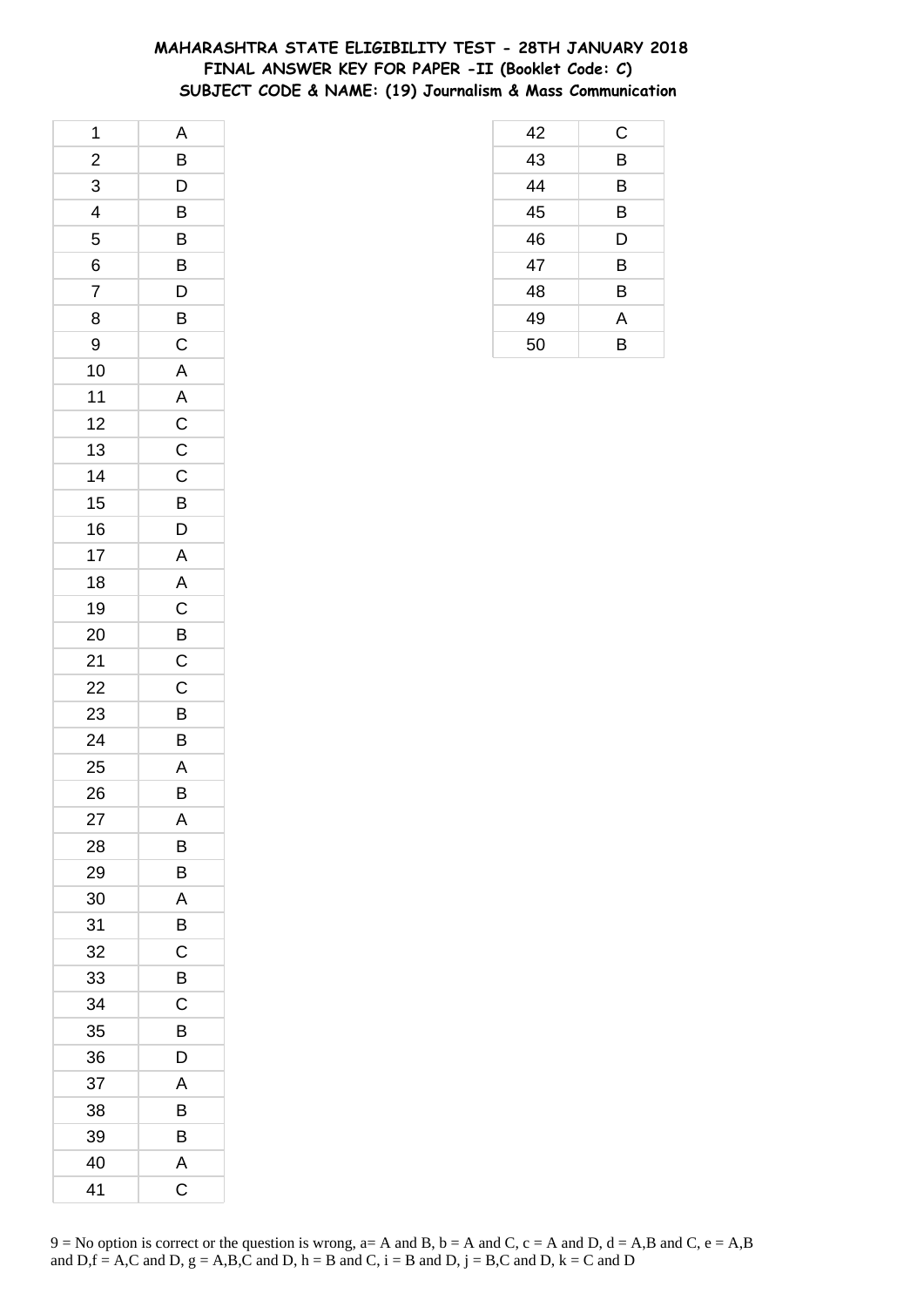### **MAHARASHTRA STATE ELIGIBILITY TEST - 28TH JANUARY 2018 FINAL ANSWER KEY FOR PAPER -II (Booklet Code: D) SUBJECT CODE & NAME: (19) Journalism & Mass Communication**

| 1              |                         |
|----------------|-------------------------|
| $\frac{1}{2}$  |                         |
| 3              | $A$ $C$ $C$ $C$         |
| 4              |                         |
| 5              | B                       |
| 6              | $\overline{D}$          |
| $\overline{7}$ | $\overline{A}$          |
| 8              | $\overline{A}$          |
| 9              | $\overline{C}$          |
| 10             | $\overline{B}$          |
| 11             | $\mathsf{C}$            |
| 12             | $\mathsf C$             |
| 13             | $\overline{B}$          |
| 14             | B                       |
| 15             | $\overline{A}$          |
| 16             | B                       |
| 17             | $\overline{A}$          |
| 18             | B                       |
| 19             | B                       |
| 20             | $\overline{A}$          |
| 21             | $\overline{B}$          |
| 22             | $\mathsf C$             |
| 23             | $\overline{B}$          |
| 24             | $\mathsf{C}$            |
| 25             | $\overline{B}$          |
| 26             | $\overline{\mathsf{D}}$ |
| 27             | A                       |
| 28             | В                       |
| 29             | B                       |
| 30             | Α                       |
| 31             | $\mathsf C$             |
| 32             | C                       |
| 33             | B                       |
| 34             | B                       |
| 35             | B                       |
| 36             | D                       |
| 37             | B                       |
| 38             | В                       |
| 39             | A                       |
| 40             | B                       |
| 41             | A                       |

| 42 | Β           |
|----|-------------|
| 43 | D           |
| 44 | B           |
| 45 | B           |
| 46 | B           |
| 47 | D           |
| 48 | B           |
| 49 | $\mathsf C$ |
| 50 | A           |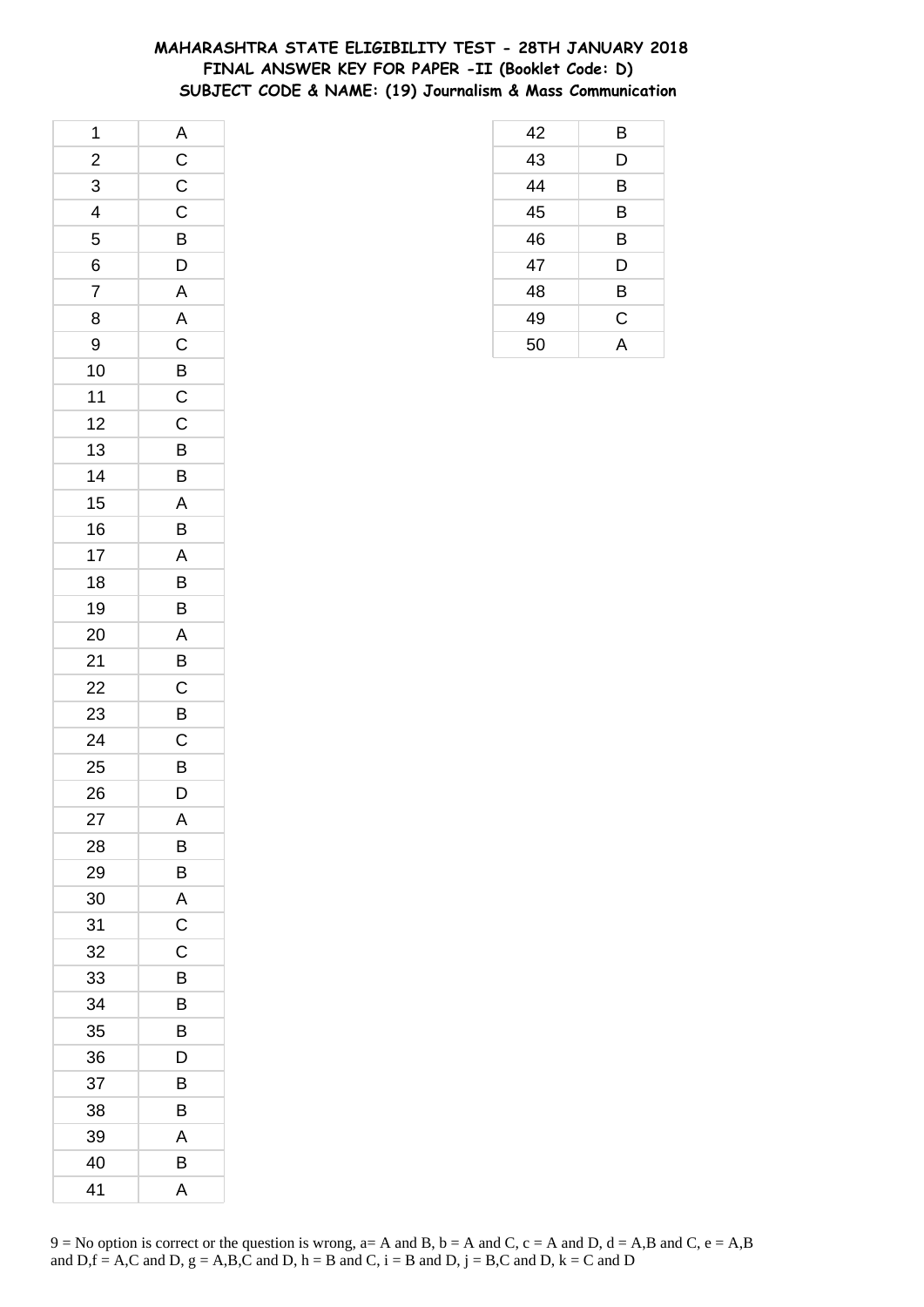### **MAHARASHTRA STATE ELIGIBILITY TEST - 28TH JANUARY 2018 FINAL ANSWER KEY FOR PAPER -II (Booklet Code: A) SUBJECT CODE & NAME: (20) Social Work**

| 1                       | $\overline{B}$          |
|-------------------------|-------------------------|
| $\frac{2}{1}$           | A                       |
| 3                       | $\overline{A}$          |
| $\overline{\mathbf{r}}$ |                         |
| 5                       | $\frac{C}{C}$           |
| 6                       | $\mathsf{A}$            |
| $\overline{7}$          | A                       |
| 8                       |                         |
| 9                       | $\frac{D}{D}$           |
| 10                      | $\overline{C}$          |
| 11                      | $\overline{\mathsf{A}}$ |
| 12                      | D                       |
| 13                      |                         |
| 14                      | $rac{A}{B}$             |
| 15                      | $\overline{C}$          |
| 16                      | B                       |
| 17                      | A                       |
| 18                      | A                       |
| 19                      | D                       |
| 20                      |                         |
| 21                      | $\frac{D}{D}$           |
| 22                      | $\overline{C}$          |
| 23                      | $\overline{\mathsf{A}}$ |
| 24                      | D                       |
| 25                      | $\frac{A}{A}$           |
| 26                      |                         |
| 27                      | D                       |
| 28                      | $\mathsf{C}$            |
| 29                      | C                       |
| 30                      | D                       |
| 31                      | A                       |
| 32                      | A                       |
| 33                      | A                       |
| 34                      | $\overline{C}$          |
| 35                      | A                       |
| 36                      | B                       |
| 37                      | C                       |
| 38                      | B                       |
| 39                      | B                       |
| 40                      | C                       |
| 41                      | A                       |

|                 | В              |
|-----------------|----------------|
| $\frac{42}{43}$ | $\overline{C}$ |
| $\overline{44}$ | $\overline{C}$ |
| $\overline{45}$ | $\mathsf C$    |
| $\overline{46}$ | B              |
| 47              | C              |
| 48              | D              |
| 49              | $\mathsf C$    |
| 50              | $\overline{A}$ |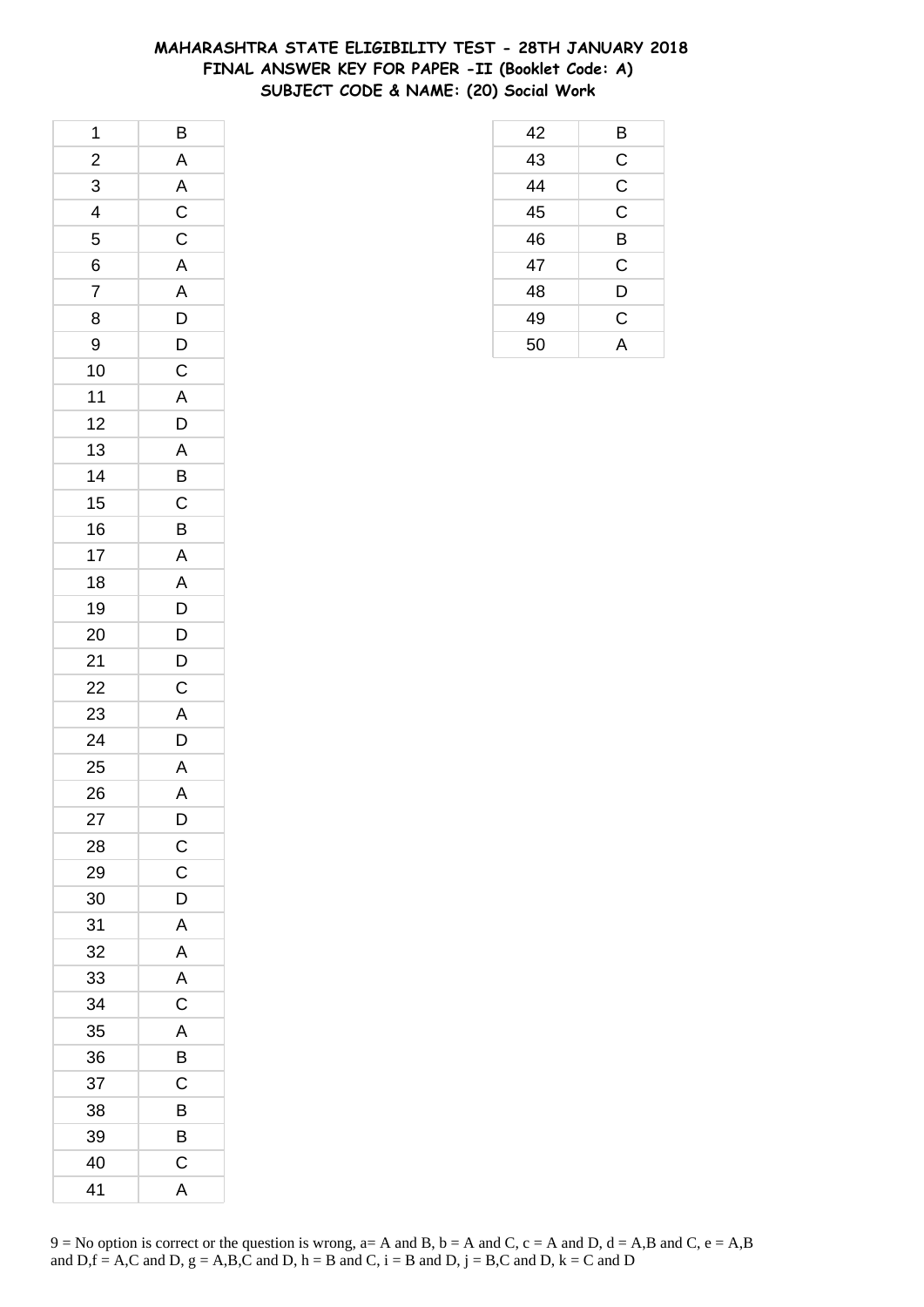# **MAHARASHTRA STATE ELIGIBILITY TEST - 28TH JANUARY 2018 FINAL ANSWER KEY FOR PAPER -II (Booklet Code: B) SUBJECT CODE & NAME: (20) Social Work**

| 1                    |                         |
|----------------------|-------------------------|
| $\frac{2}{\sqrt{2}}$ | $\frac{D}{C}$           |
| $\overline{3}$       | $\overline{A}$          |
| $\frac{1}{4}$        |                         |
| 5                    | $\frac{D}{A}$           |
| 6                    | $\overline{A}$          |
| $\overline{7}$       |                         |
| 8                    |                         |
| 9                    | $\frac{D}{C}$           |
| 10                   | $\overline{D}$          |
| 11                   | $\mathsf{A}$            |
| 12                   | $\overline{\mathsf{A}}$ |
| 13                   |                         |
| 14                   |                         |
| 15                   |                         |
| 16                   |                         |
| 17                   | $A$ $C$ $A$ $B$ $C$     |
| 18                   | B                       |
| 19                   | $\overline{\mathsf{B}}$ |
| 20                   | $\mathsf{C}$            |
| 21                   |                         |
| 22                   | A B C C                 |
| 23                   |                         |
| 24                   |                         |
| 25                   |                         |
| 26                   | $rac{C}{B}$             |
| 27                   | $\mathsf C$             |
| 28                   | D                       |
| 29                   | $\mathsf C$             |
| 30                   | A                       |
| 31                   | B                       |
| 32                   | $\mathsf{A}$            |
| 33                   | A                       |
| 34                   | $\overline{C}$          |
| 35                   | C                       |
| 36                   | A                       |
| 37                   | Α                       |
| 38                   | D                       |
| 39                   | D                       |
| 40                   | C                       |
| 41                   | A                       |

| $\frac{43}{44}$ | A           |
|-----------------|-------------|
|                 |             |
|                 | Β           |
| $\overline{45}$ | $\mathsf C$ |
| $\overline{46}$ | B           |
| 47              | A           |
| $\overline{48}$ | A           |
| 49              | D           |
| 50              | D           |

D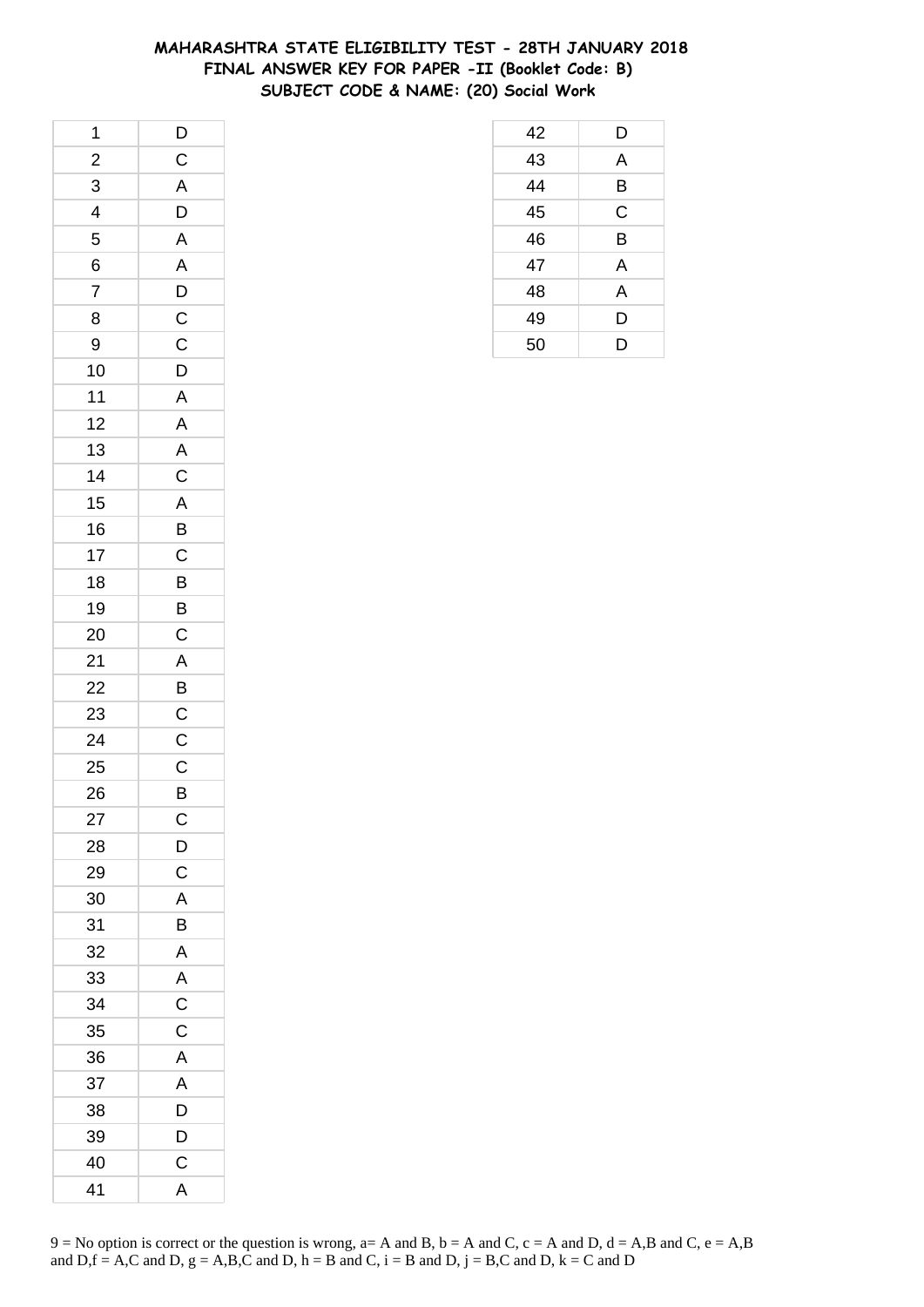### **MAHARASHTRA STATE ELIGIBILITY TEST - 28TH JANUARY 2018 FINAL ANSWER KEY FOR PAPER -II (Booklet Code: C) SUBJECT CODE & NAME: (20) Social Work**

| 1              | A                           |
|----------------|-----------------------------|
| $\frac{2}{1}$  |                             |
| $\overline{3}$ | $\frac{A}{A}$ $\frac{C}{A}$ |
| $\overline{4}$ |                             |
| 5              |                             |
| 6              | $\overline{B}$              |
| $\overline{7}$ | $\overline{C}$              |
| 8              |                             |
| 9              | $\frac{B}{B}$               |
| 10             |                             |
| $11$           | $\frac{C}{A}$               |
| 12             | $\overline{B}$              |
| 13             |                             |
| 14             | $\frac{C}{C}$               |
| 15             |                             |
| 16             |                             |
| 17             | $\frac{B}{C}$               |
| 18             |                             |
| 19             | $\frac{D}{C}$               |
| 20             |                             |
| 21             | $\frac{A}{B}$               |
| 22             |                             |
| 23             | $\frac{A}{A}$               |
| 24             |                             |
| 25             | $\frac{C}{A}$               |
| 26             |                             |
| 27             | A                           |
| 28             | D                           |
| 29             | D                           |
| 30             | C                           |
| 31             | Α                           |
| 32             | D                           |
| 33             | Α                           |
| 34             | B                           |
| 35             | C                           |
| 36             | B                           |
| 37             | Α                           |
| 38             | A                           |
| 39             | D                           |
| 40             | D                           |
| 41             | D                           |

| 42 | C              |
|----|----------------|
| 43 | A              |
| 44 | D              |
| 45 | A              |
| 46 | A              |
| 47 | D              |
| 48 | C              |
| 49 | $\overline{C}$ |
| 50 | D              |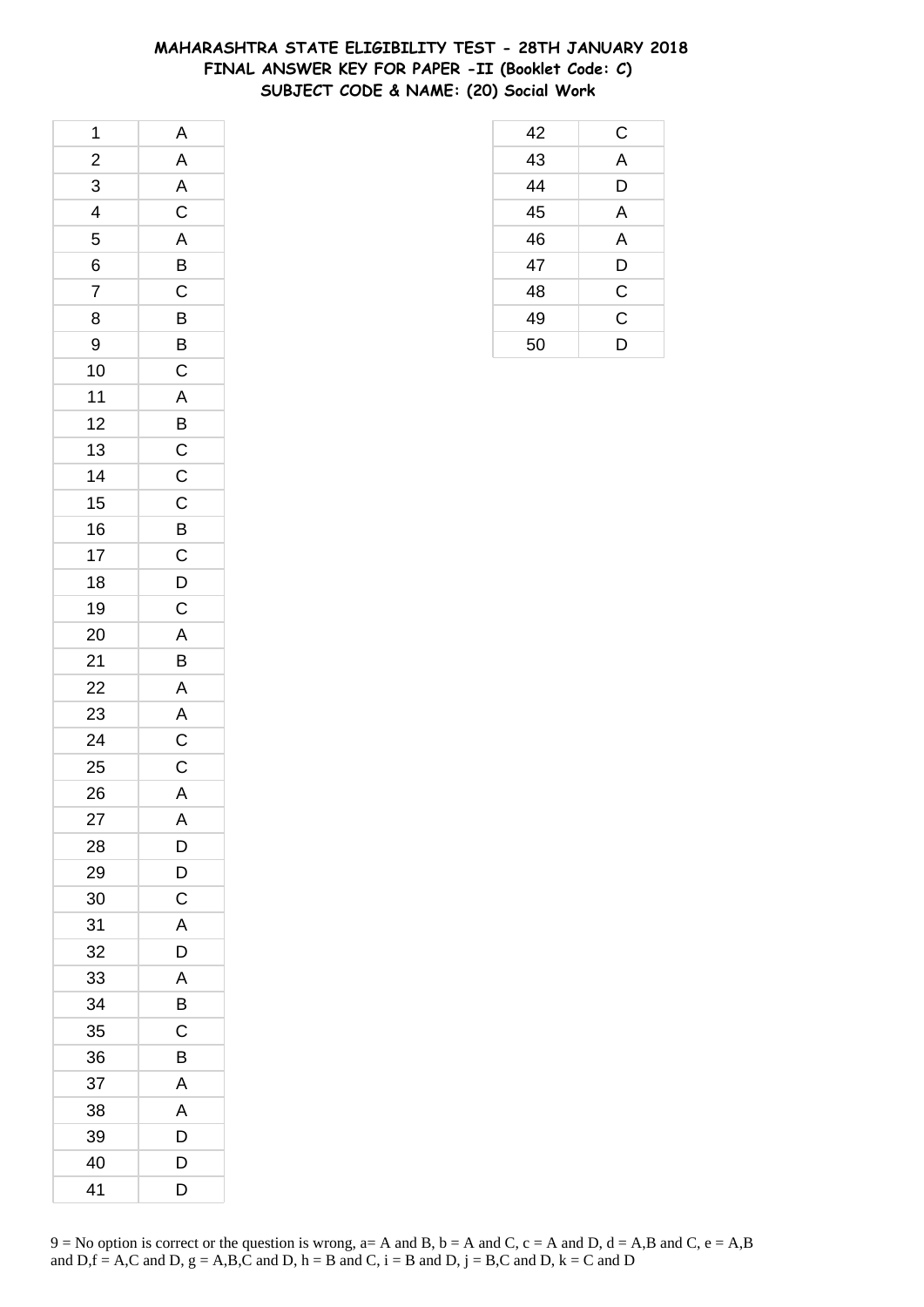### **MAHARASHTRA STATE ELIGIBILITY TEST - 28TH JANUARY 2018 FINAL ANSWER KEY FOR PAPER -II (Booklet Code: D) SUBJECT CODE & NAME: (20) Social Work**

| 1              | $\mathsf{A}$            |
|----------------|-------------------------|
| $\frac{2}{1}$  | B                       |
| $\overline{3}$ | $\frac{C}{C}$           |
| $\overline{4}$ |                         |
| 5              |                         |
| 6              | $\overline{B}$          |
| $\overline{7}$ | $\overline{C}$          |
| 8              |                         |
| 9              | $\frac{D}{C}$           |
| 10             | $\overline{A}$          |
| $11$           | B                       |
| 12             | $\mathsf{A}$            |
| 13             |                         |
| 14             | $rac{A}{C}$             |
| 15             |                         |
| 16             | $\overline{A}$          |
| 17             | $\overline{A}$          |
| 18             | D                       |
| 19             | $\bar{D}$               |
| 20             | $\mathsf{C}$            |
| 21             | $\overline{A}$          |
| 22             | $\overline{D}$          |
| 23             | $\overline{A}$          |
| 24             | $\overline{\mathsf{B}}$ |
| 25             | $\mathsf{C}$            |
| 26             | $\overline{B}$          |
| 27             | A                       |
| 28             | Α                       |
| 29             | D                       |
| 30             | D                       |
| 31             | D                       |
| 32             | $\mathsf C$             |
| 33             | A                       |
| 34             | D                       |
| 35             | Α                       |
| 36             | Α                       |
| 37             | D                       |
| 38             | C                       |
| 39             | C                       |
| 40             | D                       |
| 41             | A                       |

| 42 | A |
|----|---|
| 43 | A |
| 44 | C |
| 45 | A |
| 46 | B |
| 47 | C |
| 48 | B |
| 49 | B |
| 50 | C |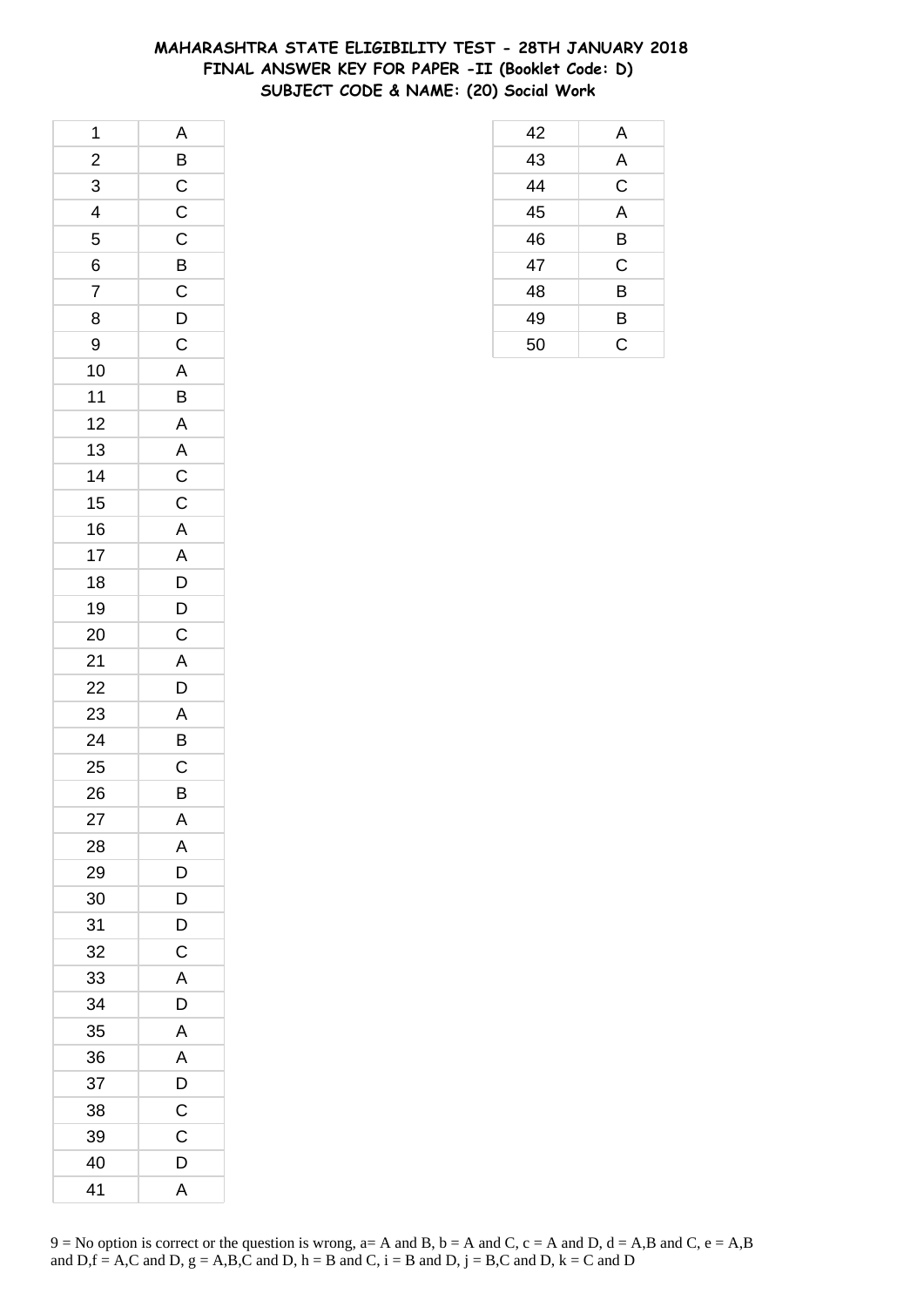### **MAHARASHTRA STATE ELIGIBILITY TEST - 28TH JANUARY 2018 FINAL ANSWER KEY FOR PAPER -II (Booklet Code: A) SUBJECT CODE & NAME: (21) Public Administration**

| 1                        | D              |
|--------------------------|----------------|
| $\overline{2}$           | A              |
| 3                        | D              |
| $\overline{\mathcal{A}}$ | B              |
| 5                        | A              |
| 6                        | B              |
| $\overline{7}$           | A              |
| 8                        | $\overline{D}$ |
| 9                        | $\bar{B}$      |
| 10                       | $\mathsf C$    |
| 11                       | $\mathsf{C}$   |
| 12                       | B              |
| 13                       | $\mathsf{C}$   |
| 14                       | $\overline{C}$ |
| 15                       | A              |
| 16                       | D              |
| 17                       | B              |
| 18                       | A              |
| 19                       | B              |
| 20                       | $\overline{D}$ |
| 21                       | $\overline{C}$ |
| 22                       | $\overline{C}$ |
| 23                       | $\mathsf C$    |
| 24                       | D              |
| 25                       | $\mathsf{D}$   |
| 26                       | $\mathsf{A}$   |
| 27                       | D              |
| 28                       | В              |
| 29                       | D              |
| 30                       | $\mathsf C$    |
| 31                       | A              |
| 32                       | $\overline{C}$ |
| 33                       | C              |
| 34                       | A              |
| 35                       | A              |
| 36                       | B              |
| 37                       | A              |
| 38                       | В              |
| 39                       | B              |
| 40                       | C              |
| 41                       | C              |

| 42              |                         |
|-----------------|-------------------------|
| $\overline{43}$ | $\frac{C}{C}$           |
| 44              | A                       |
| $\overline{45}$ | $\overline{\mathsf{C}}$ |
| 46              | $\overline{A}$          |
| 47              | $\overline{\mathrm{C}}$ |
| 48              | $\overline{\mathsf{C}}$ |
| 49              | $\overline{\text{c}}$   |
| 50              | B                       |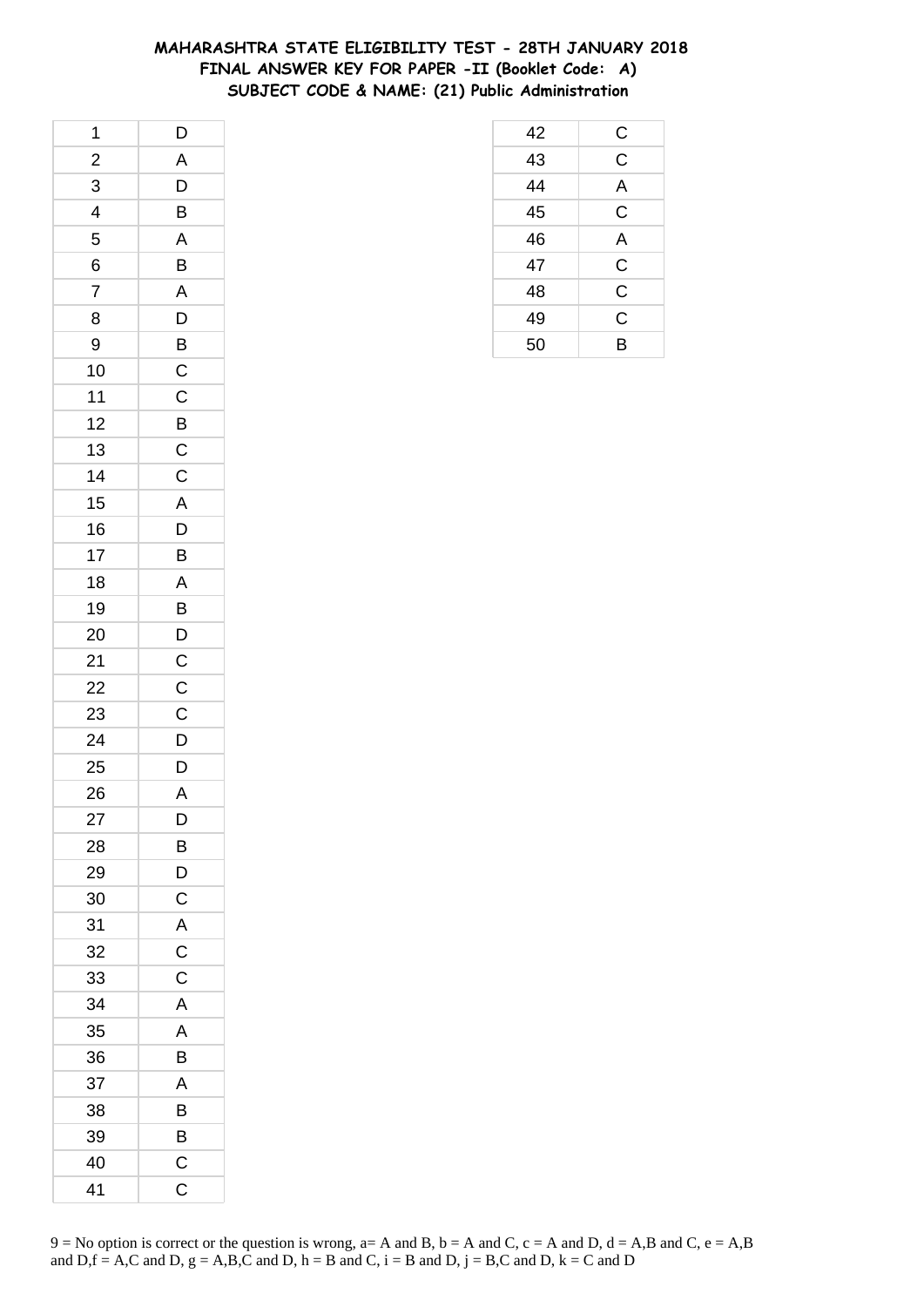### **MAHARASHTRA STATE ELIGIBILITY TEST - 28TH JANUARY 2018 FINAL ANSWER KEY FOR PAPER -II (Booklet Code: B) SUBJECT CODE & NAME: (21) Public Administration**

| 1              |                                     |
|----------------|-------------------------------------|
| $\frac{1}{2}$  | $\frac{C}{C}$                       |
| $\overline{3}$ |                                     |
| $\frac{1}{4}$  |                                     |
| 5              | $\frac{D}{D}$                       |
| 6              |                                     |
| $\overline{7}$ |                                     |
| 8              |                                     |
| 9              |                                     |
| 10             |                                     |
| $11$           |                                     |
| 12             |                                     |
| 13             |                                     |
| 14             | ADBDCACCAABA                        |
| 15             |                                     |
| 16             |                                     |
| 17             |                                     |
| 18             | $\overline{B}$                      |
| 19             |                                     |
| 20             | $\overline{C}$<br>$\overline{C}$    |
| 21             |                                     |
| 22             | $\frac{\overline{C}}{\overline{C}}$ |
| 23             |                                     |
| 24             | $\overline{A}$                      |
| 25             | $\frac{C}{A}$                       |
| 26             |                                     |
| 27             | $\mathsf{C}$                        |
| 28             | $\overline{C}$                      |
| 29             | $\mathsf C$                         |
| 30             | B                                   |
| 31             | D                                   |
| 32             | $\overline{A}$                      |
| 33             | D                                   |
| 34             | B                                   |
| 35             | A                                   |
| 36             | B                                   |
| 37             | A                                   |
| 38             | $\mathsf{D}$                        |
| 39             | $\overline{B}$                      |
| 40             | $\overline{\mathrm{C}}$             |
| 41             | C                                   |

| 42 | B |
|----|---|
| 43 | C |
| 44 | C |
| 45 | A |
| 46 | D |
| 47 | B |
| 48 | A |
| 49 | B |
| 50 | D |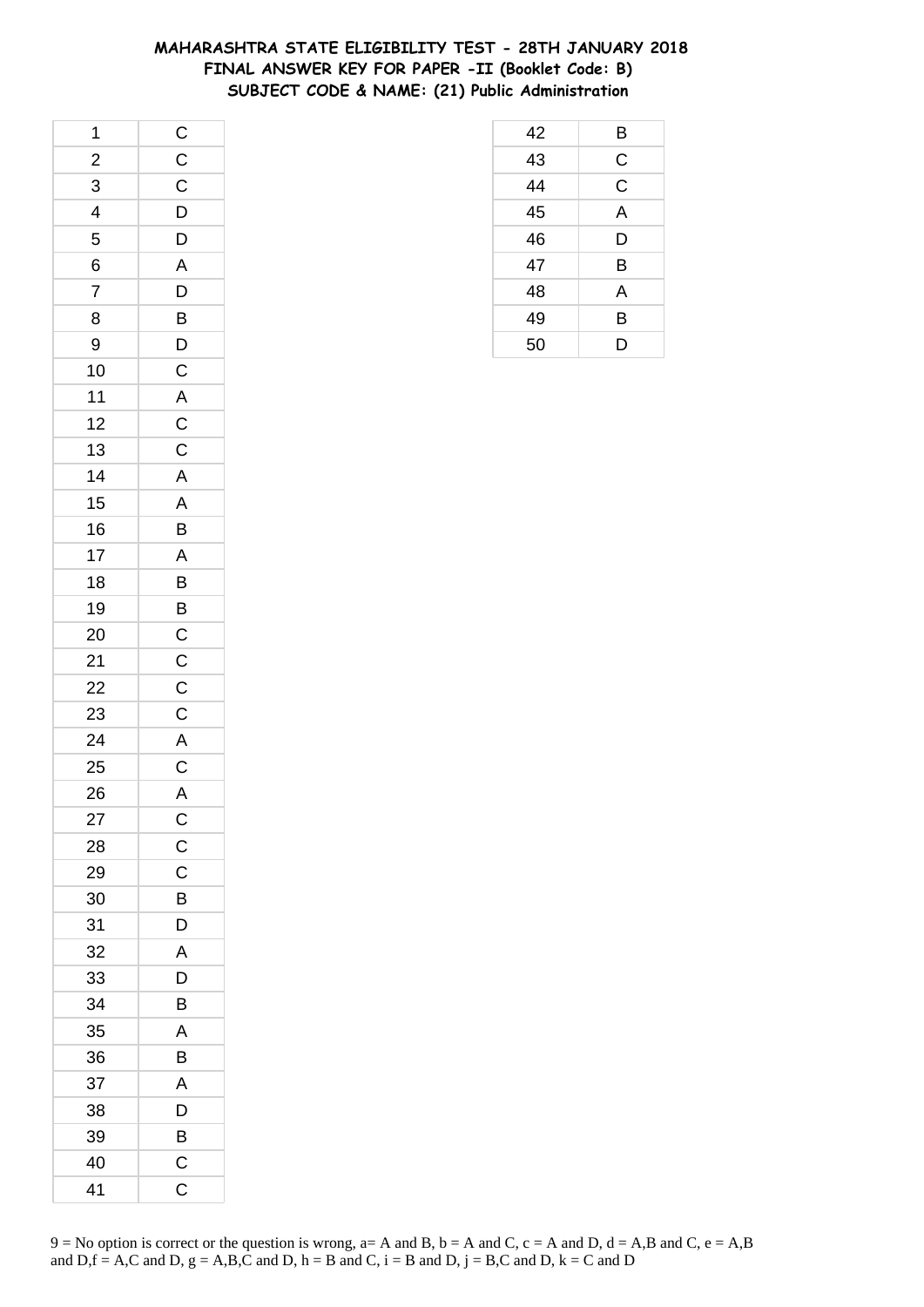### **MAHARASHTRA STATE ELIGIBILITY TEST - 28TH JANUARY 2018 FINAL ANSWER KEY FOR PAPER -II (Booklet Code: C) SUBJECT CODE & NAME: (21) Public Administration**

| 1                       |                         |
|-------------------------|-------------------------|
| $\overline{\mathbf{c}}$ |                         |
| $\overline{3}$          | $\frac{A}{C}$           |
| $\overline{4}$          | $\overline{\mathsf{A}}$ |
| 5                       | $\overline{\mathsf{A}}$ |
| 6                       | B                       |
| $\overline{7}$          | $\mathsf{A}$            |
| 8                       |                         |
| 9                       |                         |
| 10                      |                         |
| 11                      |                         |
| 12                      |                         |
| 13                      |                         |
| 14                      |                         |
| 15                      | BBCCCCACACCC            |
| 16                      |                         |
| 17                      |                         |
| 18                      |                         |
| 19                      |                         |
| 20                      | $\overline{B}$          |
| 21                      | $\overline{D}$          |
| 22                      | A                       |
| 23                      | $\overline{D}$          |
| 24                      | B                       |
| 25                      | A                       |
| 26                      | $\overline{B}$          |
| 27                      | A                       |
| 28                      | D                       |
| 29                      | B                       |
| 30                      | C                       |
| 31                      | C                       |
| 32                      | Β                       |
| 33                      | $\mathsf{C}$            |
| 34                      | C                       |
| 35                      | A                       |
| 36                      | D                       |
| 37                      | B                       |
| 38                      | Α                       |
| 39                      | B                       |
| 40                      | D                       |
| 41                      | C                       |

| 42 | $\mathsf{C}$ |
|----|--------------|
| 43 | $\mathsf C$  |
| 44 | D            |
| 45 | D            |
| 46 | A            |
| 47 | D            |
| 48 | B            |
| 49 | D            |
| 50 | C            |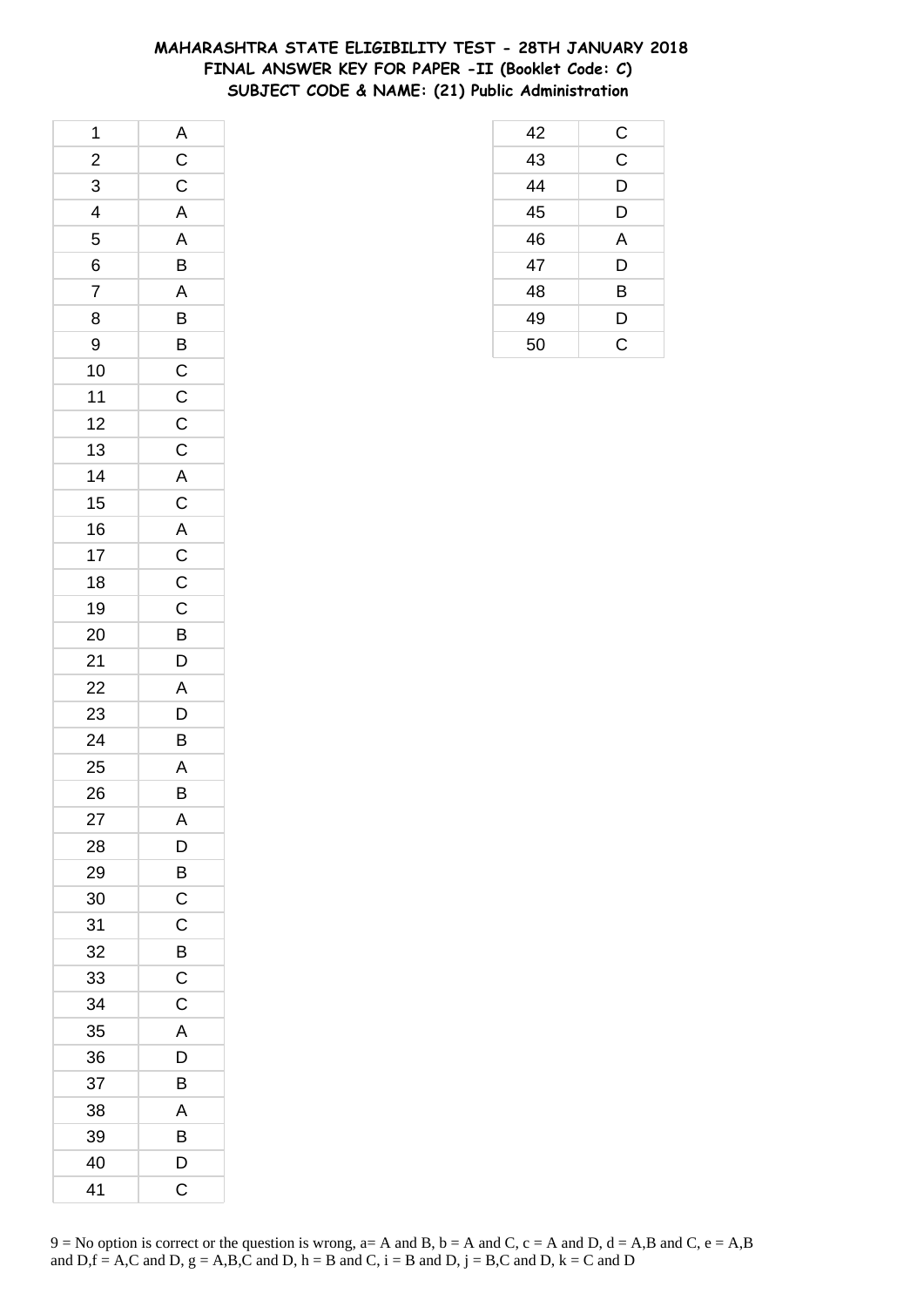### **MAHARASHTRA STATE ELIGIBILITY TEST - 28TH JANUARY 2018 FINAL ANSWER KEY FOR PAPER -II (Booklet Code: D) SUBJECT CODE & NAME: (21) Public Administration**

| 1                       |                         |
|-------------------------|-------------------------|
| $\overline{\mathbf{c}}$ |                         |
| $\overline{3}$          | $rac{C}{C}$             |
| $\overline{4}$          |                         |
| 5                       |                         |
| 6                       | A<br>C<br>A<br>C<br>C   |
| $\overline{7}$          |                         |
| 8                       |                         |
| 9                       | $\overline{C}$          |
| 10                      | $\overline{B}$          |
| $11$                    | $\overline{D}$          |
| 12                      | $\overline{\mathsf{A}}$ |
| 13                      | $\overline{D}$          |
| 14                      | $\overline{B}$          |
| 15                      | $\overline{A}$          |
| 16                      | $\frac{1}{B}$           |
| 17                      | $\overline{A}$          |
| 18                      | $\overline{D}$          |
| 19                      | $\overline{B}$          |
| 20                      | $\mathsf{C}$            |
| 21                      | $\overline{c}$          |
| 22                      | $\overline{B}$          |
| 23                      | $\mathsf C$             |
| 24                      | $\overline{C}$          |
| 25                      |                         |
| 26                      | $\frac{A}{D}$           |
| 27                      | B                       |
| 28                      | Α                       |
| 29                      | B                       |
| 30                      | D                       |
| 31                      | $\mathsf C$             |
| 32                      | $\mathsf C$             |
| 33                      | $\mathsf C$             |
| 34                      | D                       |
| 35                      | D                       |
| 36                      | A                       |
| 37                      | D                       |
| 38                      | Β                       |
| 39                      | D                       |
| 40                      | C                       |
| 41                      | A                       |

| 9 = No option is correct or the question is wrong, a= A and B, b = A and C, c = A and D, d = A,B and C, e = A,B |
|-----------------------------------------------------------------------------------------------------------------|
| and D, $f = A$ , C and D, $g = A$ , B, C and D, $h = B$ and C, $i = B$ and D, $j = B$ , C and D, $k = C$ and D  |

| 42 | С |
|----|---|
| 43 | Ć |
| 44 | A |
| 45 | A |
| 46 | B |
| 47 | A |
| 48 | B |
| 49 | B |
| 50 | C |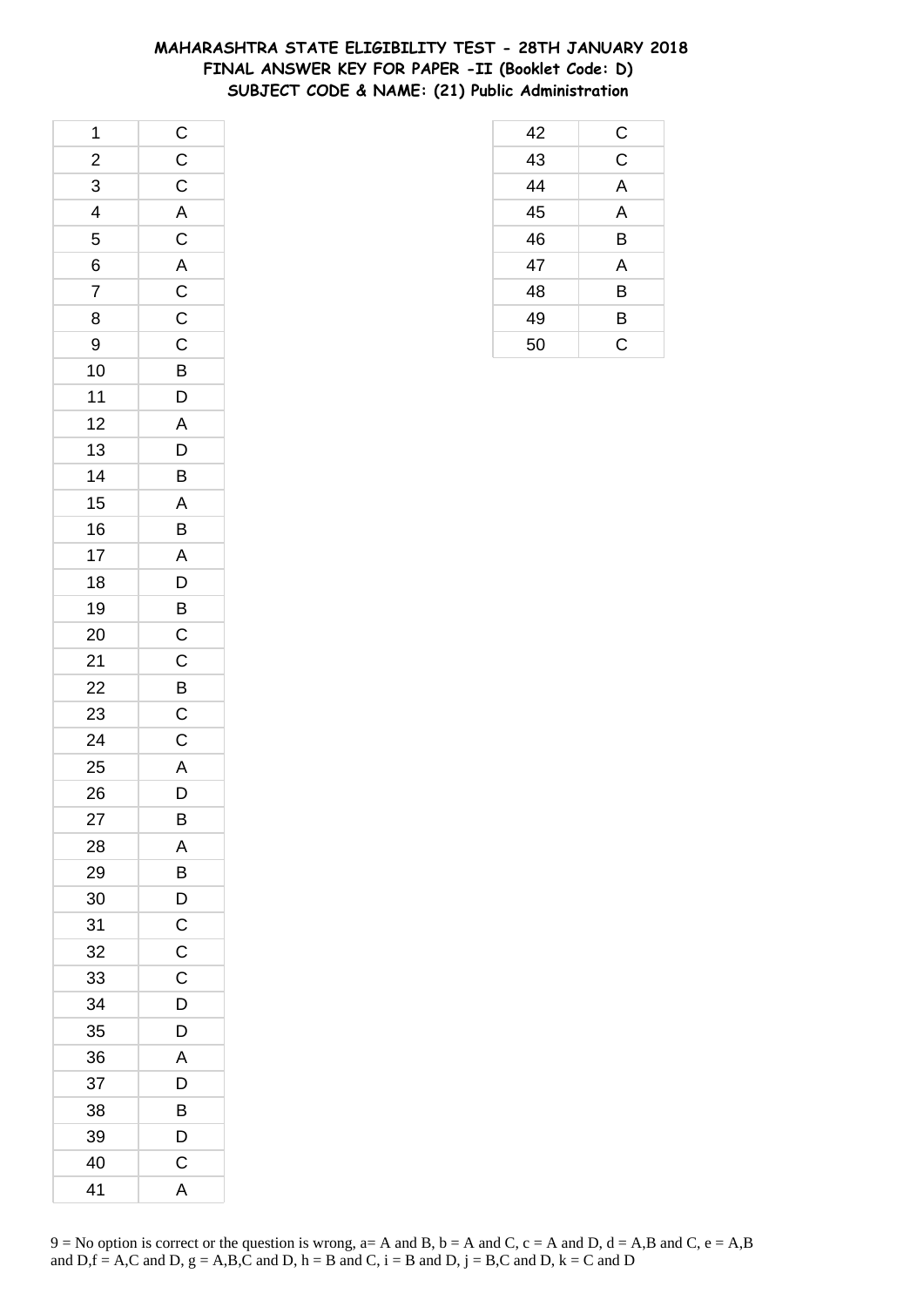### **MAHARASHTRA STATE ELIGIBILITY TEST - 28TH JANUARY 2018 FINAL ANSWER KEY FOR PAPER -II (Booklet Code: A) SUBJECT CODE & NAME: (31) Environmental Sciences**

| 1              | $\mathsf{D}$   |
|----------------|----------------|
| $\frac{1}{2}$  | $\overline{B}$ |
| 3              | $\overline{C}$ |
| 4              | D              |
| 5              | A              |
| 6              | B              |
| $\overline{7}$ | B              |
| 8              | $\overline{D}$ |
| 9              | $\overline{B}$ |
| 10             | $\mathsf C$    |
| 11             | $\mathsf{C}$   |
| 12             | D              |
| 13             | $\mathsf{D}$   |
| 14             | $\overline{A}$ |
| 15             | $\overline{C}$ |
| 16             | $\mathsf C$    |
| 17             | B              |
| 18             | $\mathsf{D}$   |
| 19             | $\mathsf{A}$   |
| 20             | $\mathsf{A}$   |
| 21             | A              |
| 22             | A              |
| 23             | $\overline{A}$ |
| 24             | $\overline{A}$ |
| 25             |                |
| 26             | A<br>D         |
| 27             | $\mathsf C$    |
| 28             | $\mathsf C$    |
| 29             | C              |
| 30             | B              |
| 31             | $\mathsf{C}$   |
| 32             | D              |
| 33             | D              |
| 34             | B              |
| 35             | A              |
| 36             | D              |
| 37             | D              |
| 38             | В              |
| 39             | A              |
| 40             | $\mathsf C$    |
| 41             | A              |

| 42 | A           |
|----|-------------|
| 43 | $\mathsf C$ |
| 44 | B           |
| 45 | $\mathsf C$ |
| 46 | B           |
| 47 | C           |
| 48 | B           |
| 49 | D           |
| 50 | Ć           |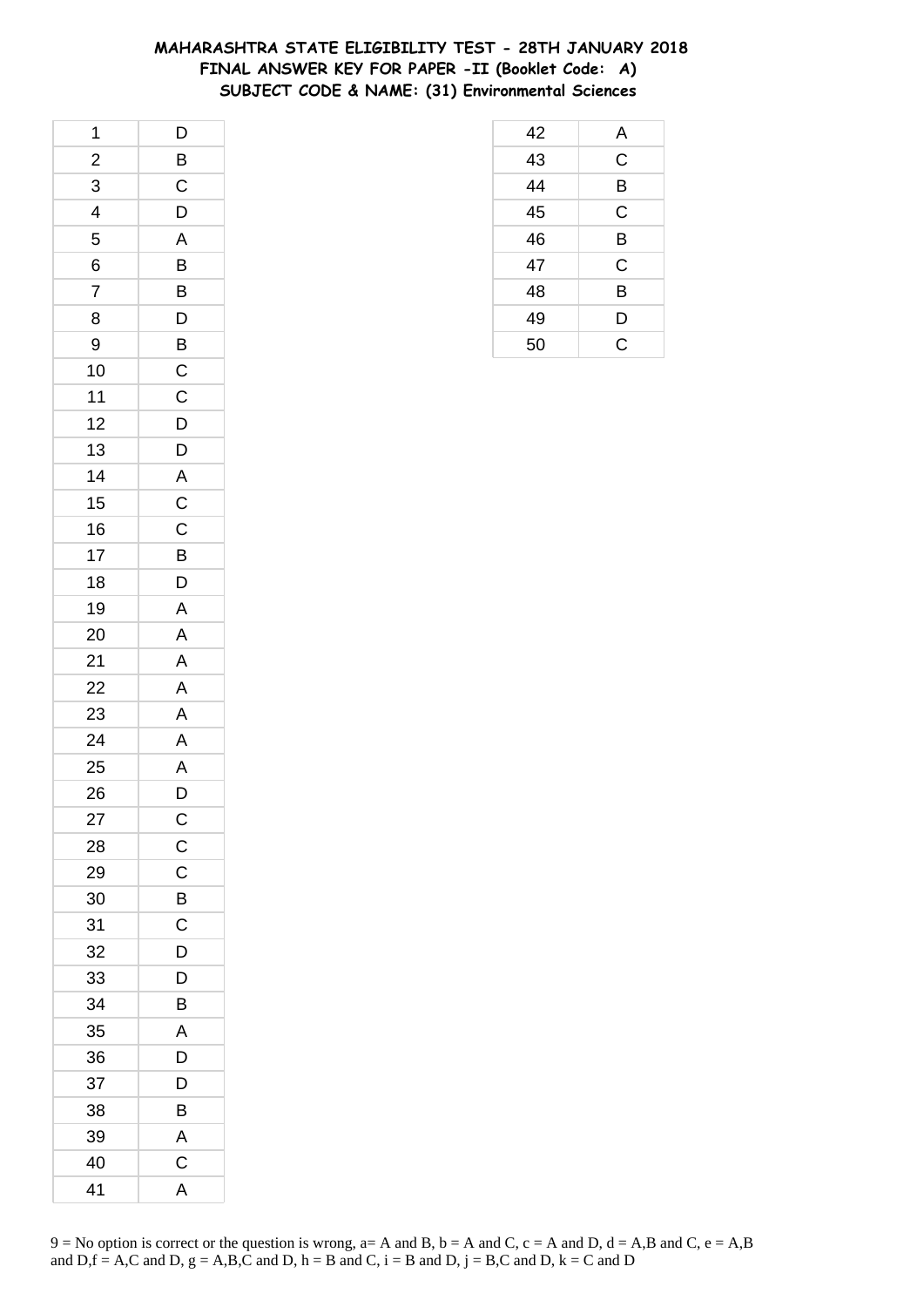### **MAHARASHTRA STATE ELIGIBILITY TEST - 28TH JANUARY 2018 FINAL ANSWER KEY FOR PAPER -II (Booklet Code: B) SUBJECT CODE & NAME: (31) Environmental Sciences**

| 1                       | A                       |
|-------------------------|-------------------------|
| $\overline{\mathbf{c}}$ | $\mathsf{A}$            |
| $\overline{3}$          | $\mathsf{A}$            |
| $\overline{4}$          | $\overline{\mathsf{A}}$ |
| 5                       | $\overline{A}$          |
| 6                       |                         |
| $\overline{7}$          | $\frac{D}{C}$           |
| 8                       | $\mathsf{C}$            |
| 9                       | $\overline{C}$          |
| 10                      | $\overline{B}$          |
| 11                      | $\overline{C}$          |
| 12                      | D                       |
| 13                      | $\mathsf{D}$            |
| 14                      | B                       |
| 15                      | $\mathsf{A}$            |
| 16                      | $\overline{D}$          |
| 17                      | $\overline{D}$          |
| 18                      | B                       |
| 19                      | $\overline{A}$          |
| 20                      | $\mathsf C$             |
| 21                      | $\overline{A}$          |
| 22                      | $\overline{A}$          |
| 23                      | $\overline{C}$          |
| 24                      | B                       |
| 25                      | $\mathsf{C}$            |
| 26                      | $\overline{B}$          |
| 27                      | $\mathsf C$             |
| 28                      | B                       |
| 29                      | D                       |
| 30                      | C                       |
| 31                      | D                       |
| 32                      | B                       |
| 33                      | $\mathsf C$             |
| 34                      | D                       |
| 35                      | A                       |
| 36                      | B                       |
| 37                      | В                       |
| 38                      | D                       |
| 39                      | B                       |
| 40                      | C                       |
| 41                      | C                       |

| 42 | D           |
|----|-------------|
| 43 | D           |
| 44 | Α           |
| 45 | $\mathsf C$ |
| 46 | $\mathsf C$ |
| 47 | B           |
| 48 | D           |
| 49 | A           |
| 50 | А           |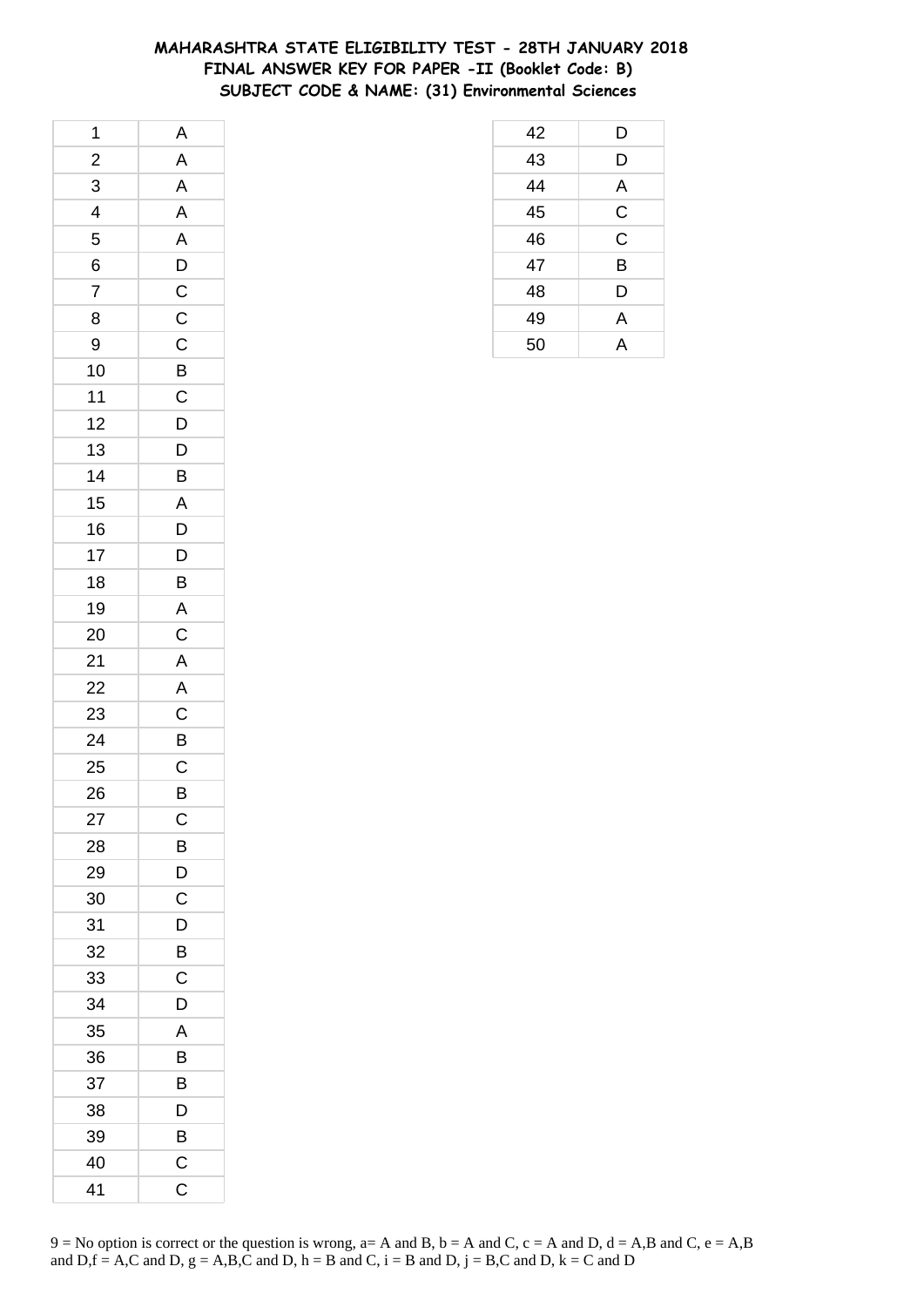### **MAHARASHTRA STATE ELIGIBILITY TEST - 28TH JANUARY 2018 FINAL ANSWER KEY FOR PAPER -II (Booklet Code: C) SUBJECT CODE & NAME: (31) Environmental Sciences**

| 1                       | $\mathsf{C}$            |
|-------------------------|-------------------------|
| $\overline{c}$          | $\overline{D}$          |
| $\overline{3}$          | $\overline{D}$          |
| $\overline{\mathbf{r}}$ | $\overline{B}$          |
| 5                       | $\overline{\mathsf{A}}$ |
| 6                       | D                       |
| $\overline{7}$          | D                       |
| 8                       | B                       |
| 9                       |                         |
| 10                      | $rac{A}{C}$             |
| 11                      | $\overline{\mathsf{A}}$ |
| 12                      | $\overline{\mathsf{A}}$ |
| 13                      | $\mathsf C$             |
| 14                      | B                       |
| 15                      | $\overline{C}$          |
| 16                      | $\overline{B}$          |
| 17                      | $\mathsf C$             |
| 18                      | B                       |
| 19                      | $\overline{D}$          |
| 20                      | $\mathsf{C}$            |
| 21                      | $\overline{D}$          |
| 22                      | $\overline{B}$          |
| 23                      | $\mathsf C$             |
| 24                      | D                       |
| 25                      | A                       |
| 26                      | B                       |
| 27                      | B                       |
| 28                      | D                       |
| 29                      | B                       |
| 30                      | $\mathsf C$             |
| 31                      | $\mathsf C$             |
| 32                      | D                       |
| 33                      | D                       |
| 34                      | $\mathsf{A}$            |
| 35                      | $\mathsf C$             |
| 36                      | $\mathsf C$             |
| 37                      | B                       |
| 38                      | D                       |
| 39                      | A                       |
| 40                      | A                       |
| 41                      | A                       |

| 42 | A              |
|----|----------------|
| 43 | A              |
| 44 | A              |
| 45 | A              |
| 46 | D              |
| 47 | $\mathsf C$    |
| 48 | $\mathsf C$    |
| 49 | $\overline{C}$ |
| 50 | B              |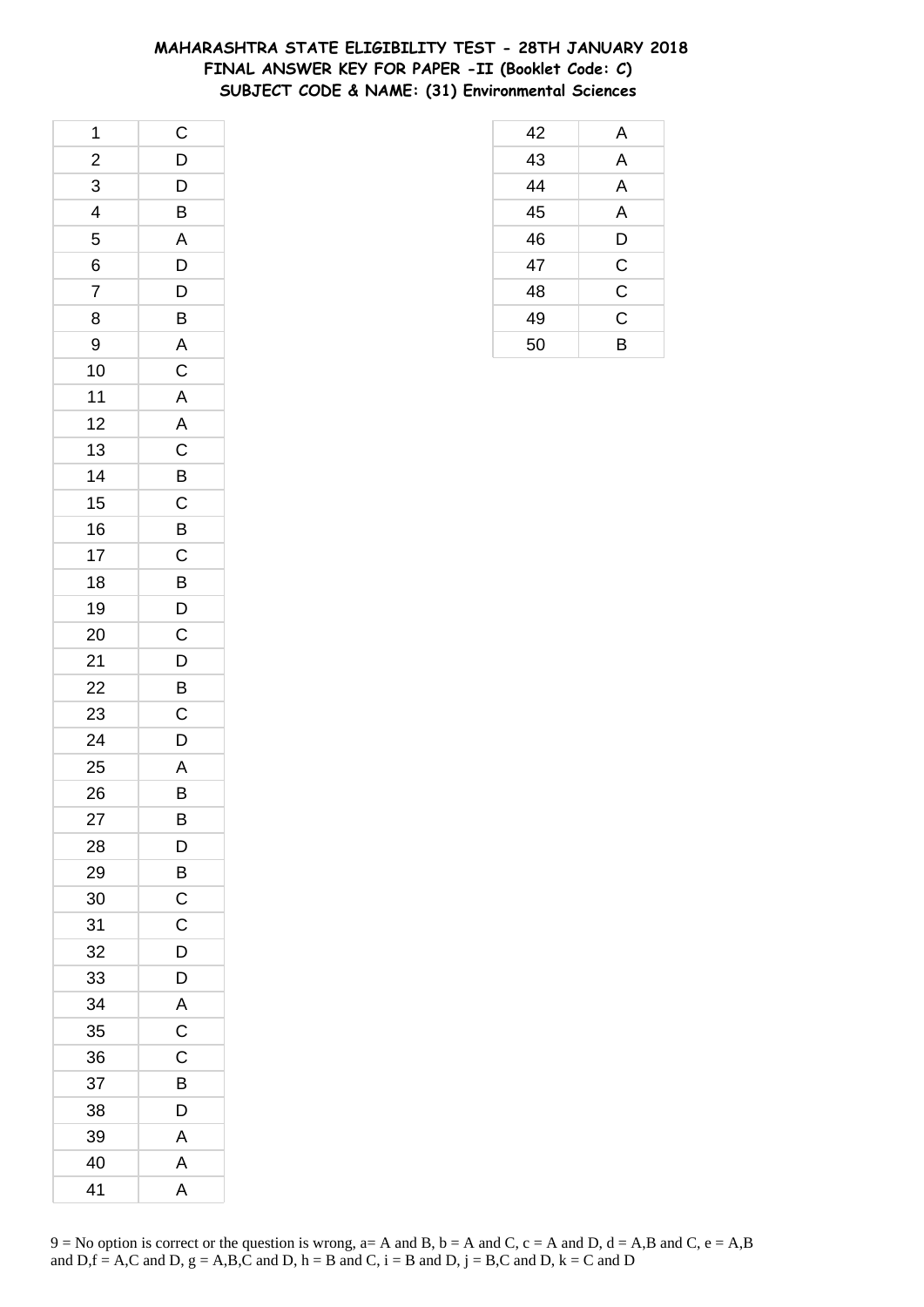# **MAHARASHTRA STATE ELIGIBILITY TEST - 28TH JANUARY 2018 FINAL ANSWER KEY FOR PAPER -II (Booklet Code: D) SUBJECT CODE & NAME: (31) Environmental Sciences**

| 1                       | A                       |
|-------------------------|-------------------------|
| $\overline{\mathbf{c}}$ | A                       |
| $\overline{3}$          | $\frac{1}{C}$           |
| 4                       | $\overline{B}$          |
| 5                       | $\mathsf C$             |
| 6                       | $\overline{B}$          |
| $\overline{7}$          | $\overline{C}$          |
| 8                       | $\overline{B}$          |
| 9                       | $\overline{D}$          |
| 10                      | $\overline{C}$          |
| 11                      | $\overline{D}$          |
| 12                      | $\overline{B}$          |
| 13                      | $\mathsf{C}$            |
| 14                      | $\overline{D}$          |
| 15                      | $\mathsf{A}$            |
| 16                      | B                       |
| 17                      | B                       |
| 18                      | D                       |
| 19                      | B                       |
| 20                      | $\mathsf{C}$            |
| 21                      | $\overline{C}$          |
| 22                      | $\overline{D}$          |
| 23                      | D                       |
| 24                      | $\overline{\mathsf{A}}$ |
| 25                      | $\mathsf{C}$            |
| 26                      | $\mathsf C$             |
| 27                      | B                       |
| 28                      | D                       |
| 29                      | A                       |
| 30                      | A                       |
| 31                      | A                       |
| 32                      | A                       |
| 33                      | A                       |
| 34                      | A                       |
| 35                      | A                       |
| 36                      | D                       |
| 37                      | C                       |
| 38                      | C                       |
| 39                      | $\mathsf C$             |
| 40                      | B                       |
| 41                      | C                       |

| 9 = No option is correct or the question is wrong, a= A and B, b = A and C, c = A and D, d = A,B and C, e = A,B |
|-----------------------------------------------------------------------------------------------------------------|
| and D,f = A,C and D, g = A,B,C and D, h = B and C, i = B and D, j = B,C and D, k = C and D                      |

| 42 | D |
|----|---|
| 43 | D |
| 44 | B |
| 45 | A |
| 46 | D |
| 47 | D |
| 48 | B |
| 49 | A |
| 50 | Ć |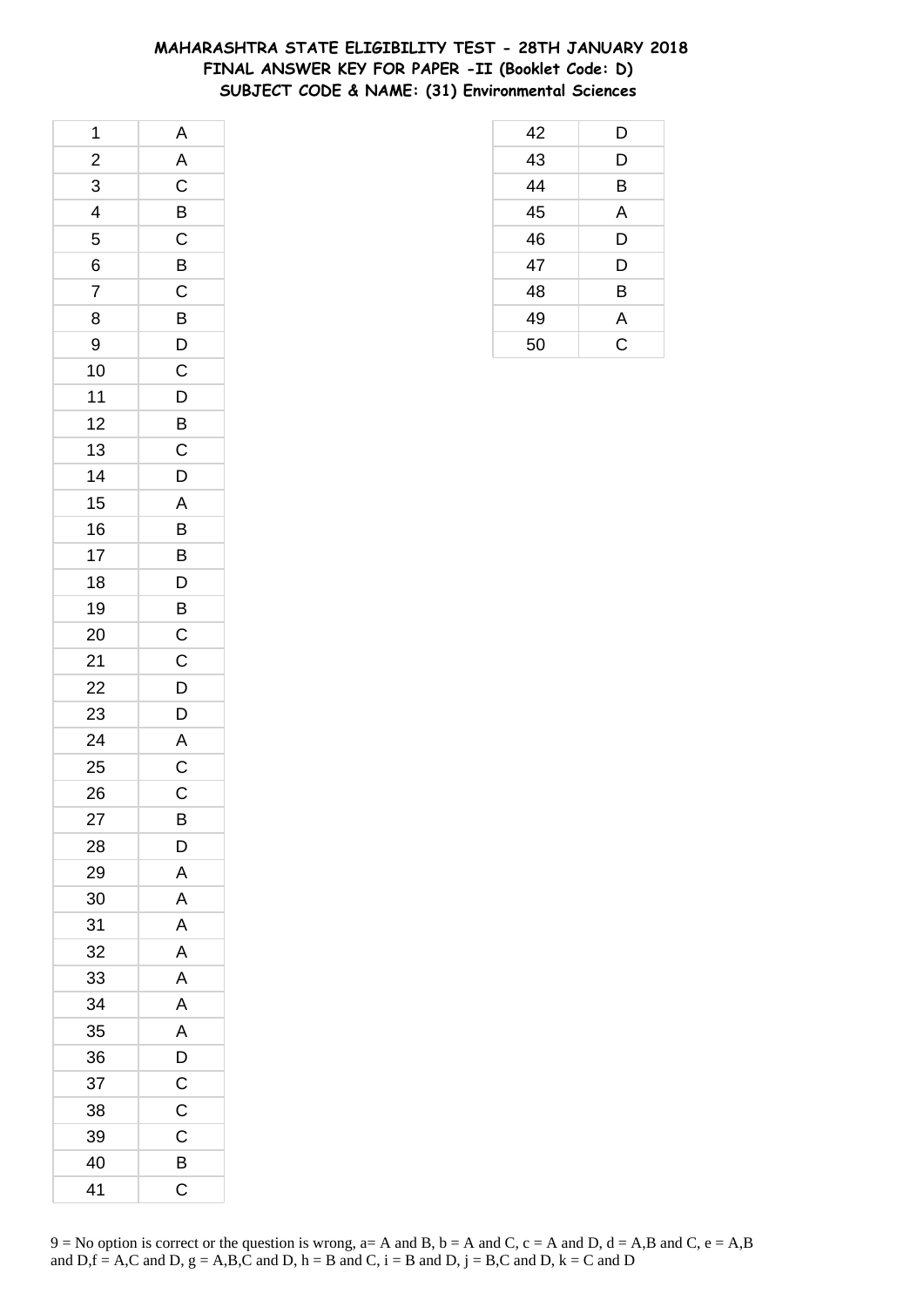# **MAHARASHTRA STATE ELIGIBILITY TEST - 28TH JANUARY 2018 FINAL ANSWER KEY FOR PAPER -II (Booklet Code: A) SUBJECT CODE & NAME: (32) Physical Science**

| 1                       | $\overline{B}$ |
|-------------------------|----------------|
| $\overline{\mathbf{c}}$ | A              |
| $\overline{3}$          | $\frac{1}{C}$  |
| $\overline{\mathbf{r}}$ | $\overline{B}$ |
| 5                       | D              |
| 6                       | $\mathsf C$    |
| $\overline{7}$          | A              |
| 8                       |                |
| 9                       | $rac{B}{C}$    |
| 10                      | $\overline{C}$ |
| 11                      | $\mathsf C$    |
| 12                      | B              |
| 13                      | $\overline{B}$ |
| 14                      | $\mathsf C$    |
| 15                      | $\overline{A}$ |
| 16                      | D              |
| 17                      | A              |
| 18                      | B              |
| 19                      | $\overline{C}$ |
| 20                      | A              |
| 21                      | B              |
| 22                      | $\mathsf{D}$   |
| 23                      | B              |
| 24                      | D              |
| 25                      | $\mathsf{C}$   |
| 26                      | C              |
| 27                      | D              |
| 28                      | Α              |
| 29                      | A              |
| 30                      | B              |
| 31                      | B              |
| 32                      | C              |
| 33                      | $\mathsf C$    |
| 34                      | 9              |
| 35                      | A              |
| 36                      | В              |
| 37                      | C              |
| 38                      | A              |
| 39                      | B              |
| 40                      | 9              |
| 41                      | C              |

| 9 = No option is correct or the question is wrong, a= A and B, b = A and C, c = A and D, d = A,B and C, e = A,B |
|-----------------------------------------------------------------------------------------------------------------|
| and D, $f = A$ , C and D, $g = A$ , B, C and D, $h = B$ and C, $i = B$ and D, $j = B$ , C and D, $k = C$ and D  |

| 42 | С |
|----|---|
| 43 | Ć |
| 44 | B |
| 45 | D |
| 46 | A |
| 47 | A |
| 48 | A |
| 49 | D |
| 50 | B |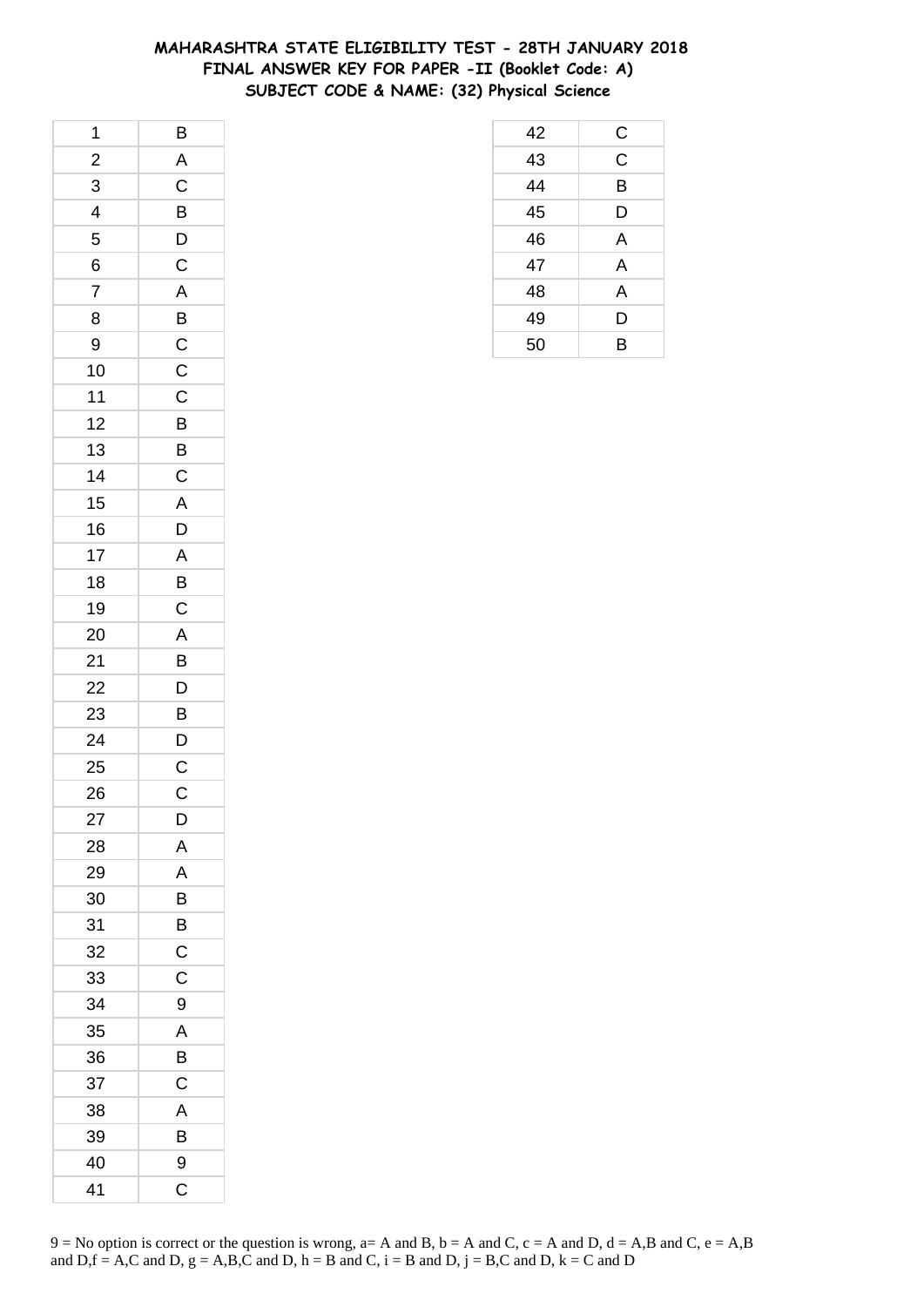## **MAHARASHTRA STATE ELIGIBILITY TEST - 28TH JANUARY 2018 FINAL ANSWER KEY FOR PAPER -II (Booklet Code: B) SUBJECT CODE & NAME: (32) Physical Science**

| 1                       | B                       |
|-------------------------|-------------------------|
| $\overline{\mathbf{c}}$ | $\mathsf{D}$            |
| $\overline{3}$          | $\overline{B}$          |
| $\overline{4}$          | $\overline{D}$          |
| 5                       | $\overline{C}$          |
| 6                       | $\mathsf C$             |
| $\overline{7}$          | D                       |
| 8                       | A                       |
| 9                       | $\overline{\mathsf{A}}$ |
| 10                      | $\overline{B}$          |
| 11                      |                         |
| 12                      | $rac{B}{C}$             |
| 13                      | $\mathsf{C}$            |
| 14                      | 9                       |
| 15                      | $\overline{A}$          |
| 16                      | $\overline{B}$          |
| 17                      | $\mathsf{C}$            |
| 18                      | $\overline{A}$          |
| 19                      | $\overline{B}$          |
| 20                      |                         |
| 21                      | $\frac{9}{C}$           |
| 22                      |                         |
| 23                      | $\overline{C}$          |
| 24                      | $\overline{B}$          |
| 25                      | $\mathsf{D}$            |
| 26                      | A                       |
| 27                      | A                       |
| 28                      | A                       |
| 29                      | D                       |
| 30                      | В                       |
| 31                      | B                       |
| 32                      | A                       |
| 33                      | $\mathsf C$             |
| 34                      | B                       |
| 35                      | D                       |
| 36                      | C                       |
| 37                      | A                       |
| 38                      | B                       |
| 39                      | C                       |
| 40                      | C                       |
| 41                      | C                       |

| 42              | Β              |
|-----------------|----------------|
| 43              | Β              |
| $\frac{1}{44}$  | C              |
| $\overline{45}$ | A              |
| 46              | D              |
| $\overline{47}$ | A              |
| 48              | B              |
| 49              | C              |
| 50              | $\overline{A}$ |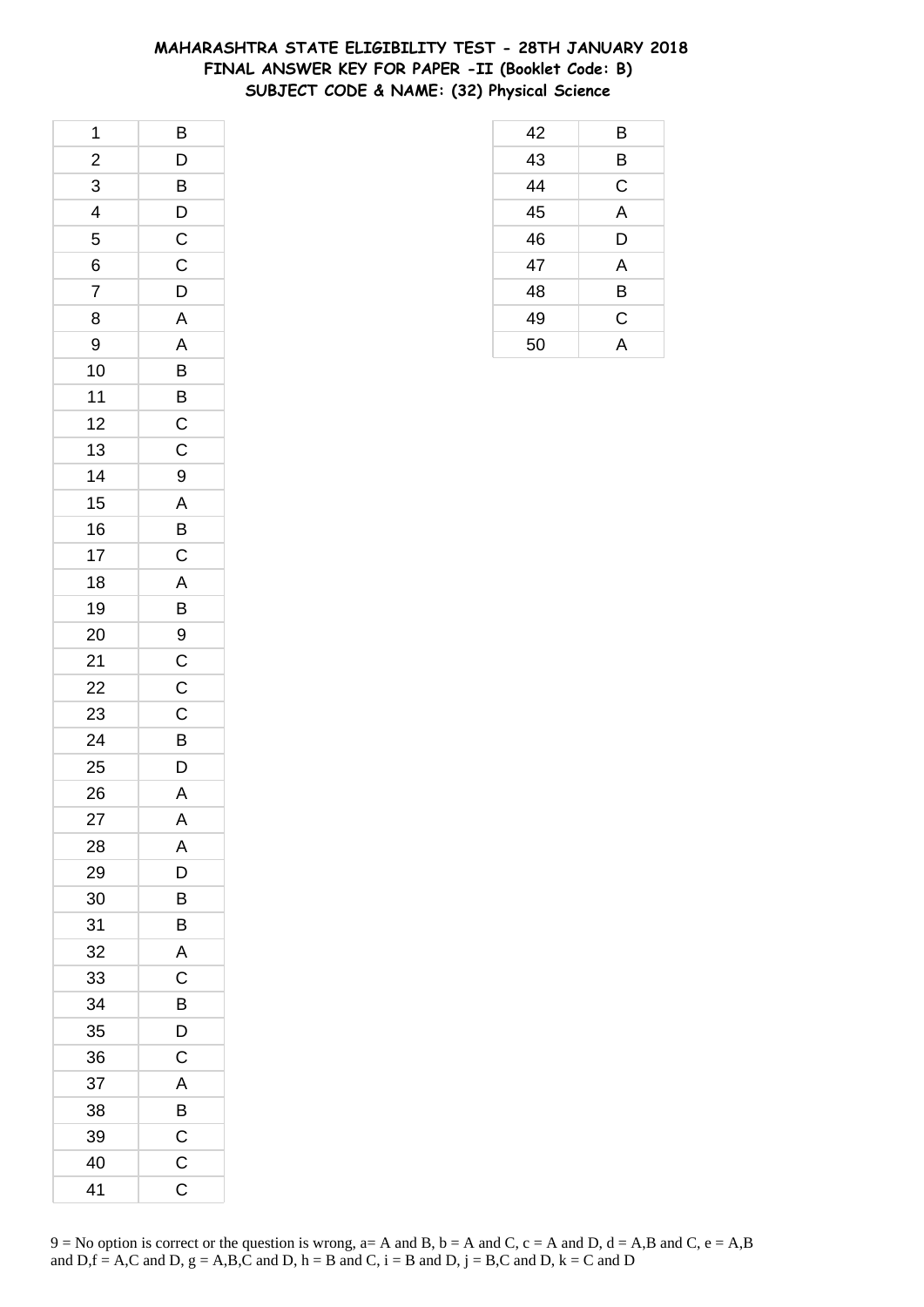## **MAHARASHTRA STATE ELIGIBILITY TEST - 28TH JANUARY 2018 FINAL ANSWER KEY FOR PAPER -II (Booklet Code: C) SUBJECT CODE & NAME: (32) Physical Science**

| 1                       | $\overline{B}$          |
|-------------------------|-------------------------|
| $\overline{\mathbf{c}}$ | $\mathsf C$             |
| $\overline{3}$          | $\mathsf{C}$            |
| $\overline{4}$          | 9                       |
| 5                       | A                       |
| 6                       | $\overline{B}$          |
| $\overline{7}$          | $\mathsf C$             |
| 8                       | A                       |
| 9                       | $\overline{B}$          |
| 10                      | $\overline{9}$          |
| 11                      | $\overline{C}$          |
| 12                      | $\mathsf{C}$            |
| 13                      | $\mathsf{C}$            |
| 14                      | B                       |
| 15                      | $\mathsf{D}$            |
| 16                      | $\mathsf{A}$            |
| 17                      | A                       |
| 18                      | A                       |
| 19                      | D                       |
| 20                      | $\overline{B}$          |
| 21                      | $\overline{\mathsf{B}}$ |
| 22                      | $\overline{A}$          |
| 23                      | $\overline{C}$          |
| 24                      | B                       |
| 25                      | $\mathsf{D}$            |
| 26                      | C                       |
| 27                      | A                       |
| 28                      | B                       |
| 29                      | $\mathsf{C}$            |
| 30                      | C                       |
| 31                      | C                       |
| 32                      | B                       |
| 33                      | B                       |
| 34                      | C                       |
| 35                      | A                       |
| 36                      | D                       |
| 37                      | Α                       |
| 38                      | B                       |
| 39                      | C                       |
| 40                      | Α                       |
| 41                      | B                       |

| 42 | D              |
|----|----------------|
| 43 | B              |
| 44 | D              |
| 45 | $\mathsf{C}$   |
| 46 | $\overline{C}$ |
| 47 | D              |
| 48 | A              |
| 49 | A              |
| 50 | B              |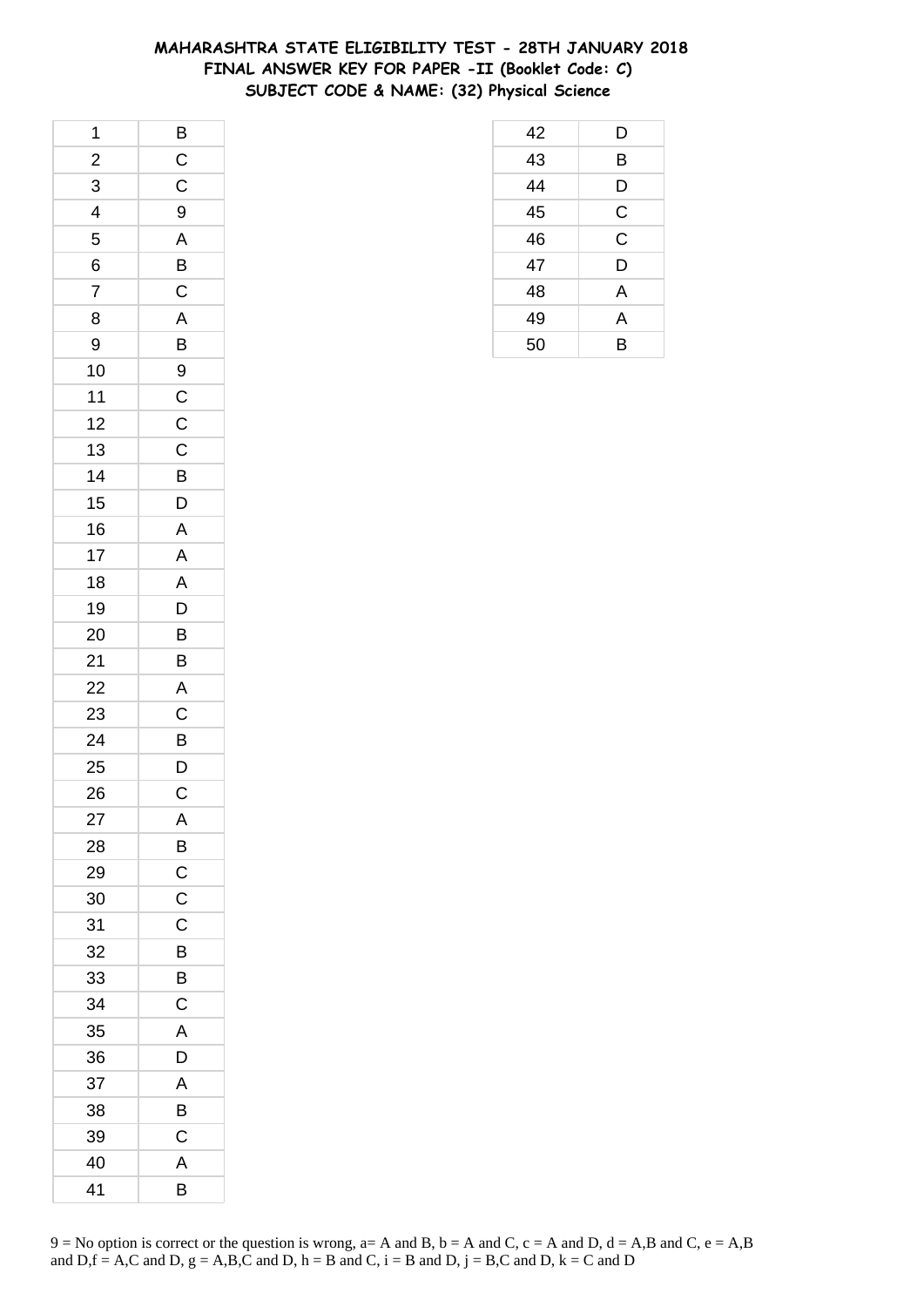## **MAHARASHTRA STATE ELIGIBILITY TEST - 28TH JANUARY 2018 FINAL ANSWER KEY FOR PAPER -II (Booklet Code: D) SUBJECT CODE & NAME: (32) Physical Science**

| 42              | $\overline{C}$          |
|-----------------|-------------------------|
| $rac{1}{43}$    | $\overline{\mathsf{C}}$ |
| $\frac{44}{45}$ | 9                       |
|                 | A                       |
| 46              | B                       |
| 47              | C                       |
| 48              | $\overline{A}$          |
| 49              | B                       |
| 50              | 9                       |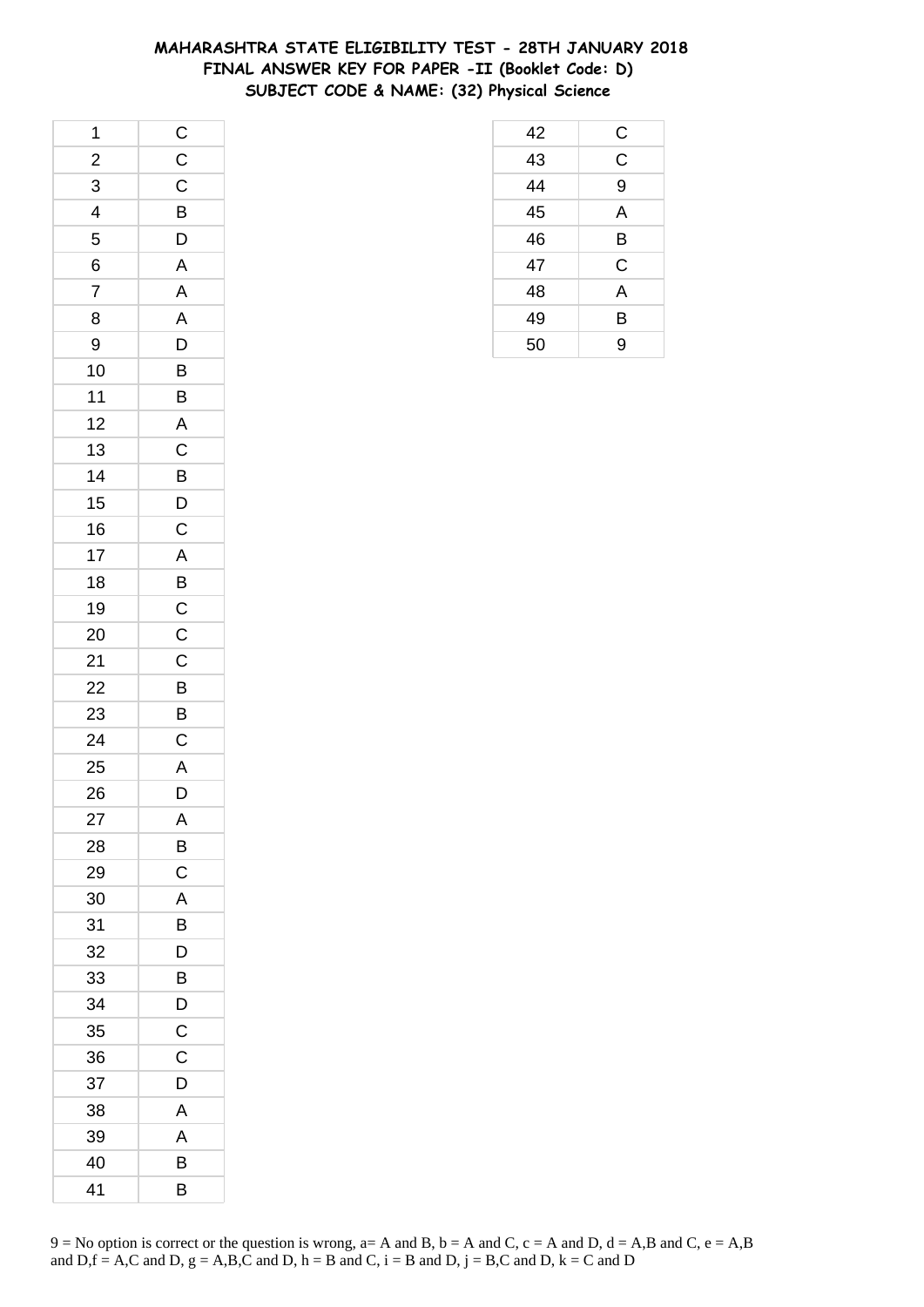## **MAHARASHTRA STATE ELIGIBILITY TEST - 28TH JANUARY 2018 FINAL ANSWER KEY FOR PAPER -II (Booklet Code: A) SUBJECT CODE & NAME: (33) Chemical Sciences**

| 1                       | D              |
|-------------------------|----------------|
| $\overline{\mathbf{c}}$ | B              |
| 3                       | D              |
| 4                       | A              |
| 5                       | B              |
| 6                       | $\mathsf{C}$   |
| $\overline{7}$          | $\mathsf C$    |
| 8                       | $\mathsf{C}$   |
| 9                       | $\overline{B}$ |
| 10                      | $\overline{B}$ |
| 11                      | D              |
| 12                      | A              |
| 13                      | B              |
| 14                      | B              |
| 15                      | $\mathsf C$    |
| 16                      | A              |
| 17                      | A              |
| 18                      | A              |
| 19                      | A              |
| 20                      | D              |
| 21                      | B              |
| 22                      | A              |
| 23                      | D              |
| 24                      | A              |
| 25                      | A              |
| 26                      | B              |
| 27                      | $\mathsf{C}$   |
| 28                      | Α              |
| 29                      | D              |
| 30                      | D              |
| 31                      | B              |
| 32                      | A              |
| 33                      | В              |
| 34                      | $\mathsf C$    |
| 35                      | A              |
| 36                      | D              |
| 37                      | D              |
| 38                      | В              |
| 39                      | B              |
| 40                      | В              |
| 41                      | D              |

| 42 | D              |
|----|----------------|
| 43 | D              |
| 44 | Β              |
| 45 | D              |
| 46 | C              |
| 47 | $\overline{C}$ |
| 48 | B              |
| 49 | A              |
| 50 | C              |
|    |                |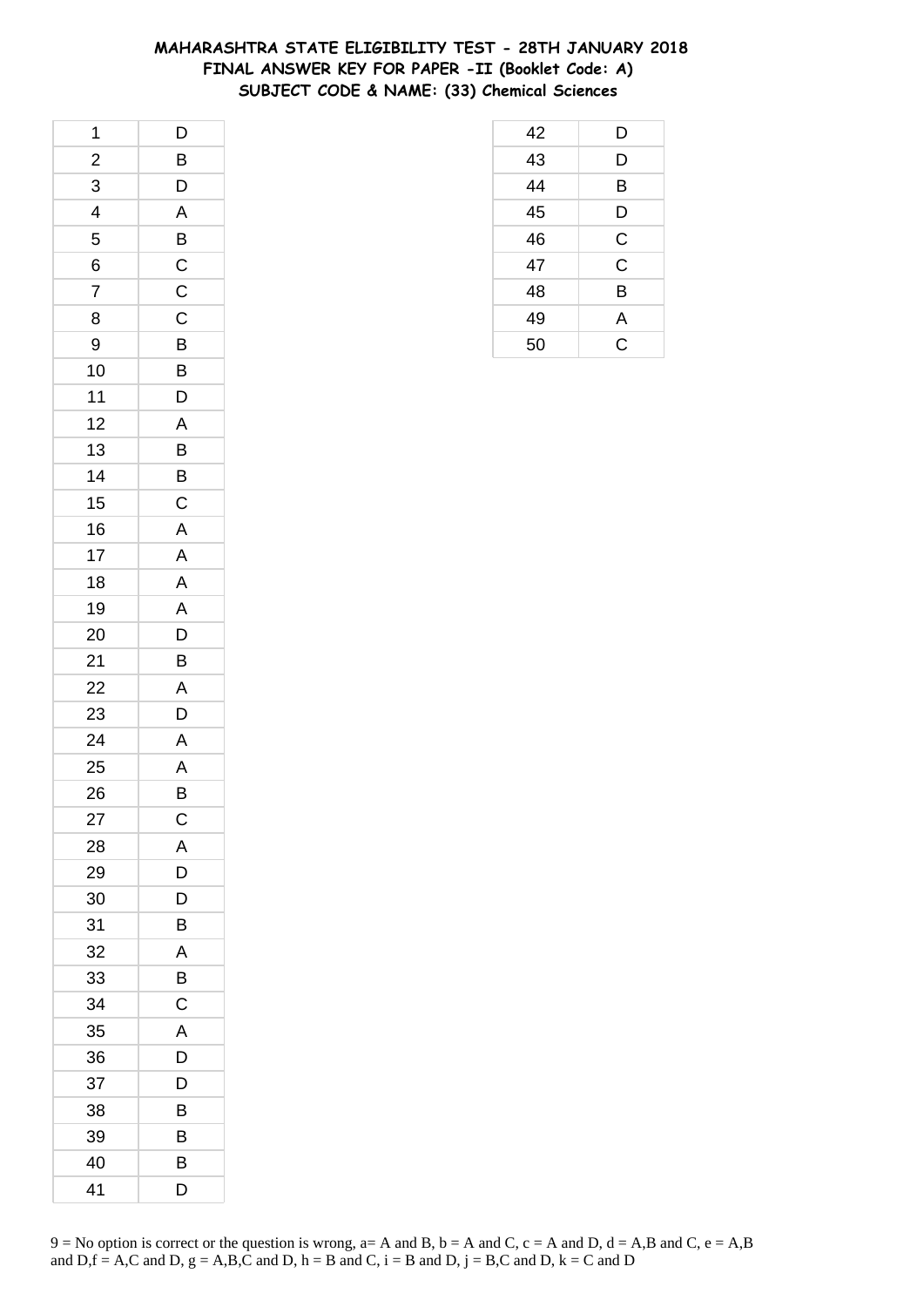## **MAHARASHTRA STATE ELIGIBILITY TEST - 28TH JANUARY 2018 FINAL ANSWER KEY FOR PAPER -II (Booklet Code: B) SUBJECT CODE & NAME: (33) Chemical Sciences**

| 1              | B                       |
|----------------|-------------------------|
| $\frac{1}{2}$  | A                       |
| 3              | D                       |
| 4              | A                       |
| 5              | $\overline{\mathsf{A}}$ |
| 6              | B                       |
| $\overline{7}$ | $\overline{c}$          |
| 8              | A                       |
| 9              | D                       |
| 10             | D                       |
| $11$           | B                       |
| 12             | A                       |
| 13             | $\overline{B}$          |
| 14             | $\overline{C}$          |
| 15             | $\overline{A}$          |
| 16             | D                       |
| 17             | D                       |
| 18             | B                       |
| 19             | B                       |
| 20             | B                       |
| 21             | $\overline{D}$          |
| 22             | $\overline{D}$          |
| 23             | D                       |
| 24             | B                       |
| 25             | $\mathsf{D}$            |
| 26             | $\overline{C}$          |
| 27             | C                       |
| 28             | В                       |
| 29             | A                       |
| 30             | C                       |
| 31             | D                       |
| 32             | B                       |
| 33             | D                       |
| 34             | A                       |
| 35             | B                       |
| 36             | С                       |
| 37             | C                       |
| 38             | C                       |
| 39             | B                       |
| 40             | B                       |
| 41             | D                       |

| 42              | A |
|-----------------|---|
| $\overline{43}$ | B |
| $\overline{44}$ | В |
| $\overline{45}$ | C |
| 46              | A |
| 47              | A |
| 48              | A |
| 49              | A |
| 50              | D |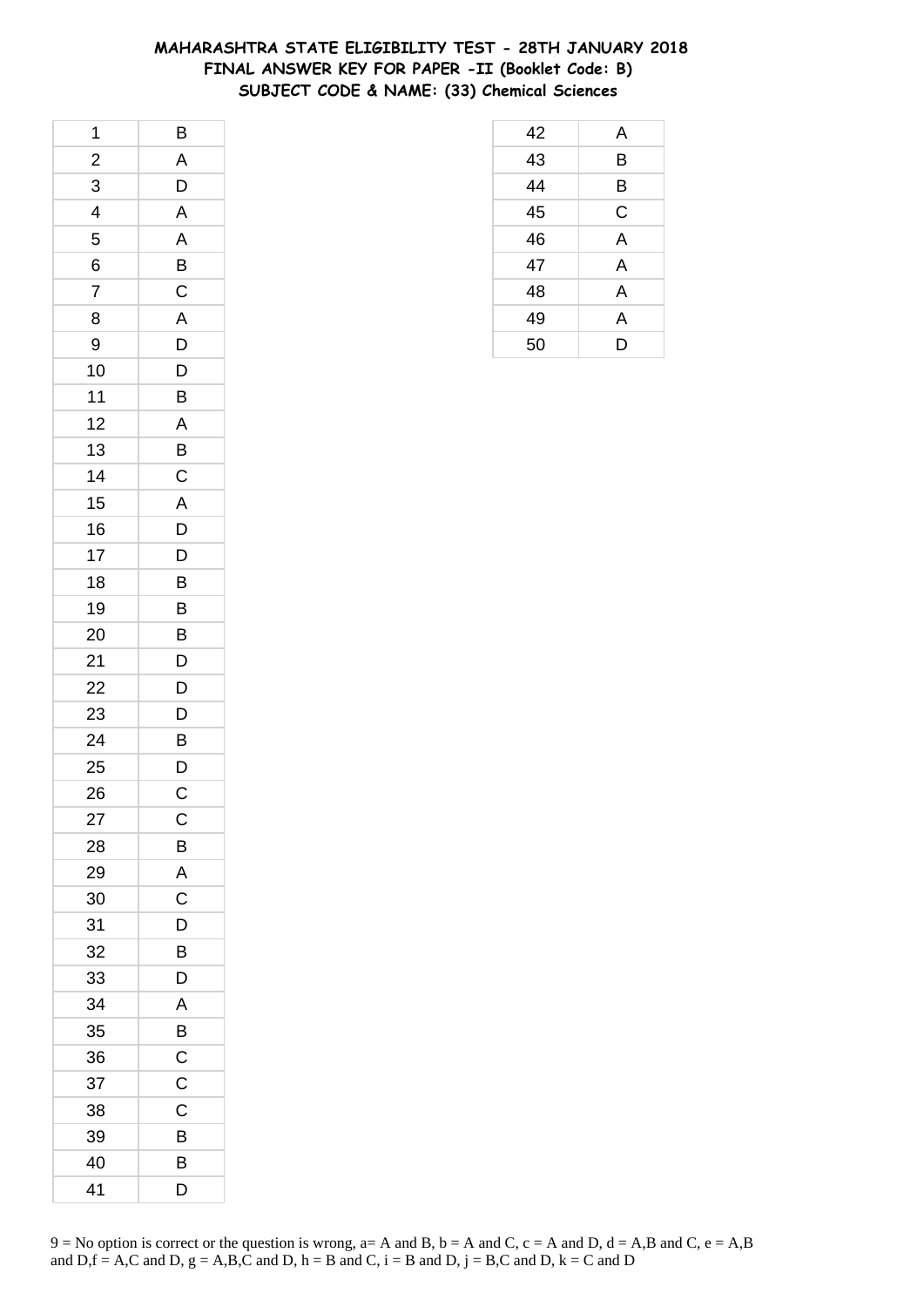## **MAHARASHTRA STATE ELIGIBILITY TEST - 28TH JANUARY 2018 FINAL ANSWER KEY FOR PAPER -II (Booklet Code: C) SUBJECT CODE & NAME: (33) Chemical Sciences**

| 1                       | B                         |
|-------------------------|---------------------------|
| $\frac{1}{2}$           | A                         |
| 3                       | B                         |
| $\overline{\mathbf{r}}$ | $\overline{C}$            |
| 5                       | A                         |
| 6                       | D                         |
| $\overline{7}$          | D                         |
| 8                       | B                         |
| 9                       | B                         |
| 10                      | $\overline{B}$            |
| 11                      | D                         |
| 12                      | D                         |
| 13                      | D                         |
| 14                      | B                         |
| 15                      | $\mathsf{D}$              |
| 16                      | $\overline{C}$            |
| 17                      | C                         |
| 18                      | B                         |
| 19                      | $\overline{A}$            |
| 20                      | $\mathsf C$               |
| 21                      | $\overline{\overline{D}}$ |
| 22                      | $\overline{B}$            |
| 23                      | D                         |
| 24                      | A                         |
| 25                      | B                         |
| 26                      | $\mathsf C$               |
| 27                      | $\mathsf{C}$              |
| 28                      | C                         |
| 29                      | B                         |
| 30                      | B                         |
| 31                      | D                         |
| 32                      | A                         |
| 33                      | В                         |
| 34                      | B                         |
| 35                      | C                         |
| 36                      | Α                         |
| 37                      | A                         |
| 38                      | A                         |
| 39                      | A                         |
| 40                      | D                         |
| 41                      | В                         |

| 42 | A |
|----|---|
| 43 | D |
| 44 | A |
| 45 | A |
| 46 | B |
| 47 | C |
| 48 | A |
| 49 | D |
| 50 | D |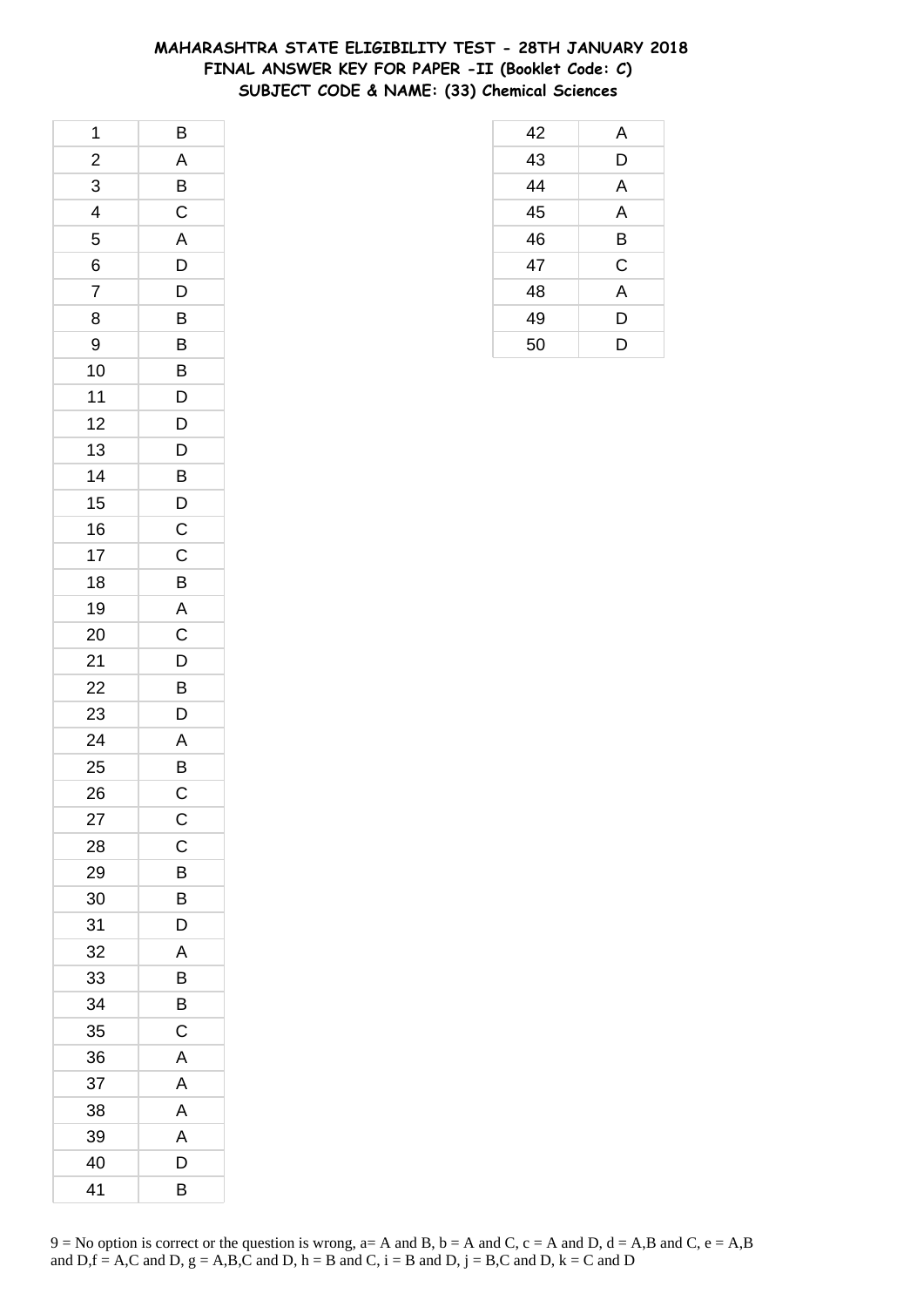## **MAHARASHTRA STATE ELIGIBILITY TEST - 28TH JANUARY 2018 FINAL ANSWER KEY FOR PAPER -II (Booklet Code: D) SUBJECT CODE & NAME: (33) Chemical Sciences**

| 1              | D                       |
|----------------|-------------------------|
| $\frac{2}{1}$  | D                       |
| 3              | D                       |
| 4              | B                       |
| 5              | D                       |
| 6              | $\mathsf{C}$            |
| $\overline{7}$ | C                       |
| 8              | B                       |
| 9              | $\overline{\mathsf{A}}$ |
| 10             | $\overline{C}$          |
| $11$           | D                       |
| 12             | B                       |
| 13             | D                       |
| 14             | $\mathsf{A}$            |
| 15             | $\overline{B}$          |
| 16             |                         |
| 17             | $\frac{C}{C}$           |
| 18             | $\mathsf C$             |
| 19             | B                       |
| 20             | $\overline{B}$          |
| 21             | $\overline{D}$          |
| 22             | A                       |
| 23             | B                       |
| 24             | B                       |
| 25             | $\mathsf{C}$            |
| 26             | $\mathsf{A}$            |
| 27             | Α                       |
| 28             | Α                       |
| 29             | A                       |
| 30             | D                       |
| 31             | B                       |
| 32             | A                       |
| 33             | D                       |
| 34             | A                       |
| 35             | A                       |
| 36             | B                       |
| 37             | C                       |
| 38             | A                       |
| 39             | D                       |
| 40             | D                       |
| 41             | В                       |

| 42 | A |
|----|---|
| 43 | B |
| 44 | C |
| 45 | A |
| 46 | D |
| 47 | D |
| 48 | B |
| 49 | B |
| 50 | В |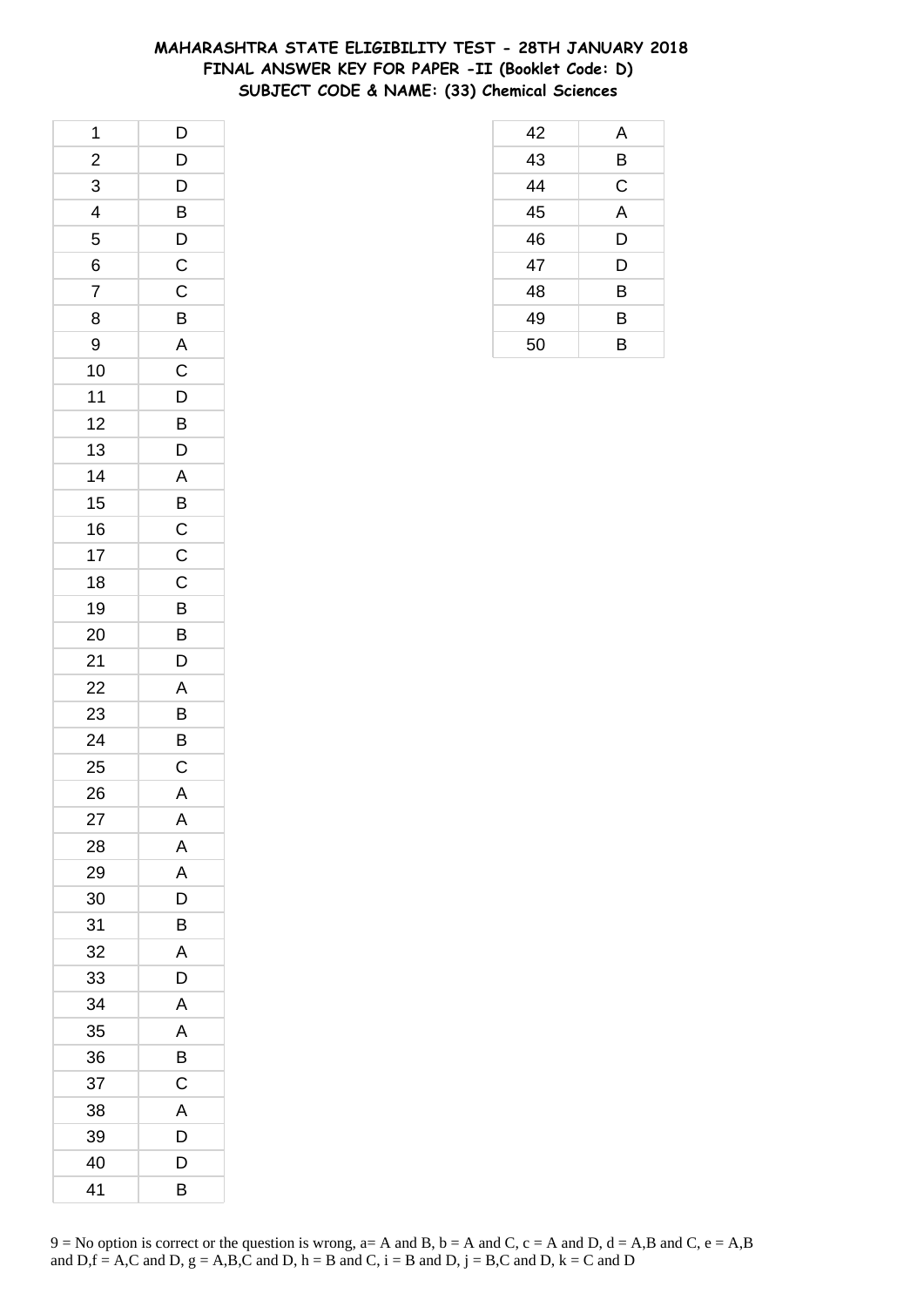## **MAHARASHTRA STATE ELIGIBILITY TEST - 28TH JANUARY 2018 FINAL ANSWER KEY FOR PAPER -II (Booklet Code: A) SUBJECT CODE & NAME: (34) Life Sciences**

| 1                        | $\overline{A}$          |
|--------------------------|-------------------------|
| $\overline{c}$           | $\overline{C}$          |
| 3                        | $\mathsf C$             |
| $\overline{\mathcal{A}}$ | B                       |
| 5                        | $\overline{\mathsf{A}}$ |
| 6                        | B                       |
| $\overline{7}$           | D                       |
| 8                        | $\overline{B}$          |
| 9                        | $\mathsf C$             |
| 10                       | B                       |
| 11                       | $\mathsf C$             |
| 12                       | $\overline{A}$          |
| 13                       | A                       |
| 14                       | $\overline{D}$          |
| 15                       | $\overline{B}$          |
| 16                       | $\mathsf C$             |
| 17                       | D                       |
| 18                       | $\mathsf C$             |
| 19                       | B                       |
| 20                       | D                       |
| 21                       | $\overline{\mathsf{A}}$ |
| 22                       | A                       |
| 23                       | A                       |
| 24                       | $\overline{A}$          |
| 25                       |                         |
| 26                       | $\frac{D}{B}$           |
| 27                       | B                       |
| 28                       | С                       |
| 29                       | B                       |
| 30                       | A                       |
| 31                       | B                       |
| 32                       | C                       |
| 33                       | D                       |
| 34                       | B                       |
| 35                       | B                       |
| 36                       | D                       |
| 37                       | C                       |
| 38                       | B                       |
| 39                       | C                       |
| 40                       | C                       |
| 41                       | D                       |

| 42              | $\mathsf{C}$            |
|-----------------|-------------------------|
| 43              | $\overline{\mathsf{A}}$ |
| $\overline{44}$ | A                       |
| $\overline{45}$ | D                       |
| 46              | A                       |
| 47              | Β                       |
| 48              | C                       |
| 49              | $\overline{A}$          |
| 50              | $\overline{\text{c}}$   |
|                 |                         |
|                 |                         |
|                 |                         |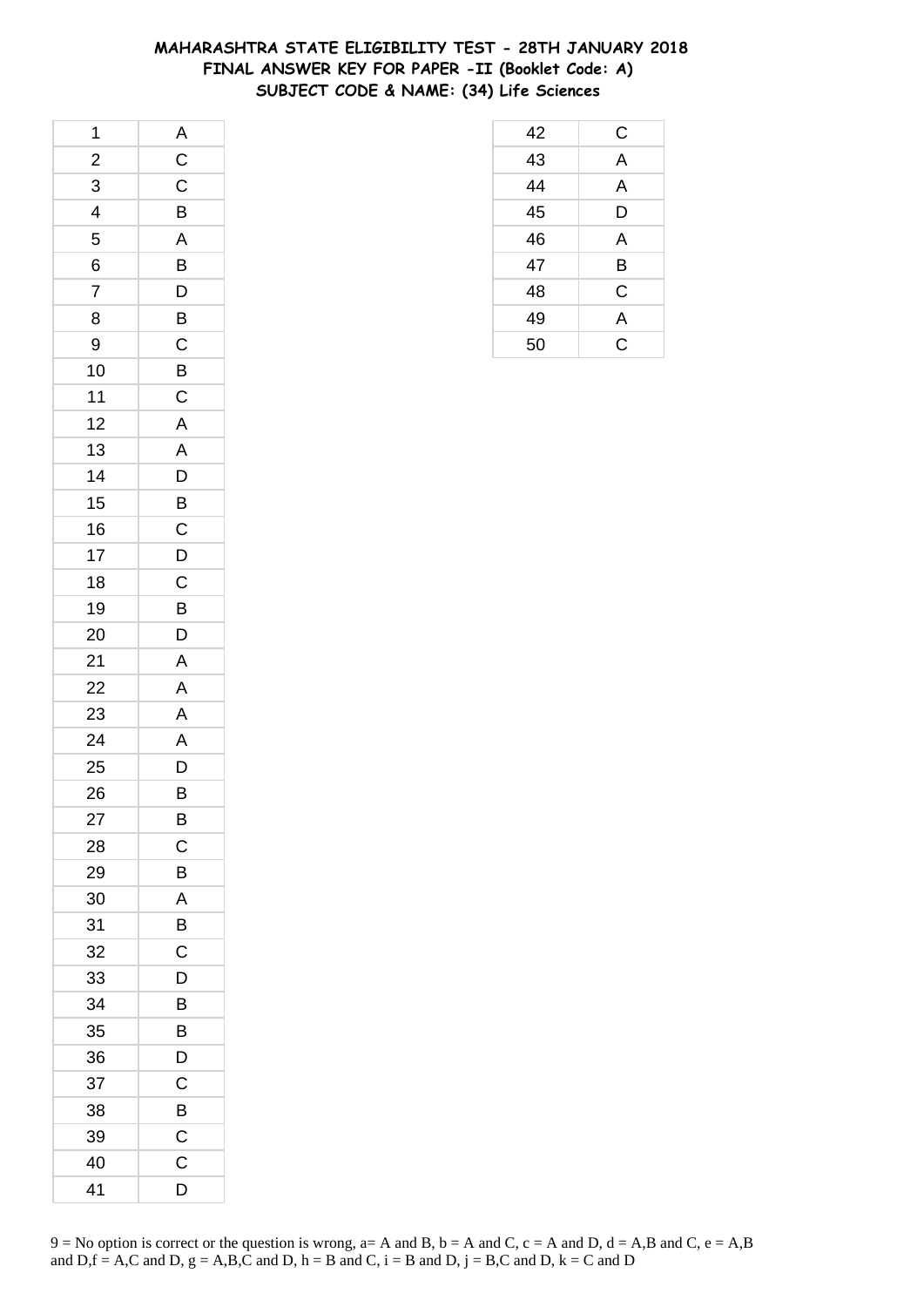## **MAHARASHTRA STATE ELIGIBILITY TEST - 28TH JANUARY 2018 FINAL ANSWER KEY FOR PAPER -II (Booklet Code: B) SUBJECT CODE & NAME: (34) Life Sciences**

| 1              | A              |
|----------------|----------------|
| $\overline{c}$ | A              |
| 3              | A              |
| 4              | A              |
| 5              | D              |
| 6              | $\overline{B}$ |
| $\overline{7}$ | $\bar{B}$      |
| 8              | $\mathsf C$    |
| 9              | B              |
| 10             | A              |
| 11             | B              |
| 12             | $\mathsf C$    |
| 13             | $\overline{D}$ |
| 14             | B              |
| 15             | B              |
| 16             | D              |
| 17             | $\overline{C}$ |
| 18             | $\overline{B}$ |
| 19             | $\overline{C}$ |
| 20             | $\mathsf{C}$   |
| 21             | D              |
| 22             | $\mathsf C$    |
| 23             | $\overline{A}$ |
| 24             | A              |
| 25             | D              |
| 26             | $\mathsf{A}$   |
| 27             | B              |
| 28             | С              |
| 29             | A              |
| 30             | $\mathsf C$    |
| 31             | A              |
| 32             | $\mathsf C$    |
| 33             | C              |
| 34             | B              |
| 35             | A              |
| 36             | B              |
| 37             | D              |
| 38             | B              |
| 39             | C              |
| 40             | B              |
| 41             | С              |

| 42              | A              |
|-----------------|----------------|
| $\overline{43}$ | A              |
| 44              | D              |
| $\overline{45}$ | B              |
| 46              | C              |
| 47              | D              |
| 48              | $\overline{C}$ |
| 49              | B              |
| 50              | D              |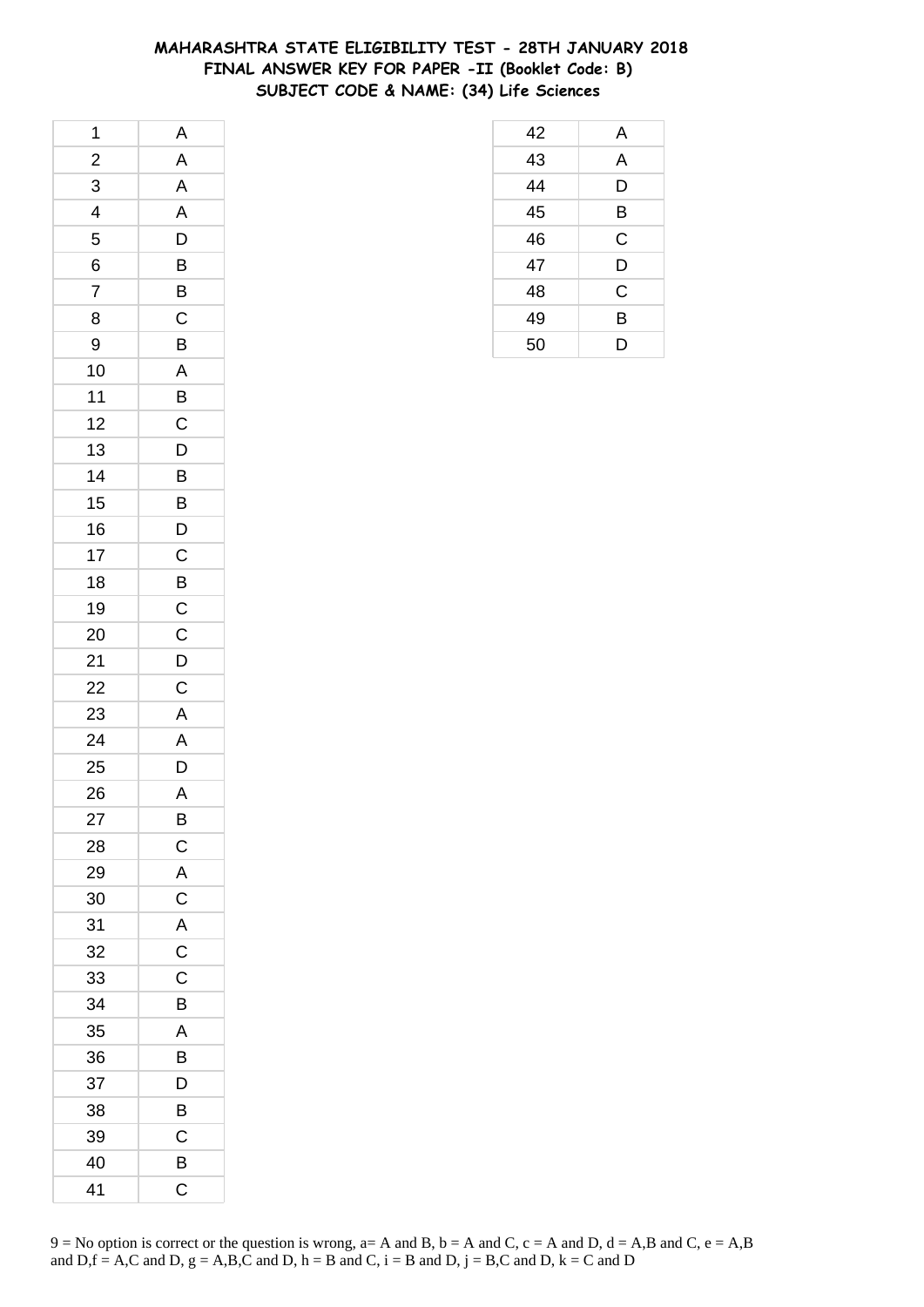## **MAHARASHTRA STATE ELIGIBILITY TEST - 28TH JANUARY 2018 FINAL ANSWER KEY FOR PAPER -II (Booklet Code: C) SUBJECT CODE & NAME: (34) Life Sciences**

| 1                       | $\overline{B}$                |
|-------------------------|-------------------------------|
| $\overline{\mathbf{c}}$ | $\mathsf{C}$                  |
| $\overline{3}$          | $\overline{D}$                |
| $\overline{4}$          | $\overline{B}$                |
| 5                       | B                             |
| 6                       | $\overline{D}$                |
| $\overline{7}$          | $\overline{c}$                |
| 8                       |                               |
| 9                       | $rac{B}{C}$                   |
| 10                      | $\overline{c}$                |
| 11                      |                               |
| 12                      | $\frac{D}{C}$                 |
| 13                      | $\overline{\mathsf{A}}$       |
| 14                      | $A$ <sup><math>-</math></sup> |
| 15                      | $\overline{D}$                |
| 16                      | A                             |
| 17                      | B                             |
| 18                      | $\mathsf C$                   |
| 19                      | $\overline{A}$                |
| 20                      |                               |
| 21                      | $rac{C}{AC}$                  |
| 22                      |                               |
| 23                      | $\overline{C}$                |
| 24                      | B                             |
| 25                      | $\overline{A}$                |
| 26                      | B                             |
| 27                      | D                             |
| 28                      | B                             |
| 29                      | C                             |
| 30                      | B                             |
| 31                      | С                             |
| 32                      | A                             |
| 33                      | A                             |
| 34                      | D                             |
| 35                      | B                             |
| 36                      | C                             |
| 37                      | D                             |
| 38                      | С                             |
| 39                      | B                             |
| 40                      | D                             |
| 41                      | A                             |

| 42 | A |
|----|---|
| 43 | A |
| 44 | A |
| 45 | D |
| 46 | B |
| 47 | B |
| 48 | C |
| 49 | B |
| 50 | А |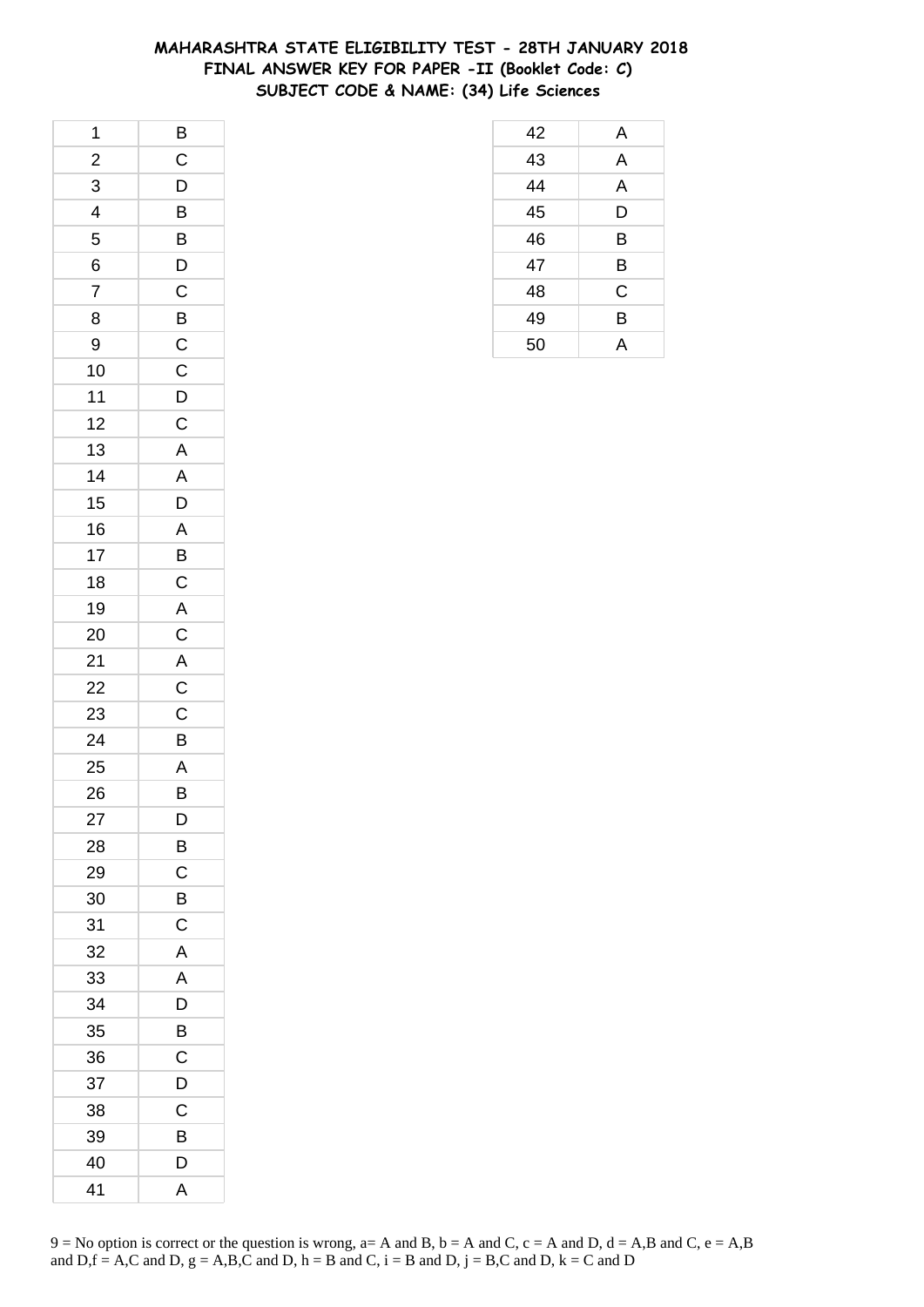## **MAHARASHTRA STATE ELIGIBILITY TEST - 28TH JANUARY 2018 FINAL ANSWER KEY FOR PAPER -II (Booklet Code: D) SUBJECT CODE & NAME: (34) Life Sciences**

| 1                        | $\overline{D}$          |
|--------------------------|-------------------------|
| $\frac{2}{1}$            | $\overline{C}$          |
| 3                        | $\overline{A}$          |
| $\overline{\mathcal{L}}$ | $\overline{\mathsf{A}}$ |
| 5                        | D                       |
| 6                        | $\mathsf{A}$            |
| $\overline{7}$           | B                       |
| 8                        | $\overline{C}$          |
| 9                        | $\overline{A}$          |
| 10                       | $\overline{c}$          |
| $11$                     | $\overline{\mathsf{A}}$ |
| 12                       | $\overline{\mathbf{C}}$ |
| 13                       | $\mathsf{C}$            |
| 14                       | $\overline{B}$          |
| 15                       | $\overline{A}$          |
| 16                       | B                       |
| 17                       | D                       |
| 18                       | B                       |
| 19                       | $\mathsf C$             |
| 20                       | $\overline{B}$          |
| 21                       | $\overline{C}$          |
| 22                       | A                       |
| 23                       | A                       |
| 24                       | D                       |
| 25                       | $\overline{B}$          |
| 26                       | $\overline{\mathbf{C}}$ |
| 27                       | D                       |
| 28                       | C                       |
| 29                       | B                       |
| 30                       | D                       |
| 31                       | A                       |
| 32                       | A                       |
| 33                       | A                       |
| 34                       | A                       |
| 35                       | D                       |
| 36                       | B                       |
| 37                       | B                       |
| 38                       | С                       |
| 39                       | B                       |
| 40                       | A                       |
| 41                       | В                       |

|                                    | $\mathsf C$   |  |
|------------------------------------|---------------|--|
| $\frac{42}{43}$<br>$\frac{44}{44}$ | D             |  |
|                                    | B             |  |
| $\frac{45}{46}$                    | B             |  |
|                                    | D             |  |
| 47                                 | C             |  |
| $\frac{48}{49}$                    | B             |  |
|                                    | $\frac{C}{C}$ |  |
| 50                                 |               |  |
|                                    |               |  |
|                                    |               |  |
|                                    |               |  |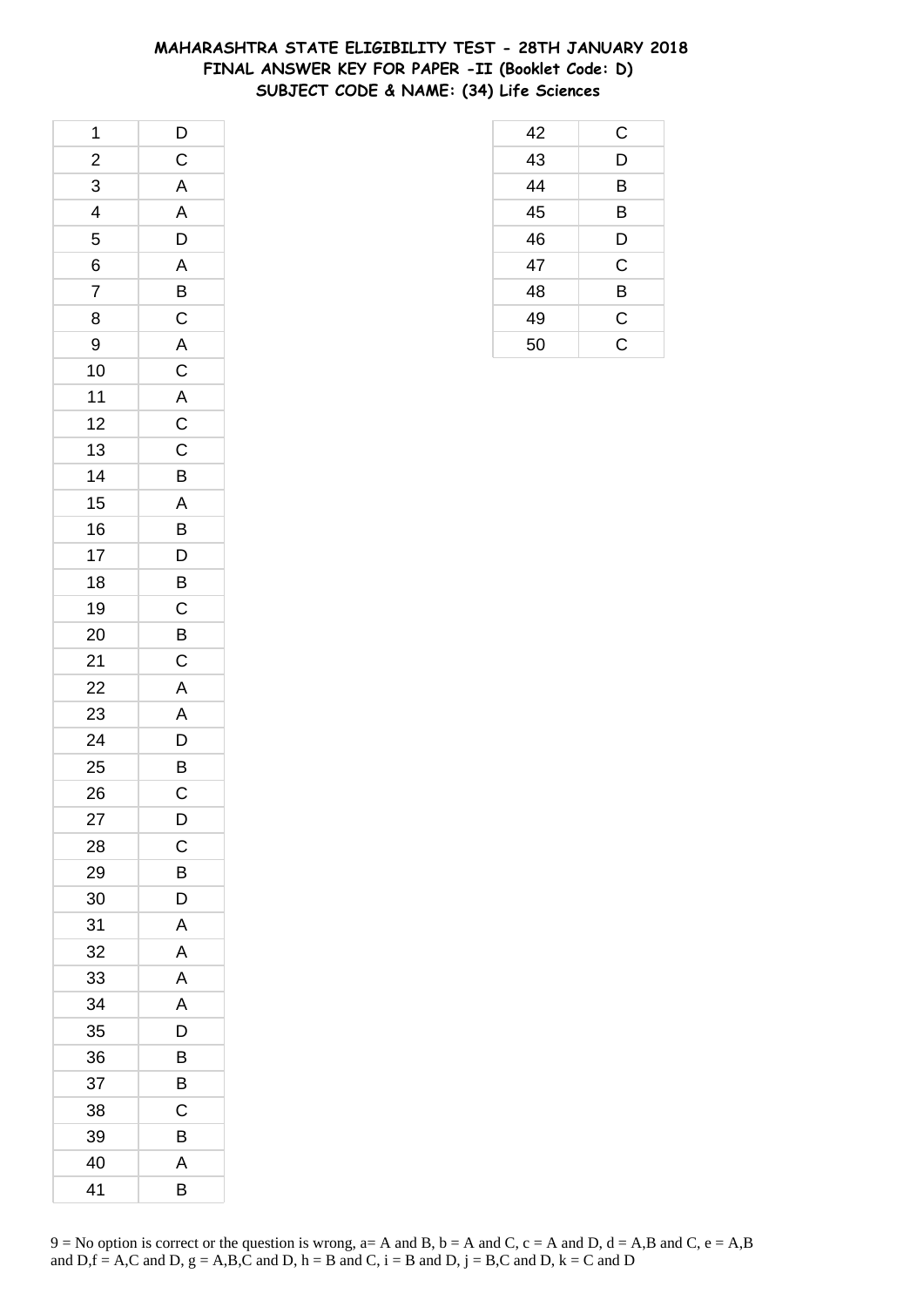# **MAHARASHTRA STATE ELIGIBILITY TEST - 28TH JANUARY 2018 FINAL ANSWER KEY FOR PAPER -II (Booklet Code: A) SUBJECT CODE & NAME: (35) Earth , Atmospheric , Ocean & Planetary Science**

| 1                       | $\mathsf C$             |
|-------------------------|-------------------------|
| $\frac{2}{1}$           | B                       |
| 3                       | B                       |
| $\overline{\mathbf{r}}$ | $\overline{\mathsf{A}}$ |
| 5                       | A                       |
| 6                       | D                       |
| $\overline{7}$          | B                       |
| 8                       | B                       |
| 9                       | D                       |
| 10                      | B                       |
| 11                      | D                       |
| 12                      | D                       |
| 13                      | B                       |
| 14                      | $\mathsf{A}$            |
| 15                      | B                       |
| 16                      | B                       |
| 17                      | D                       |
| 18                      | $\mathsf{C}$            |
| 19                      | $\mathsf C$             |
| 20                      | $\mathsf{A}$            |
| 21                      | $\overline{A}$          |
| 22                      | $\overline{C}$          |
| 23                      | $\mathsf C$             |
| 24                      | C                       |
| 25                      | B                       |
| 26                      | $\mathsf{A}$            |
| 27                      | B                       |
| 28                      | A                       |
| 29                      | D                       |
| 30                      | A                       |
| 31                      | B                       |
| 32                      | B                       |
| 33                      | B                       |
| 34                      | A                       |
| 35                      | $\overline{C}$          |
| 36                      | $\mathsf C$             |
| 37                      | C                       |
| 38                      | B                       |
| 39                      | $\overline{\mathsf{A}}$ |
| 40                      | C                       |
| 41                      | $\mathsf C$             |

|  | 9 = No option is correct or the question is wrong, a= A and B, b = A and C, c = A and D, d = A,B and C, e = A,B |  |
|--|-----------------------------------------------------------------------------------------------------------------|--|
|  | and D, f = A,C and D, g = A,B,C and D, h = B and C, i = B and D, j = B,C and D, k = C and D                     |  |

| 42 | A           |
|----|-------------|
| 43 | B           |
| 44 | $\mathsf C$ |
| 45 | A           |
| 46 | B           |
| 47 | B           |
| 48 | D           |
| 49 | $\mathsf C$ |
| 50 | A           |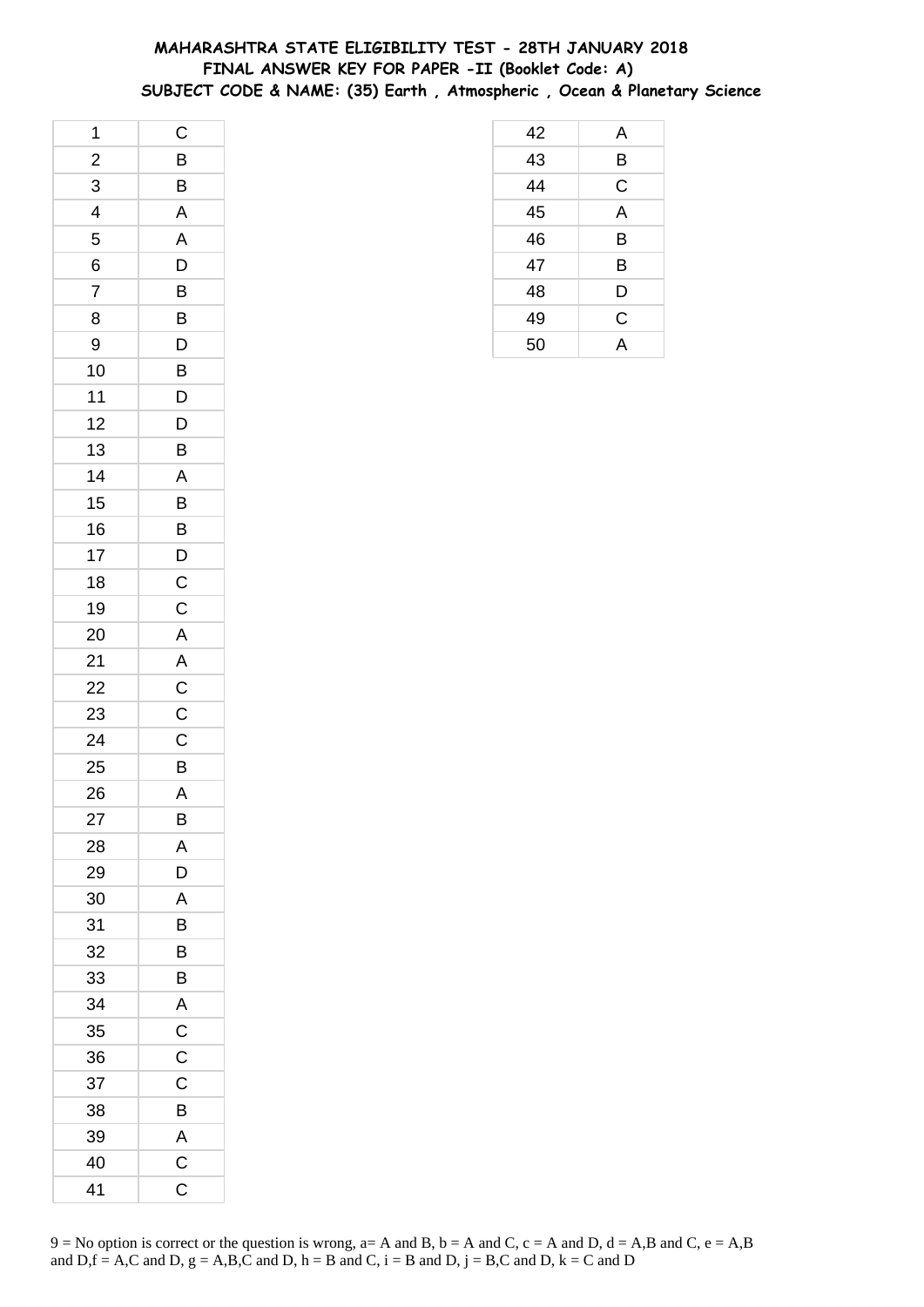## **MAHARASHTRA STATE ELIGIBILITY TEST - 28TH JANUARY 2018 FINAL ANSWER KEY FOR PAPER -II (Booklet Code: B) SUBJECT CODE & NAME: (35) Earth , Atmospheric , Ocean & Planetary Science**

| 1                       |                                     |
|-------------------------|-------------------------------------|
| $\overline{2}$          |                                     |
| $\overline{3}$          | $A$ $C$ $C$ $C$                     |
| $\overline{\mathbf{r}}$ |                                     |
| 5                       | B                                   |
|                         |                                     |
| $\frac{6}{7}$           | $rac{A}{B}$                         |
| 8                       | $\overline{A}$                      |
| 9                       | $\overline{D}$                      |
| 10                      | $\overline{A}$                      |
| 11                      | B                                   |
| 12                      | B                                   |
| 13                      | $\overline{B}$                      |
| 14                      | $\overline{A}$                      |
| 15                      |                                     |
| 16                      |                                     |
| 17                      | $\frac{\overline{C}}{\overline{C}}$ |
| 18                      | $\overline{B}$                      |
| 19                      |                                     |
| <b>20</b>               |                                     |
| 21                      | $\frac{A}{C}$                       |
| 22                      |                                     |
| 23                      | $\frac{A}{B}$                       |
| 24                      |                                     |
| 25                      |                                     |
| 26                      | $\frac{A}{B}$                       |
| 27                      | B                                   |
| 28                      | D                                   |
| 29                      | C                                   |
| 30                      | A                                   |
| 31                      | С                                   |
| 32                      | B                                   |
| 33                      | B                                   |
| 34                      | A                                   |
| 35                      | A                                   |
| 36                      | D                                   |
| 37                      | В                                   |
| 38                      | В                                   |
| 39                      | D                                   |
| 40                      | B                                   |
| 41                      | D                                   |

| 42 | D            |
|----|--------------|
| 43 | B            |
| 44 | A            |
| 45 | B            |
| 46 | B            |
| 47 | D            |
| 48 | $\mathsf{C}$ |
| 49 | C            |
| 50 | Δ            |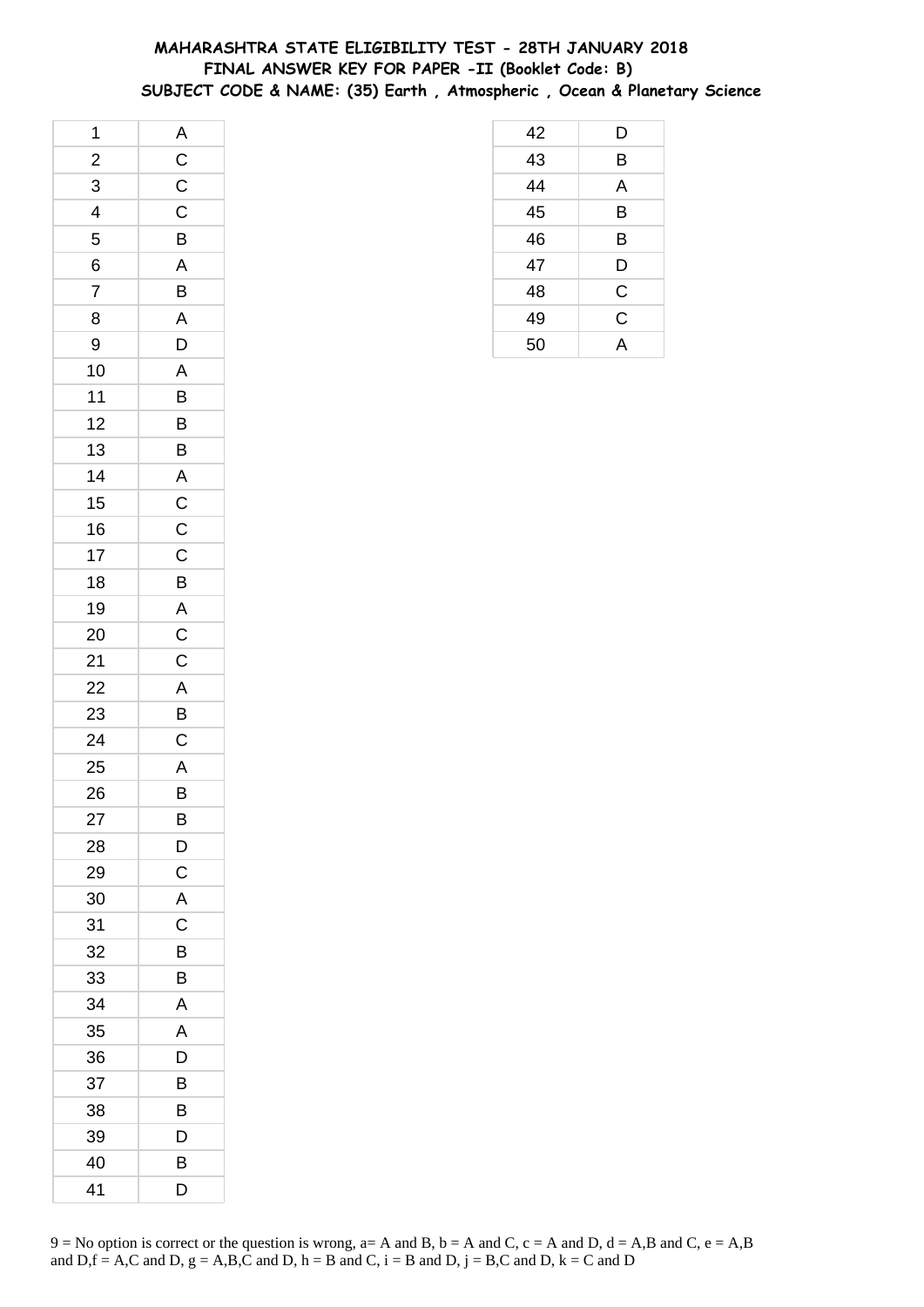# **MAHARASHTRA STATE ELIGIBILITY TEST - 28TH JANUARY 2018 FINAL ANSWER KEY FOR PAPER -II (Booklet Code: C) SUBJECT CODE & NAME: (35) Earth , Atmospheric , Ocean & Planetary Science**

| $\mathbf 1$             | B              |
|-------------------------|----------------|
| $\frac{1}{2}$           | $\overline{B}$ |
| $\overline{3}$          | $\overline{B}$ |
| $\overline{\mathbf{4}}$ |                |
| 5                       |                |
| $\overline{6}$          | $rac{A}{C}$    |
| $\overline{7}$          | $\overline{C}$ |
| 8                       | $\overline{B}$ |
| 9                       |                |
| 10                      | $rac{A}{C}$    |
| $11$                    | $\overline{C}$ |
| 12                      | $\mathsf{A}$   |
| 13                      |                |
| 14                      | $rac{B}{C}$    |
| 15                      | $\overline{A}$ |
| 16                      | $\overline{B}$ |
| 17                      | $\overline{B}$ |
| 18                      | $\overline{D}$ |
| 19                      | $\mathsf{C}$   |
| 20                      | A              |
| 21                      | $\overline{C}$ |
| 22                      | $\overline{B}$ |
| 23                      | B              |
| 24                      | A              |
| 25                      | A              |
| 26                      | $\overline{D}$ |
| 27                      | B              |
| 28                      | В              |
| 29                      | D              |
| 30                      | В              |
| 31                      | D              |
| 32                      | D              |
| 33                      | B              |
| 34                      | A              |
| 35                      | В              |
| 36                      | Β              |
| 37                      | D              |
| 38                      | $\mathsf C$    |
| 39                      | C              |
| 40                      | A              |
| 41                      | A              |

| 9 = No option is correct or the question is wrong, a= A and B, b = A and C, c = A and D, d = A,B and C, e = A,B |
|-----------------------------------------------------------------------------------------------------------------|
| and D, f = A,C and D, g = A,B,C and D, h = B and C, i = B and D, j = B,C and D, k = C and D                     |

| 42 | С              |
|----|----------------|
| 43 | $\overline{C}$ |
| 44 | $\mathsf C$    |
| 45 | B              |
| 46 | A              |
| 47 | B              |
| 48 | A              |
| 49 | D              |
| 50 | Α              |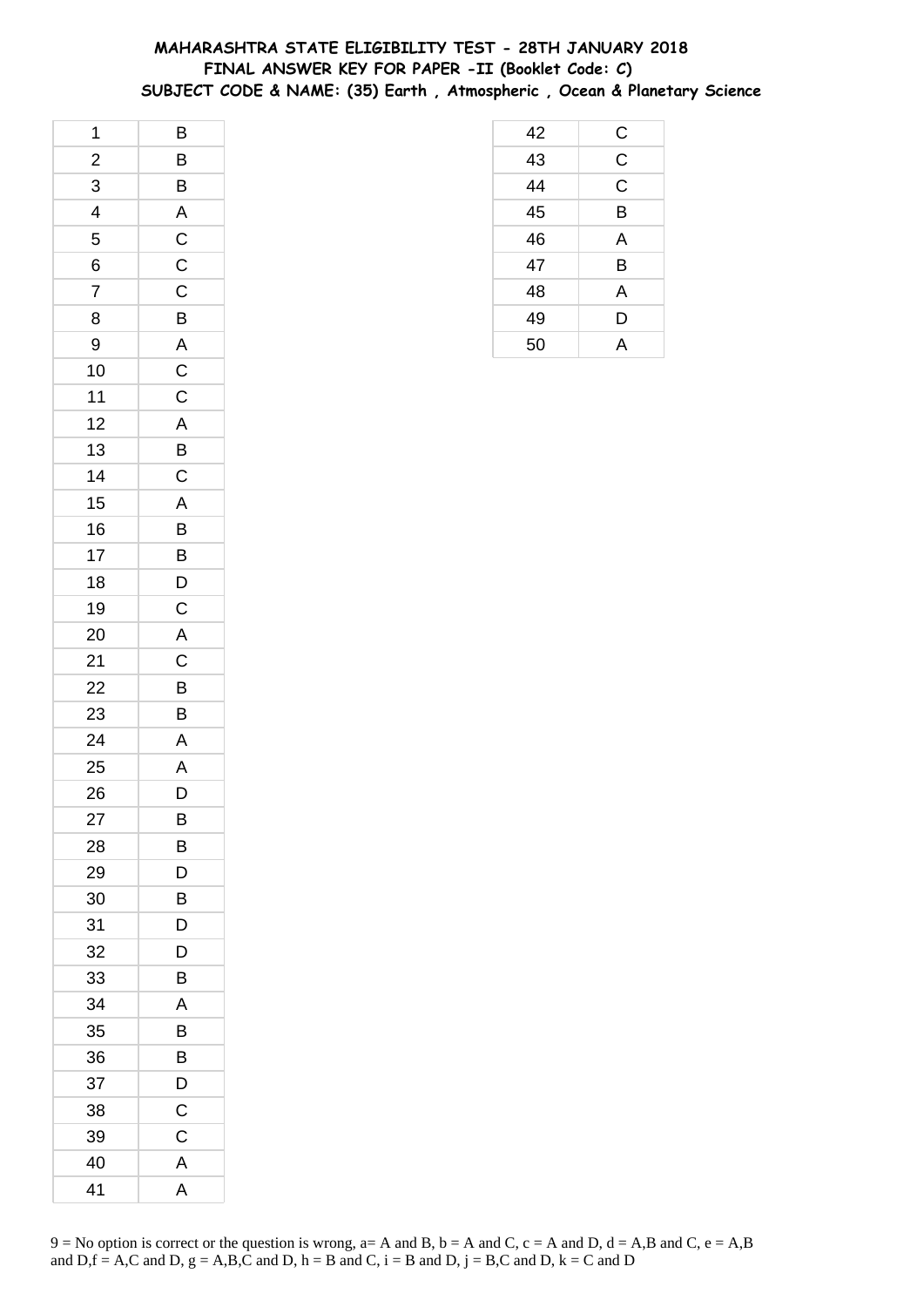# **MAHARASHTRA STATE ELIGIBILITY TEST - 28TH JANUARY 2018 FINAL ANSWER KEY FOR PAPER -II (Booklet Code: D) SUBJECT CODE & NAME: (35) Earth , Atmospheric , Ocean & Planetary Science**

| 1                       | $\mathsf C$    |
|-------------------------|----------------|
| $\frac{2}{1}$           | A              |
| $\overline{3}$          | $\overline{B}$ |
| $\overline{\mathbf{4}}$ | $\mathsf C$    |
| 5                       | A              |
| 6                       | B              |
| $\overline{7}$          | B              |
| 8                       | D              |
| 9                       | $\mathsf C$    |
| 10                      | $\overline{A}$ |
| 11                      | $\mathsf{C}$   |
| 12                      | B              |
| 13                      | B              |
| 14                      | $\overline{A}$ |
| 15                      | A              |
| 16                      | D              |
| 17                      | B              |
| 18                      | B              |
| 19                      | D              |
| 20                      | B              |
| 21                      | D              |
| 22                      | D              |
| 23                      | B              |
| 24                      | A              |
| 25                      | B              |
| 26                      | B              |
| 27                      | D              |
| 28                      | C              |
| 29                      | $\mathsf C$    |
| 30                      | $\mathsf{A}$   |
| 31                      | $\mathsf{A}$   |
| 32                      | $\overline{C}$ |
| 33                      | $\mathsf C$    |
| 34                      | C              |
| 35                      | B              |
| 36                      | A              |
| 37                      | В              |
| 38                      | Α              |
| 39                      | D              |
| 40                      | A              |
| 41                      | B              |

| 9 = No option is correct or the question is wrong, a= A and B, b = A and C, c = A and D, d = A,B and C, e = A,B |
|-----------------------------------------------------------------------------------------------------------------|
| and D, $f = A$ , C and D, $g = A$ , B, C and D, $h = B$ and C, $i = B$ and D, $j = B$ , C and D, $k = C$ and D  |

| 42 | B           |
|----|-------------|
| 43 | B           |
| 44 | A           |
| 45 | C           |
| 46 | $\mathsf C$ |
| 47 | $\mathsf C$ |
| 48 | B           |
| 49 | Α           |
| 50 | C           |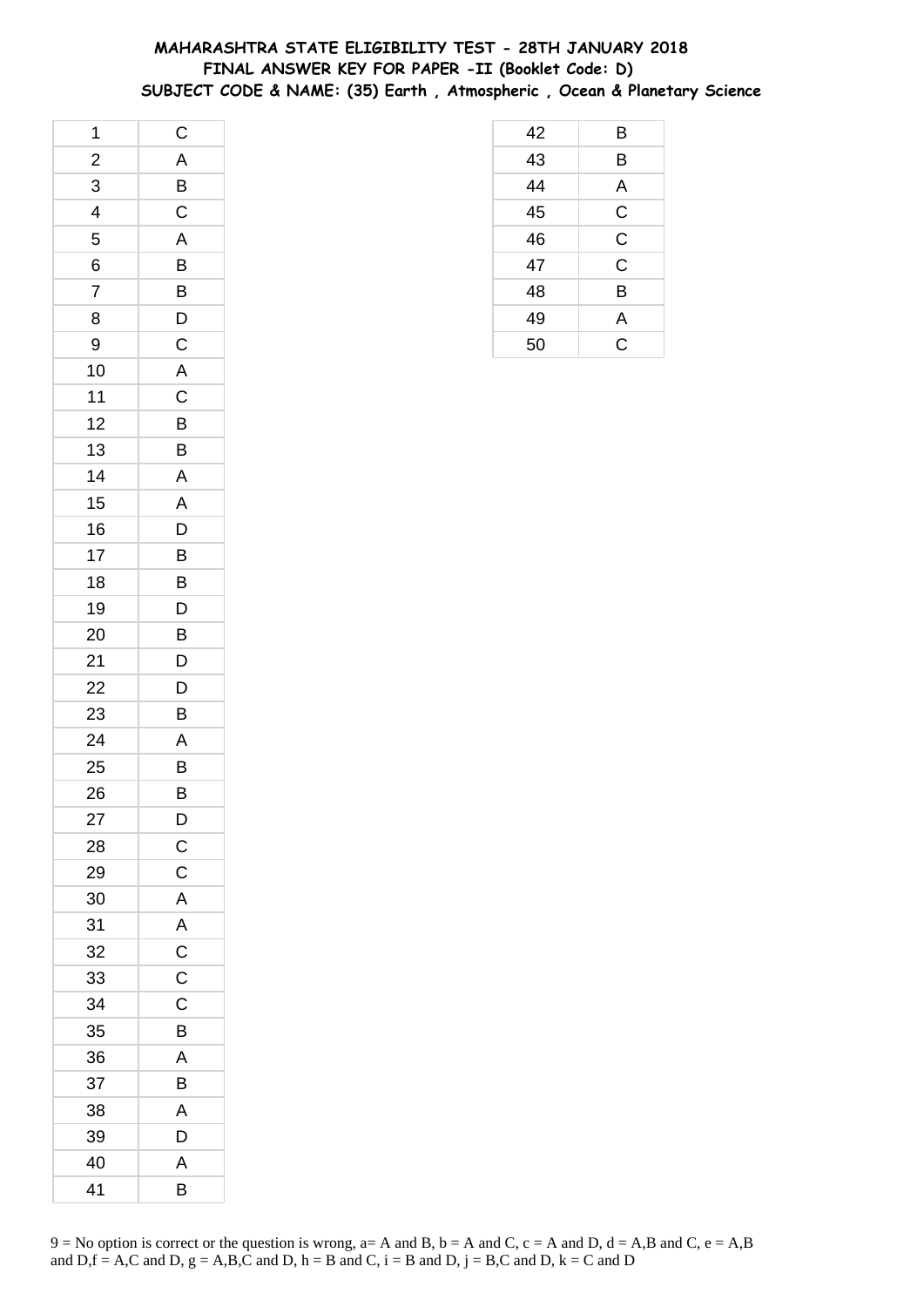## **MAHARASHTRA STATE ELIGIBILITY TEST - 28TH JANUARY 2018 FINAL ANSWER KEY FOR PAPER -II (Booklet Code: A) SUBJECT CODE & NAME: (36) Geography**

| 1              | $\mathsf{A}$          |
|----------------|-----------------------|
| $\frac{2}{1}$  |                       |
| $\overline{3}$ | $\overline{B}$<br>$D$ |
| $\overline{4}$ |                       |
| 5              |                       |
| 6              | $rac{C}{AC}$          |
| $\overline{7}$ |                       |
| 8              |                       |
| 9              |                       |
| 10             |                       |
| $11$           | ACDACCCCACCA          |
| 12             |                       |
| 13             |                       |
| 14             |                       |
| 15             |                       |
| 16             |                       |
| 17             |                       |
| 18             |                       |
| 19             |                       |
| 20             |                       |
| 21             | $C$<br>$B$<br>$D$     |
| 22             |                       |
| 23             |                       |
| 24             | $rac{A}{C}$           |
| 25             |                       |
| 26             | $\frac{C}{B}$         |
| 27             | D                     |
| 28             | B                     |
| 29             | C                     |
| 30             | D                     |
| 31             | B                     |
| 32             | A                     |
| 33             | D                     |
| 34             | B                     |
| 35             | A                     |
| 36             | С                     |
| 37             | A                     |
| 38             | B                     |
| 39             | A                     |
| 40             | A                     |
| 41             | C                     |

| 42 | D              |
|----|----------------|
| 43 | D              |
| 44 | D              |
| 45 | A              |
| 46 | D              |
| 47 | A              |
| 48 | $\mathsf C$    |
| 49 | $\overline{A}$ |
| 50 | D              |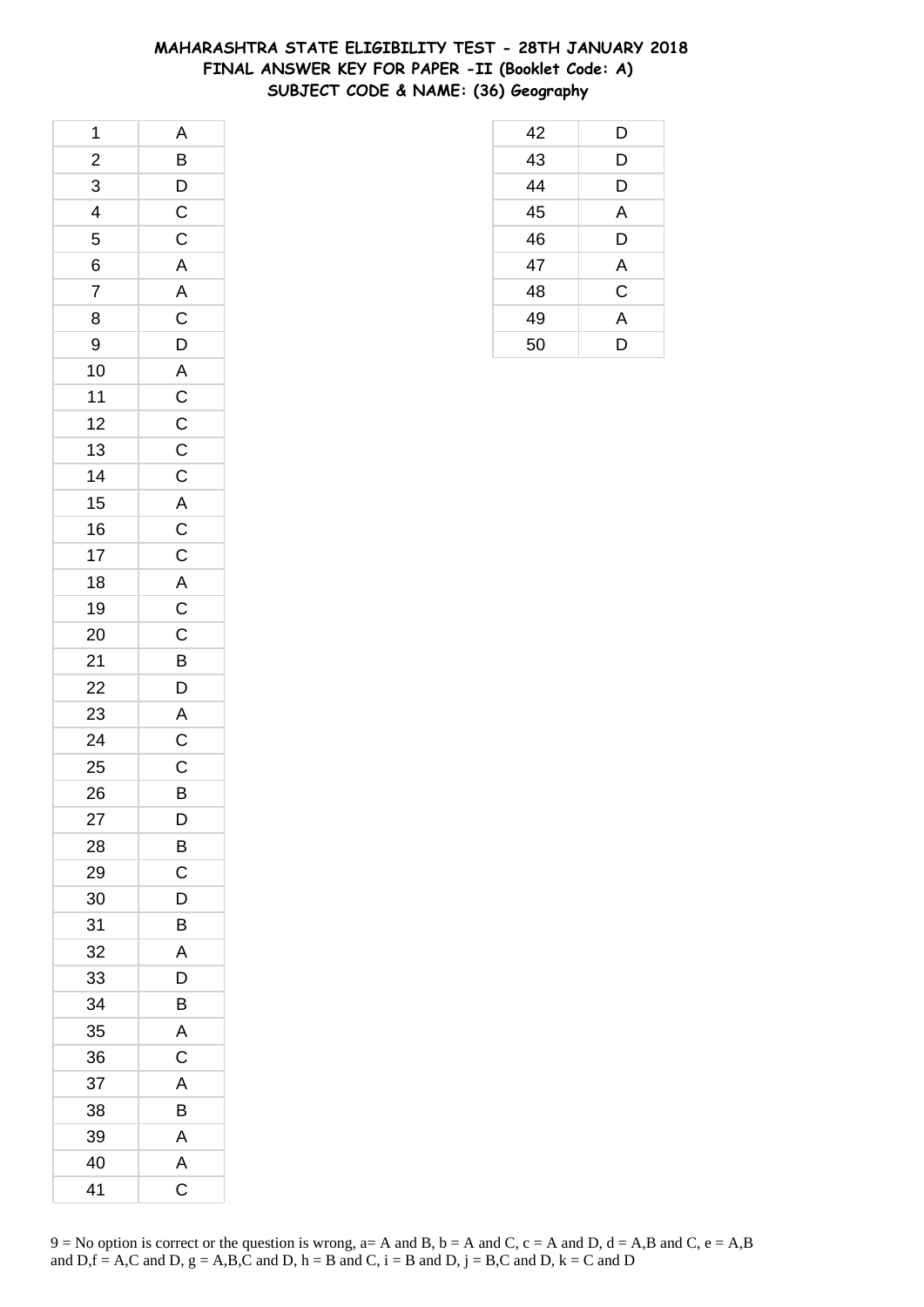## **MAHARASHTRA STATE ELIGIBILITY TEST - 28TH JANUARY 2018 FINAL ANSWER KEY FOR PAPER -II (Booklet Code: B) SUBJECT CODE & NAME: (36) Geography**

| 1                       | $\overline{B}$ |
|-------------------------|----------------|
| $\overline{\mathbf{c}}$ | $\mathsf{D}$   |
| $\overline{3}$          | $\overline{A}$ |
| $\overline{4}$          | $\overline{C}$ |
| 5                       | $\mathsf C$    |
| 6                       | B              |
| $\overline{7}$          | D              |
| 8                       | $\overline{B}$ |
| 9                       | $\overline{C}$ |
| 10                      | $\mathsf{D}$   |
| 11                      | B              |
| 12                      | $\overline{A}$ |
| 13                      | $\mathsf{D}$   |
| 14                      | B              |
| 15                      | $\overline{A}$ |
| 16                      | $\overline{C}$ |
| 17                      | A              |
| 18                      | B              |
| 19                      | $\overline{A}$ |
| 20                      | A              |
| 21                      | $\overline{c}$ |
| 22                      | $\overline{D}$ |
| 23                      | $\overline{D}$ |
| 24                      | D              |
| 25                      | A              |
| 26                      | D              |
| 27                      | A              |
| 28                      | C              |
| 29                      | A              |
| 30                      | D              |
| 31                      | A              |
| 32                      | B              |
| 33                      | D              |
| 34                      | $\mathsf C$    |
| 35                      | C              |
| 36                      | $\mathsf{A}$   |
| 37                      | A              |
| 38                      | C              |
| 39                      | D              |
| 40                      | A              |
| 41                      | C              |

| 42 | C              |
|----|----------------|
| 43 | $\overline{C}$ |
| 44 | $\mathsf C$    |
| 45 | A              |
| 46 | $\mathsf C$    |
| 47 | C              |
| 48 | A              |
| 49 | $\mathsf C$    |
| 50 | $\overline{C}$ |
|    |                |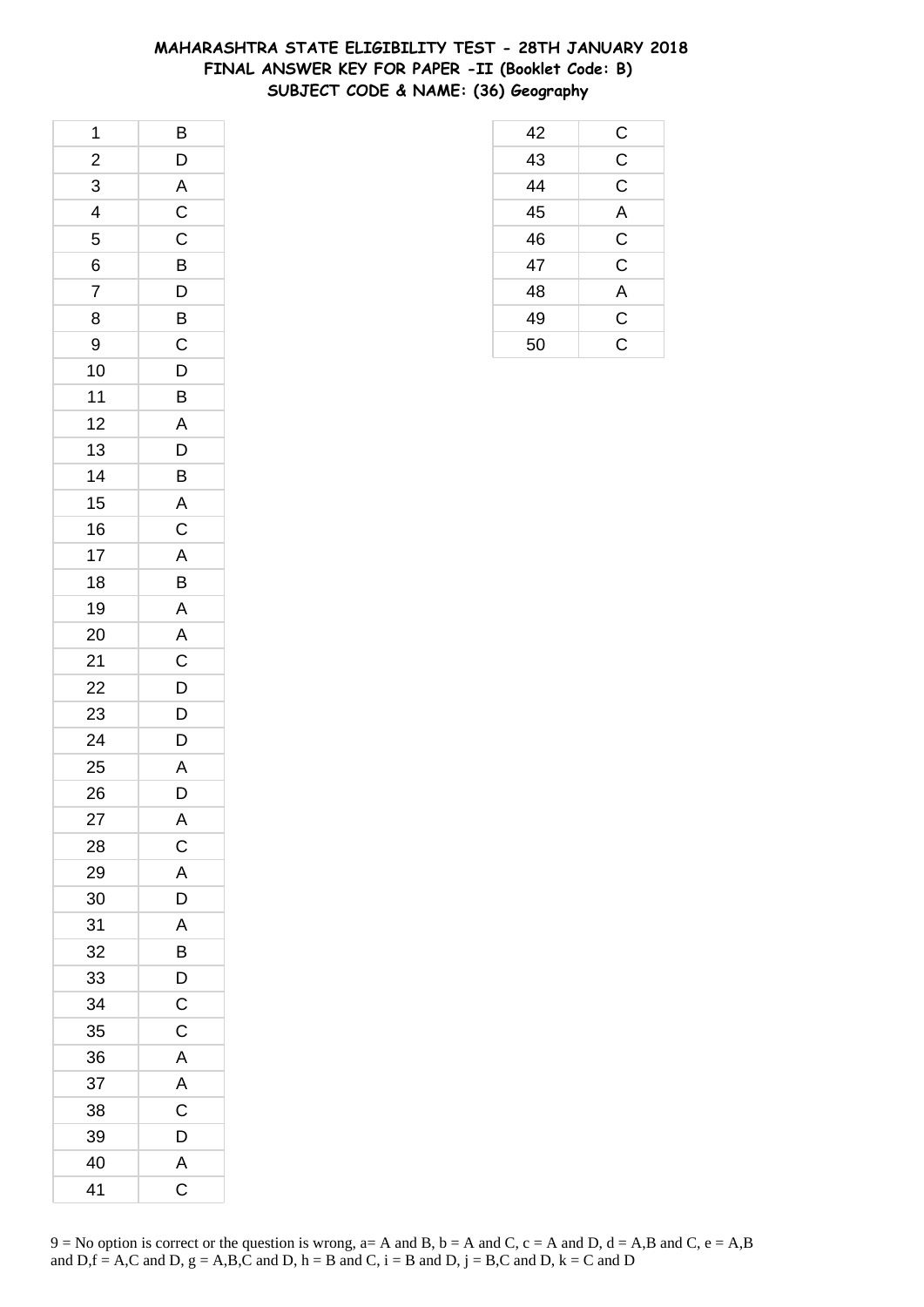## **MAHARASHTRA STATE ELIGIBILITY TEST - 28TH JANUARY 2018 FINAL ANSWER KEY FOR PAPER -II (Booklet Code: C) SUBJECT CODE & NAME: (36) Geography**

| 1                       | B                       |
|-------------------------|-------------------------|
| $\overline{\mathbf{c}}$ | A                       |
| $\overline{3}$          | D                       |
| 4                       | $\overline{B}$          |
| 5                       | $\overline{\mathsf{A}}$ |
| 6                       | $\overline{C}$          |
| $\overline{7}$          | $\overline{A}$          |
| 8                       | B                       |
| 9                       | $\overline{\mathsf{A}}$ |
| 10                      | $\overline{A}$          |
| 11                      | $\overline{C}$          |
| 12                      | D                       |
| 13                      | $\mathsf{D}$            |
| 14                      | D                       |
| 15                      | $\mathsf{A}$            |
| 16                      | $\overline{D}$          |
| 17                      |                         |
| 18                      | $rac{A}{C}$             |
| 19                      | $\mathsf{A}$            |
| 20                      | D                       |
| 21                      | A                       |
| 22                      | B                       |
| 23                      | $\overline{D}$          |
| 24                      | $\overline{c}$          |
| 25                      | $\mathsf C$             |
| 26                      | $\mathsf{A}$            |
| 27                      | Α                       |
| 28                      | $\mathsf{C}$            |
| 29                      | D                       |
| 30                      | A                       |
| 31                      | $\mathsf C$             |
| 32                      | $\mathsf C$             |
| 33                      | $\overline{C}$          |
| 34                      | $\overline{C}$          |
| 35                      | $\overline{A}$          |
| 36                      | $\overline{\mathsf{C}}$ |
| 37                      | $\mathsf C$             |
| 38                      | $\mathsf{A}$            |
| 39                      | $\overline{C}$          |
| 40                      | C                       |
| 41                      | B                       |

| 42 | D           |
|----|-------------|
| 43 | A           |
| 44 | $\mathsf C$ |
| 45 | $\mathsf C$ |
| 46 | B           |
| 47 | D           |
| 48 | B           |
| 49 | C           |
| 50 | D           |
|    |             |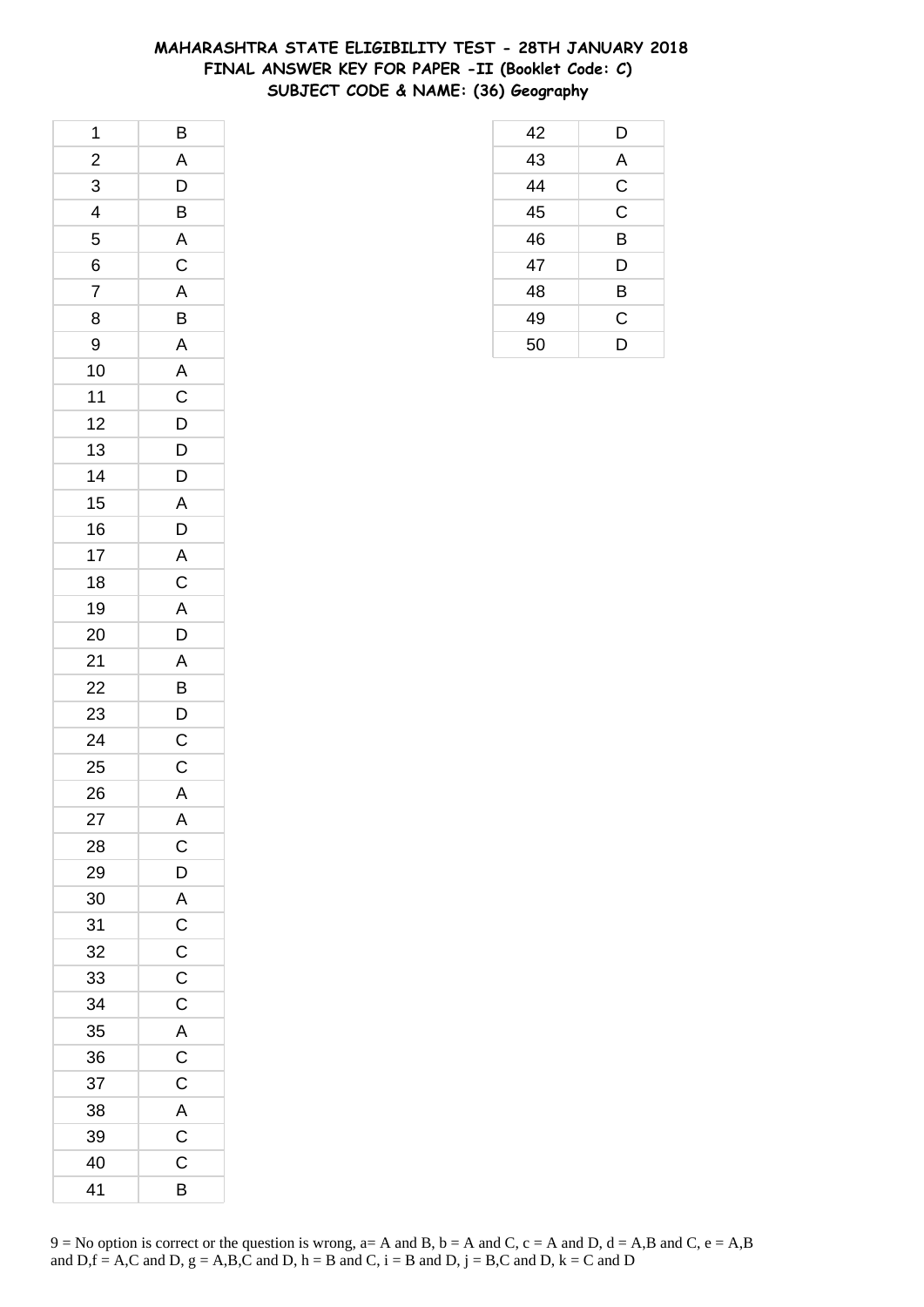## **MAHARASHTRA STATE ELIGIBILITY TEST - 28TH JANUARY 2018 FINAL ANSWER KEY FOR PAPER -II (Booklet Code: D) SUBJECT CODE & NAME: (36) Geography**

| 1                       | $\overline{C}$                                    |
|-------------------------|---------------------------------------------------|
| $\overline{\mathbf{c}}$ |                                                   |
| $\overline{3}$          | $\begin{array}{c}\nD \\ D \\ D \\ A\n\end{array}$ |
| $\frac{1}{4}$           |                                                   |
| 5                       |                                                   |
| 6                       | D                                                 |
| $\overline{7}$          | $\overline{A}$                                    |
| 8                       | $\frac{1}{C}$                                     |
| 9                       |                                                   |
| 10                      | $\frac{A}{D}$                                     |
| 11                      |                                                   |
| 12                      | $rac{A}{B}$                                       |
| 13                      |                                                   |
| 14                      | $\frac{D}{C}$                                     |
| 15                      |                                                   |
| 16                      |                                                   |
| 17                      | A<br>A<br>C<br>D                                  |
| 18                      |                                                   |
| 19                      |                                                   |
| 20                      |                                                   |
| 21                      | $A$ $C$ $C$ $C$                                   |
| 22                      |                                                   |
| 23                      |                                                   |
| 24                      | $\overline{C}$                                    |
| 25                      | $rac{A}{C}$                                       |
| 26                      |                                                   |
| 27                      | $\mathsf{C}$                                      |
| 28                      | $\overline{A}$                                    |
| 29                      | $\overline{C}$                                    |
| 30                      | C                                                 |
| 31                      | B                                                 |
| 32                      | D                                                 |
| 33                      | $\overline{A}$                                    |
| 34                      | $\overline{C}$                                    |
| 35                      | C                                                 |
| 36                      | B                                                 |
| 37                      | D                                                 |
| 38                      | B                                                 |
| 39                      | C                                                 |
| 40                      | D                                                 |
| 41                      | B                                                 |

| 42 | A           |
|----|-------------|
| 43 | D           |
| 44 | B           |
| 45 | A           |
| 46 | $\mathsf C$ |
| 47 | A           |
| 48 | B           |
| 49 | A           |
| 50 | А           |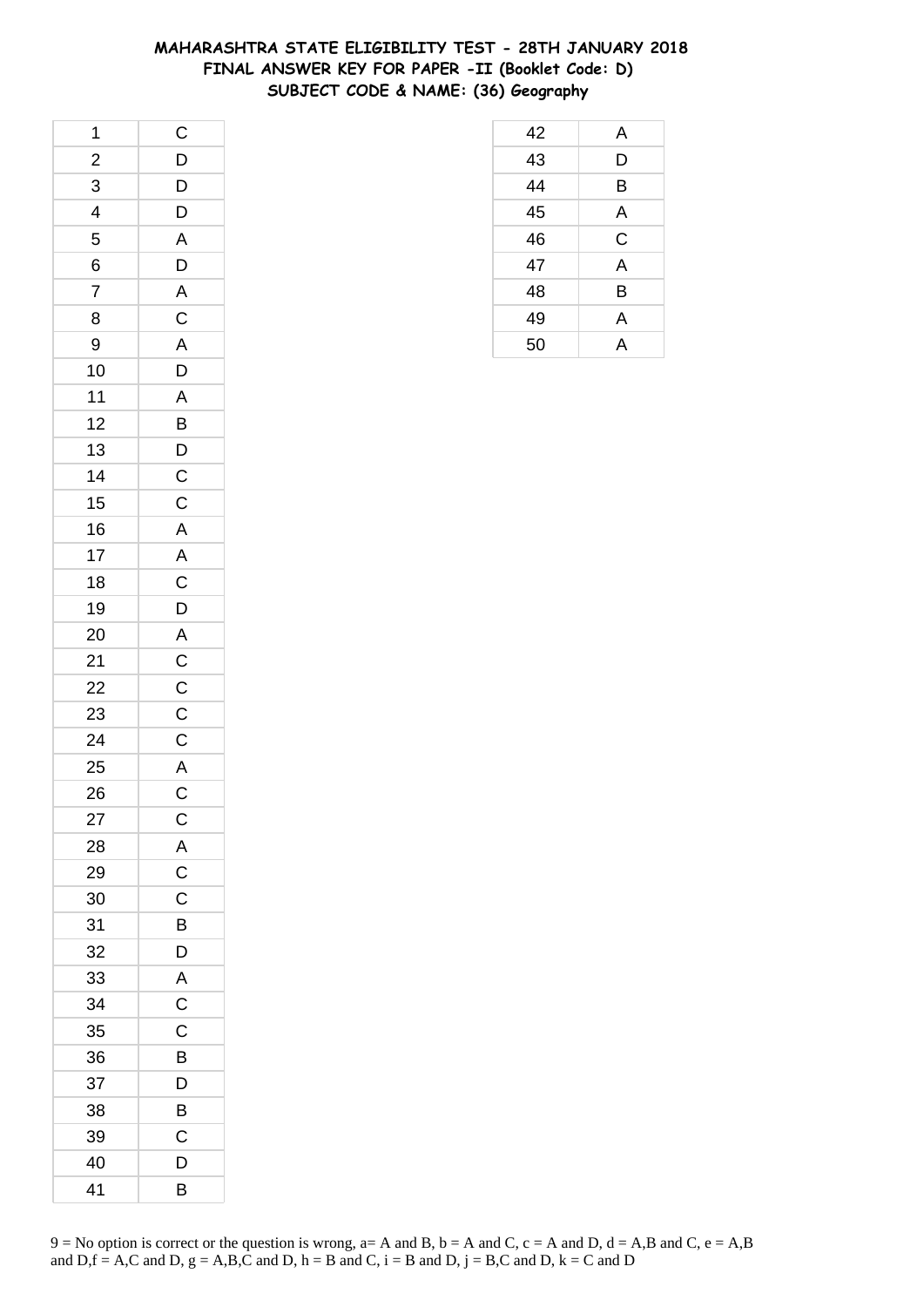## **MAHARASHTRA STATE ELIGIBILITY TEST - 28TH JANUARY 2018 FINAL ANSWER KEY FOR PAPER -II (Booklet Code: A) SUBJECT CODE & NAME: (37) Computer Science & Application**

| 1                        | A                       |
|--------------------------|-------------------------|
| $\overline{c}$           | $\overline{C}$          |
| 3                        | B                       |
| $\overline{\mathcal{A}}$ | $\mathsf C$             |
| 5                        | B                       |
| 6                        | $\mathsf{C}$            |
| $\overline{7}$           | $\overline{C}$          |
| 8                        | $\overline{B}$          |
| 9                        | $\overline{C}$          |
| 10                       | $\overline{A}$          |
| 11                       | $\overline{A}$          |
| 12                       | $\mathsf{C}$            |
| 13                       |                         |
| 14                       | $\frac{A}{B}$           |
| 15                       | $\overline{D}$          |
| 16                       | $\overline{\mathsf{A}}$ |
| 17                       | $\overline{C}$          |
| 18                       | $\overline{C}$          |
| 19                       | $\overline{\mathsf{B}}$ |
| 20                       | $\overline{A}$          |
| 21                       | $\overline{B}$          |
| 22                       | $\mathsf{C}$            |
| 23                       | $\overline{D}$          |
| 24                       | $\overline{C}$          |
| 25                       | $\mathsf{C}$            |
| 26                       | $\overline{\mathsf{A}}$ |
| 27                       | D                       |
| 28                       | B                       |
| 29                       | B                       |
| 30                       | $\mathsf C$             |
| 31                       | $\mathsf C$             |
| 32                       | $\mathsf C$             |
| 33                       | D                       |
| 34                       | B                       |
| 35                       | Β                       |
| 36                       | С                       |
| 37                       | B                       |
| 38                       | A                       |
| 39                       | D                       |
| 40                       | A                       |
| 41                       | C                       |

| 42              | D            |
|-----------------|--------------|
| $\frac{43}{44}$ | A            |
|                 | B            |
| 45              | $\mathsf C$  |
| 46              | B            |
| $\overline{47}$ | D            |
| 48              | A            |
| 49              | B            |
| 50              | $\mathsf{C}$ |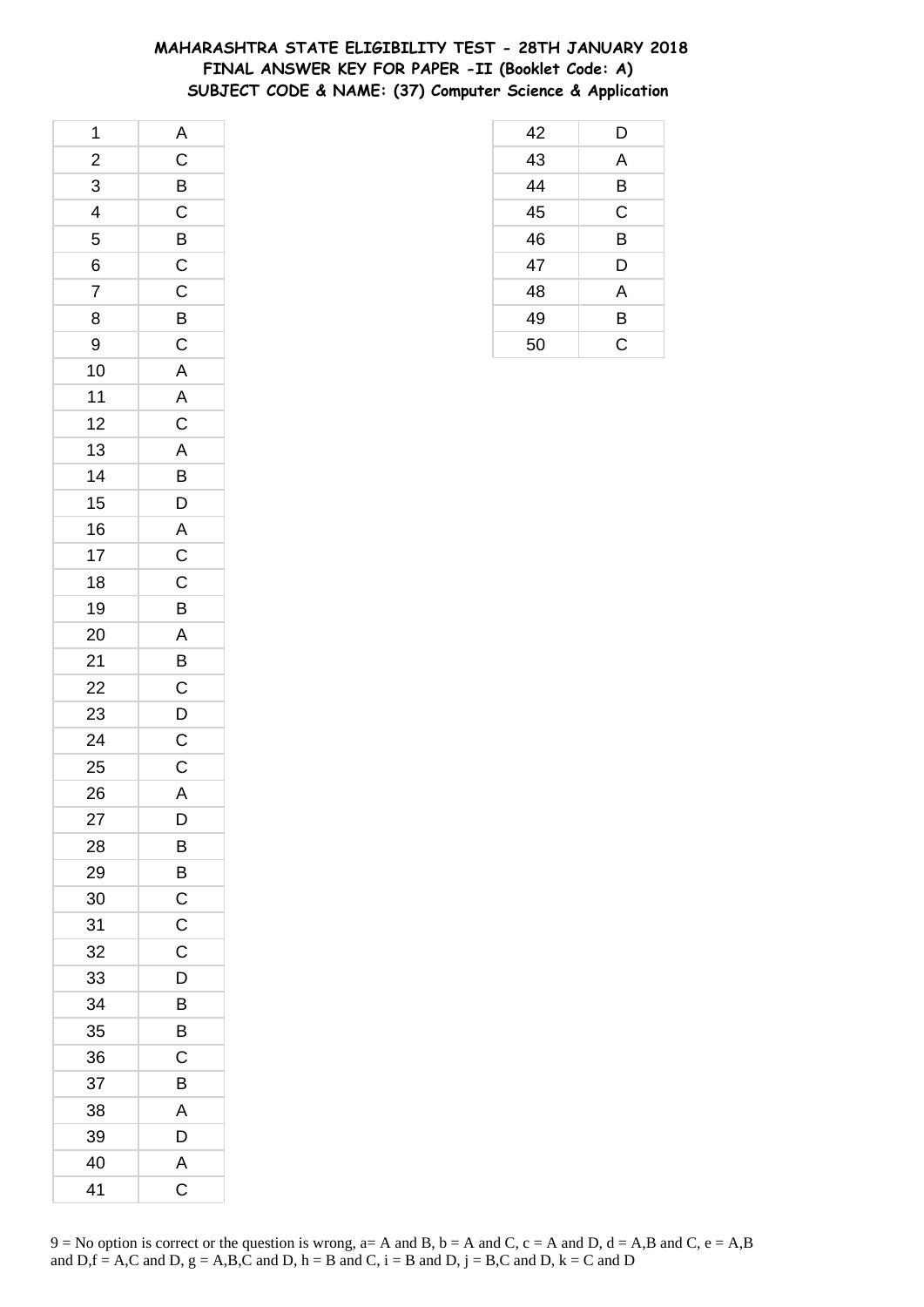# **MAHARASHTRA STATE ELIGIBILITY TEST - 28TH JANUARY 2018 FINAL ANSWER KEY FOR PAPER -II (Booklet Code: B) SUBJECT CODE & NAME: (37) Computer Science & Application**

 C A B D A C C B A

| 1              |                |
|----------------|----------------|
| $\overline{c}$ | $rac{B}{C}$    |
| 3              | $\overline{D}$ |
| 4              | $\frac{C}{C}$  |
| 5              |                |
| 6              | A              |
| $\overline{7}$ | $\overline{D}$ |
| 8              | $\overline{B}$ |
| 9              | $\overline{B}$ |
| 10             |                |
| 11             | $\frac{C}{C}$  |
| 12             | $\mathsf{C}$   |
| 13             | $\overline{D}$ |
| 14             | $\overline{B}$ |
| 15             | B              |
| 16             | $\mathsf C$    |
| 17             | B              |
| 18             | $\overline{A}$ |
| 19             |                |
| 20             | $\frac{D}{A}$  |
| 21             | $\overline{C}$ |
| 22             | D              |
| 23             | $\mathsf{A}$   |
| 24             | B              |
| 25             | $\mathsf{C}$   |
| 26             | $\overline{B}$ |
| 27             | D              |
| 28             | Α              |
| 29             | B              |
| 30             | $\mathsf C$    |
| 31             | A              |
| 32             | C              |
| 33             | B              |
| 34             | C              |
| 35             | B              |
| 36             | C              |
| 37             | C              |
| 38             | B              |
| 39             | C              |
| 40             | A              |
| 41             | A              |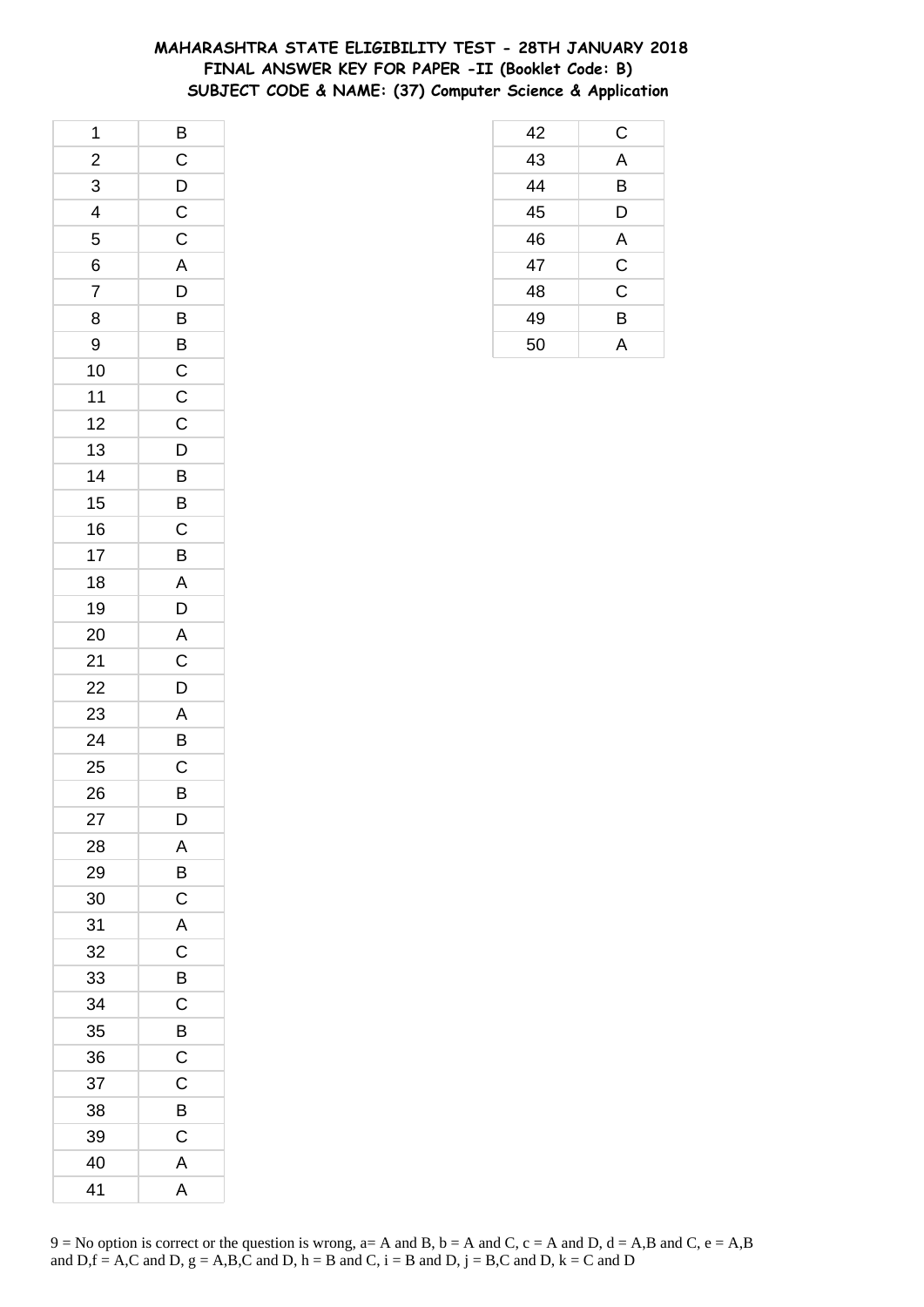## **MAHARASHTRA STATE ELIGIBILITY TEST - 28TH JANUARY 2018 FINAL ANSWER KEY FOR PAPER -II (Booklet Code: C) SUBJECT CODE & NAME: (37) Computer Science & Application**

| 1              | $\mathsf{C}$   |
|----------------|----------------|
| $\overline{c}$ | $\overline{C}$ |
| 3              | $\overline{D}$ |
| 4              | $\overline{B}$ |
| 5              | B              |
| 6              | $\mathsf{C}$   |
| $\overline{7}$ | $\overline{B}$ |
| 8              | A              |
| 9              | D              |
| 10             | $\mathsf{A}$   |
| 11             | $\mathsf C$    |
| 12             | D              |
| 13             | A              |
| 14             | $\overline{B}$ |
| 15             | $\mathsf{C}$   |
| 16             | B              |
| 17             | D              |
| 18             | A              |
| 19             | $\overline{B}$ |
| 20             | $\overline{C}$ |
| 21             | $\overline{A}$ |
| 22             | $\overline{C}$ |
| 23             | B              |
| 24             | $\mathsf C$    |
| 25             | $rac{B}{C}$    |
| 26             |                |
| 27             | $\mathsf C$    |
| 28             | В              |
| 29             | C              |
| 30             | A              |
| 31             | A              |
| 32             | $\mathsf C$    |
| 33             | A              |
| 34             | В              |
| 35             | D              |
| 36             | A              |
| 37             | $\mathsf C$    |
| 38             | C              |
| 39             | B              |
| 40             | A              |
| 41             | В              |

| 42 | С           |
|----|-------------|
| 43 | D           |
| 44 | $\mathsf C$ |
| 45 | $\mathsf C$ |
| 46 | A           |
| 47 | D           |
| 48 | B           |
| 49 | Β           |
| 50 | C           |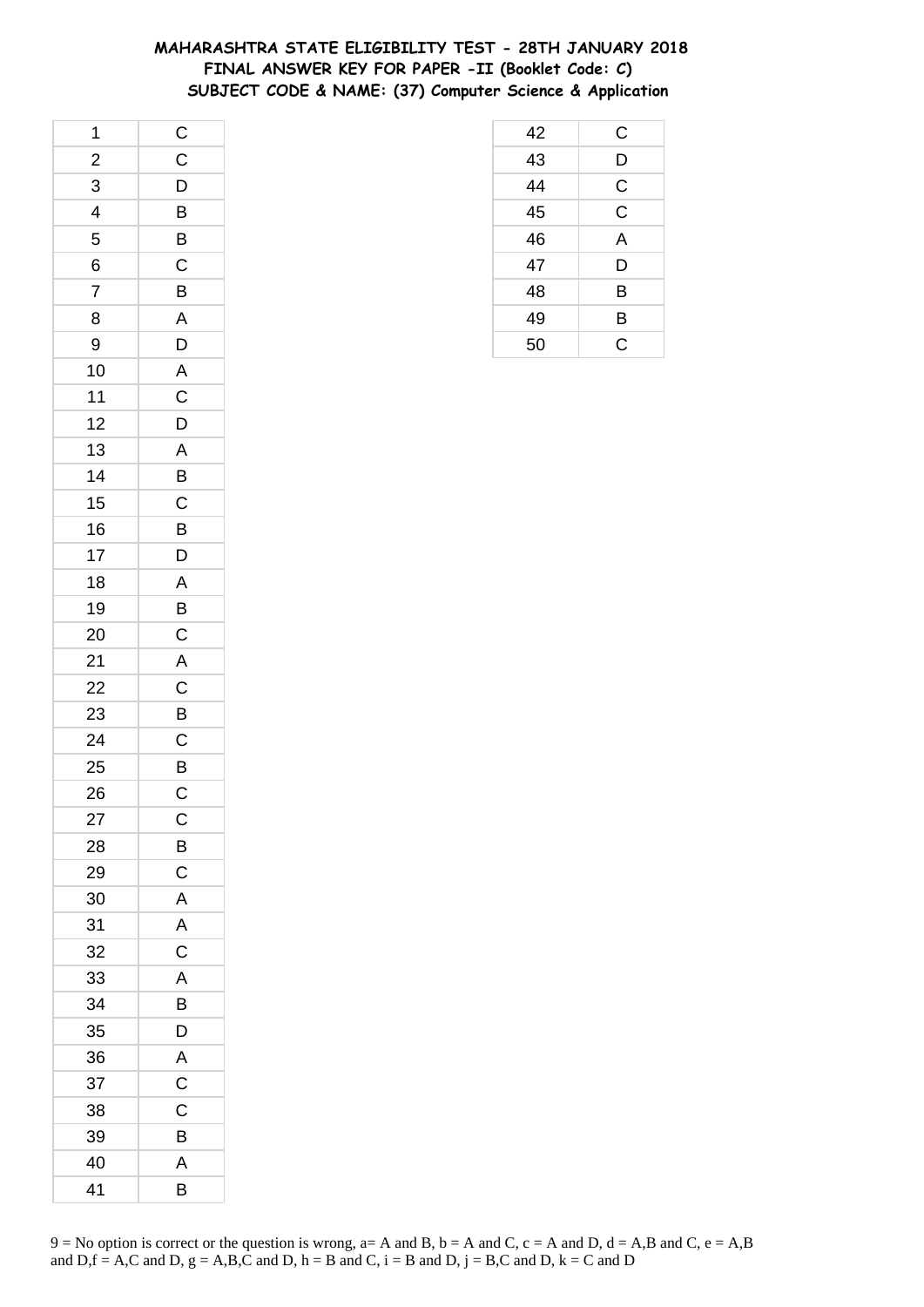## **MAHARASHTRA STATE ELIGIBILITY TEST - 28TH JANUARY 2018 FINAL ANSWER KEY FOR PAPER -II (Booklet Code: D) SUBJECT CODE & NAME: (37) Computer Science & Application**

| 1              | $\mathsf{C}$   |
|----------------|----------------|
| $\overline{c}$ | D              |
| 3              | A              |
| 4              | B              |
| 5              | $\mathsf C$    |
| 6              | $\overline{B}$ |
| $\overline{7}$ | D              |
| 8              | $\overline{A}$ |
| 9              | B              |
| 10             | $\mathsf{C}$   |
| 11             | $\overline{A}$ |
| 12             | $\mathsf C$    |
| 13             | $\overline{B}$ |
| 14             | $\overline{C}$ |
| 15             | $\overline{B}$ |
| 16             | $\overline{C}$ |
| 17             | $\overline{C}$ |
| 18             | $\overline{B}$ |
| 19             | $\overline{C}$ |
| 20             | $\overline{A}$ |
| 21             | $\mathsf{A}$   |
| 22             | $\overline{C}$ |
| 23             | $\mathsf{A}$   |
| 24             | B              |
| 25             | $\overline{D}$ |
| 26             | A              |
| 27             | $\mathsf{C}$   |
| 28             | С              |
| 29             | B              |
| 30             | A              |
| 31             | B              |
| 32             | C              |
| 33             | D              |
| 34             | $\mathsf C$    |
| 35             | C              |
| 36             | A              |
| 37             | D              |
| 38             | B              |
| 39             | B              |
| 40             | C              |
| 41             | C              |

| 42 | С |
|----|---|
| 43 | D |
| 44 | B |
| 45 | Β |
| 46 | C |
| 47 | B |
| 48 | A |
| 49 | D |
| 50 | A |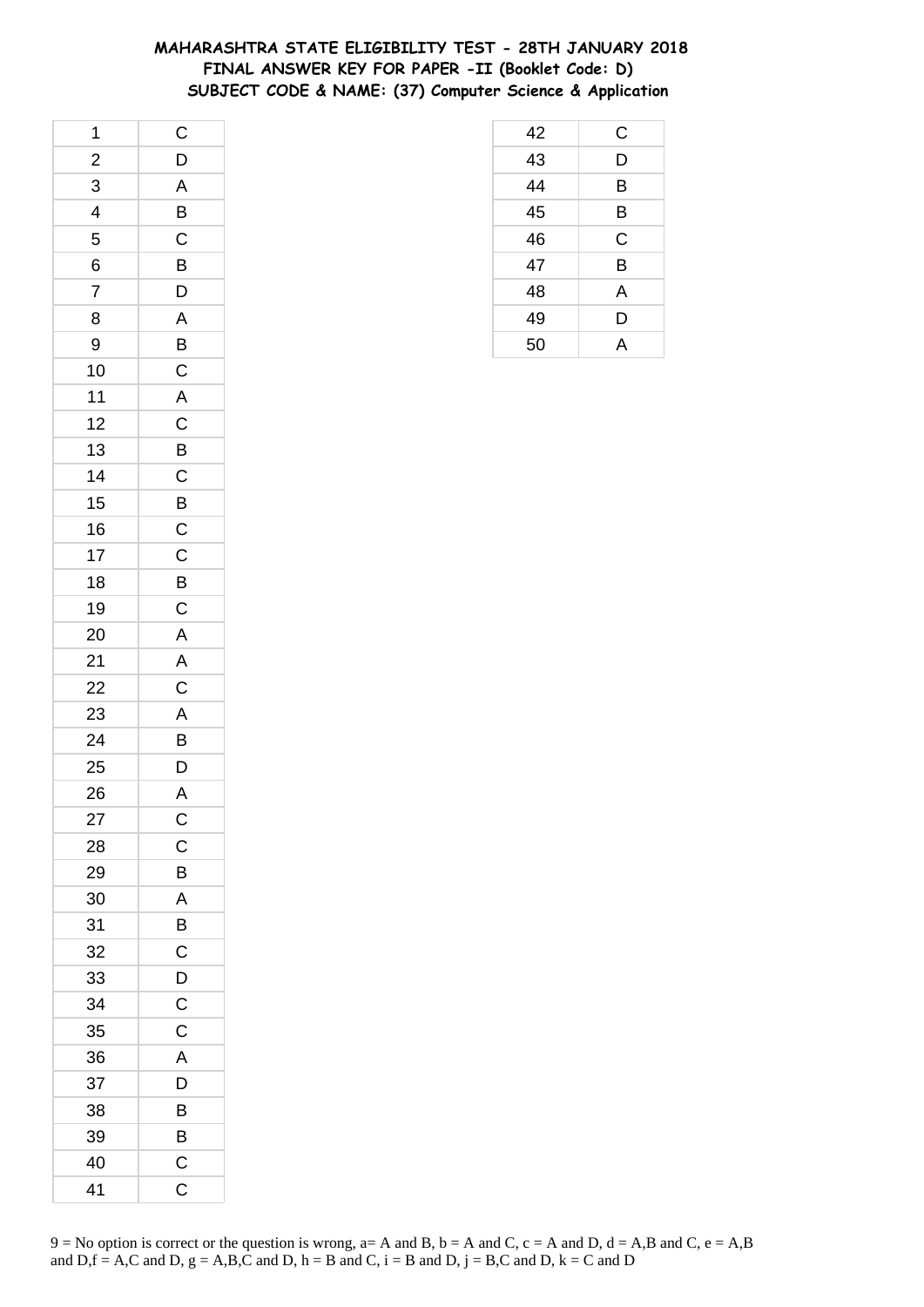## **MAHARASHTRA STATE ELIGIBILITY TEST - 28TH JANUARY 2018 FINAL ANSWER KEY FOR PAPER -II (Booklet Code: A) SUBJECT CODE & NAME: (38) Electronics Science**

| 1                        | $\mathsf{C}$                                       |
|--------------------------|----------------------------------------------------|
| $\frac{2}{1}$            |                                                    |
| 3                        | $rac{A}{A}$                                        |
| $\overline{\mathcal{L}}$ |                                                    |
| 5                        | $\overline{B}$                                     |
| 6                        |                                                    |
| $\overline{7}$           | $\frac{A}{A}$                                      |
| 8                        |                                                    |
| 9                        |                                                    |
| 10                       | $\overline{C}$<br>$\overline{B}$<br>$\overline{D}$ |
| $11$                     | $\mathsf{A}$                                       |
| 12                       | $\overline{\mathbf{C}}$                            |
| 13                       |                                                    |
| 14                       | $\frac{A}{D}$                                      |
| 15                       |                                                    |
| 16                       |                                                    |
| 17                       | $\frac{A}{B}$                                      |
| 18                       |                                                    |
| 19                       | $rac{A}{D}$                                        |
| 20                       |                                                    |
| 21                       | $\overline{C}$<br>$D$                              |
| 22                       | $\overline{C}$                                     |
| 23                       | $\overline{B}$                                     |
| 24                       | D                                                  |
| 25                       | $\overline{B}$                                     |
| 26                       | $\overline{\text{c}}$                              |
| 27                       | D                                                  |
| 28                       | $\mathsf C$                                        |
| 29                       | A                                                  |
| 30                       | D                                                  |
| 31                       | A                                                  |
| 32                       | D                                                  |
| 33                       | B                                                  |
| 34                       | $\mathsf C$                                        |
| 35                       | A                                                  |
| 36                       | A                                                  |
| 37                       | A                                                  |
| 38                       | A                                                  |
| 39                       | $\mathsf C$                                        |
| 40                       | B                                                  |
| 41                       | C                                                  |

| 42 | D              |
|----|----------------|
| 43 | C              |
| 44 | A              |
| 45 | B              |
| 46 | C              |
| 47 | D              |
| 48 | $\overline{C}$ |
| 49 | $\overline{C}$ |
| 50 | D              |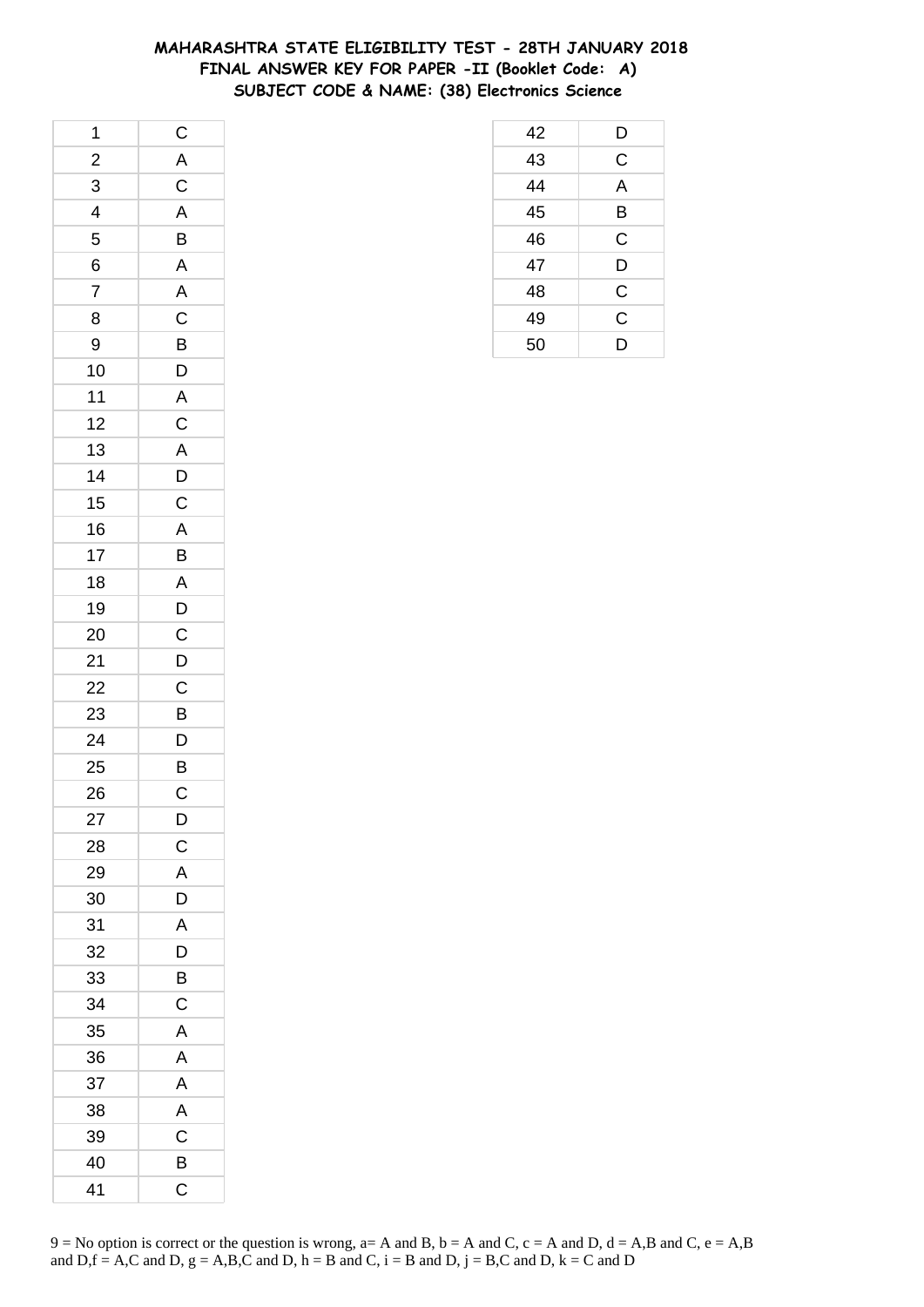## **MAHARASHTRA STATE ELIGIBILITY TEST - 28TH JANUARY 2018 FINAL ANSWER KEY FOR PAPER -II (Booklet Code: B) SUBJECT CODE & NAME: (38) Electronics Science**

| 1                       | $\overline{D}$          |
|-------------------------|-------------------------|
| $\frac{2}{1}$           | $\overline{C}$          |
| 3                       | $\overline{B}$          |
| $\overline{\mathbf{r}}$ | D                       |
| 5                       | $\overline{B}$          |
| 6                       | $\mathsf{C}$            |
| $\overline{7}$          | D                       |
| 8                       | $\mathsf{C}$            |
| 9                       | A                       |
| 10                      | D                       |
| 11                      | A                       |
| 12                      | D                       |
| 13                      |                         |
| 14                      | $rac{B}{C}$             |
| 15                      | $\mathsf{A}$            |
| 16                      | $\overline{\mathsf{A}}$ |
| 17                      | $\mathsf{A}$            |
| 18                      | A                       |
| 19                      | $\mathsf{C}$            |
| 20                      |                         |
| 21                      | $rac{B}{C}$             |
| 22                      | $\overline{D}$          |
| 23                      | $\mathsf C$             |
| 24                      | $\overline{A}$          |
| 25                      |                         |
| 26                      | $rac{B}{C}$             |
| 27                      | D                       |
| 28                      | $\overline{C}$          |
| 29                      | C                       |
| 30                      | D                       |
| 31                      | $\mathsf C$             |
| 32                      | $\overline{A}$          |
| 33                      | C                       |
| 34                      | A                       |
| 35                      | B                       |
| 36                      | Α                       |
| 37                      | A                       |
| 38                      | $\mathsf C$             |
| 39                      | B                       |
| 40                      | D                       |
| 41                      | A                       |

| 42 | С              |
|----|----------------|
| 43 | A              |
| 44 | D              |
| 45 | $\mathsf C$    |
| 46 | $\overline{A}$ |
| 47 | B              |
| 48 | A              |
| 49 | D              |
| 50 | $\overline{C}$ |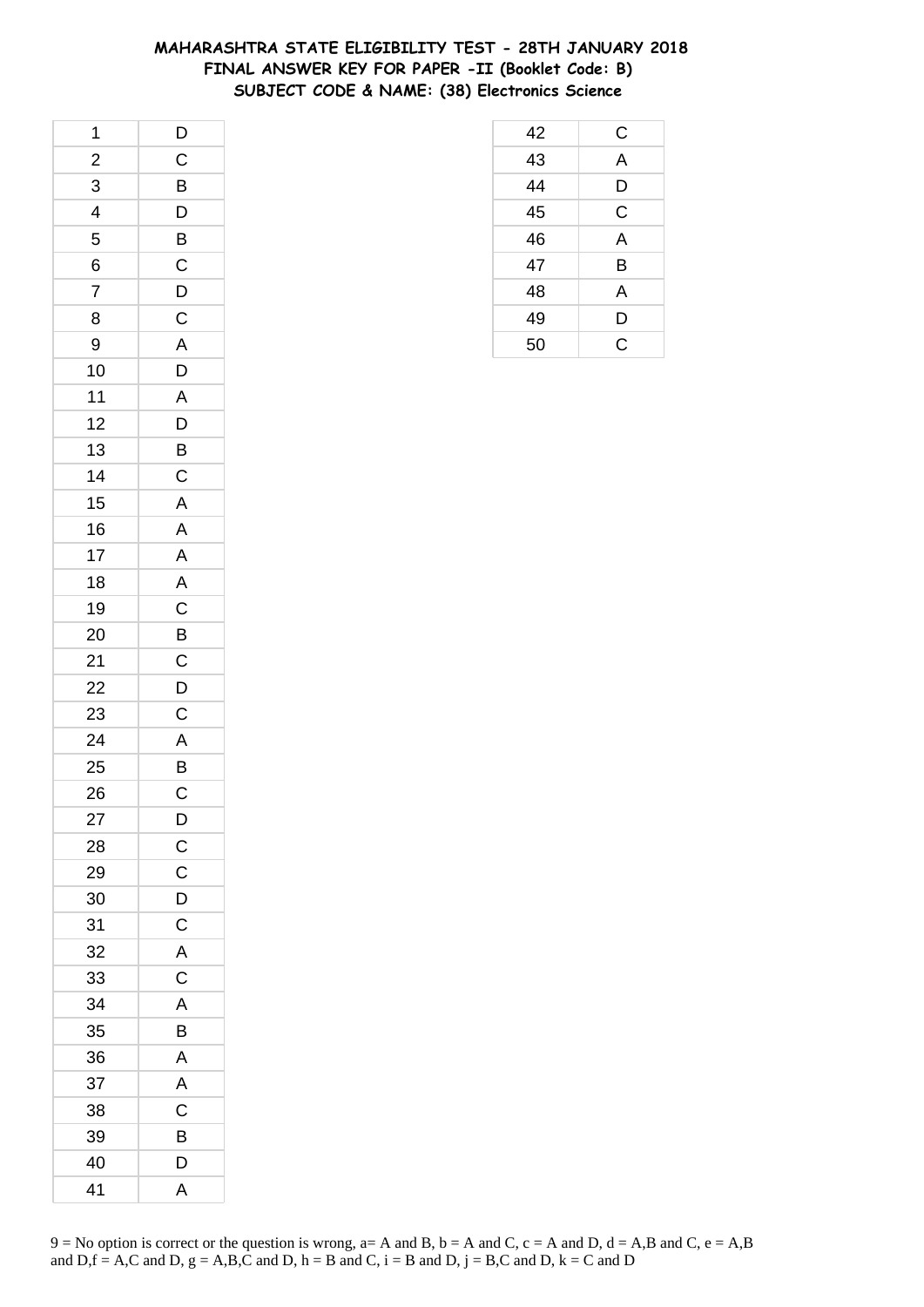## **MAHARASHTRA STATE ELIGIBILITY TEST - 28TH JANUARY 2018 FINAL ANSWER KEY FOR PAPER -II (Booklet Code: C) SUBJECT CODE & NAME: (38) Electronics Science**

| 1              | A                       |
|----------------|-------------------------|
| $\frac{2}{1}$  |                         |
| $\overline{3}$ | $\frac{D}{B}$           |
| $\frac{1}{4}$  | $\mathsf{C}$            |
| 5              | $\overline{\mathsf{A}}$ |
| 6              | $\mathsf{A}$            |
| $\overline{7}$ | A                       |
| 8              |                         |
| 9              | $rac{A}{C}$             |
| 10             |                         |
| $11$           | $rac{B}{C}$             |
| 12             | $\overline{D}$          |
| 13             | $\mathsf C$             |
| 14             | $\overline{A}$          |
| 15             | $\overline{B}$          |
| 16             |                         |
| 17             | $\frac{C}{D}$           |
| 18             | $\overline{c}$          |
| 19             | $\mathsf{C}$            |
| 20             |                         |
| 21             | $\frac{D}{C}$           |
| 22             | $rac{A}{C}$             |
| 23             |                         |
| 24             | $\overline{A}$          |
| 25             | $\bar{\mathbf{B}}$      |
| 26             | $\overline{A}$          |
| 27             | A                       |
| 28             | C                       |
| 29             | B                       |
| 30             | D                       |
| 31             | A                       |
| 32             | $\mathsf C$             |
| 33             | A                       |
| 34             | D                       |
| 35             | C                       |
| 36             | Α                       |
| 37             | B                       |
| 38             | A                       |
| 39             | D                       |
| 40             | C                       |
| 41             | D                       |

| 42              | С              |
|-----------------|----------------|
| 43              | B              |
| $\overline{44}$ | D              |
| 45              | В              |
| 46              | C              |
| 47              | D              |
| 48              | C              |
| 49              | $\overline{A}$ |
| 50              | D              |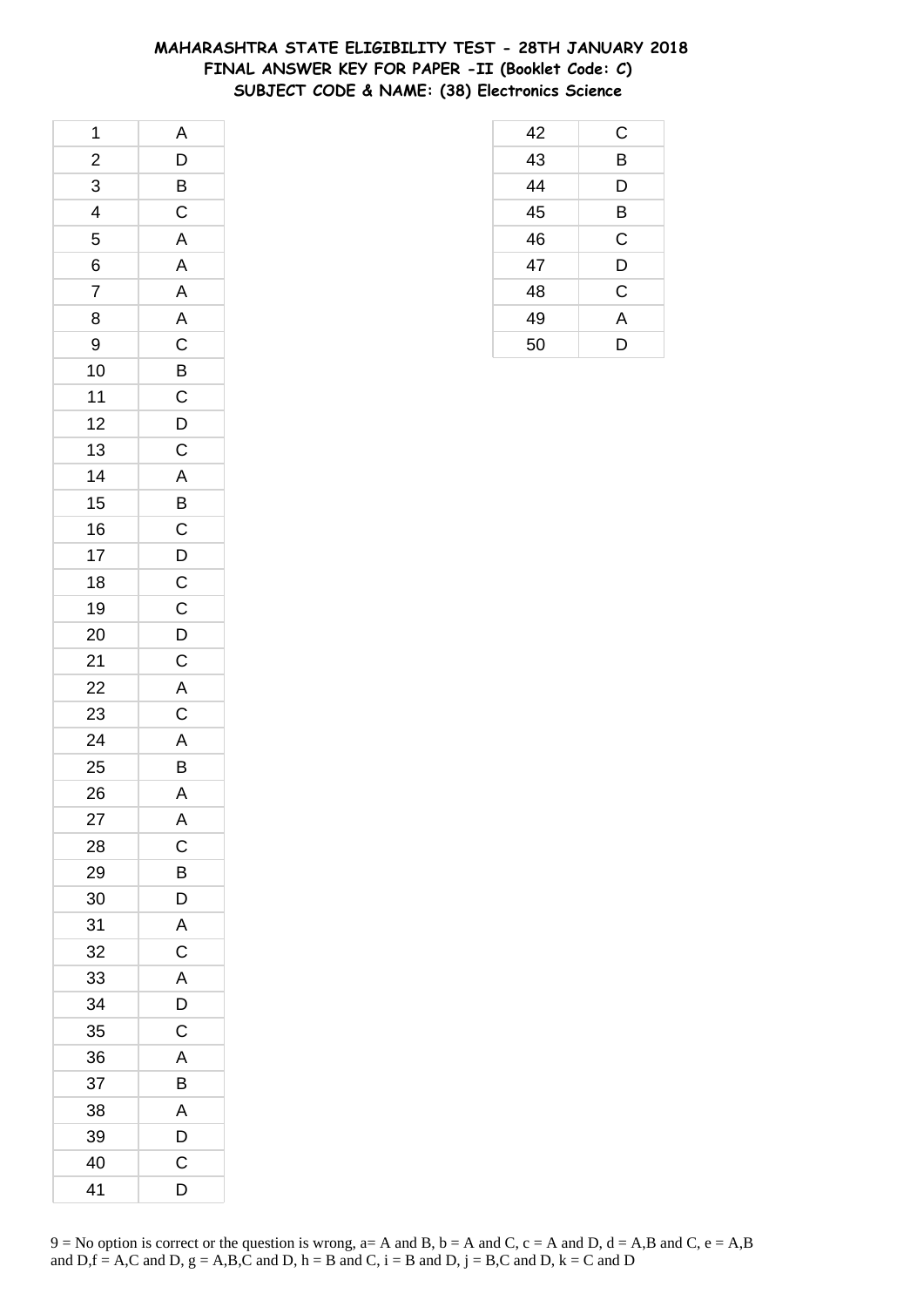# **MAHARASHTRA STATE ELIGIBILITY TEST - 28TH JANUARY 2018 FINAL ANSWER KEY FOR PAPER -II (Booklet Code: D) SUBJECT CODE & NAME: (38) Electronics Science**

| 1                       | $\overline{C}$                               |
|-------------------------|----------------------------------------------|
| $\overline{\mathbf{c}}$ | $\overline{D}$                               |
| $\overline{3}$          | $\overline{C}$                               |
| $\frac{1}{4}$           | $\overline{A}$                               |
| 5                       | $\overline{B}$                               |
| 6                       | $\mathsf{C}$                                 |
| $\overline{7}$          |                                              |
| 8                       |                                              |
| 9                       | $\frac{\overline{D}}{C}$                     |
| 10                      |                                              |
| 11                      |                                              |
| 12                      | $\overline{D}$ $\overline{C}$ $\overline{A}$ |
| 13                      | $\overline{C}$                               |
| 14                      | $\overline{A}$                               |
| 15                      | $\overline{B}$                               |
| 16                      |                                              |
| 17                      | $\frac{\overline{A}}{\overline{A}}$          |
| 18                      |                                              |
| 19                      | $\overline{B}$                               |
| 20                      | $\overline{D}$                               |
| 21                      |                                              |
| 22                      | $\frac{A}{C}$ $\frac{A}{D}$                  |
| 23                      |                                              |
| 24                      |                                              |
| 25                      | $\mathsf{C}$                                 |
| 26                      | $\overline{\mathsf{A}}$                      |
| 27                      | B                                            |
| 28                      | Α                                            |
| 29                      | D                                            |
| 30                      | C                                            |
| 31                      | D                                            |
| 32                      | C                                            |
| 33                      | B                                            |
| 34                      | D                                            |
| 35                      | B                                            |
| 36                      | C                                            |
| 37                      | D                                            |
| 38                      | C                                            |
| 39                      | A                                            |
| 40                      | D                                            |
| 41                      | A                                            |

| 9 = No option is correct or the question is wrong, a= A and B, b = A and C, c = A and D, d = A,B and C, e = A,B |
|-----------------------------------------------------------------------------------------------------------------|
| and D, $f = A,C$ and D, $g = A,B,C$ and D, $h = B$ and C, $i = B$ and D, $j = B,C$ and D, $k = C$ and D         |

| 42 | D |
|----|---|
| 43 | B |
| 44 | C |
| 45 | A |
| 46 | A |
| 47 | A |
| 48 | A |
| 49 | C |
| 50 | B |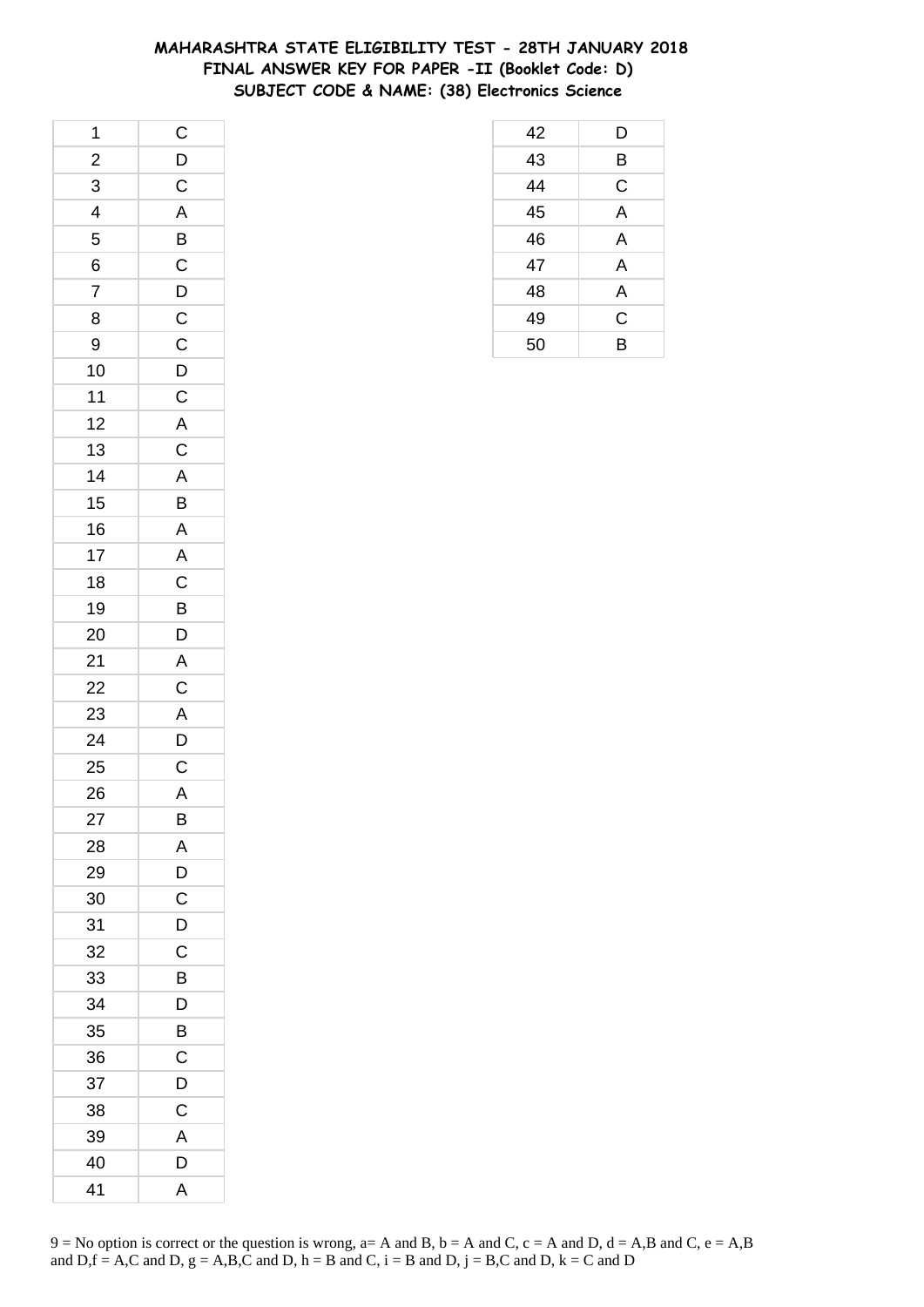## **MAHARASHTRA STATE ELIGIBILITY TEST - 28TH JANUARY 2018 FINAL ANSWER KEY FOR PAPER -II (Booklet Code: A) SUBJECT CODE & NAME: (39) Forensic Science**

| 1                       | B                                            |
|-------------------------|----------------------------------------------|
| $\overline{\mathbf{c}}$ | $\mathsf{D}$                                 |
| $\overline{3}$          | $\overline{A}$                               |
| $\overline{4}$          | $\overline{B}$                               |
| 5                       | $\mathsf{C}$                                 |
| 6                       | $\overline{A}$                               |
| $\overline{7}$          | $\overline{D}$                               |
| 8                       |                                              |
| 9                       |                                              |
| 10                      | $rac{A}{C}$                                  |
| 11                      | $\overline{D}$                               |
| 12                      | D                                            |
| 13                      |                                              |
| 14                      |                                              |
| 15                      | $\overline{A}$ $\overline{C}$ $\overline{C}$ |
| 16                      |                                              |
| 17                      | $\mathsf{D}$                                 |
| 18                      |                                              |
| 19                      | $rac{B}{C}$                                  |
| 20                      | A                                            |
| 21                      | $\overline{\mathsf{A}}$                      |
| 22                      | $\overline{A}$                               |
| 23                      | B                                            |
| 24                      | B                                            |
| 25                      | B                                            |
| 26                      | $\overline{\mathsf{A}}$                      |
| 27                      | D                                            |
| 28                      | В                                            |
| 29                      | B                                            |
| 30                      | C                                            |
| 31                      | B                                            |
| 32                      | C                                            |
| 33                      | C                                            |
| 34                      | D                                            |
| 35                      | В                                            |
| 36                      | Α                                            |
| 37                      | D                                            |
| 38                      | D                                            |
| 39                      | A                                            |
| 40                      | C                                            |
| 41                      | B                                            |

| 42              | B              |
|-----------------|----------------|
| 43              | B              |
| $\overline{44}$ | D              |
| 45              | D              |
| 46              | A              |
| 47              | B              |
| 48              | D              |
| 49              | A              |
| 50              | $\overline{A}$ |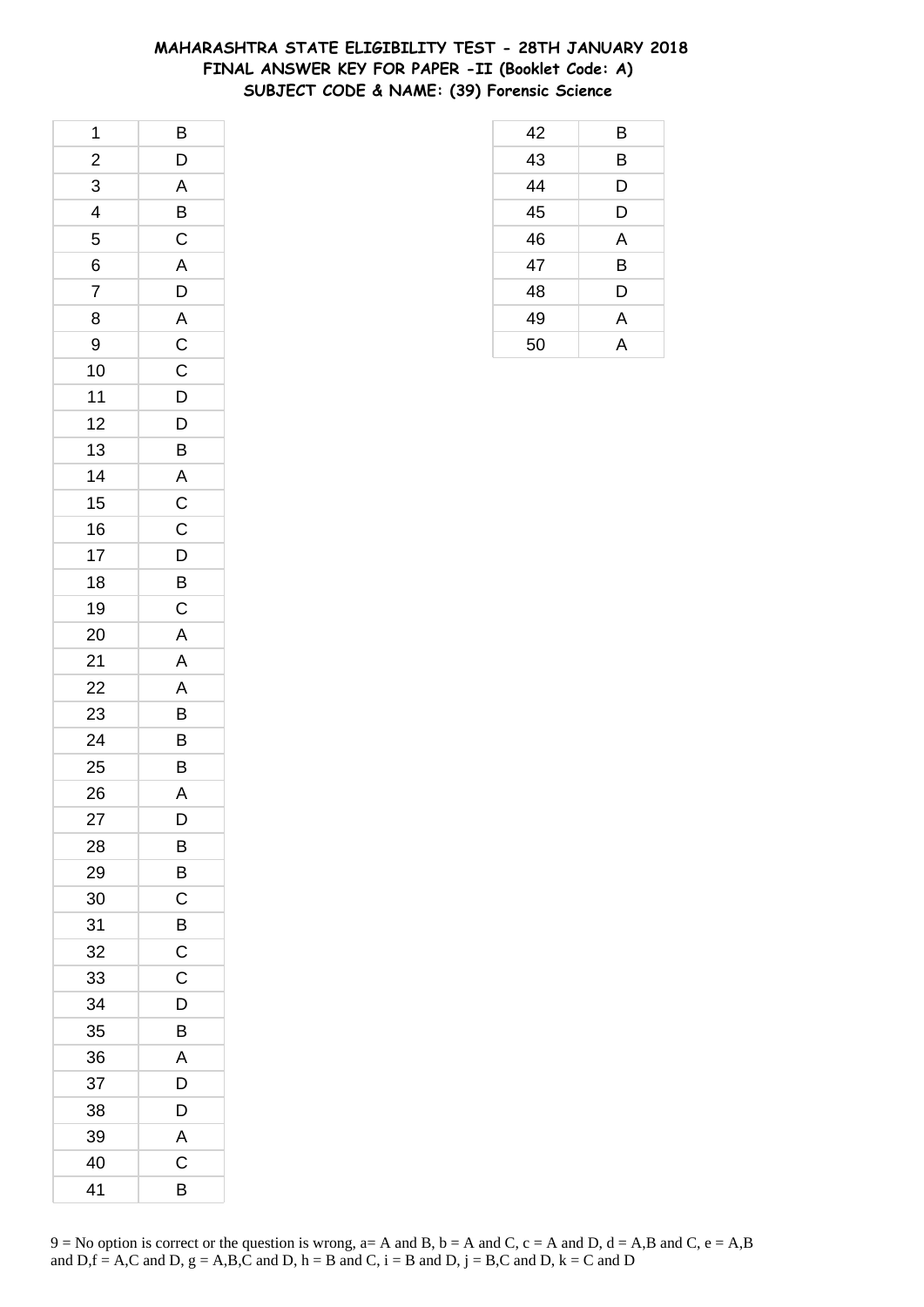## **MAHARASHTRA STATE ELIGIBILITY TEST - 28TH JANUARY 2018 FINAL ANSWER KEY FOR PAPER -II (Booklet Code: B) SUBJECT CODE & NAME: (39) Forensic Science**

| 1              | A              |
|----------------|----------------|
| $\frac{2}{1}$  | A              |
| 3              | $\overline{B}$ |
| 4              | B              |
| 5              | B              |
| 6              | $\mathsf{A}$   |
| $\overline{7}$ | D              |
| 8              | $\overline{B}$ |
| 9              | B              |
| 10             | $\mathsf{C}$   |
| $11$           | $\overline{B}$ |
| 12             | $\mathsf C$    |
| 13             | $\overline{C}$ |
| 14             | $\overline{D}$ |
| 15             | $\mathsf{B}$   |
| 16             | A              |
| 17             | D              |
| 18             | D              |
| 19             | $\overline{A}$ |
| 20             | $\mathsf{C}$   |
| 21             | $\overline{B}$ |
| 22             | $\overline{B}$ |
| 23             | B              |
| 24             | D              |
| 25             | D              |
| 26             | $\mathsf{A}$   |
| 27             | B              |
| 28             | D              |
| 29             | A              |
| 30             | Α              |
| 31             | B              |
| 32             | D              |
| 33             | A              |
| 34             | B              |
| 35             | C              |
| 36             | A              |
| 37             | D              |
| 38             | A              |
| 39             | $\mathsf{C}$   |
| 40             | C              |
| 41             | D              |

| 42 | D            |
|----|--------------|
| 43 | B            |
| 44 | A            |
| 45 | $\mathsf{C}$ |
| 46 | $\mathsf C$  |
| 47 | D            |
| 48 | B            |
| 49 | C            |
| 50 | Д            |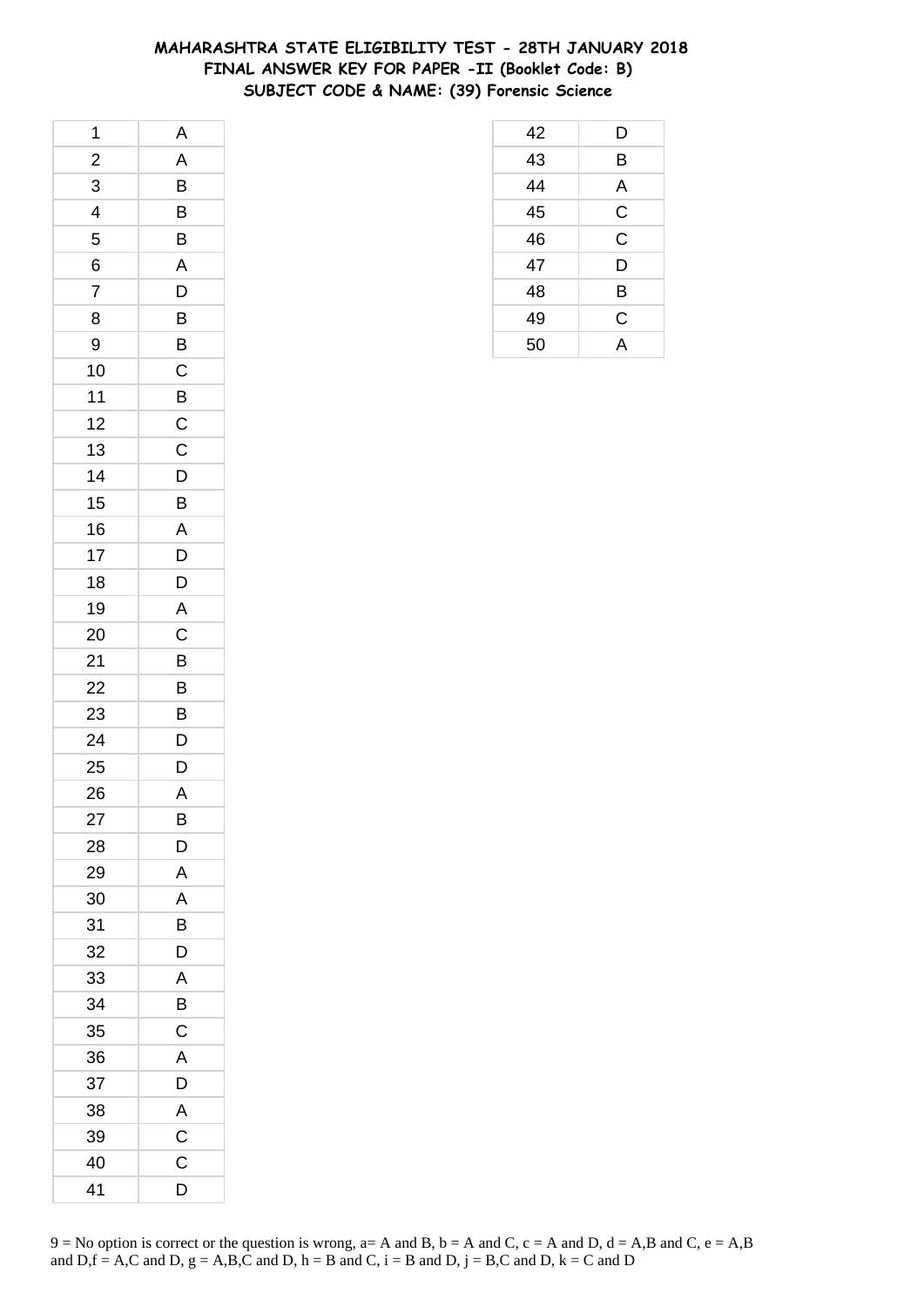## **MAHARASHTRA STATE ELIGIBILITY TEST - 28TH JANUARY 2018 FINAL ANSWER KEY FOR PAPER -II (Booklet Code: C) SUBJECT CODE & NAME: (39) Forensic Science**

| 1                       |                         |
|-------------------------|-------------------------|
| $\frac{2}{1}$           | $rac{B}{C}$             |
| 3                       | $\overline{C}$          |
| $\overline{\mathbf{r}}$ | $\overline{D}$          |
| 5                       | B                       |
| 6                       | $\overline{A}$          |
| $\overline{7}$          | $\overline{D}$          |
| 8                       | $\overline{D}$          |
| 9                       | A                       |
| 10                      | $\overline{C}$          |
| 11                      | B                       |
| 12                      | B                       |
| 13                      | $\overline{B}$          |
| 14                      | $\overline{D}$          |
| 15                      | $\overline{D}$          |
| 16                      | A                       |
| 17                      | B                       |
| 18                      | D                       |
| 19                      | A                       |
| 20                      | $\overline{A}$          |
| 21                      | $\overline{B}$          |
| 22                      | $\overline{D}$          |
| 23                      | $\overline{A}$          |
| 24                      | B                       |
| 25                      | $\mathsf{C}$            |
| 26                      | $\overline{\mathsf{A}}$ |
| 27                      | D                       |
| 28                      | A                       |
| 29                      | $\mathsf{C}$            |
| 30                      | C                       |
| 31                      | D                       |
| 32                      | D                       |
| 33                      | В                       |
| 34                      | A                       |
| 35                      | $\mathsf{C}$            |
| 36                      | $\mathsf C$             |
| 37                      | D                       |
| 38                      | B                       |
| 39                      | C                       |
| 40                      | A                       |
| 41                      | A                       |

| 42 | A |
|----|---|
| 43 | B |
| 44 | B |
| 45 | B |
| 46 | A |
| 47 | D |
| 48 | B |
| 49 | B |
| 50 | C |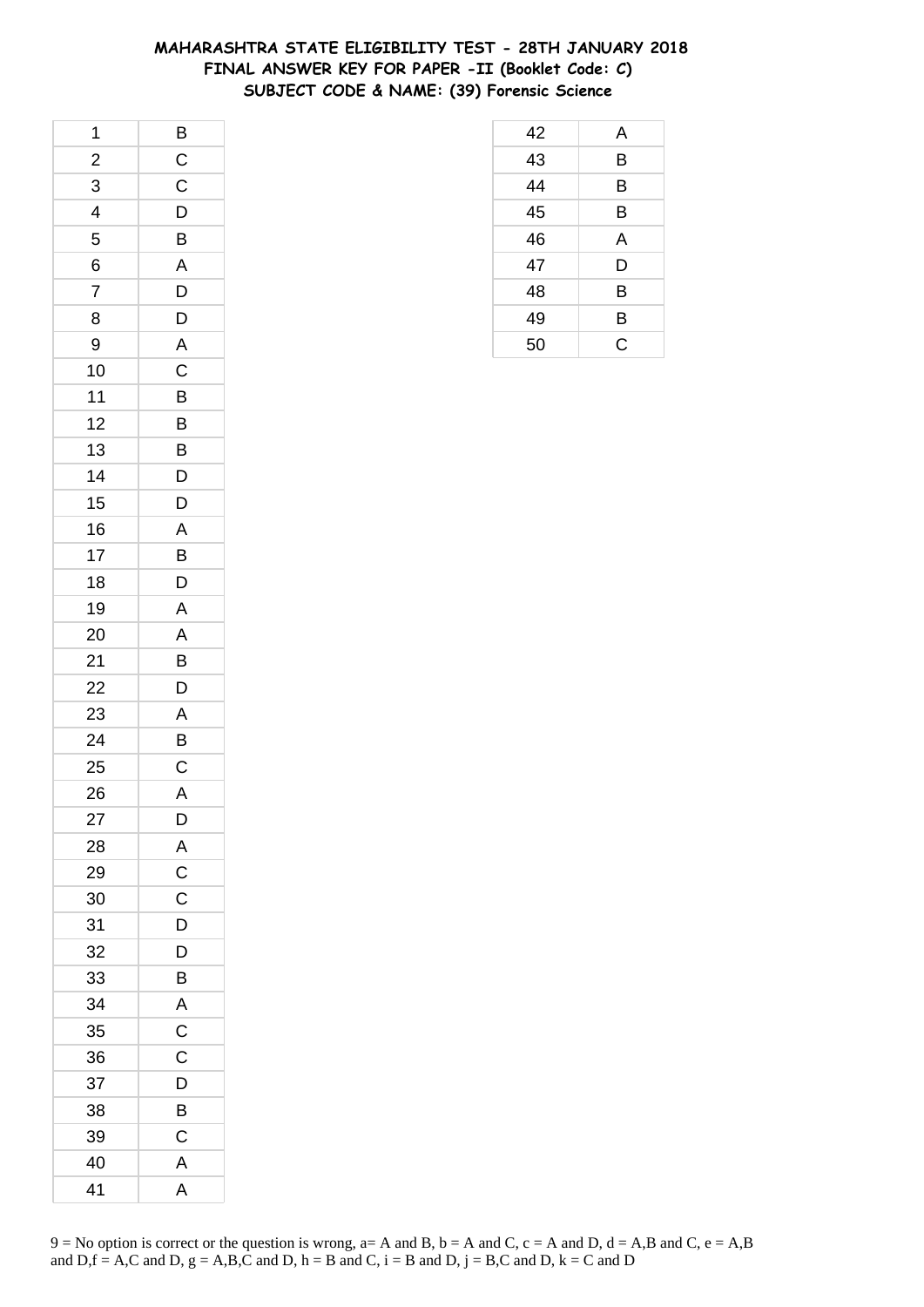## **MAHARASHTRA STATE ELIGIBILITY TEST - 28TH JANUARY 2018 FINAL ANSWER KEY FOR PAPER -II (Booklet Code: D) SUBJECT CODE & NAME: (39) Forensic Science**

| 1              | B              |
|----------------|----------------|
| $\overline{c}$ | B              |
| $\overline{3}$ | B              |
| 4              | D              |
| 5              | D              |
| 6              | A              |
| $\overline{7}$ | B              |
| 8              | D              |
| 9              | A              |
| 10             | A              |
| 11             | B              |
| 12             | D              |
| 13             | A              |
| 14             | B              |
| 15             | $\mathsf C$    |
| 16             | A              |
| 17             | D              |
| 18             | A              |
| 19             | $\overline{C}$ |
| 20             | $\mathsf C$    |
| 21             | $\overline{D}$ |
| 22             | $\mathsf{D}$   |
| 23             | B              |
| 24             | $\overline{A}$ |
| 25             | $\mathsf{C}$   |
| 26             | $\mathsf{C}$   |
| 27             | D              |
| 28             | B              |
| 29             | C              |
| 30             | A              |
| 31             | Α              |
| 32             | A              |
| 33             | B              |
| 34             | B              |
| 35             | B              |
| 36             | Α              |
| 37             | D              |
| 38             | В              |
| 39             | B              |
| 40             | Ć              |
| 41             | B              |

| 42 | C           |
|----|-------------|
| 43 | $\mathsf C$ |
| 44 | D           |
| 45 | B           |
| 46 | A           |
| 47 | D           |
| 48 | D           |
| 49 | A           |
| 50 | Ć           |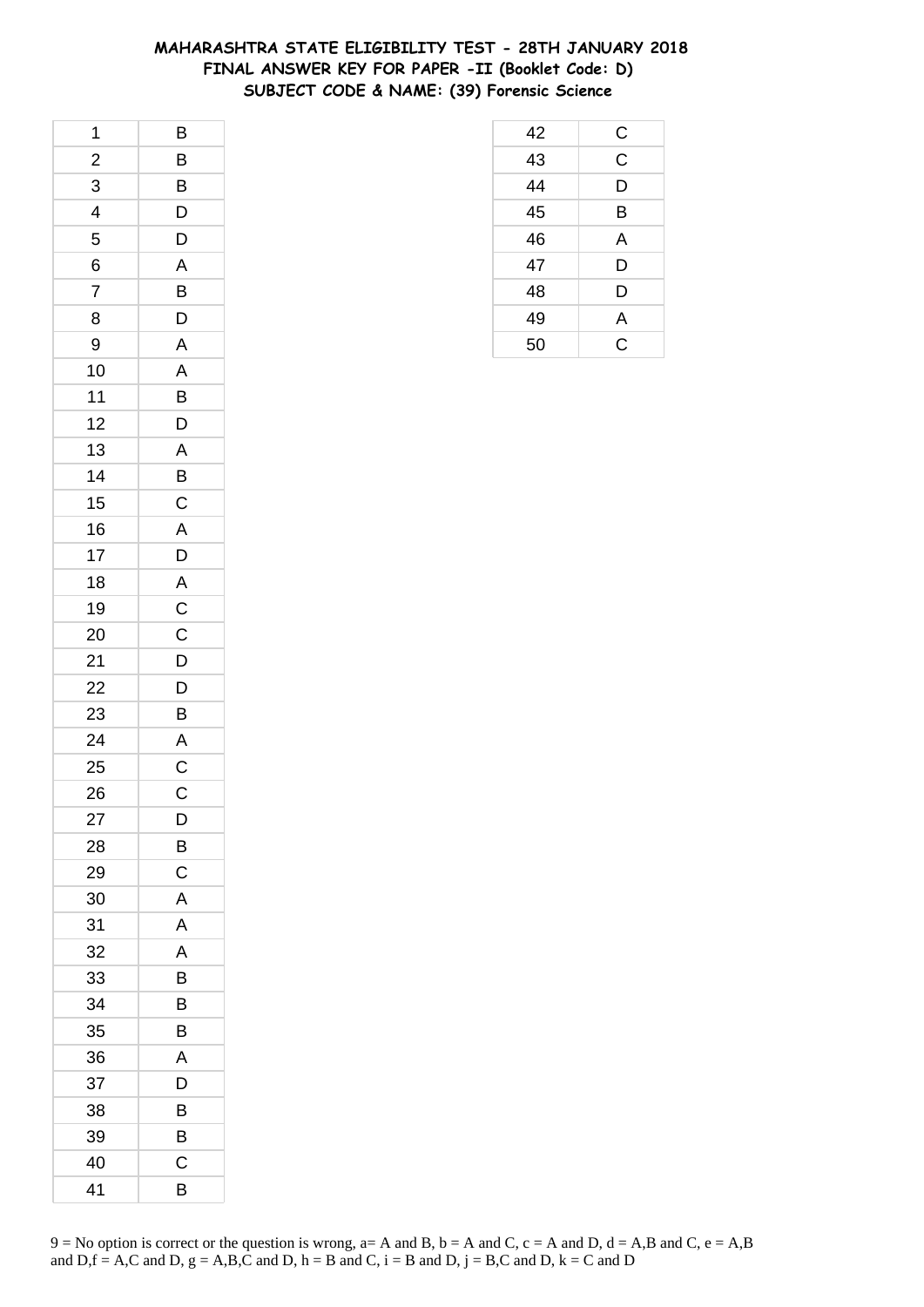## **MAHARASHTRA STATE ELIGIBILITY TEST - 28TH JANUARY 2018 FINAL ANSWER KEY FOR PAPER -II (Booklet Code: A) SUBJECT CODE & NAME: (50) Commerce**

| 1                       | B              |
|-------------------------|----------------|
| $\overline{\mathbf{c}}$ | D              |
| 3                       | D              |
| 4                       | D              |
| 5                       | A              |
| 6                       | B              |
| 7                       | B              |
| 8                       | B              |
| 9                       | B              |
| 10                      | C              |
| 11                      | B              |
| 12                      | D              |
| 13                      | a              |
| 14                      | $\mathsf C$    |
| 15                      | A              |
| 16                      | B              |
| 17                      | D              |
| 18                      | C              |
| 19                      | B              |
| 20                      | B              |
| 21                      | A              |
| 22                      | $\overline{B}$ |
| 23                      | D              |
| 24                      | C              |
| 25                      | B              |
| 26                      | B              |
| 27                      | A              |
| 28                      | В              |
| 29                      | D              |
| 30                      | C              |
| 31                      | 9              |
| 32                      | D              |
| 33                      | A              |
| 34                      | D              |
| 35                      | B              |
| 36                      | В              |
| 37                      | C              |
| 38                      | B              |
| 39                      | D              |
| 40                      | D              |
| 41                      | D              |

| 42 | С |
|----|---|
| 43 | B |
| 44 | A |
| 45 | B |
| 46 | B |
| 47 | D |
| 48 | D |
| 49 | A |
| 50 | А |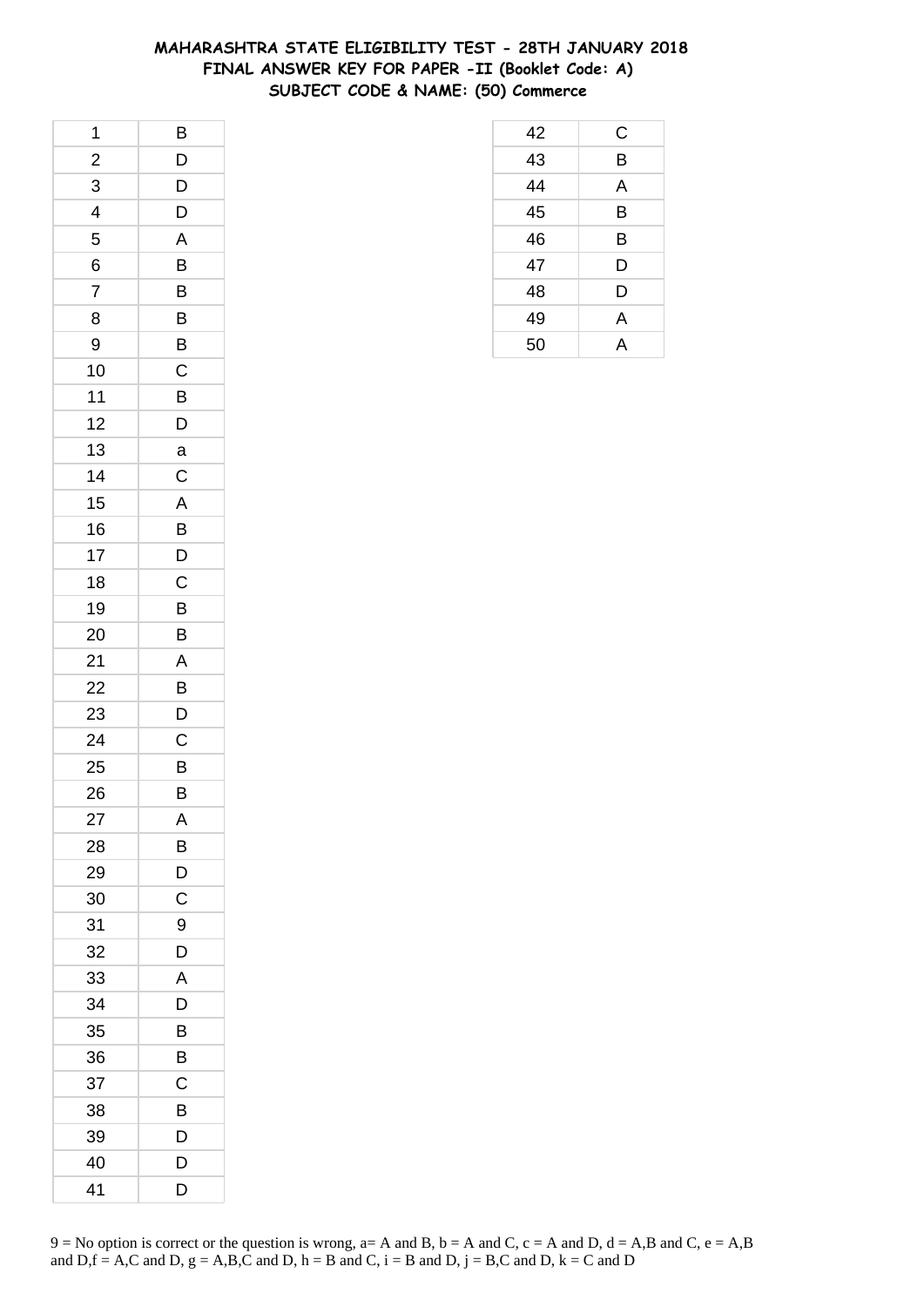## **MAHARASHTRA STATE ELIGIBILITY TEST - 28TH JANUARY 2018 FINAL ANSWER KEY FOR PAPER -II (Booklet Code: B) SUBJECT CODE & NAME: (50) Commerce**

| 1                       | A              |
|-------------------------|----------------|
| $\overline{\mathbf{c}}$ | B              |
| 3                       | $\mathsf{D}$   |
| 4                       | $\overline{C}$ |
| 5                       | B              |
| 6                       | B              |
| $\overline{7}$          | A              |
| 8                       | B              |
| 9                       | $\overline{D}$ |
| 10                      | $\mathsf C$    |
| 11                      | 9              |
| 12                      | D              |
| 13                      | $\mathsf{A}$   |
| 14                      | D              |
| 15                      | B              |
| 16                      | B              |
| 17                      | C              |
| 18                      | B              |
| 19                      | D              |
| 20                      | D              |
| 21                      | D              |
| 22                      | C              |
| 23                      | B              |
| 24                      | A              |
| 25                      | B              |
| 26                      | B              |
| 27                      | D              |
| 28                      | D              |
| 29                      | A              |
| 30                      | A              |
| 31                      | B              |
| 32                      | D              |
| 33                      | D              |
| 34                      | D              |
| 35                      | A              |
| 36                      | В              |
| 37                      | В              |
| 38                      | В              |
| 39                      | B              |
| 40                      | Ċ              |
| 41                      | B              |

| 42 | D           |
|----|-------------|
| 43 | a           |
| 44 | C           |
| 45 | A           |
| 46 | B           |
| 47 | D           |
| 48 | $\mathsf C$ |
| 49 | B           |
| 50 | B           |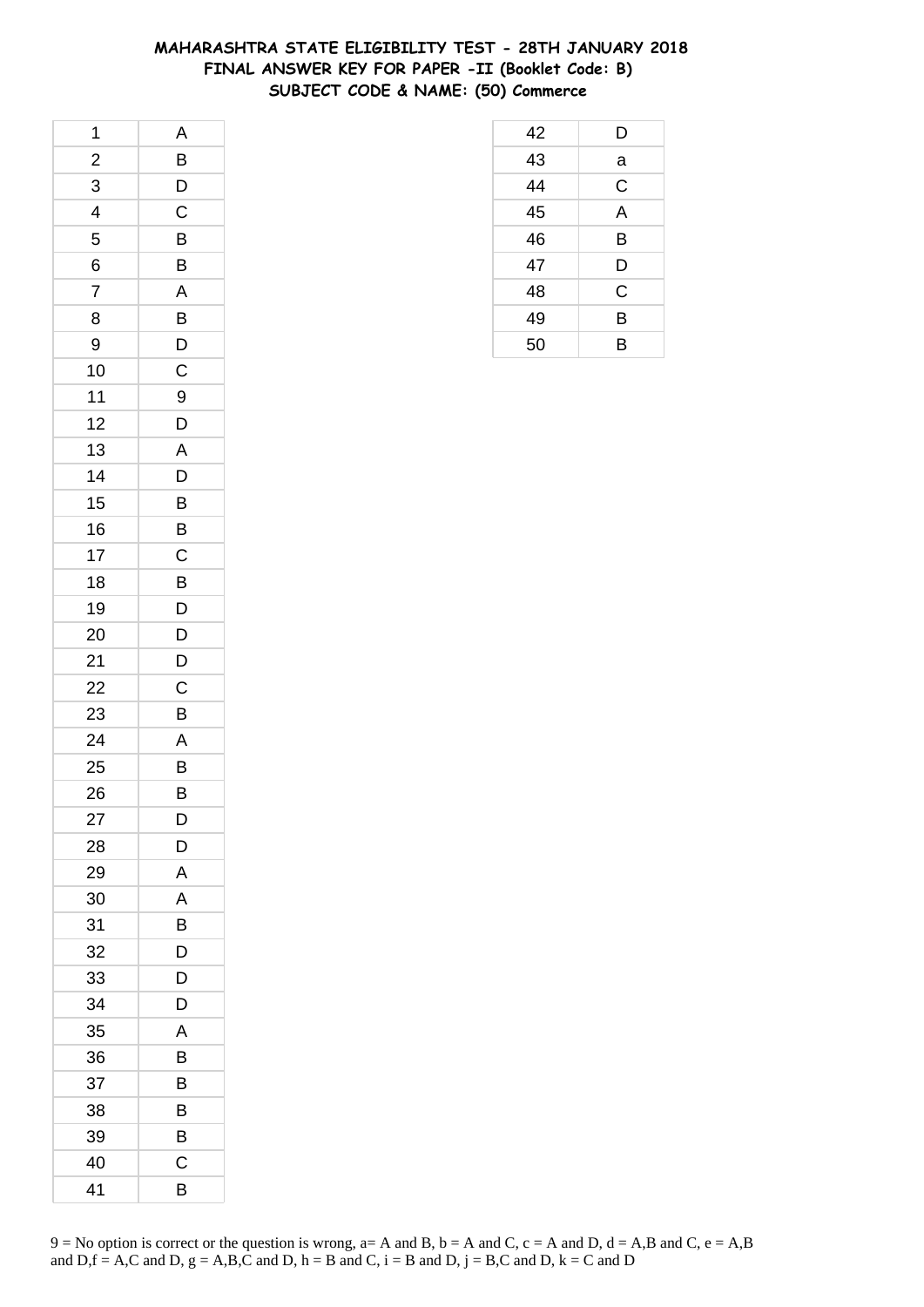## **MAHARASHTRA STATE ELIGIBILITY TEST - 28TH JANUARY 2018 FINAL ANSWER KEY FOR PAPER -II (Booklet Code: C) SUBJECT CODE & NAME: (50) Commerce**

| 1                       | 9              |
|-------------------------|----------------|
| $\overline{\mathbf{c}}$ | D              |
| 3                       | A              |
| 4                       | D              |
| 5                       | B              |
| 6                       | B              |
| 7                       | $\mathsf C$    |
| 8                       | B              |
| 9                       | D              |
| 10                      | D              |
| 11                      | D              |
| 12                      | C              |
| 13                      | B              |
| 14                      | A              |
| 15                      | B              |
| 16                      | B              |
| 17                      | D              |
| 18                      | D              |
| 19                      | $\mathsf{A}$   |
| 20                      | A              |
| 21                      | B              |
| 22                      | $\overline{D}$ |
| 23                      | D              |
| 24                      | D              |
| 25                      | $\mathsf{A}$   |
| 26                      | B              |
| 27                      | B              |
| 28                      | В              |
| 29                      | B              |
| 30                      | $\mathsf C$    |
| 31                      | В              |
| 32                      | D              |
| 33                      | a              |
| 34                      | C              |
| 35                      | A              |
| 36                      | В              |
| 37                      | D              |
| 38                      | С              |
| 39                      | B              |
| 40                      | В              |
| 41                      | A              |

| 42 | Β |
|----|---|
| 43 | D |
| 44 | C |
| 45 | B |
| 46 | B |
| 47 | A |
| 48 | B |
| 49 | D |
| 50 | Ć |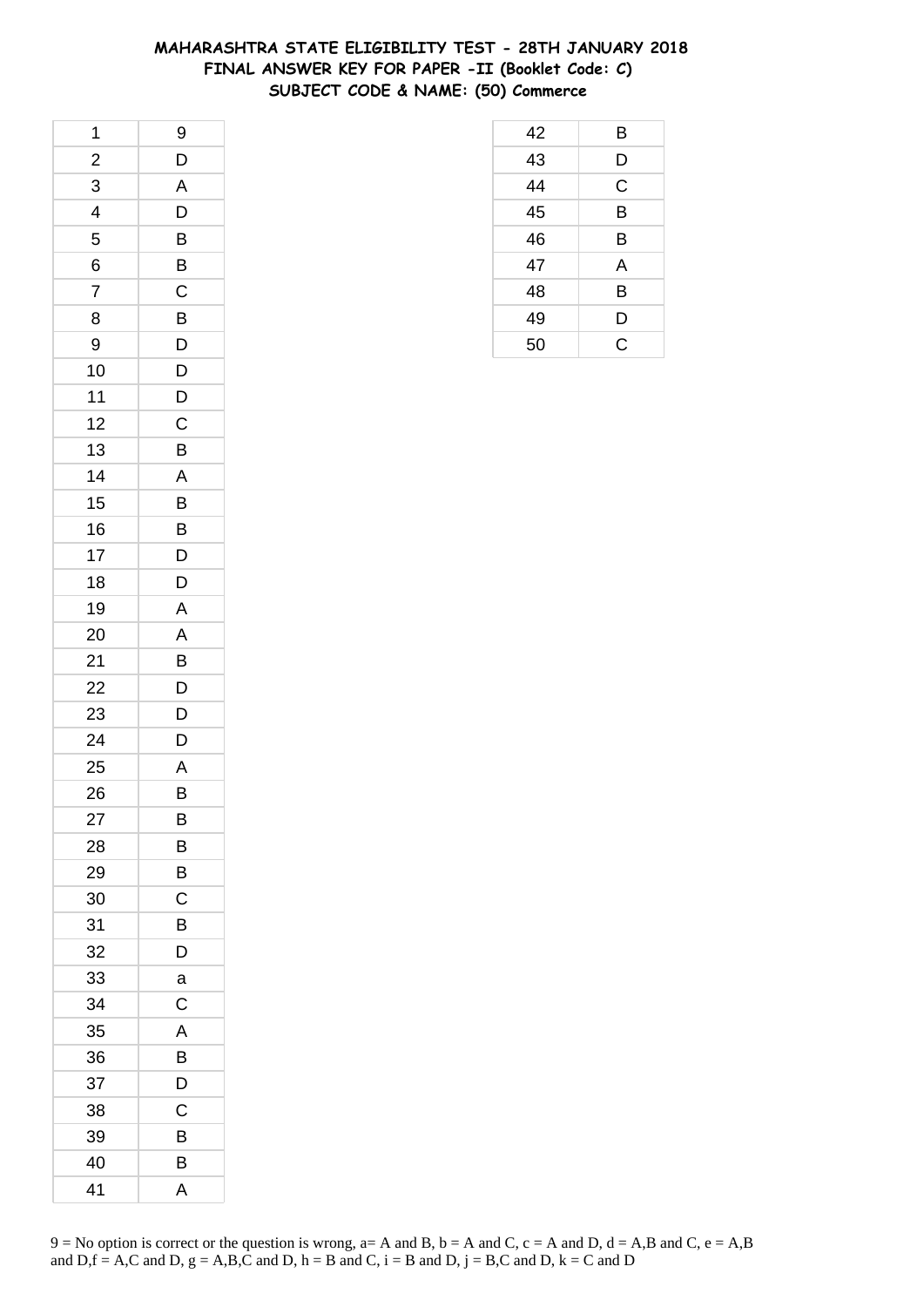## **MAHARASHTRA STATE ELIGIBILITY TEST - 28TH JANUARY 2018 FINAL ANSWER KEY FOR PAPER -II (Booklet Code: D) SUBJECT CODE & NAME: (50) Commerce**

| 1                       | $\mathsf{D}$            |
|-------------------------|-------------------------|
| $\overline{\mathbf{c}}$ | C                       |
| 3                       | B                       |
| 4                       | $\overline{\mathsf{A}}$ |
| 5                       | B                       |
| 6                       | $\overline{B}$          |
| $\overline{7}$          | D                       |
| 8                       | D                       |
| 9                       | A                       |
| 10                      | A                       |
| 11                      | B                       |
| 12                      | D                       |
| 13                      | $\mathsf{D}$            |
| 14                      | D                       |
| 15                      | A                       |
| 16                      | B                       |
| 17                      | B                       |
| 18                      | B                       |
| 19                      | B                       |
| 20                      | $\mathsf{C}$            |
| 21                      | B                       |
| 22                      | $\overline{D}$          |
| 23                      | a                       |
| 24                      | C                       |
| 25                      | $\mathsf{A}$            |
| 26                      | B                       |
| 27                      | D                       |
| 28                      | C                       |
| 29                      | B                       |
| 30                      | B                       |
| 31                      | Α                       |
| 32                      | B                       |
| 33                      | D                       |
| 34                      | C                       |
| 35                      | B                       |
| 36                      | В                       |
| 37                      | Α                       |
| 38                      | B                       |
| 39                      | D                       |
| 40                      | Ċ                       |
| 41                      | 9                       |

| 42 | D |
|----|---|
| 43 | A |
| 44 | D |
| 45 | B |
| 46 | B |
| 47 | C |
| 48 | B |
| 49 | D |
| 50 | D |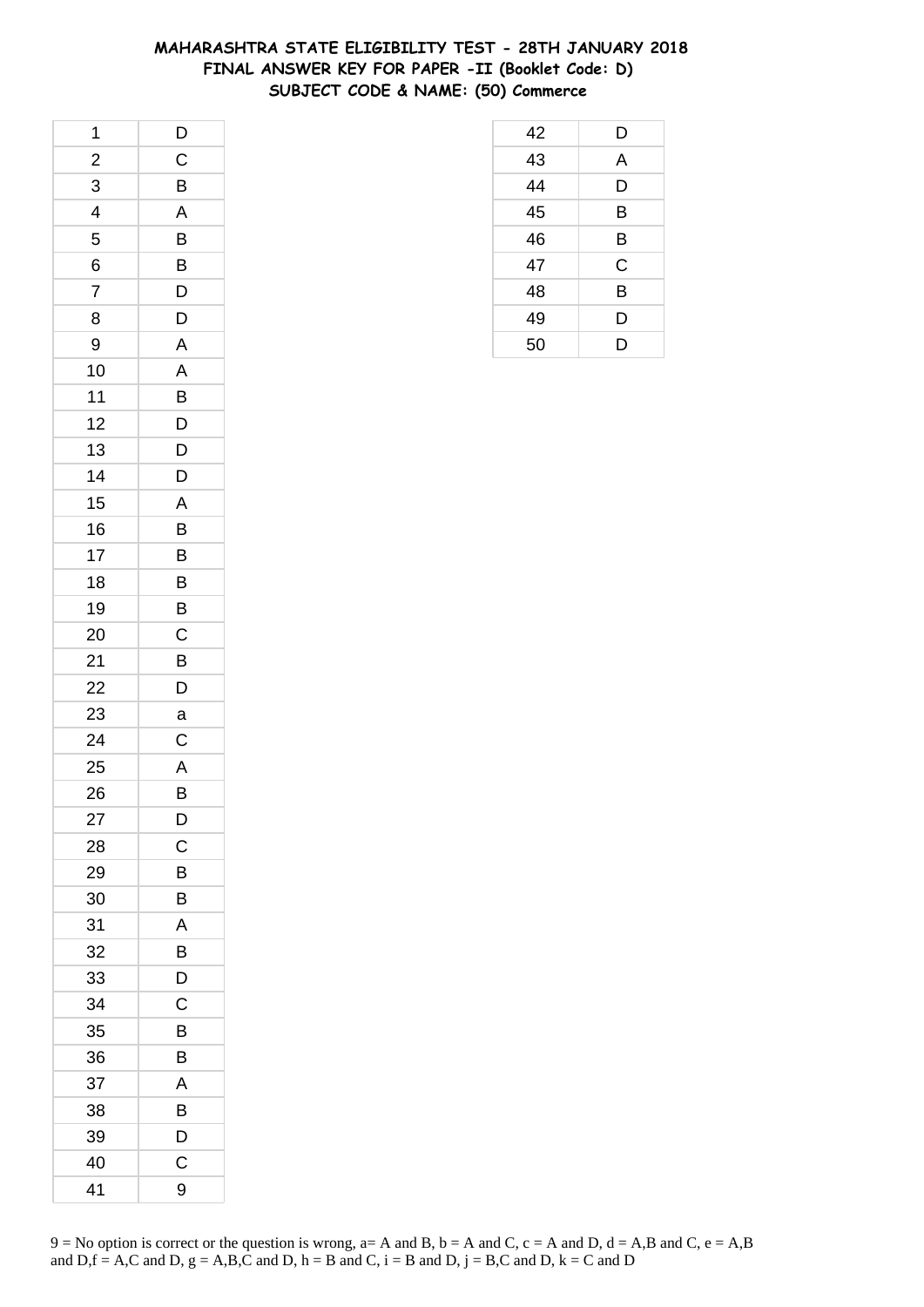# **MAHARASHTRA STATE ELIGIBILITY TEST - 28TH JANUARY 2018 FINAL ANSWER KEY FOR PAPER -II (Booklet Code: A) SUBJECT CODE & NAME: (51) Management**

 C A C C C C C B C

| 1              | $\mathsf{D}$                     |
|----------------|----------------------------------|
| $\frac{2}{3}$  | $\overline{A}$                   |
| $\overline{3}$ | $\frac{1}{C}$                    |
| $\overline{4}$ | $rac{A}{C}$                      |
| 5              |                                  |
| 6              | $\overline{B}$                   |
| $\overline{7}$ |                                  |
| 8              | $\overline{C}$<br>$\overline{C}$ |
| 9              |                                  |
| 10             | $\overline{D}$                   |
| $11$           | $\overline{D}$                   |
| 12             | $\overline{B}$                   |
| 13             |                                  |
| 14             | $\frac{C}{D}$                    |
| 15             | $\overline{c}$                   |
| 16             |                                  |
| 17             | $\frac{C}{A}$                    |
| 18             | $rac{1}{C}$                      |
| 19             | $\mathsf{C}$                     |
| 20             | $\frac{1}{C}$                    |
| 21             | $\overline{B}$                   |
| 22             | $\overline{A}$                   |
| 23             | $\overline{D}$                   |
| 24             | B                                |
| 25             | $\overline{D}$                   |
| 26             | $\overline{B}$                   |
| 27             | A                                |
| 28             | $\mathsf{C}$                     |
| 29             | C                                |
| 30             | D                                |
| 31             | C                                |
| 32             | B                                |
| 33             | D                                |
| 34             | $\overline{B}$                   |
| 35             | C                                |
| 36             | D                                |
| 37             | D                                |
| 38             | C                                |
| 39             | $\overline{\mathsf{A}}$          |
| 40             | $\overline{\mathrm{C}}$          |
| 41             | B                                |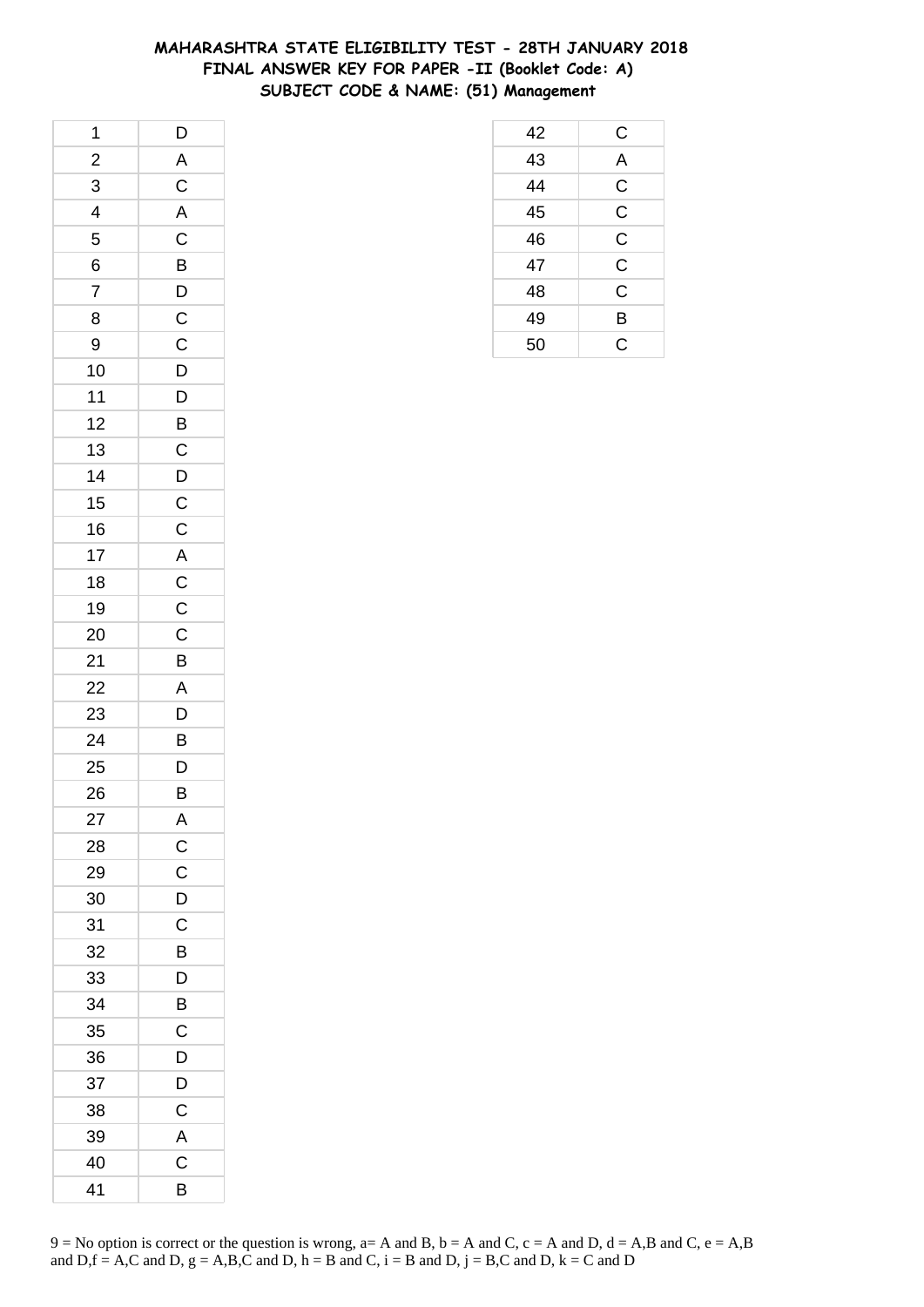# **MAHARASHTRA STATE ELIGIBILITY TEST - 28TH JANUARY 2018 FINAL ANSWER KEY FOR PAPER -II (Booklet Code: B) SUBJECT CODE & NAME: (51) Management**

 B C D C C A C C C

| 1                       | $\overline{B}$ |
|-------------------------|----------------|
| $\overline{\mathbf{c}}$ | $\mathsf{A}$   |
| $\overline{3}$          | $\overline{D}$ |
| 4                       | $\overline{B}$ |
| 5                       | D              |
| 6                       | B              |
| $\overline{7}$          | $\overline{A}$ |
| 8                       | $\mathsf{C}$   |
| 9                       | $\overline{C}$ |
| 10                      | $\overline{D}$ |
| 11                      | $\overline{c}$ |
| 12                      | B              |
| 13                      | $\overline{D}$ |
| 14                      | B              |
| 15                      | $\overline{C}$ |
| 16                      | $\overline{D}$ |
| 17                      | $\overline{D}$ |
| 18                      | $\mathsf C$    |
| 19                      | $\overline{A}$ |
| 20                      | $\mathsf{C}$   |
| 21                      | $\overline{B}$ |
| 22                      | $\frac{1}{C}$  |
| 23                      |                |
| 24                      | $rac{A}{C}$    |
| 25                      | $\overline{C}$ |
| 26                      | $\mathsf{C}$   |
| 27                      | $\mathsf{C}$   |
| 28                      | $\mathsf{C}$   |
| 29                      | B              |
| 30                      | $\mathsf C$    |
| 31                      | D              |
| 32                      | A              |
| 33                      | $\mathsf{C}$   |
| 34                      | A              |
| 35                      | $\mathsf C$    |
| 36                      | B              |
| 37                      | D              |
| 38                      | $\mathsf{C}$   |
| 39                      | $\mathsf{C}$   |
| 40                      | D              |
| 41                      | D              |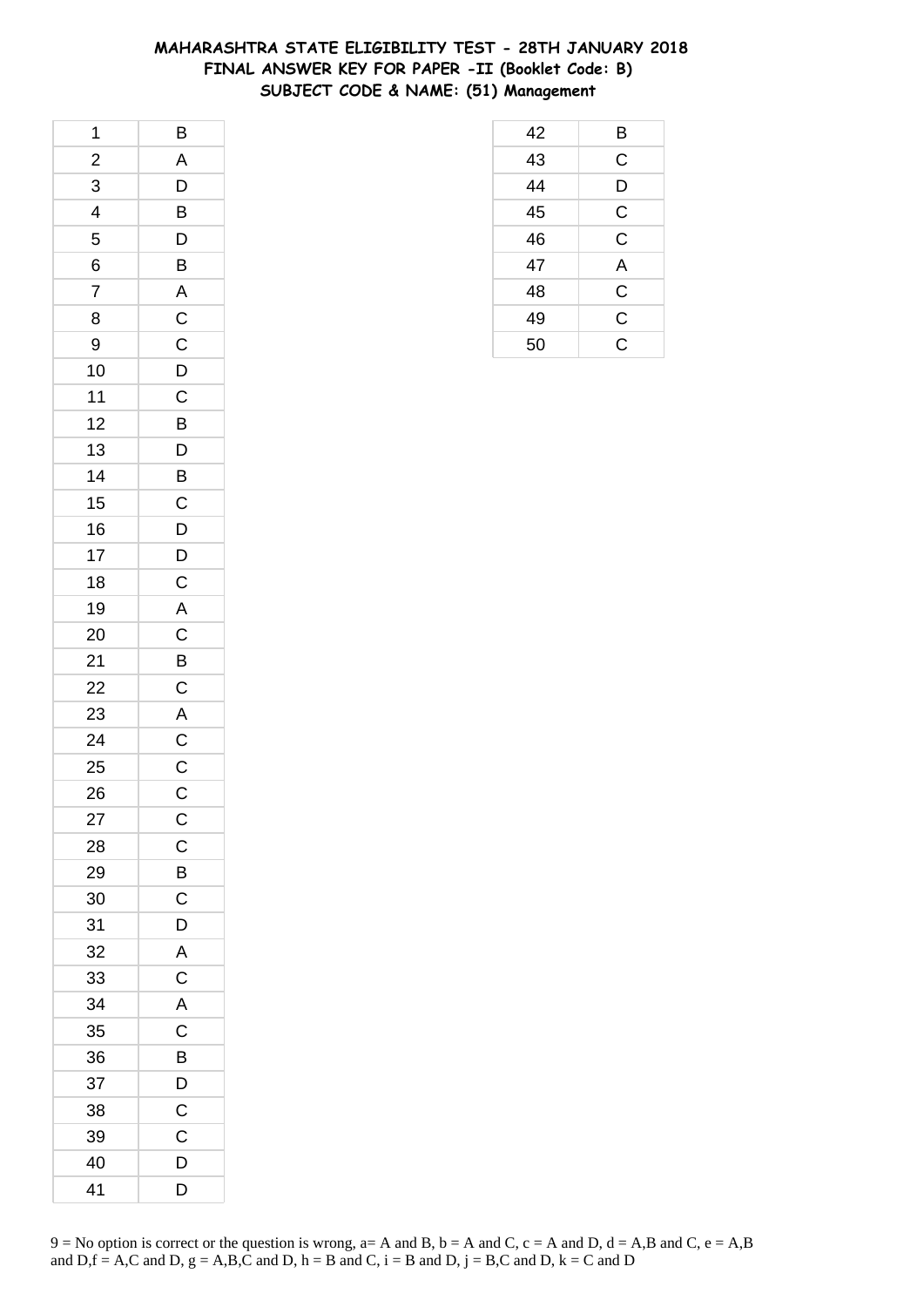## **MAHARASHTRA STATE ELIGIBILITY TEST - 28TH JANUARY 2018 FINAL ANSWER KEY FOR PAPER -II (Booklet Code: C) SUBJECT CODE & NAME: (51) Management**

| $\mathbf 1$             | $\mathsf{C}$                                           |
|-------------------------|--------------------------------------------------------|
| $\overline{\mathbf{c}}$ |                                                        |
| $\overline{3}$          | $\frac{B}{D}$ $\frac{B}{C}$                            |
| $\frac{1}{4}$           |                                                        |
| 5                       |                                                        |
| 6                       | D                                                      |
| $\overline{7}$          | $\mathsf{D}$                                           |
| 8                       | $\mathsf{C}$                                           |
| 9                       |                                                        |
| 10                      | $rac{A}{C}$                                            |
| 11                      |                                                        |
| 12                      | $rac{B}{C}$                                            |
| 13                      |                                                        |
| 14                      |                                                        |
| 15                      |                                                        |
| 16                      |                                                        |
| 17                      | $\begin{array}{c}\nA \\ C \\ C \\ C \\ D\n\end{array}$ |
| 18                      |                                                        |
| 19                      |                                                        |
| 20                      |                                                        |
| 21                      |                                                        |
| 22                      | $C$<br>$D$<br>$A$<br>$C$<br>$A$                        |
| 23                      |                                                        |
| 24                      |                                                        |
| 25                      | $\overline{C}$                                         |
| 26                      | B                                                      |
| 27                      | D                                                      |
| 28                      | $\mathsf{C}$                                           |
| 29                      | $\mathsf C$                                            |
| 30                      | D                                                      |
| 31                      | D                                                      |
| 32                      | B                                                      |
| 33                      | $\mathsf C$                                            |
| 34                      | D                                                      |
| 35                      | $\mathsf C$                                            |
| 36                      | $\mathsf C$                                            |
| 37                      | A                                                      |
| 38                      | $\mathsf C$                                            |
| 39                      | $\mathsf C$                                            |
| 40                      | C                                                      |
| 41                      | B                                                      |

| 42 | Α |
|----|---|
| 43 | D |
| 44 | B |
| 45 | D |
| 46 | B |
| 47 | Α |
| 48 | С |
| 49 | C |
| 50 | D |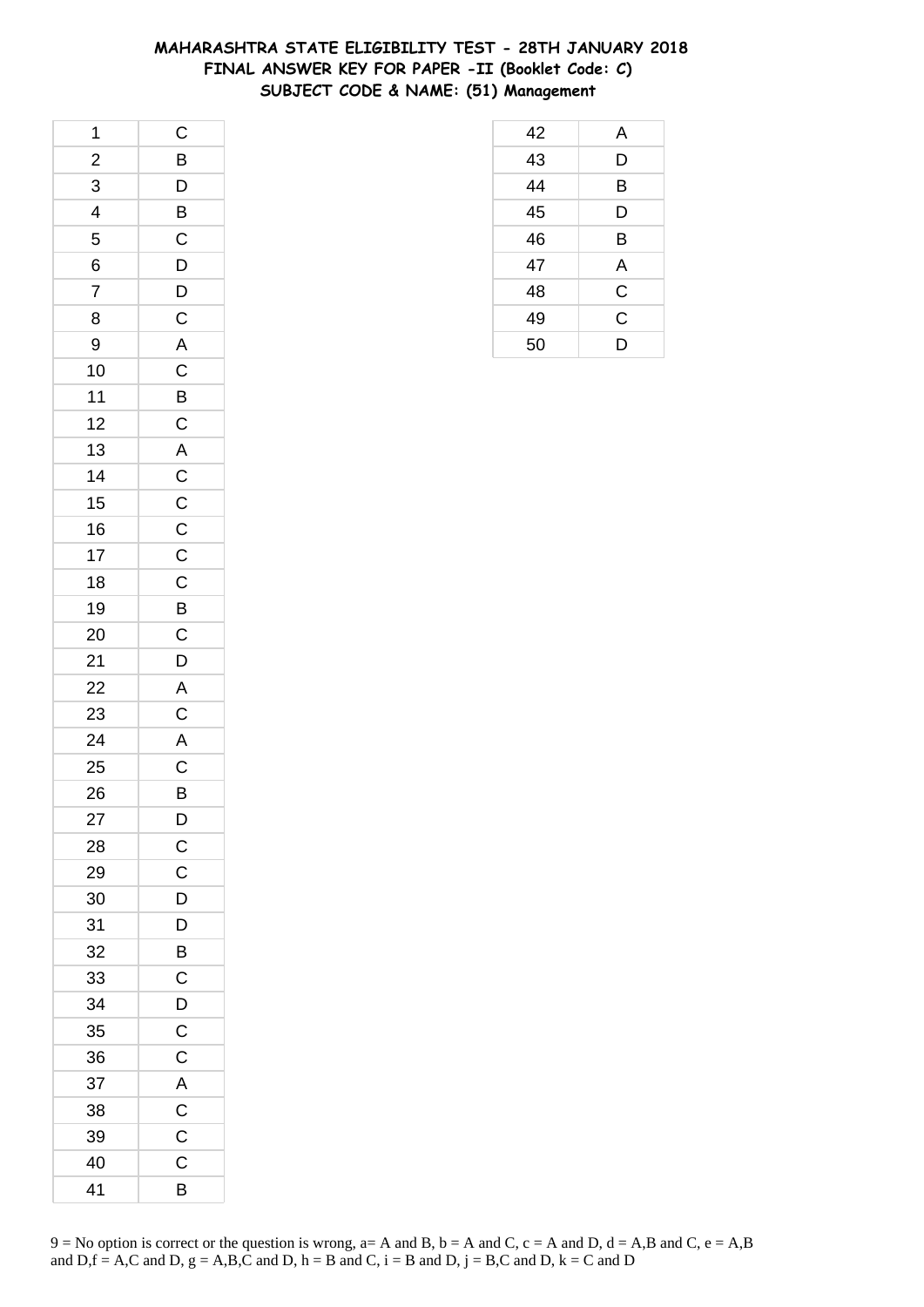## **MAHARASHTRA STATE ELIGIBILITY TEST - 28TH JANUARY 2018 FINAL ANSWER KEY FOR PAPER -II (Booklet Code: D) SUBJECT CODE & NAME: (51) Management**

| $\overline{\phantom{a}}$ |                                              |
|--------------------------|----------------------------------------------|
| $\overline{\mathbf{c}}$  |                                              |
| $\overline{3}$           |                                              |
| $\frac{1}{4}$            |                                              |
| 5                        |                                              |
| 6                        | B C A C C C C                                |
| $\overline{7}$           |                                              |
| 8                        |                                              |
| 9                        |                                              |
| 10                       |                                              |
| 11                       | C B C D A                                    |
| 12                       |                                              |
| 13                       |                                              |
| 14                       | $C$ $A$ $C$ $B$ $D$ $C$ $C$                  |
| 15                       |                                              |
| 16                       |                                              |
| 17                       |                                              |
| 18                       |                                              |
| 19                       |                                              |
| 20                       |                                              |
| 21                       | $\begin{array}{c}\nD \\ D \\ B\n\end{array}$ |
| 22                       |                                              |
| 23                       |                                              |
| 24                       | $rac{C}{C}$                                  |
| 25                       |                                              |
| 26                       | $\overline{\mathrm{c}}$                      |
| 27                       | A                                            |
| 28                       | $\mathsf{C}$                                 |
| 29                       | $\mathsf C$                                  |
| 30                       | C                                            |
| 31                       | B                                            |
| 32                       | A                                            |
| 33                       | D                                            |
| 34                       | B                                            |
| 35                       | D                                            |
| 36                       | B                                            |
| 37                       | A                                            |
| 38                       | $\mathsf C$                                  |
| 39                       | $\mathsf C$                                  |
| 40                       | D                                            |
| 41                       | C                                            |

| 42 | B |
|----|---|
| 43 | D |
| 44 | B |
| 45 | C |
| 46 | D |
| 47 | D |
| 48 | C |
| 49 | A |
| 50 | Ć |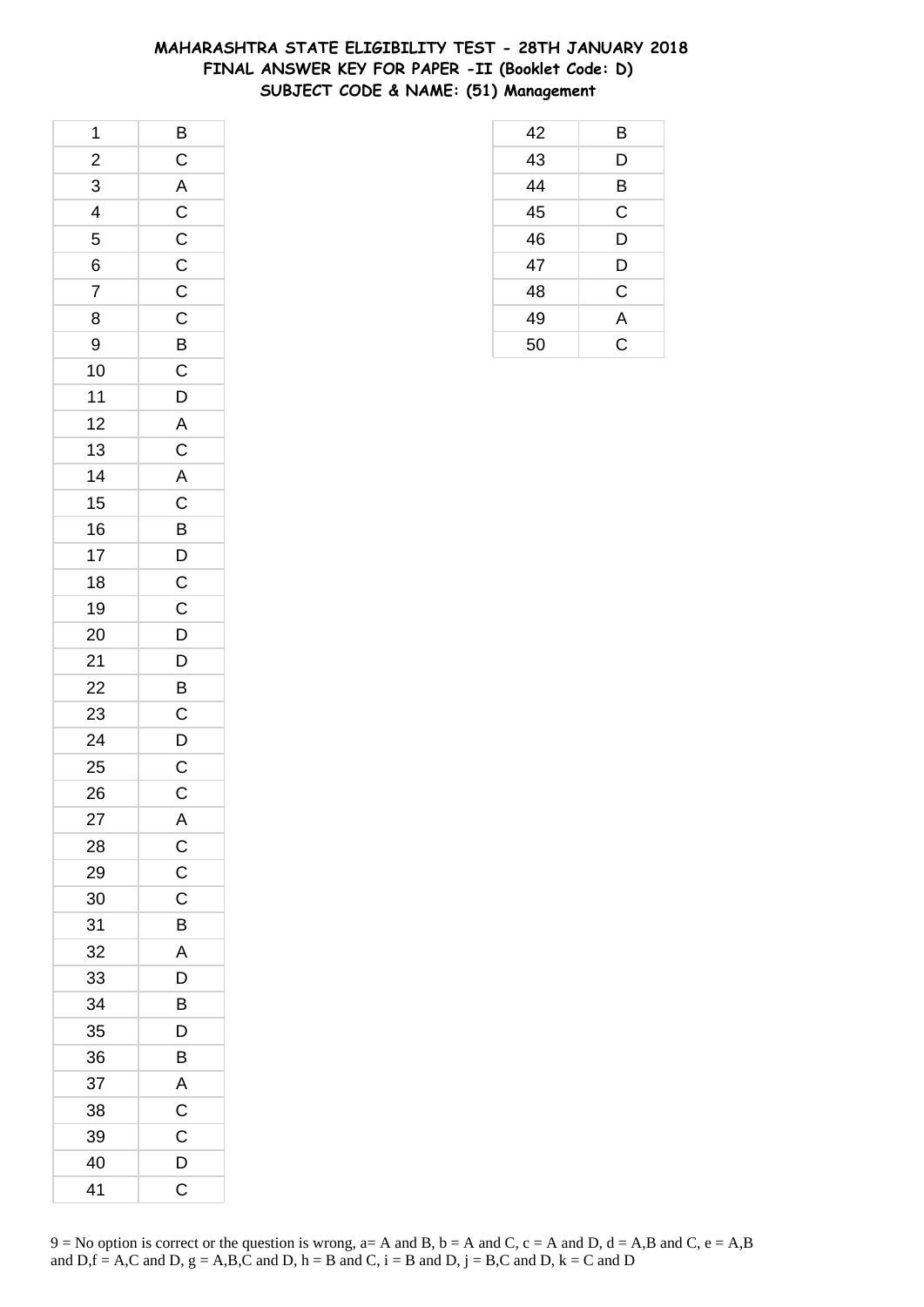## **MAHARASHTRA STATE ELIGIBILITY TEST - 28TH JANUARY 2018 FINAL ANSWER KEY FOR PAPER -II (Booklet Code: A) SUBJECT CODE & NAME: (60) Law**

| 1              | $\mathsf{C}$            |
|----------------|-------------------------|
| $\frac{1}{2}$  | B                       |
| 3              | $\overline{\mathsf{A}}$ |
| 4              | D                       |
| 5              | $\overline{A}$          |
| 6              | $\mathsf C$             |
| $\overline{7}$ | D                       |
| 8              | $\overline{B}$          |
| 9              | $\mathsf{D}$            |
| 10             | B                       |
| 11             | $\mathsf{C}$            |
| 12             | $\mathsf C$             |
| 13             | $\overline{B}$          |
| 14             | B                       |
| 15             | A                       |
| 16             | B                       |
| 17             | B                       |
| 18             | A                       |
| 19             | $\overline{A}$          |
| 20             | $\overline{D}$          |
| 21             | $\overline{C}$          |
| 22             | $\mathsf C$             |
| 23             | B                       |
| 24             | $\overline{\mathsf{A}}$ |
| 25             | A                       |
| 26             | B                       |
| 27             | D                       |
| 28             | D                       |
| 29             | D                       |
| 30             | Α                       |
| 31             | A                       |
| 32             | B                       |
| 33             | $\mathsf{C}$            |
| 34             | $\mathsf C$             |
| 35             | C                       |
| 36             | A                       |
| 37             | D                       |
| 38             | В                       |
| 39             | B                       |
| 40             | D                       |
| 41             | В                       |

| 42 | D |
|----|---|
| 43 | C |
| 44 | D |
| 45 | C |
| 46 | D |
| 47 | B |
| 48 | A |
| 49 | B |
| 50 | D |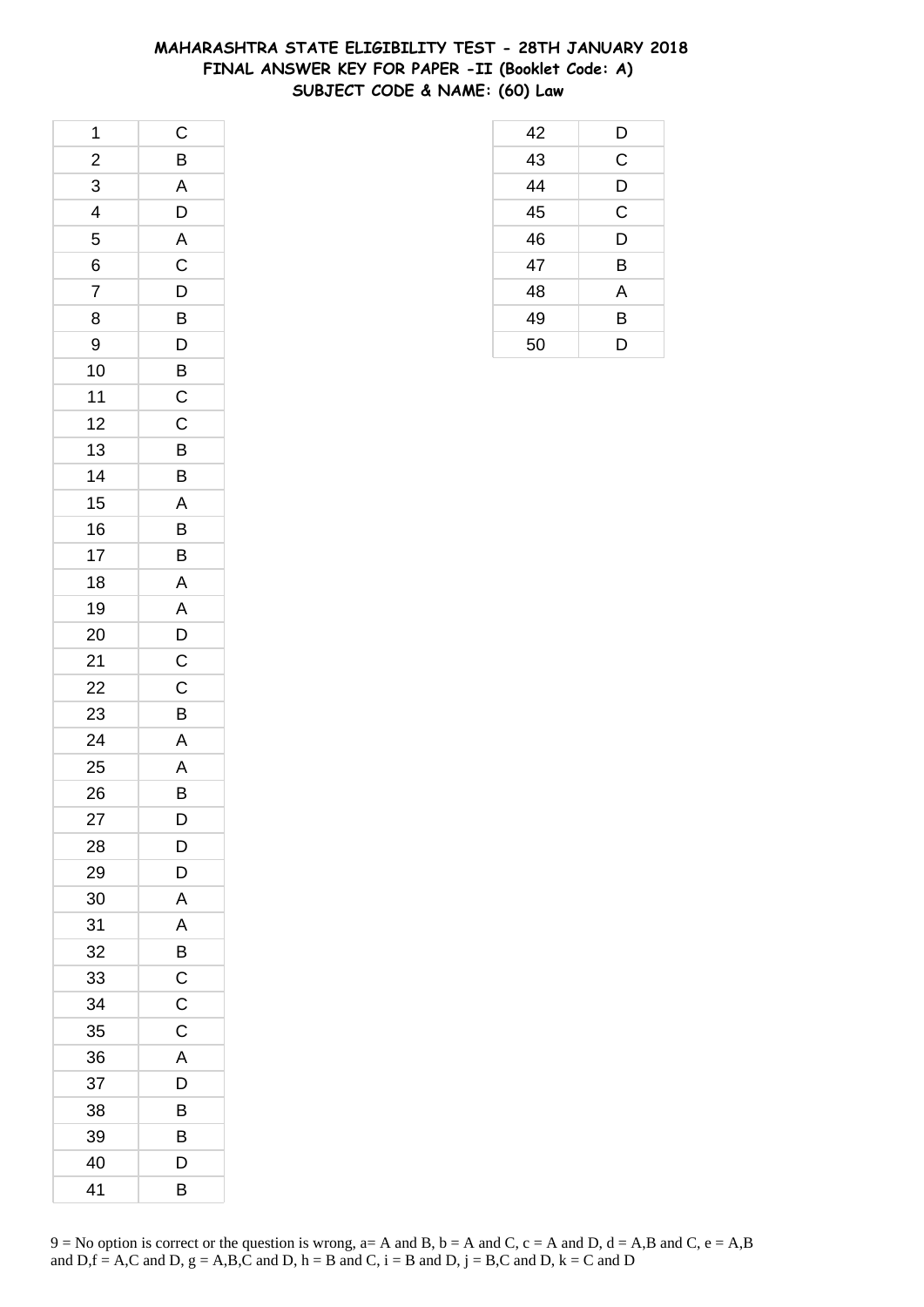## **MAHARASHTRA STATE ELIGIBILITY TEST - 28TH JANUARY 2018 FINAL ANSWER KEY FOR PAPER -II (Booklet Code: B) SUBJECT CODE & NAME: (60) Law**

| 1              | $\mathsf{C}$            |
|----------------|-------------------------|
| $\overline{2}$ | $\mathsf C$             |
| 3              | B                       |
| 4              | A                       |
| 5              | A                       |
| 6              | B                       |
| $\overline{7}$ | D                       |
| 8              | $\overline{D}$          |
| 9              | D                       |
| 10             | $\overline{A}$          |
| 11             | A                       |
| 12             | B                       |
| 13             | $\overline{C}$          |
| 14             | $\overline{C}$          |
| 15             | $\mathsf C$             |
| 16             | $\overline{\mathsf{A}}$ |
| 17             | D                       |
| 18             | B                       |
| 19             | B                       |
| 20             | $\overline{D}$          |
| 21             | B                       |
| 22             | D                       |
| 23             | $\mathsf C$             |
| 24             | D                       |
| 25             | $\mathsf C$             |
| 26             | D                       |
| 27             | B                       |
| 28             | Α                       |
| 29             | B                       |
| 30             | D                       |
| 31             | C                       |
| 32             | B                       |
| 33             | A                       |
| 34             | D                       |
| 35             | A                       |
| 36             | C                       |
| 37             | D                       |
| 38             | B                       |
| 39             | D                       |
| 40             | В                       |
| 41             | С                       |

| 42 | C |
|----|---|
| 43 | B |
| 44 | B |
| 45 | A |
| 46 | B |
| 47 | B |
| 48 | A |
| 49 | A |
| 50 | D |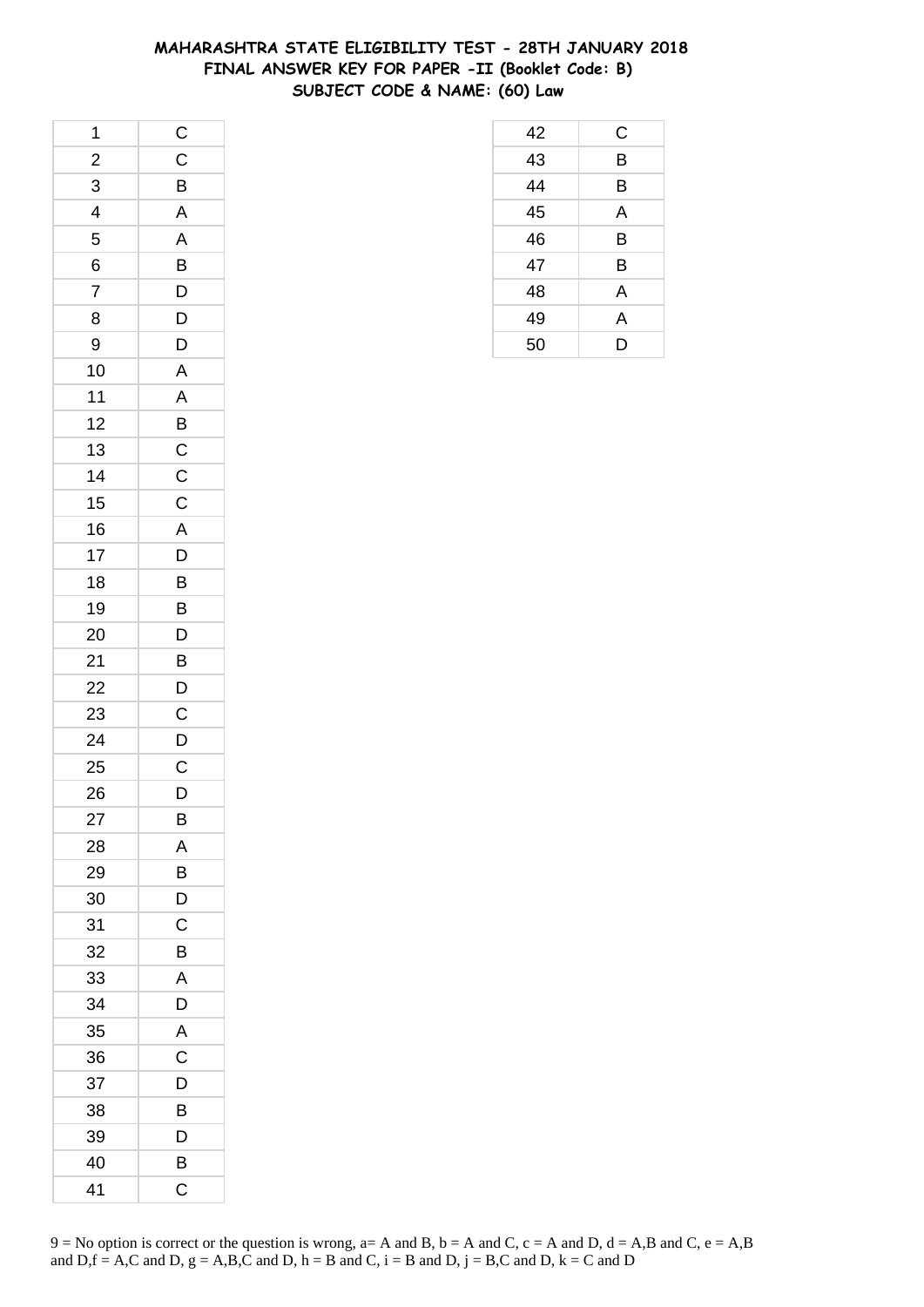## **MAHARASHTRA STATE ELIGIBILITY TEST - 28TH JANUARY 2018 FINAL ANSWER KEY FOR PAPER -II (Booklet Code: C) SUBJECT CODE & NAME: (60) Law**

 C B A A B D D D A

| 1              | A              |
|----------------|----------------|
| $\frac{2}{1}$  | $\overline{B}$ |
| 3              | $\overline{C}$ |
| $\overline{4}$ | $\frac{C}{C}$  |
| 5              |                |
| 6              | $\overline{A}$ |
| $\overline{7}$ | D              |
| 8              |                |
| 9              | $\frac{B}{B}$  |
| 10             | $\overline{D}$ |
| $11$           | B              |
| 12             | $\overline{D}$ |
| 13             |                |
| 14             | $\frac{C}{D}$  |
| 15             | $\overline{C}$ |
| 16             | $\overline{D}$ |
| 17             | B              |
| 18             | A              |
| 19             | $\overline{B}$ |
| 20             | $\mathsf{D}$   |
| 21             | $\overline{C}$ |
| 22             | B              |
| 23             | A              |
| 24             | D              |
| 25             | $rac{A}{C}$    |
| 26             |                |
| 27             | D              |
| 28             | В              |
| 29             | D              |
| 30             | B              |
| 31             | C              |
| 32             | C              |
| 33             | В              |
| 34             | B              |
| 35             | A              |
| 36             | B              |
| 37             | B              |
| 38             | Α              |
| 39             | A              |
| 40             | D              |
| 41             | C              |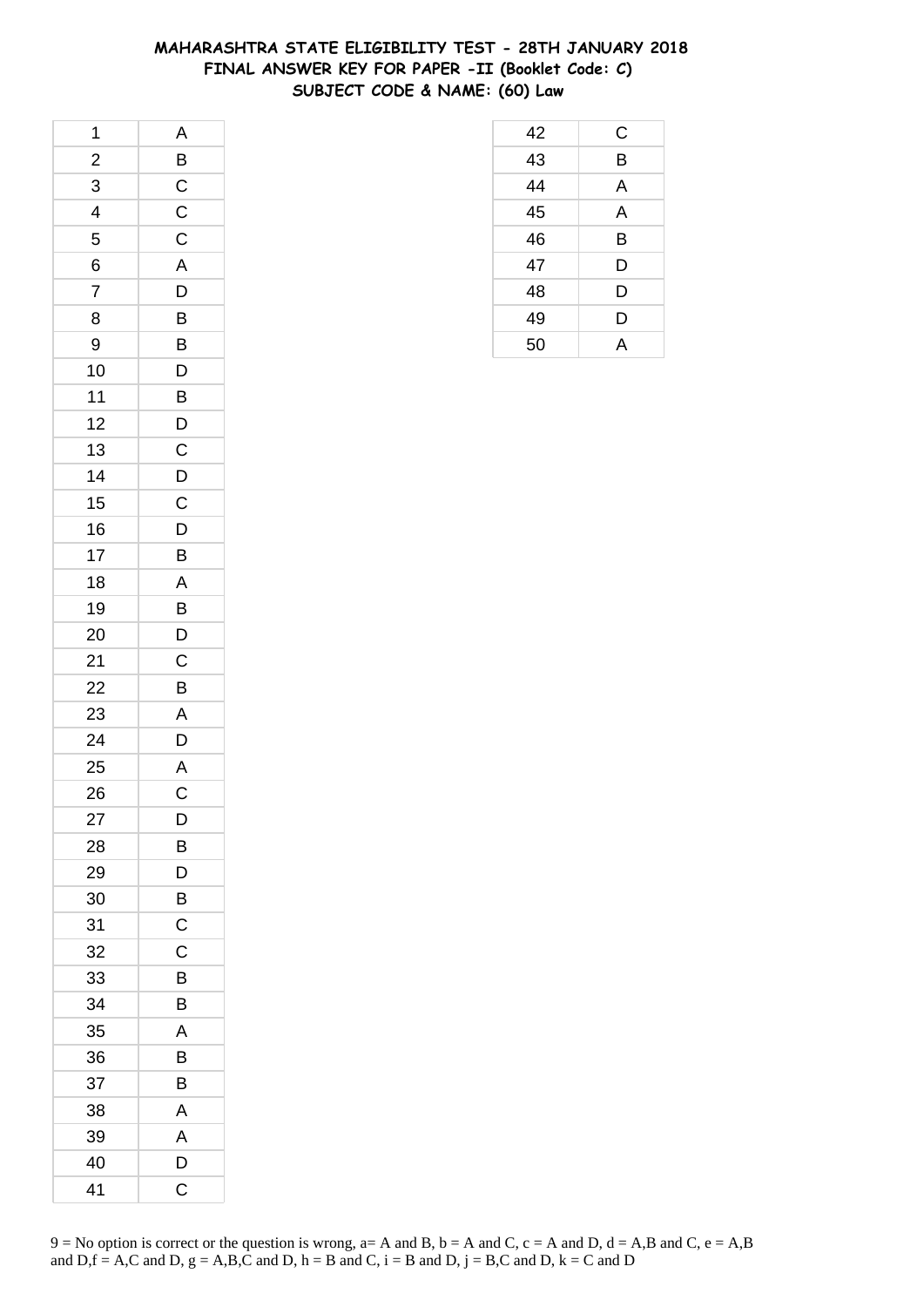## **MAHARASHTRA STATE ELIGIBILITY TEST - 28TH JANUARY 2018 FINAL ANSWER KEY FOR PAPER -II (Booklet Code: D) SUBJECT CODE & NAME: (60) Law**

| 1              | $\mathsf{B}$            |
|----------------|-------------------------|
| $\overline{c}$ | D                       |
| 3              | $\mathsf C$             |
| 4              | D                       |
| 5              | $\mathsf C$             |
| 6              | D                       |
| $\overline{7}$ | B                       |
| 8              | A                       |
| 9              | B                       |
| 10             | D                       |
| 11             | $\mathsf C$             |
| 12             | B                       |
| 13             | $\mathsf{A}$            |
| 14             | D                       |
| 15             | $\overline{\mathsf{A}}$ |
| 16             | $\mathsf C$             |
| 17             | D                       |
| 18             | B                       |
| 19             | D                       |
| 20             | $\overline{B}$          |
| 21             | $\mathsf C$             |
| 22             | C                       |
| 23             | B                       |
| 24             | B                       |
| 25             | A                       |
| 26             | $\overline{B}$          |
| 27             | B                       |
| 28             | Α                       |
| 29             | A                       |
| 30             | D                       |
| 31             | $\mathsf C$             |
| 32             | C                       |
| 33             | B                       |
| 34             | A                       |
| 35             | A                       |
| 36             | B                       |
| 37             | D                       |
| 38             | D                       |
| 39             | D                       |
| 40             | A                       |
| 41             | Α                       |

| 42 | B              |
|----|----------------|
| 43 | C              |
| 44 | $\overline{C}$ |
| 45 | $\overline{C}$ |
| 46 | A              |
| 47 | D              |
| 48 | B              |
| 49 | B              |
| 50 | D              |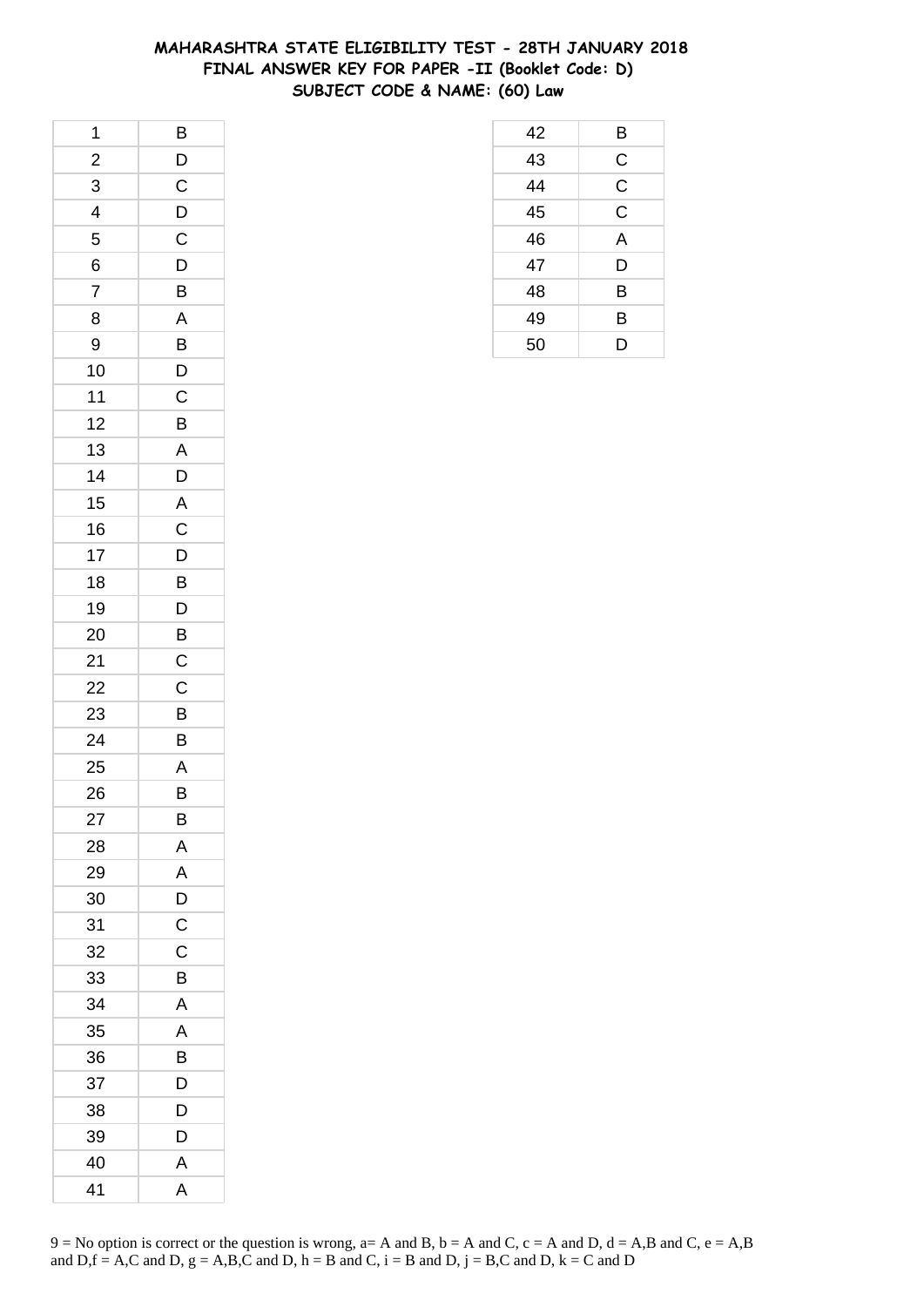## **MAHARASHTRA STATE ELIGIBILITY TEST - 28TH JANUARY 2018 FINAL ANSWER KEY FOR PAPER -II (Booklet Code: A) SUBJECT CODE & NAME: (70) Education**

 D C B D D D B D C

| 1                       | D                                   |
|-------------------------|-------------------------------------|
| $\frac{2}{1}$           | D                                   |
| 3                       | A                                   |
| $\overline{\mathbf{r}}$ | B                                   |
| 5                       | B                                   |
| 6                       | $\mathsf{D}$                        |
| $\overline{7}$          | B                                   |
| 8                       | $\overline{B}$                      |
| 9                       | $\overline{A}$                      |
| 10                      | $\frac{C}{C}$                       |
| $11$                    |                                     |
| 12                      | $\overline{A}$                      |
| 13                      | $\overline{C}$                      |
| 14                      | $\overline{B}$                      |
| 15                      | $\overline{B}$                      |
| 16                      |                                     |
| 17                      | $\frac{\overline{C}}{\overline{C}}$ |
| 18                      | D                                   |
| 19                      | $\overline{A}$                      |
| 20                      | $\overline{C}$                      |
| 21                      | $\overline{B}$                      |
| 22                      | $\overline{C}$                      |
| 23                      | $\overline{\mathsf{A}}$             |
| 24                      | A                                   |
| 25                      | A                                   |
| 26                      | $\overline{D}$                      |
| 27                      | A                                   |
| 28                      | В                                   |
| 29                      | A                                   |
| 30                      | B                                   |
| 31                      | С                                   |
| 32                      | B                                   |
| 33                      | D                                   |
| 34                      | $\mathsf C$                         |
| 35                      | C                                   |
| 36                      | D                                   |
| 37                      | D                                   |
| 38                      | D                                   |
| 39                      | D                                   |
| 40                      | B                                   |
| 41                      | C                                   |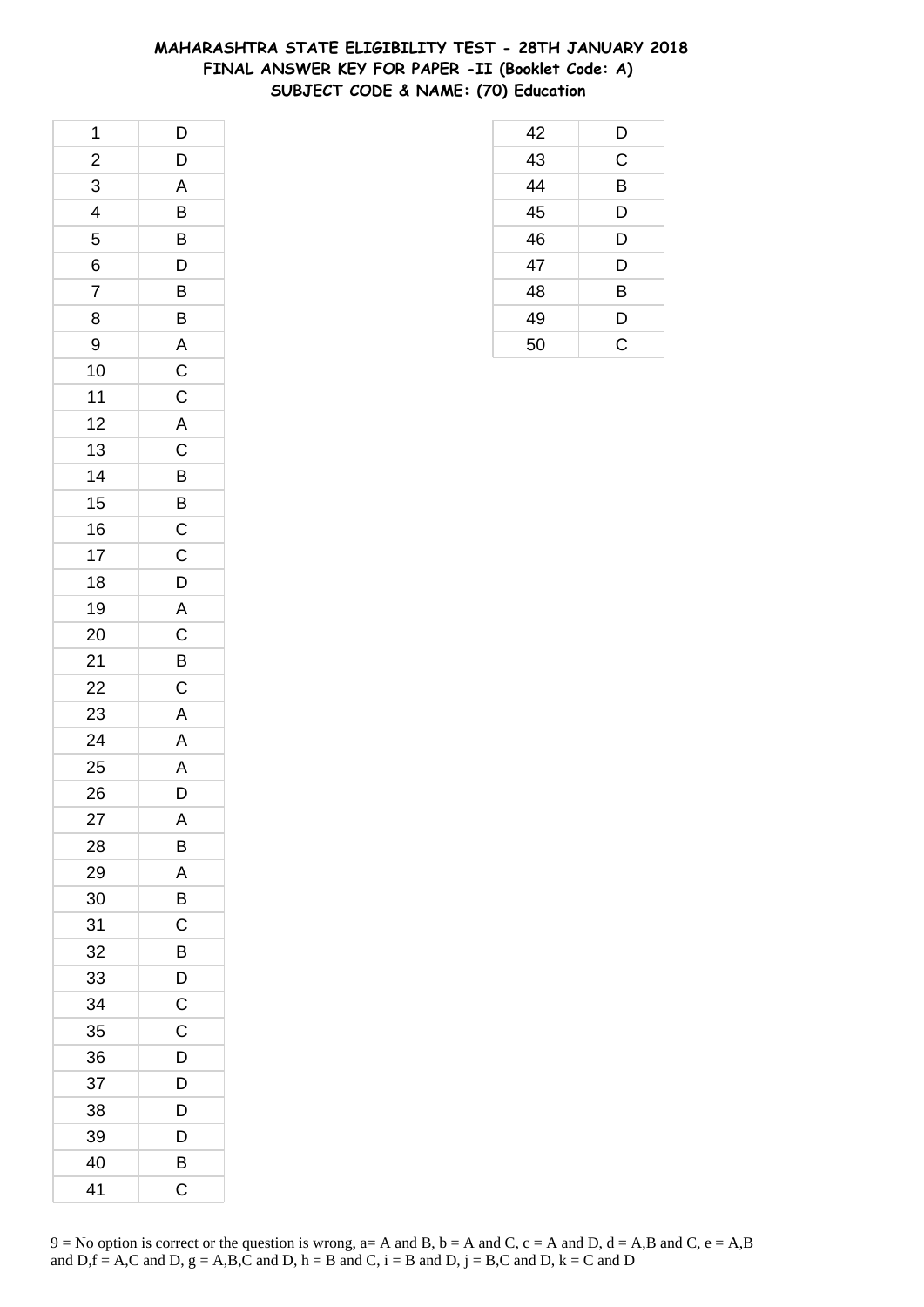## **MAHARASHTRA STATE ELIGIBILITY TEST - 28TH JANUARY 2018 FINAL ANSWER KEY FOR PAPER -II (Booklet Code: B) SUBJECT CODE & NAME: (70) Education**

 A C B B C C D A C

| 1                       | $\overline{B}$          |
|-------------------------|-------------------------|
| $\frac{2}{1}$           | $\overline{C}$          |
| 3                       | $\overline{A}$          |
| $\overline{\mathbf{r}}$ | A                       |
| 5                       | A                       |
| 6                       | D                       |
| $\overline{7}$          | A                       |
| 8                       | B                       |
| 9                       | A                       |
| 10                      | $\overline{B}$          |
| 11                      | $\mathsf{C}$            |
| 12                      | B                       |
| 13                      |                         |
| 14                      | $\frac{D}{C}$           |
| 15                      | $\overline{C}$          |
| 16                      | $\overline{D}$          |
| 17                      | $\overline{D}$          |
| 18                      | D                       |
| 19                      | D                       |
| 20                      | $\overline{B}$          |
| 21                      | $\overline{C}$          |
| 22                      | $\overline{D}$          |
| 23                      | $\mathsf{C}$            |
| 24                      | B                       |
| 25                      | $\overline{D}$          |
| 26                      | $\overline{\mathsf{D}}$ |
| 27                      | D                       |
| 28                      | В                       |
| 29                      | D                       |
| 30                      | C                       |
| 31                      | D                       |
| 32                      | D                       |
| 33                      | Α                       |
| 34                      | В                       |
| 35                      | B                       |
| 36                      | D                       |
| 37                      | В                       |
| 38                      | В                       |
| 39                      | A                       |
| 40                      | $\overline{\mathrm{C}}$ |
| 41                      | C                       |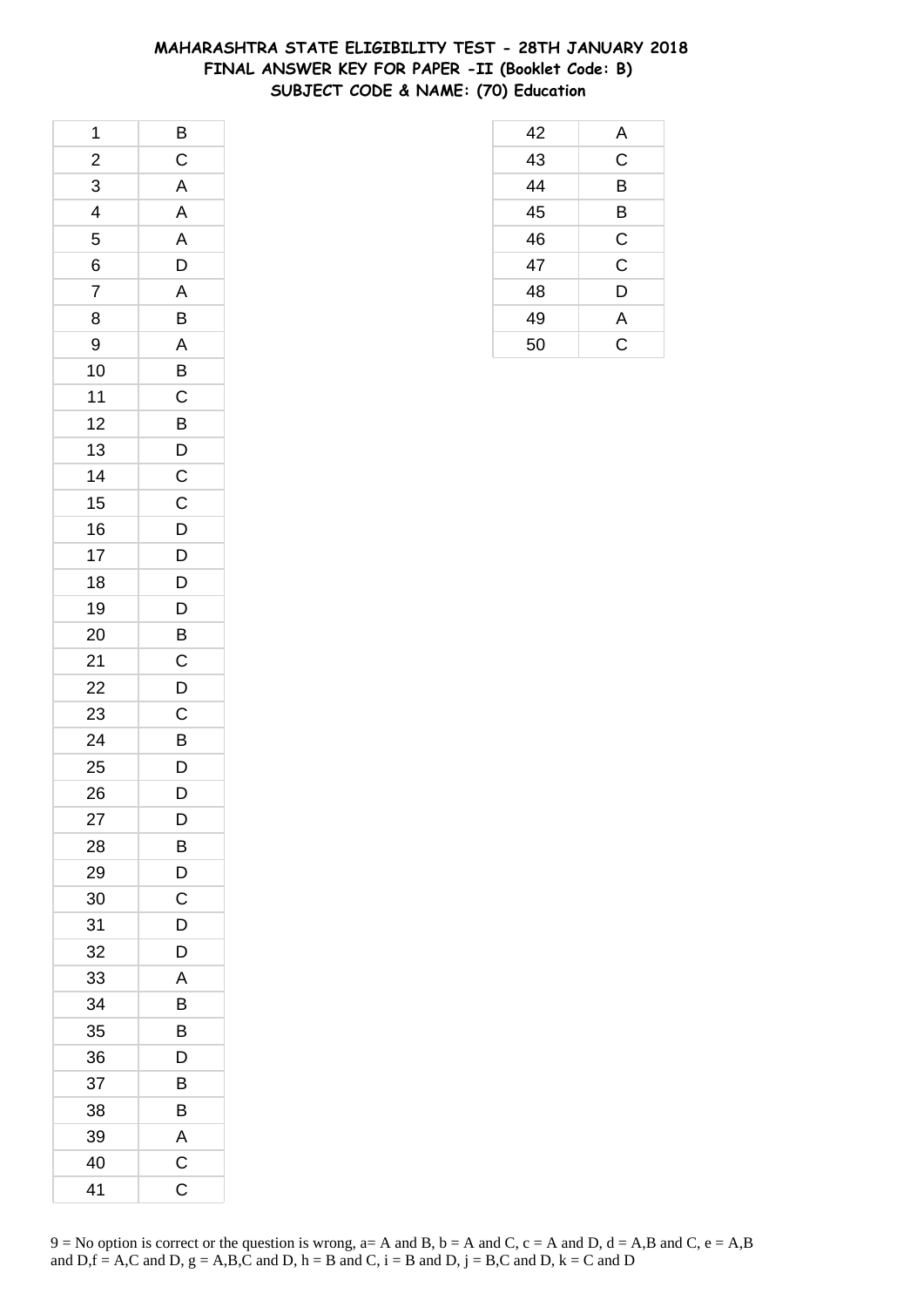## **MAHARASHTRA STATE ELIGIBILITY TEST - 28TH JANUARY 2018 FINAL ANSWER KEY FOR PAPER -II (Booklet Code: C) SUBJECT CODE & NAME: (70) Education**

| 1                       | $\mathsf C$    |
|-------------------------|----------------|
| $\overline{\mathbf{c}}$ | $\overline{B}$ |
| 3                       | $\overline{D}$ |
| $\overline{\mathbf{r}}$ | $\overline{C}$ |
| 5                       | $\mathsf C$    |
| 6                       | D              |
| $\overline{7}$          | D              |
| 8                       | D              |
| 9                       | $\overline{D}$ |
| 10                      | $\overline{B}$ |
| 11                      | $\mathsf C$    |
| 12                      | D              |
| 13                      | $\mathsf{C}$   |
| 14                      | B              |
| 15                      | $\overline{D}$ |
| 16                      | $\overline{D}$ |
| 17                      | D              |
| 18                      | B              |
| 19                      | D              |
| 20                      | $\mathsf C$    |
| 21                      | $\overline{D}$ |
| 22                      | D              |
| 23                      | A              |
| 24                      | B              |
| 25                      | B              |
| 26                      | D              |
| 27                      | B              |
| 28                      | B              |
| 29                      | A              |
| 30                      | $\mathsf C$    |
| 31                      | $\mathsf C$    |
| 32                      | A              |
| 33                      | $\mathsf C$    |
| 34                      | B              |
| 35                      | B              |
| 36                      | $\mathsf C$    |
| 37                      | Ċ              |
| 38                      | D              |
| 39                      | A              |
| 40                      | C              |
| 41                      | B              |

| 42 | C |
|----|---|
| 43 | A |
| 44 | A |
| 45 | A |
| 46 | D |
| 47 | A |
| 48 | B |
| 49 | A |
| 50 | B |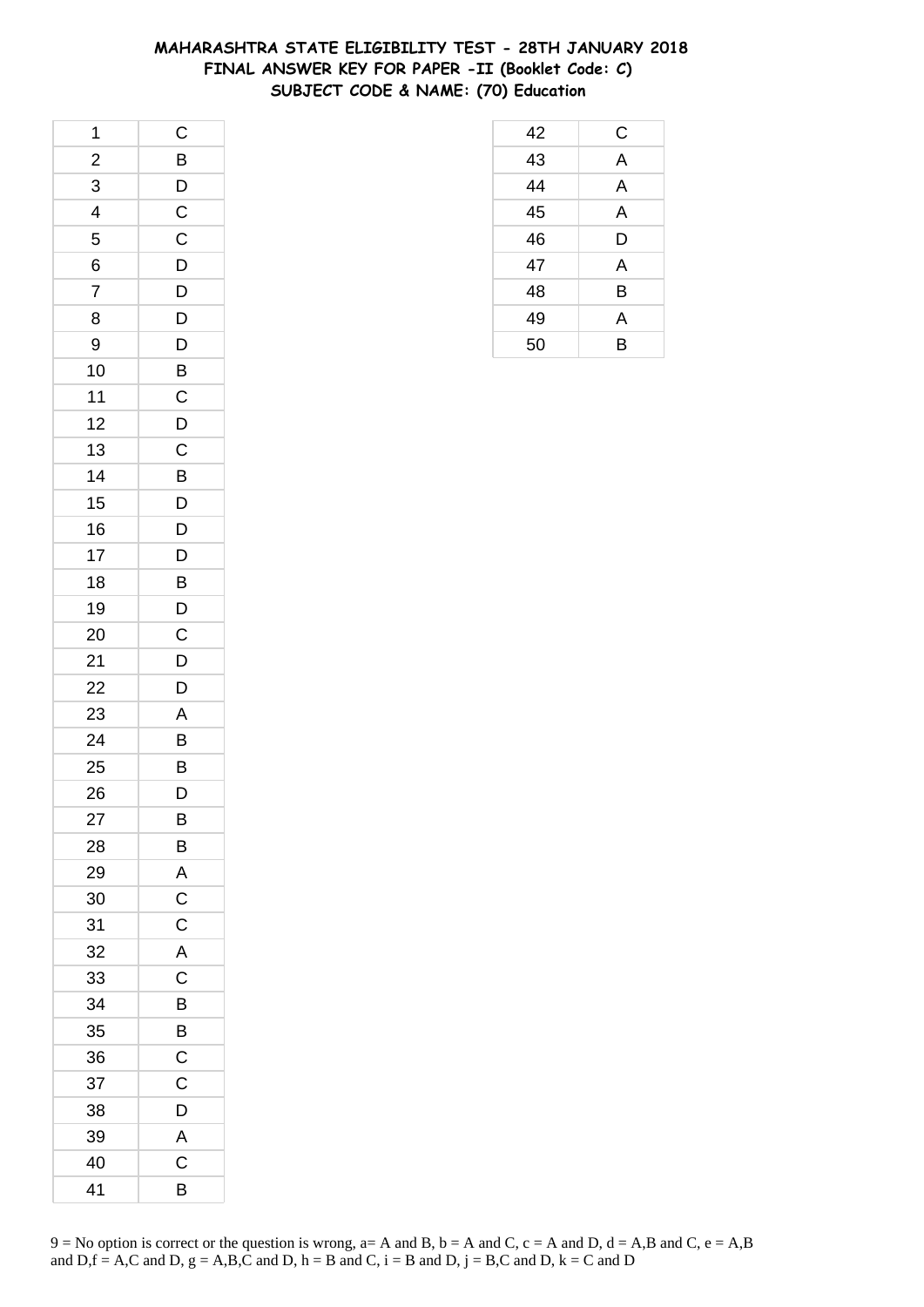## **MAHARASHTRA STATE ELIGIBILITY TEST - 28TH JANUARY 2018 FINAL ANSWER KEY FOR PAPER -II (Booklet Code: D) SUBJECT CODE & NAME: (70) Education**

 B D C C D D D D B

| 1              | $\mathsf{C}$              |
|----------------|---------------------------|
| $\frac{2}{1}$  | $\mathsf{D}$              |
| 3              | $\overline{\overline{C}}$ |
| 4              | B                         |
| 5              | D                         |
| 6              | $\mathsf{D}$              |
| $\overline{7}$ | D                         |
| 8              | $\overline{B}$            |
| 9              | $\overline{D}$            |
| 10             | $\mathsf{C}$              |
| 11             | D                         |
| 12             | D                         |
| 13             | A                         |
| 14             | B                         |
| 15             | $\overline{B}$            |
| 16             | D                         |
| 17             | B                         |
| 18             | B                         |
| 19             | $\overline{A}$            |
| 20             |                           |
| 21             | $rac{C}{C}$               |
| 22             |                           |
| 23             | $rac{A}{C}$               |
| 24             | B                         |
| 25             |                           |
| 26             | $rac{B}{C}$               |
| 27             | $\mathsf C$               |
| 28             | D                         |
| 29             | A                         |
| 30             | C                         |
| 31             | B                         |
| 32             | $\mathsf C$               |
| 33             | Α                         |
| 34             | A                         |
| 35             | A                         |
| 36             | D                         |
| 37             | A                         |
| 38             | B                         |
| 39             | A                         |
| 40             | B                         |
| 41             | C                         |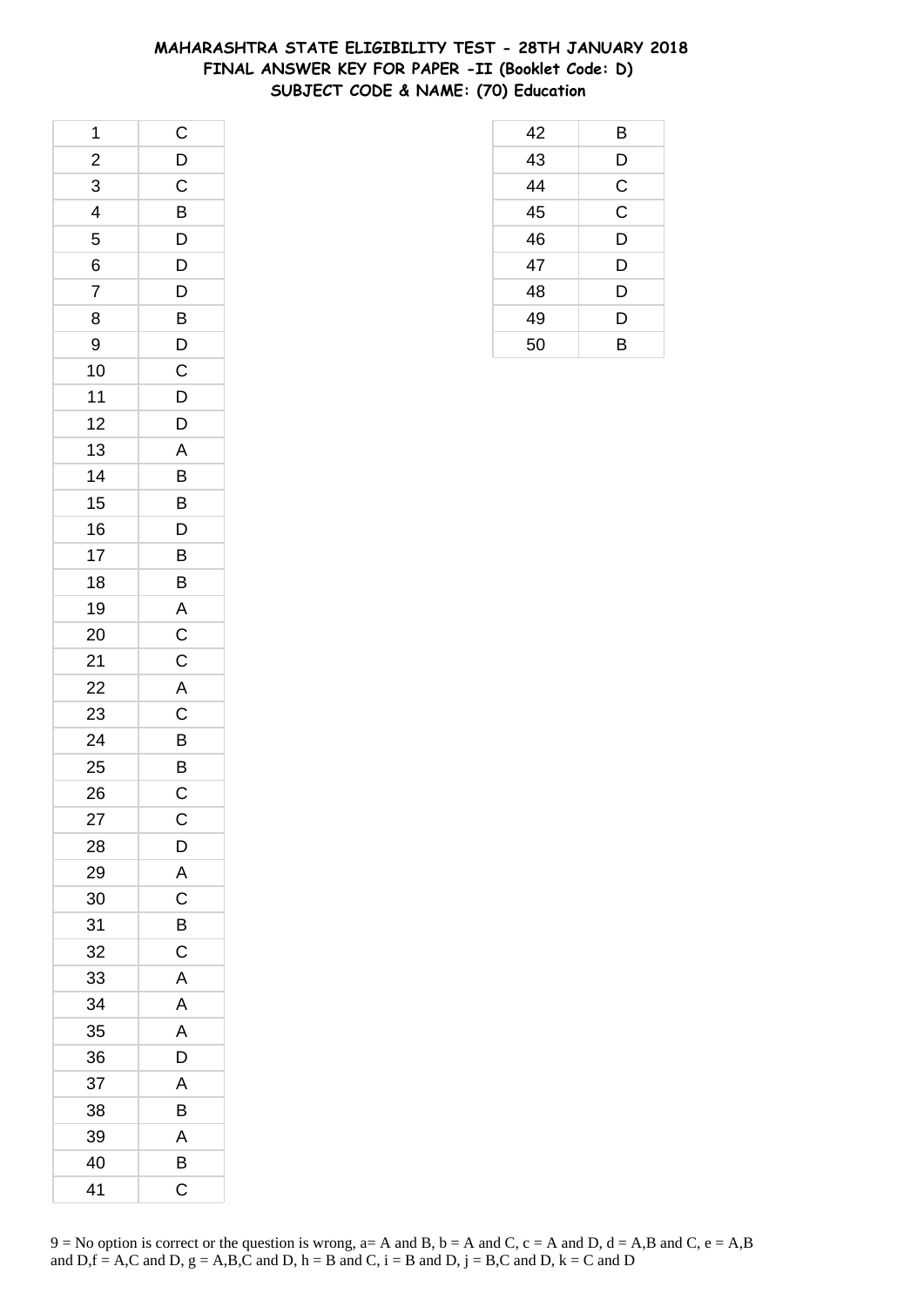## **MAHARASHTRA STATE ELIGIBILITY TEST - 28TH JANUARY 2018 FINAL ANSWER KEY FOR PAPER -II (Booklet Code: A) SUBJECT CODE & NAME: (71) Physical Education**

| 1              | A                       |
|----------------|-------------------------|
| $\overline{2}$ | D                       |
| 3              | B                       |
| 4              | A                       |
| 5              | A                       |
| 6              | A                       |
| $\overline{7}$ | $\overline{B}$          |
| 8              | A                       |
| 9              | B                       |
| 10             | $\overline{A}$          |
| 11             | D                       |
| 12             | $\mathsf C$             |
| 13             | $\overline{B}$          |
| 14             | $\overline{C}$          |
| 15             | $\mathsf{C}$            |
| 16             | $\overline{\mathsf{A}}$ |
| 17             | $\mathbf{C}$            |
| 18             | $\mathsf C$             |
| 19             | D                       |
| 20             | $\overline{B}$          |
| 21             | $\mathsf C$             |
| 22             | D                       |
| 23             | $\mathsf C$             |
| 24             | $\mathsf C$             |
| 25             | A                       |
| 26             | $\overline{A}$          |
| 27             | B                       |
| 28             | С                       |
| 29             | D                       |
| 30             | D                       |
| 31             | D                       |
| 32             | $\mathsf C$             |
| 33             | A                       |
| 34             | D                       |
| 35             | A                       |
| 36             | D                       |
| 37             | B                       |
| 38             | В                       |
| 39             | C                       |
| 40             | C                       |
| 41             | В                       |

| 42              | С |
|-----------------|---|
| $\overline{43}$ | B |
| 44              | D |
| 45              | C |
| 46              | B |
| 47              | C |
| 48              | B |
| 49              | B |
| 50              | A |

 $9 = No$  option is correct or the question is wrong,  $a = A$  and B,  $b = A$  and C,  $c = A$  and D,  $d = A$ ,B and C,  $e = A$ ,B and  $D,f = A,C$  and  $D, g = A,B,C$  and  $D, h = B$  and  $C, i = B$  and  $D, j = B,C$  and  $D, k = C$  and  $D$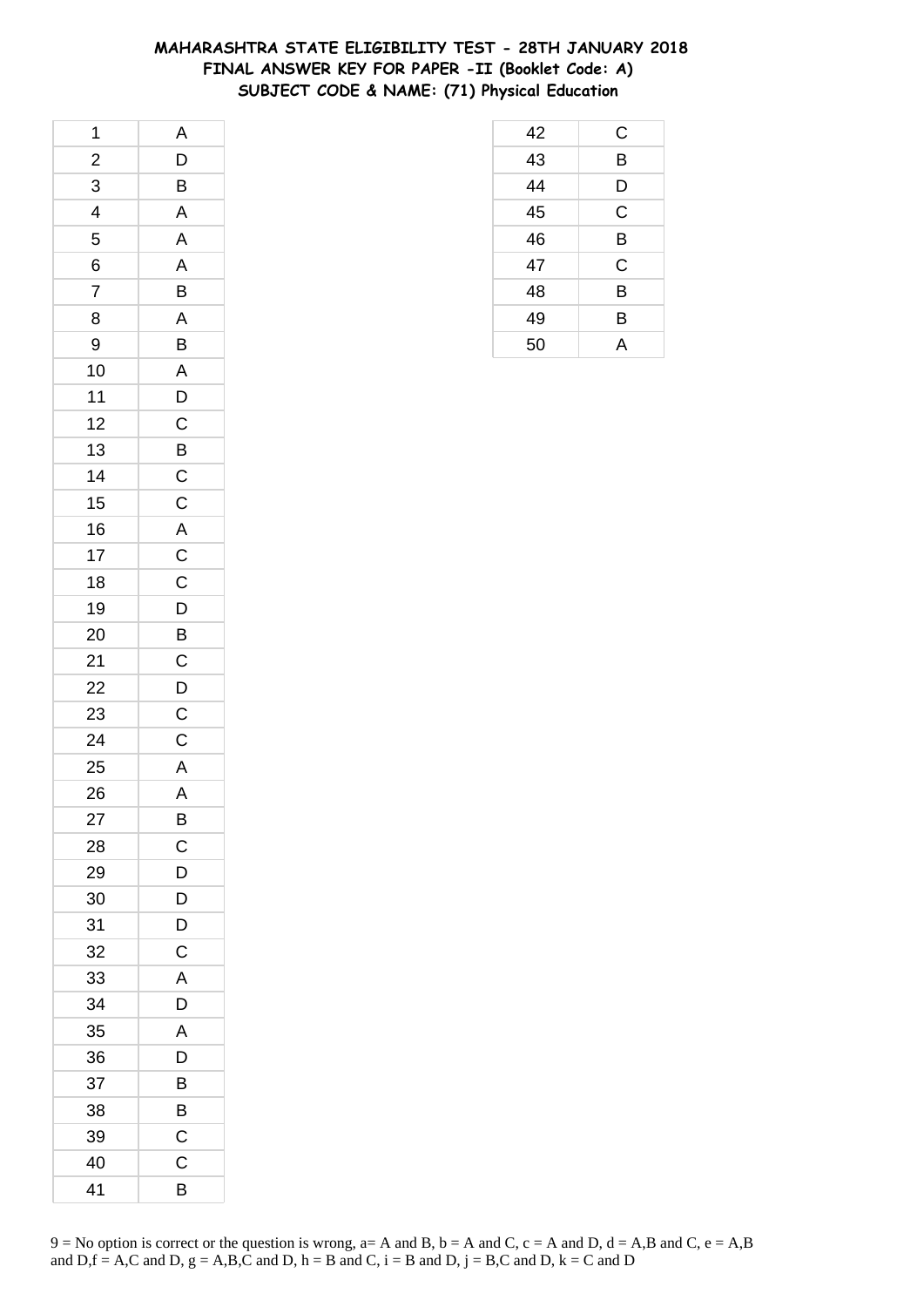## **MAHARASHTRA STATE ELIGIBILITY TEST - 28TH JANUARY 2018 FINAL ANSWER KEY FOR PAPER -II (Booklet Code: B) SUBJECT CODE & NAME: (71) Physical Education**

| 1              | $\overline{C}$          |
|----------------|-------------------------|
| $\frac{2}{3}$  | $\frac{D}{C}$           |
| $\overline{3}$ |                         |
| $\overline{4}$ | $\overline{C}$          |
| 5              | $\overline{\mathsf{A}}$ |
| 6              | A                       |
| $\overline{7}$ |                         |
| 8              | $\frac{B}{D}$           |
| 9              |                         |
| 10             | $\overline{D}$          |
| 11             |                         |
| 12             | $\frac{D}{C}$           |
| 13             |                         |
| 14             | $rac{A}{D}$             |
| 15             | $\overline{A}$          |
| 16             | $\overline{D}$          |
| 17             | $\overline{B}$          |
| 18             | $\overline{B}$          |
| 19             | $\overline{C}$          |
| 20             | $\frac{1}{C}$           |
| 21             | $\overline{B}$          |
| 22             | $\overline{C}$          |
| 23             | B                       |
| 24             | D                       |
| 25             | $\mathsf{C}$            |
| 26             | $\overline{B}$          |
| 27             | $\mathsf{C}$            |
| 28             | В                       |
| 29             | B                       |
| 30             | A                       |
| 31             | Α                       |
| 32             | D                       |
| 33             | В                       |
| 34             | A                       |
| 35             | A                       |
| 36             | Α                       |
| 37             | В                       |
| 38             | Α                       |
| 39             | B                       |
| 40             | A                       |
| 41             | D                       |

| 42 | C                       |
|----|-------------------------|
| 43 | B                       |
| 44 | $\mathsf{C}$            |
| 45 | $\overline{\mathsf{C}}$ |
| 46 | A                       |
| 47 | $\frac{C}{C}$           |
| 48 |                         |
| 49 | D                       |
| 50 | в                       |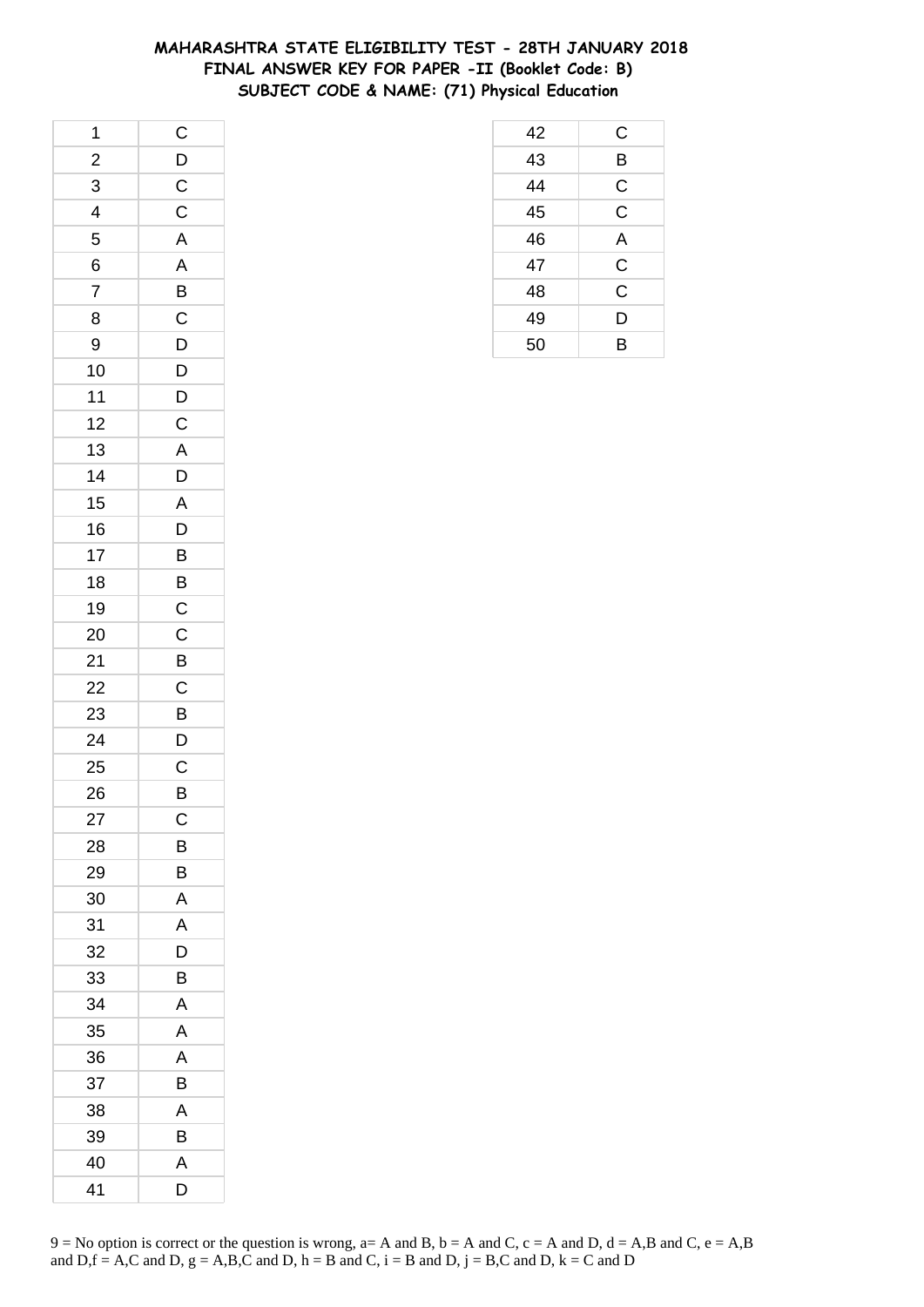## **MAHARASHTRA STATE ELIGIBILITY TEST - 28TH JANUARY 2018 FINAL ANSWER KEY FOR PAPER -II (Booklet Code: C) SUBJECT CODE & NAME: (71) Physical Education**

| 1                       | $\overline{D}$ |
|-------------------------|----------------|
| $\overline{\mathbf{c}}$ | $\mathsf{C}$   |
| $\overline{3}$          | $\overline{A}$ |
| $\overline{\mathbf{r}}$ | $\overline{D}$ |
| 5                       | A              |
| 6                       | D              |
| $\overline{7}$          | B              |
| 8                       |                |
| 9                       | $\frac{B}{C}$  |
| 10                      | $\overline{C}$ |
| 11                      | B              |
| 12                      | $\overline{c}$ |
| 13                      | $\overline{B}$ |
| 14                      | $\mathsf{D}$   |
| 15                      | $\overline{C}$ |
| 16                      | $\overline{B}$ |
| 17                      | $\mathsf{C}$   |
| 18                      | B              |
| 19                      | B              |
| 20                      | $\mathsf{A}$   |
| 21                      | $\overline{A}$ |
| 22                      | $\overline{D}$ |
| 23                      | B              |
| 24                      | A              |
| 25                      | A              |
| 26                      | A              |
| 27                      | B              |
| 28                      | A              |
| 29                      | B              |
| 30                      | A              |
| 31                      | D              |
| 32                      | C              |
| 33                      | B              |
| 34                      | $\mathsf C$    |
| 35                      | C              |
| 36                      | A              |
| 37                      | C              |
| 38                      | C              |
| 39                      | D              |
| 40                      | B              |
| 41                      | C              |

| 42 | D           |
|----|-------------|
| 43 | C           |
| 44 | $\mathsf C$ |
| 45 | A           |
| 46 | A           |
| 47 | B           |
| 48 | $\mathsf C$ |
| 49 | D           |
| 50 | D           |